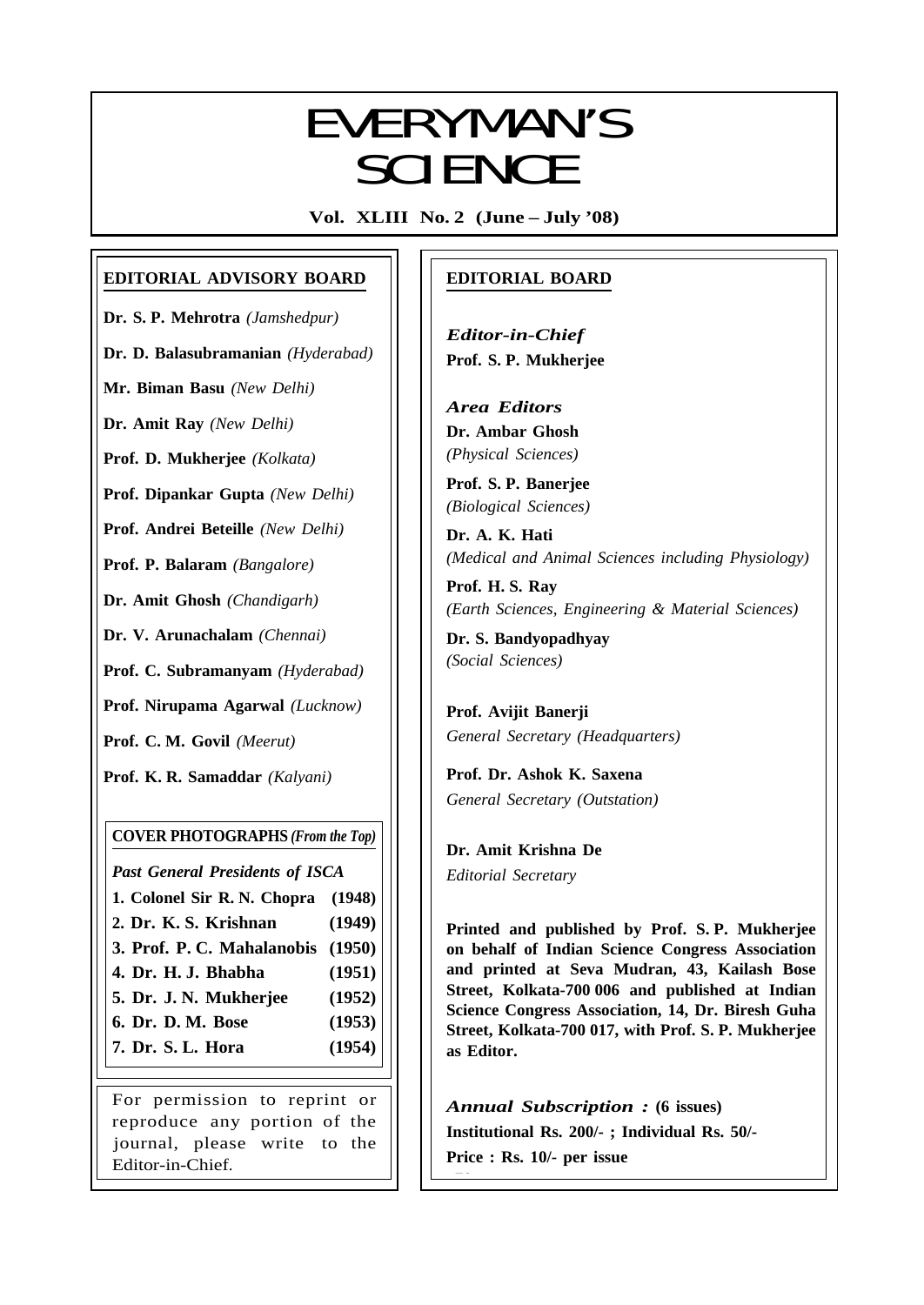# CONTENTS

*Everyman's Science* **VOL. XLIII NO. 2, June — July '08**

| <b>EDITORIAL:</b>                                                                        | 75  |
|------------------------------------------------------------------------------------------|-----|
| <b>ARTICLES:</b>                                                                         |     |
| <b>Presidential Address : Why Statistics ?</b><br>P. C. Mahalanobis                      | 77  |
| <b>Chromium: Role in Diabetes</b>                                                        |     |
| K. S. Karthikeyan, H. Polasa and Gopal Reddy                                             | 101 |
| An Overview to Earthquake Technology and Counter Measures                                |     |
| Harish Chandra Arora                                                                     | 105 |
| Face Recognition System-A Biometric Approach                                             |     |
| Kinshuk Majumder                                                                         | 110 |
| Non-Caloric Sugar From Stevia Plant Bringing New Hope to The Diabetics<br>Deb Prasad Ray | 115 |
| Alzheimer: A Disease Discovered 100 years Back                                           |     |
| Abhijit Mitra                                                                            | 123 |
| SOMETHING TO THINK ABOUT                                                                 |     |
| Do Fishes of Dark Ocean Depths Have Eyes?                                                |     |
| Hem Shanker Ray                                                                          | 131 |
| KNOW THY INSTITUTIONS                                                                    | 133 |
| <b>CONFERENCES / MEETINGS / SYMPOSIA / SEMINARS</b>                                      | 136 |
| <b>S &amp; T ACROSS THE WORLD</b>                                                        | 139 |
| <b>ANSWERS TO "DO YOU KNOW"?</b>                                                         | 140 |
|                                                                                          |     |
|                                                                                          |     |
|                                                                                          |     |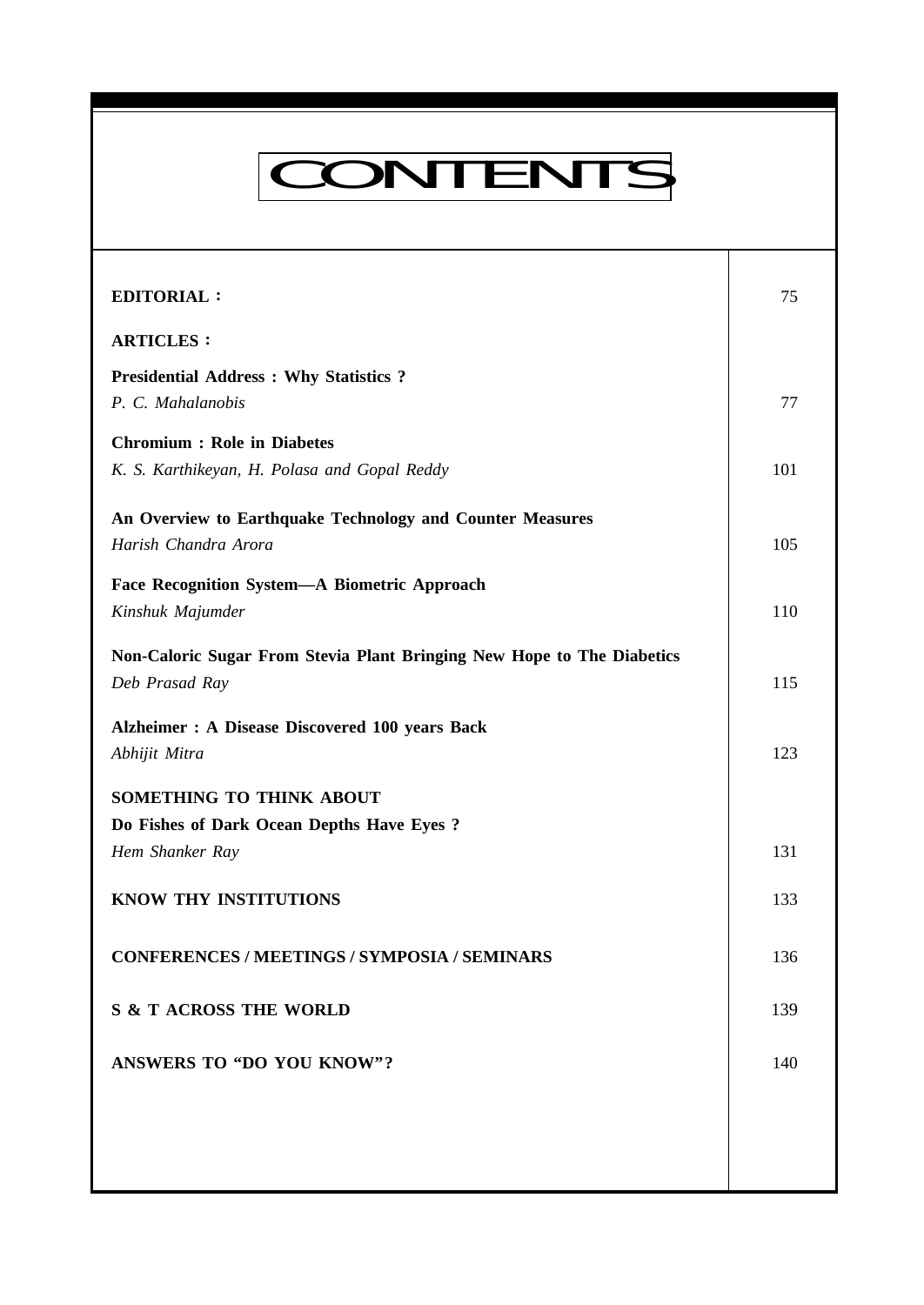## *EDITORIAL*

## **THE PINK REVOLUTION**

Everyone knows about the Green Revolution that freed India from dependence on food grain imports to feed its people and the White Revolution that has made India the highest producer of milk in the world. Also well known is the so-called Blue Revolution that refers to the phenomenal rise of the Information Technology (IT) sector, telecommunication and the electronic media which have given a tremendous boost to the country's development. People are aware that this Revolution is rapidly changing the economy. They are, however, less aware about two other sectors that are poised to make great impacts. One is the Brown Revolution of the leather sector that is reaching unprecedented heights. The other sector, the subject matter of this write up, is pharmaceuticals which is ready for a great leap forward to usher in the Pink Revolution.

The Indian pharmaceutical market that has doubled in the last 6 years is attracting increasing interest because the underlying factors that push growth appear robust. The pharma industry is poised for tremendous growth because of the following factors. In India, the real average income is increasing steadily, it has nearly doubled over the last two decades. If one examines data for various countries as regards average income and spending on pharmaceuticals, it is found that the latter is generally around 1.2 per cent of average income and the correlation is almost linear. Thus, as the real GDP of India grows at a compounded annual rate of around 7.5 per cent, the per capita disposable income will rise from the present level of about US \$470 to US \$760 in 2015. Accordingly, spending on pharmaceuticals will also grow. Experts are of the opinion that nearly 30 million households currently in the low income category will move up whereas the people in the middle income group will enjoy the steepest rise with addition of some 60 million households. Nearly 140 million are expected to move above the poverty line. All this will create opportunities for mass therapy as well as specialized drugs. The total population will also grow to create more demand.

It has been estimated that by 2015 there will be an additional 2 million beds in the hospitals and 0.4 million physicians. Perhaps by then well over 200 million will receive healthcare. With increase in income levels there will be a shift towards increasingly stressful life style and new disease patterns that will need newer drugs. While medicines and healthcare made available will lower child mortality and enhance longevity, increased life span will also imply newer ailments and more pharmaceuticals to combat them. There will be significant increase in chronic diseases. By 2015, diabetes will increase from 2.8 per cent to 3.7 per cent, coronary heart diseases from 3.3 to 4.9, obesity from 1.3 to 2.7 and some additional 50 million will suffer from hypertension. Although this implies greater need of specialized medicines, there will always be great scope for mass therapy.

Experts estimate the drivers for the market growth as follows : upward shift in income— 40 per cent, growth of medical infrastructure— 20 per cent, increased health insurance penetration—15 per cent, gradual shift in disease profile—10 per cent, population growth and other factors—15 per cent.

There will be great demand of patented products in the main therapeutic areas—neuropsychiatry, oncology, anti—infective, gastrõ—intestinal and cardiovascular. These, to account for 60-70 per cent of the total patented products offer great scope for R and D in Indian laboratories. Opportunities for mass therapy and speciality drugs will remain nearly equal and the growth of the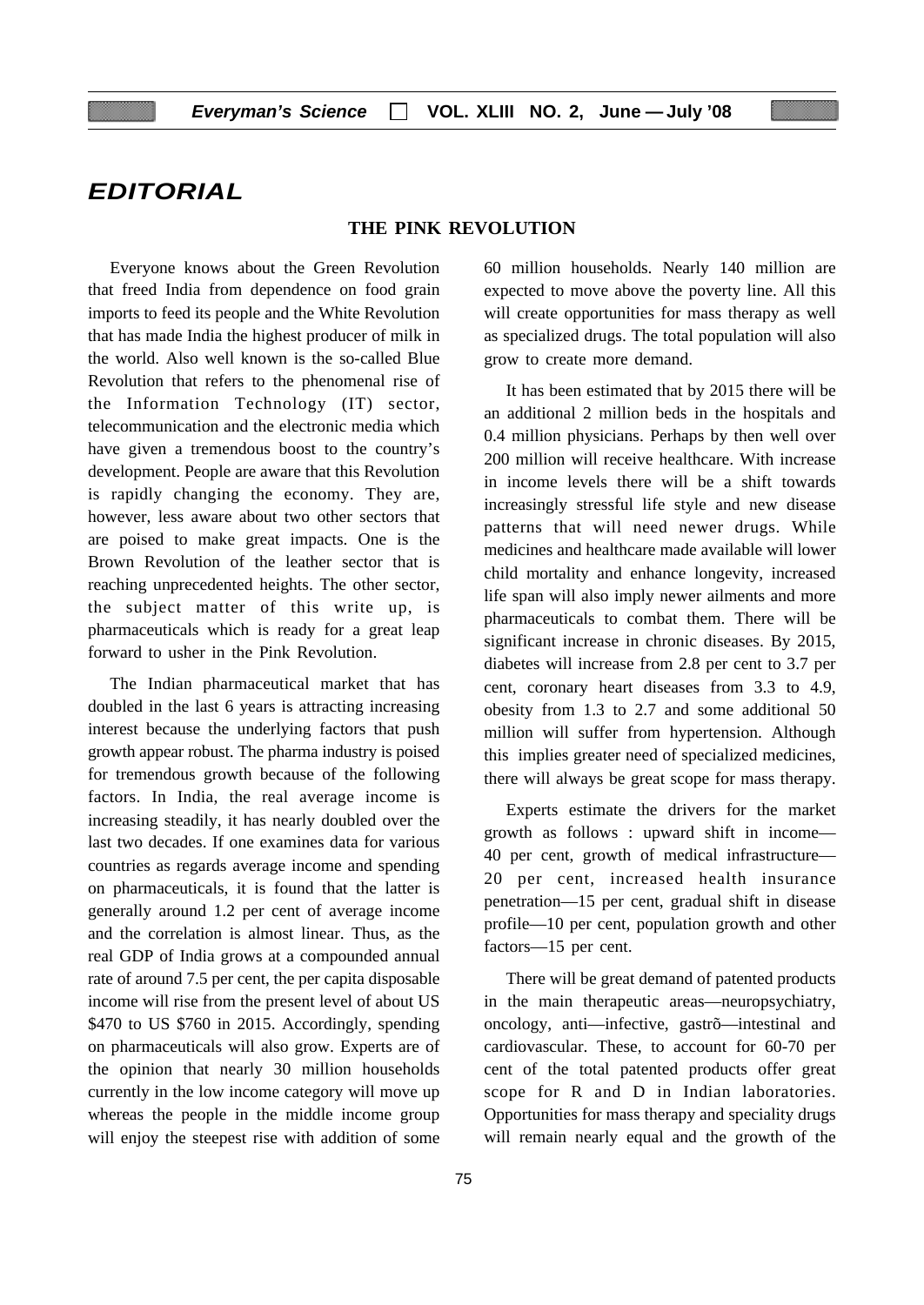Indian pharma industry will not be restricted to urban areas. The rural sector may account for thirty percent by 2015.

Fortunately, local pharma players are dominant in India and both large and midsized players have been able to compete effectively with multinational companies. Indian companies have also launched new therapies. In India, eight of the top 10 drug companies are domestic as against only 4 in Brazil and none in Russsia and China and the multinationals now account for only 22 per cent of the market, down from 26 per cent six years ago. The downward trend should continue if R and D in the pharma sector receives adequate support. Price levels in India are often pegged at around 10-12 per cent of US prices and are often much lower than in many developing countries, even the neighbours, Pakistan, Bangladesh and Sri Lanka.

Implications of the expanding pharma market, however, are not all pleasant. An estimated 30 per cent of pharmaceutical products in the market today are spurious and these would also grow. As mentioned earlier, enhanced longevity and agerelated health problems would be beneficial to the pharma industry, but there will be greater stress on the society where there is a continuing disintegration

of family units and traditional values. The need for healthcare will give a boost to alternate therapies, Ayurveda and Homeopathy will draw much greater attention and so will medicinal and aromatic plants. However, as is well known there are spurious products which are no better than placebos and, sometimes, actually harmful. There will be greater need of R and D, quality assurance and standardization as well as clinical trials.

Today, in terms of scale, the Indian pharma market is ranked 14th in the world. By 2015 it will rank amongst the top ten in the world, overtaking Brazil, Mexico, South Korea and Turkey and the incremental growth projected is US \$14 billion over the next decade which would be only behind the US (\$200 billion) and China (US \$23 billion). Quality assurance would, obviously, be a bigger problem then.

Ideally the Pink Revolution should not simply mean a surge in the production and consumption of pharmaceutical products, nor even a vigorous indigenous R & D programme but a state of affairs where a vast majority receive better healthcare and stay in the 'Pink' of health.

## *Hem Shanker Ray*

*"A Mind is a Fire to be Kindled, Not a Vessel to be filled" —Plutarch*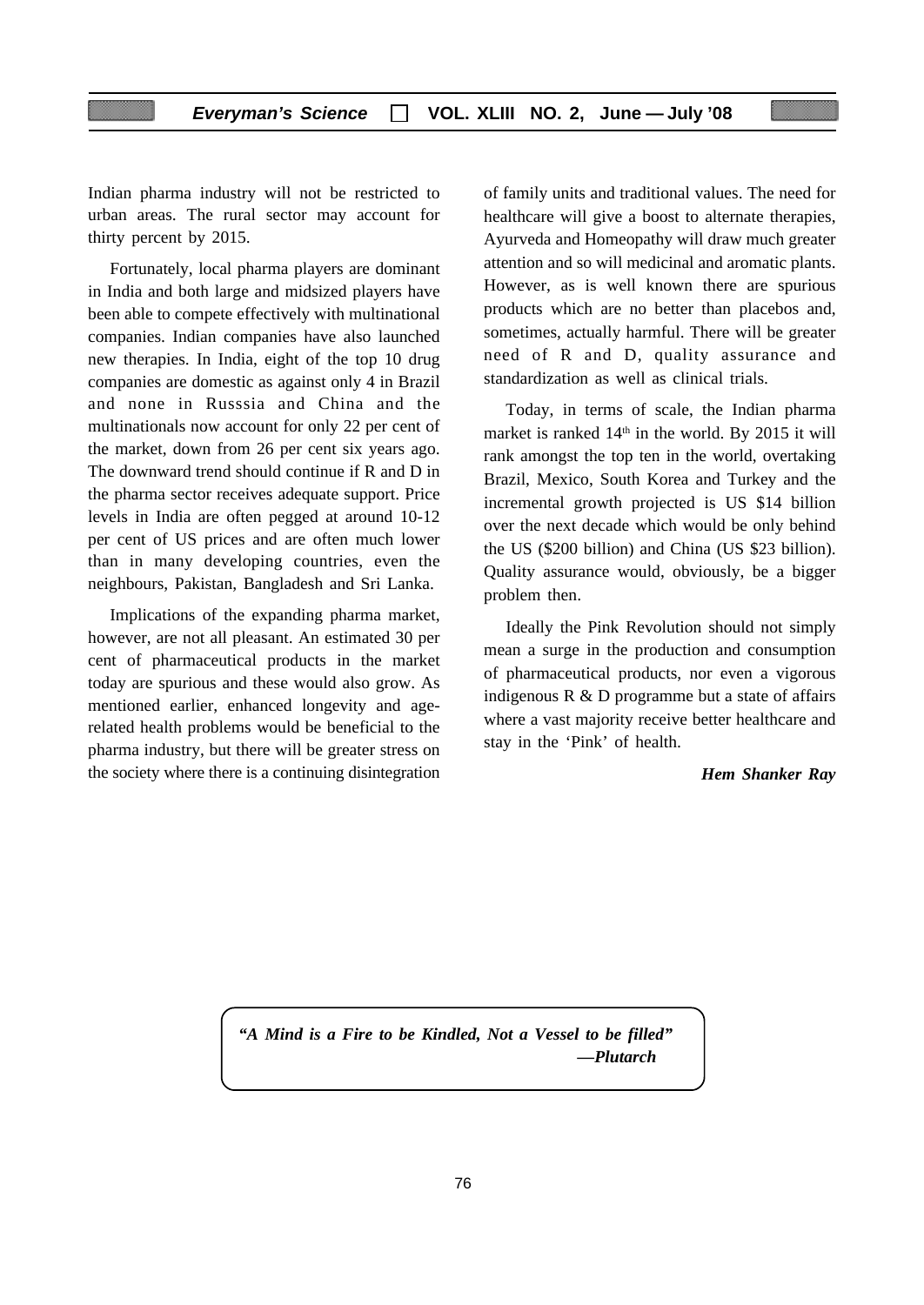## *PRESIDENTIAL ADDRESS*

## **WHY STATISTICS ?** PROF. P. C. MAHALANOBIS,\* F.R.S

naturally feel honoured at my election as General President. I remember, several years ago, I discussed with a friend of mine, at that time a member of the Executive Committee of this Association, the possibility of having a separate section for statistics. My friend, who has been always appreciative of the importance of Statistics, readily agreed to have an informal talk with his colleagues. A little later he informed me that there was no chance of my proposal being accepted, and with a smile told me that some of his colleagues had remarked : "If Statistics is to have a section, you may as well have a section for Astrology." Evidently, Statistics and Astrology were bracketted together in the mind of many of our scientists. The forecasting of future events is, of course, a common feature ; and the basis was felt to be equally unscientific. And yet, the section for Mathematics was converted into the section for Mathematics and Statistics in 1942 ; a separate section was created for Statistics in 1946 ; and this year, a person engaged in statistical work has been elected General President. I am aware I have not been accorded this honour because of my personal attainments. I accept it as a mark of recognition of the growing importance of Statistics.

A great change has taken place in the climate of scientific and public opinion about Statistics. One may ask how has this change been brought about ? In other words, why is importance being increasingly attached to Statistics ? It may be appropriate, therefore, to try to explain : Why Statistics ?

## **DESCRIPTIVE STATISTICS**

Historically modern statistics is the result of the fusion of two originally distinct disciplines–one primarily descriptive, concerned with the collection of data ; the other essentially analytic, associated with the concepts of chance and probability. From time immemorial men must have been compiling information for peace and war. Statistics is in this sense as old as statecraft. Harald Westergaard noted : "Etymologists may find the root of the word "statistics" in the Italian word stato, and astaltista would thus be a man who had to do with the affairs of the State. "Statistics" would consequently mean a collection of facts which might be of interest to a statesman, whether they were given in the form of numerical observations or not". (Contributions to the History of Statistics, London, p.2, 1932). At each upsurge of social and political development or during war, there is a rapid growth and expansion of statistical practice. I shall give three examples from my own country.

## **ARTHASASTRA OF KAUTILYA : 3RD CENTURY B.C.**

The *Arthasāstra* of Kautilya [Translated by Dr. R. Shamasastry, 3rd edition, Wesleyan Mission

General President, Thirty-Seven Indian Science Congress held during January, 1950 at Pune.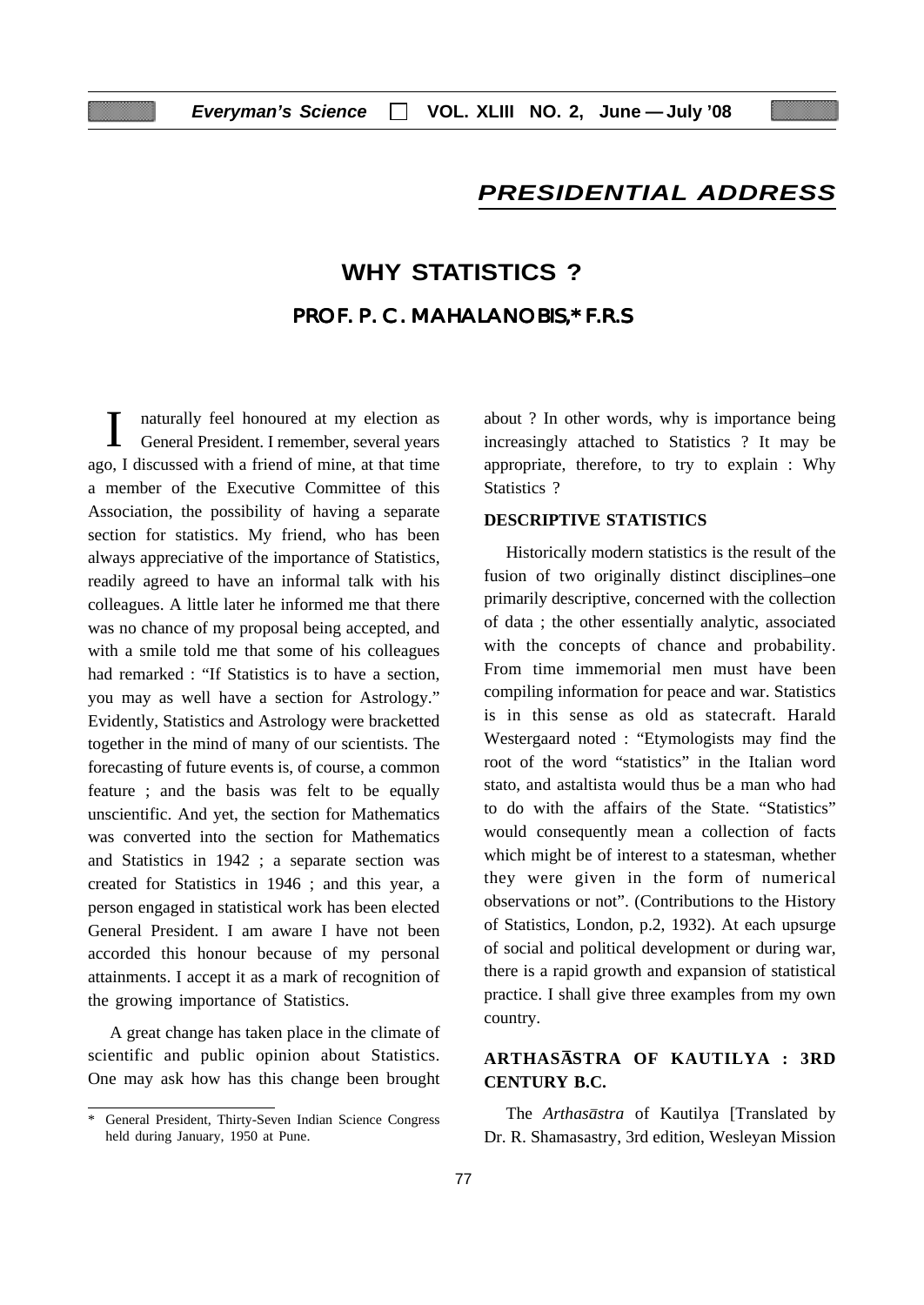## *Everyman's Science* **VOL. XLIII NO. 2, June — July '08**

Press, Mysore, 1929.] claims to date from period 321-296 B.C., that is, the Maurya period which reached its peak in the time of the great Asoka. It contains a detailed description for the conduct of agricultural, population, and economic censuses in villages as well as in cities and towns on a scale which is rare in any country even at the present time. The detailed description of contemporary industrial and commercial practice points to a highly developed statistical system. In Chapter XXXV (p. 158), instructions are given about the classification of villages. Specific directions are also given for a detailed census of land and field (p. 158) :

"It is the duty of Gopa, village accountant, to attend to the accounts of five or ten villages, as ordered by the Collector-General.

"By setting up boundaries to villages, by numbering plots of grounds as cultivated, uncultivated, plains, wet lands, gardens, vegetable gardens, fences (vata), forests, alters, temples of gods, irrigation works, cremation grounds, feeding houses (sattra), places where water is freely supplied to travellers (prapa), places of pilgrimage, pasture grounds and roads, and thereby fixing the boundaries of various villages, of fields, of forests and of roads, he shall register gifts, sales, charities, and remission of taxes regarding fields.

"Also having numbered the houses as tax-paying or non-taxpaying, he shall not only register the total number of the inhabitants of all the four castes in each village, but also keep an account of the exact number of cultivators, cowherds, merchants, artisans, labourers, slaves, and biped and quadruped animals, fixing at the same time the amount of gold, free labour, tool, and fines that can be collected from it (each house)."

In Chapter XXXVI (p. 160) similar instructions are given about the statistics of the Capital City (P. 160) :

"A gopa shall keep the accounts of ten households, twenty households, or forty households, he shall not only know the caste, gotra, the name, and occupation of both men and women in those households, but also ascertain their income and expenditure."

One striking feature in the Arthasastra is the emphasis on the need of checking and verification by independent agents working in secret without the knowledge of the original enumerators (Chapter XXXV, p. 159) :

"Spies, under the disguise of householders (grhapatika, cultivators), who shall be deputed by the collector-general for espionage, shall ascertain the validity of the accounts (of the village district officers) regarding the fields, houses and families of each village—The area and output of produce regarding fields, right of ownership and remission of taxes with regard to houses, and the caste and profession regarding families.

"They shall also ascertain the total number of men and beasts (janghagra) as well as the amount of income and expenditure of each family."

Detailed instructions are given in other places about the standards of weight and measures, measurement of space and time ; national accounts; and the duties of Government such as the treasury; mining operations and manufacture ; commerce ; forest produce ; tolls ; weaving ; agriculture ; livestock ; armoury ; infantry ; chariots ; etc. etc. Specific duties are in fact described for no less than 25 different Superintendents by designation.

## **AIN-I AKBARI : CIRCA 1590 A.D.**

In another peak period of Indian history, in the time of the great Akbar, we find a description of a highly developed statistical system in Ain-i-Akbari which is pratically the administration report and statistical returns of his government as it was in 1590 A.D. In the introduction to the second volume,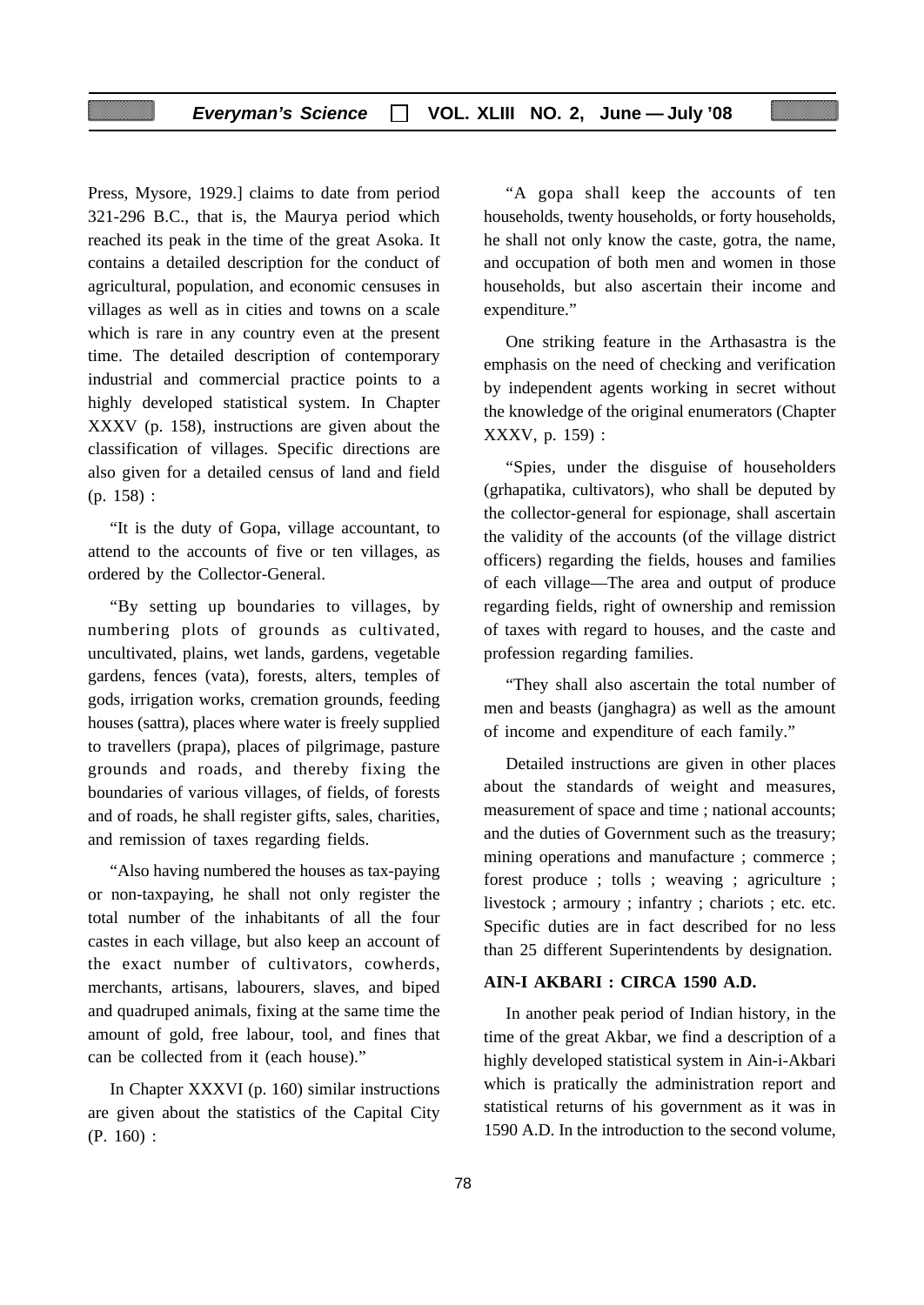H.S. Jarrett observed : [ English translation by H. Blochmann (Vol. I, 1873) and H.S. Jarrett (Vol. II, Vol III, 1894) published by the Asiatic Society of Bengal : Vol II, p. vii..]

"It will deservedly go down to posterity as a unique compilation of the systems of administration and control through the various departments of Government in a great empire, faithfully and minutely recorded in their smallest details, with such an array of facts illustrative of its extent, resources, condition, population, industry and wealth as the abundant material supplied from official sources could furnish."

The approach is definitely scientific. For example, the author discusses various standards for the measurement of length, and describes how Akbar "seeing that the variety of measures was a source of inconvenience to his subject, and regarding it as subservient only to the dishonest, abolished them all," and brought the Ilahi gaz in general use (Vol. II, Ain VIII, pp. 58-61). In the same way standards are developed for the measurement of land. It is noted that "a measure of hempen rope twisted which became shorter or larger according to the dryness or moisture of the atmosphere" (pp. 61-62). Therefore, "the jarib was made of bamboos joined by iron rings. Thus it is subject to no variation, and the relief to the public was felt everywhere while the hand of dishonest greed was shortened." (Ain IX, pp. 61-62). Other measures of area and volume as well as the standardisation of currency receive minute attention.

*Ain-I-Akbari* gives the area, revenue valuation, strength of army, and other details for about 15 subahs (provinces) comprising over 130 sarkars (districts) and over 3000 mahals (townships and sub-divisions) extending from Assam and Arakan to Afganistan ; the average yield of 31 crops for 3 different class of land ; annual records of rates based on the yield and a price of 50 crops in 7 subahs (provinces) extending over 19 years (1560-61 to 1578-79 A.D.) ; daily wages of men employed in the army and the navy ; labourers of all kinds ; workers in stables, etc. ; average prices of 44 kinds of grains and cereals, 38 vegetables, 21 meats and games, 8 milk produces, oils, and sugar, 16 spices, 34 pickles, 92 fruits, 34 perfumes, 24 brocades, 39 silk, 30 cotton cloths, 26 woolen stuffs, 77 weapons and accessories, 12 falcons, elephants, horses, camels, bulls and cows, deer, precious stones, 30 building materials, weight of 72 kinds of wood, etc.

It is no wonder that speaking of Abul Fazl, Jarrett has remarked (II, p.v), that "regarded as a statistician, no details from the revenues of a province to the cost of a pineapple, from the organization of an army and the grades and duties of nobility to the shape of a candlestick and the price of curry-comb, are beyond his microscopic and patient investigation.

In Ain XI (pp. 62-63) a detailed account is given of the classification of land based on the yield of crops. A distinction is made between yields in the two seasons "spring harvest," and "autumn harvest." Further more, yields are given for three different grades of soil, "best, middling, and worst ;" and the average of the three grades is calculated as "the medium product of a bigha." For the spring harvest, figures are given for from 10 to 20 crops ; and for the autumn harvest, for 20 or 30 crops.

One interesting practice deserves notice. The ten ser tax (Dahseri) is thus described : "His Majesty takes from each bigha of tilled land ten sers of grain as a royalty. Store houses have been constructed in every district. They supply the animal belonging to the State with food, which is never bought in the bazaars. These stores prove at the same time of great use for the people ; for poor cultivators may receive grain for sowing purpose,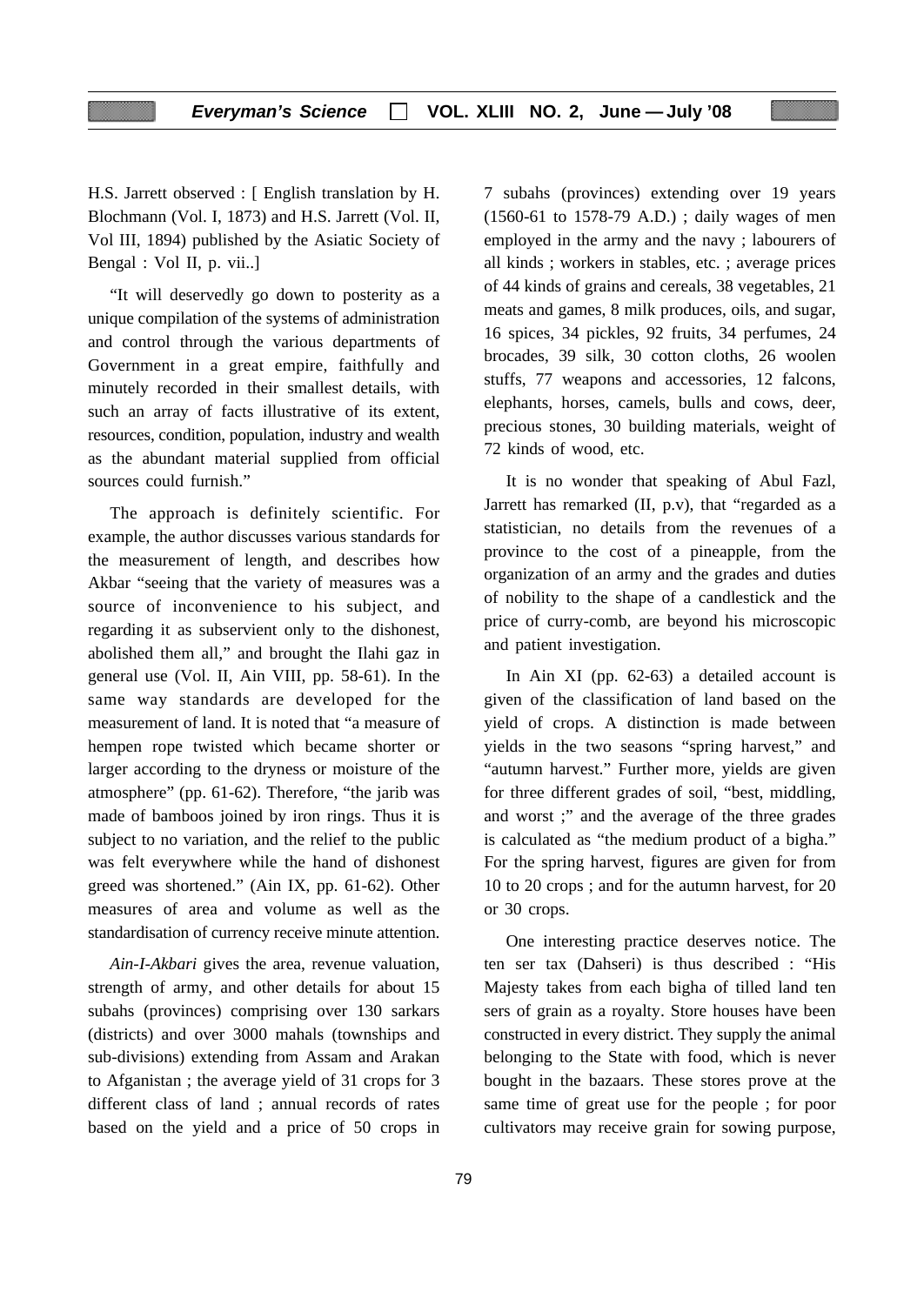or people may buy cheap grain at the time of famines..... They are also used for benevolent purposes ; for His Majesty has established in His empire many house for the poor where indigent people may get something to eat." (Vol. I, 1927, p. 285).

The optional payment of revenue in the form of grain may deserve serious consideration as an alternative method of grain procurement in these days of food rationing in India.

## **SURVEY OF EASTERN INDIA : 1807-1815 A.D.**

In the first decade of the 19th century, when the British regime in India was rapidly expanding and growing in strength, a comprehensive survey of Eastern India was undertaken by Dr. Francis Buchanan under orders of the Board of Directors of the Hon'ble East India Company dated 7th January 1807. The terms of reference cover an amazingly wide ground as can be seen from the extracts reproduced in Appendix (1). The Survey was pursued by Dr. Francis Buchanan for 7 years when only a portion of the territories under the Government of Bengal Presidency was investigated. The material was sent to London in 1816, and Montgomery Martin published in 1838, a selection in three volumes comprising over 2400 closely printed pages.

The book still makes fascinating reading. To whet your curiosity, I shall describe some of the items collected about the people of Patna city and the surrounding region. Information is given, for example, about the number and proportion of families in different consumption levels such as, families that use milk daily ; that use milk in the chief season ; that use milk on holiday ; that use milk seldom. In the same way, information is given by categories of families according to the use of different kinds of dress, bedsheets,

blankets ; the consumption of meat, milk, vegetables, spices, oil, salt, rice, wheat, sweetmeats etc ; different kinds of fuel and oil ; different types of conveyance ; state of education ; etc.

The utilization of land is shown by giving the areas separately for a large number of categories such as houses, trees, kitchen gardens, vegetables, etc. As regards agriculture, separate acreage figures are given for the area under 200 different combinations of crops, single and mixed. A general table is given for the value of the produce in the case of commercial crops ; and both quantity and value in the case of cereals and food crops together with estimates of the marketable surplus ; and number of livestock under different categories together with the annual production of milk with prices.

There are tables showing the proportion of rent paid by different sections of the population ; the economic position of farmers with proportion of indebted families ; and the number of artisans classified into 108 different categories. The manufacture of cotton cloth receives special attention ; and detailed estimates are given of the number of weavers ; looms ; monthly production ; earnings and profit for different kinds of cloth. Finally, there are tables of exports and imports (for the region surrounding Patna city) in which separate figures are given 140 different categories of commodities.

The report everywhere shows the critical attitude, keen scientific spirit, and the experimental approach of Dr. Buchanan. The wealth and reliability of the information (as far as this can be judged from internal evidence) make this report one of the most remarkable surveys of all times. There is nothing in any subsequent survey in India to approach the one conducted by Buchanan 140 years ago.

It is not entirely fortuitous that the three surveys mentioned above were associated with three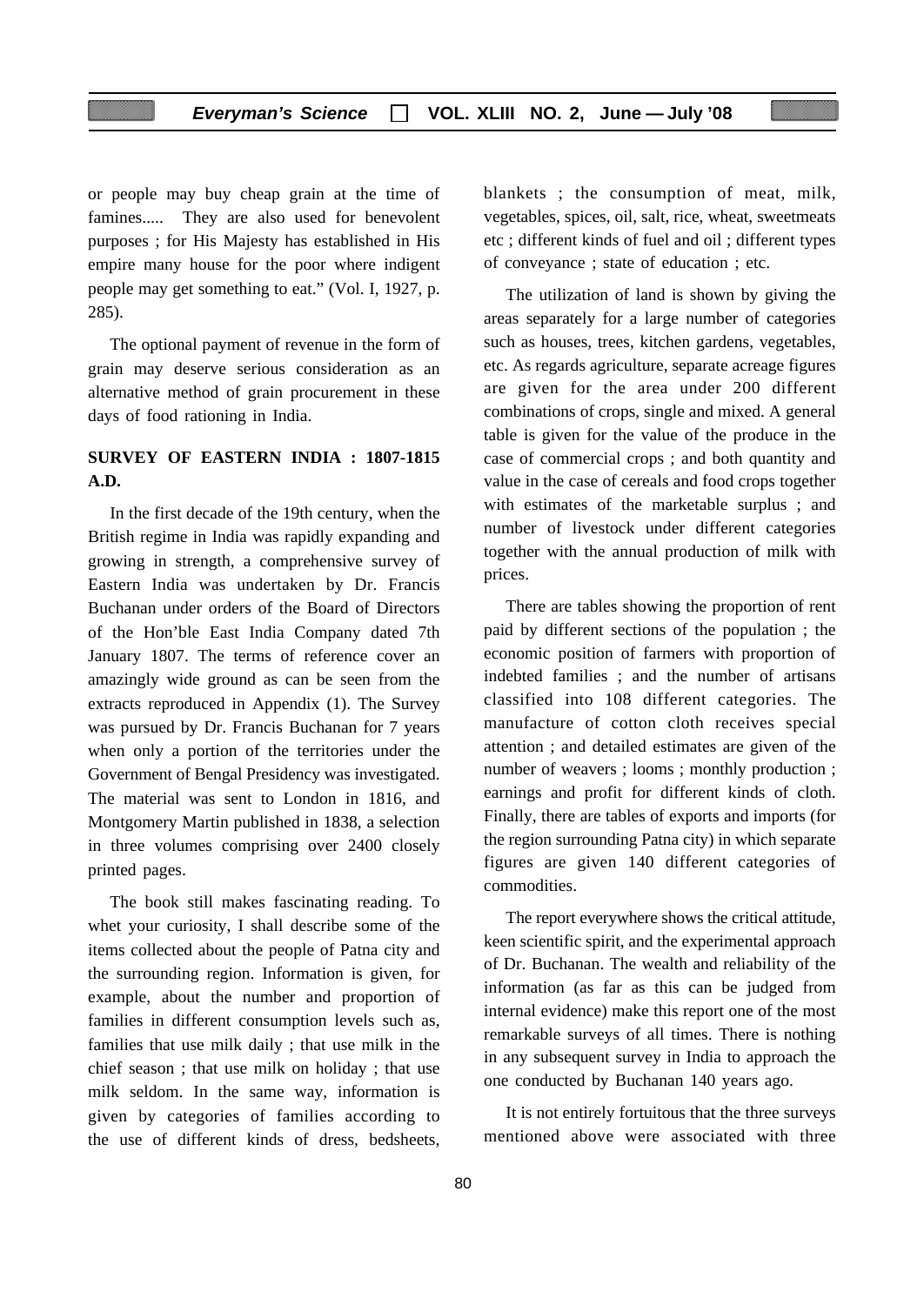great periods of political and socio-economic expansion in India. The statistical system is a visible mark of the political framework of each country. The statistical organization, therefore inevitably follows the rise and fall of the wider administrative system. I shall examine later the position of statistics in the changing conditions of India at the present time.

## **DEVELOPMENT IN OTHER COUNTRIES**

The practice of descriptive Statistics gradually developed, with ups and downs, in all countries of the world. Aristotle's work contained references to information about no less than  $158$  states<sup>1</sup>. Besides public administration Statistics was in much use in commerce. Certain forms of commercial insurance existed in Babylonia, Greece and Rome, and in the middle ages in Italy. By the end of the 18th century, life insurance was becoming prevalent in Western Europe. All this led to important statistical studies. In 1662, for example, John Graunt used the register of deaths (Bills of Mortality) in London to investigate population trends. Since then in Europe, the study of Statistics has been closely associated with actuarial Science. On the break-up of the feudal system, the expanding national economies required increasing use of factual information for the formulation of financial, military and political policies. This process has continued down to the present times. In fact, the need of fighting a total war led to an unprecedented expansion in statistical activities in the last ten years to which I shall again refer.

## **GAMES OF CHANCE AND PROBABILITY**

I must now turn to the analytic side of Statistics. Curiously enough, the first phase of development occurred in connexion with games of chance, particularly the theory of the equitable division of stakes for which early solutions were given by Cardan and Galileo in the 16th century. A little later, Pascal and Fermat developed more general

methods on the basis of permutations and combinations. In this way the concept of probability, based on chance, gradually became the subject of much mathematical investigations culminating in the work of Laplace in early 19th century.

#### **THE TOSSING OF A COIN**

The concepts were fundamentally new and deserve consideration. A simple example is the tossing of a coin (which is assumed to have no bias favour of turning up either heads or tails). At each throw, it is completely uncertain whether the coin will turn up heads or tails. And yet, if the coin is thrown a large number of times (or, alternatively, if a large number of coins is thrown at the same time), it is practicaly (but never absolutely) certain that heads and tails would turn up approximately in equal numbers. The larger the number of throws (or the number of coins thrown at the same time), the greater is the chance of heads and tails being equal in frequency. Starting from a situation which is entirely indeterminate and uncertain, it is thus possible to reach conclusions with considerable (but never complete) certainty.

Several points require to be emphasized. First, it is quite impossible to predict anything about a single toss of a single coin ; the prediction (of roughly equal frequency of heads and tails) refers to one whole set of throws. That is, prediction belongs not to any individual throw but to a group or assemblage of throws as a whole, Secondly, the existence of fluctuations or variation is inherent in the very nature of the situation. The relative frequency (that is, the proportion of heads and tails) will never remain exactly equal, but will inevitably fluctuate from one throw to another. Thirdly, because of the existence of fluctuations or variations, it is never possible to make any absolutely certain prediction. For example, however large the number of throws, the coin may turn up heads (or tails) all the time. In principle, even if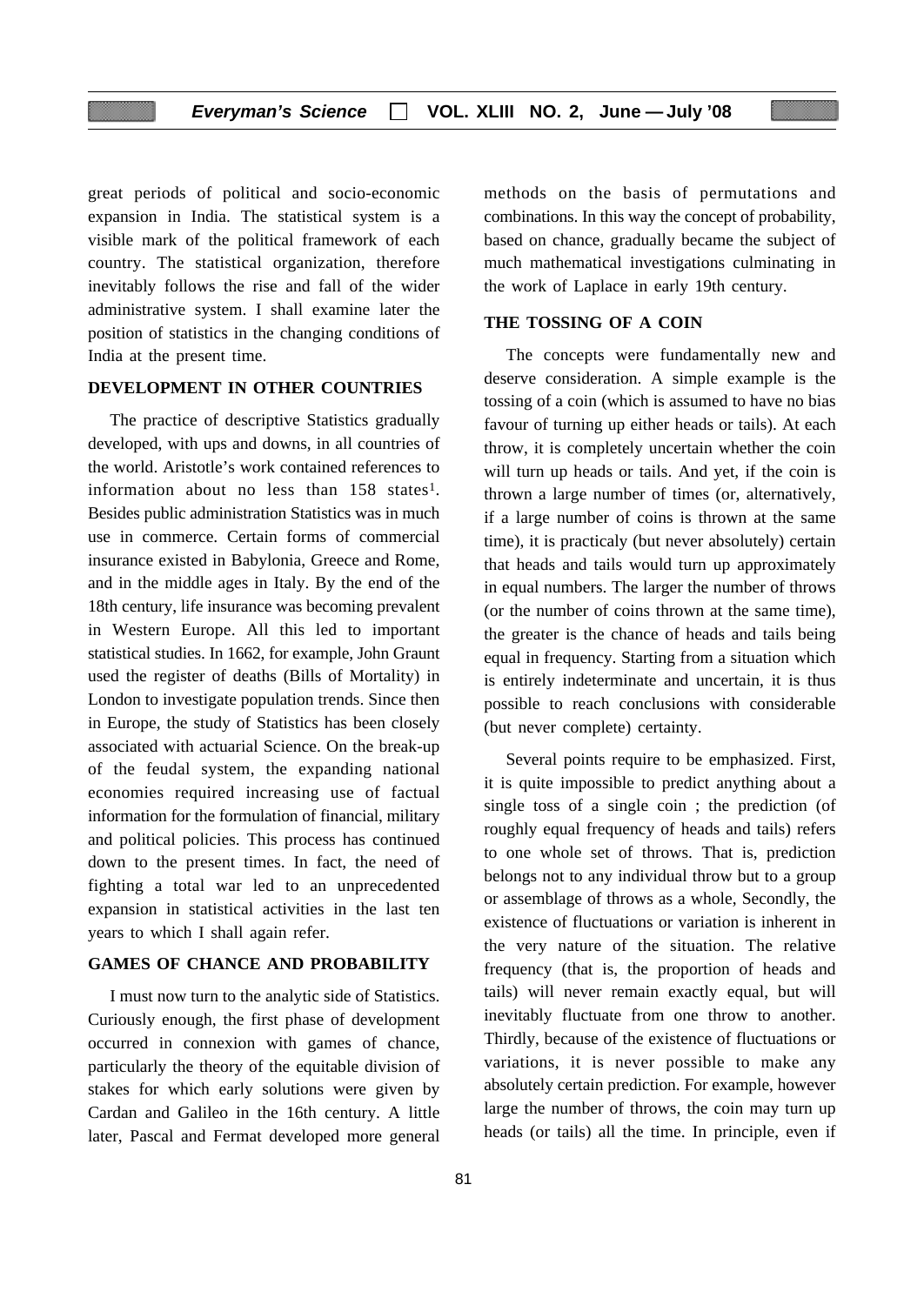the coin is tossed a million or a billion (or a larger number of) times, in the very long run, sometimes the coin should (and must) turn up heads (or tails) on the million or billion (or all) occasions. [This is of course, very very unlikely to happen which merely means that the probability is extremely small but, in principle, not zero.] In other words, the prediction is essentially a prognosis which is likely to hold only "in the long run". Fourthly, and this is a very important point, although the prediction is never absolutely certain, it is possible to estimate the limits of uncertainty.

The proportion of heads and tails in the tossing of a coin is thus recognized as a statistical variate which is intrinsically subject to variations or fluctuations. The proportion of male and female births is exactly analoguous to the proportions of heads and tails in the tossing of a coin. Before birth, nothing is known about the sex of the individual child, and yet the prediction of a roughly equal frequency of the two sexes can be made with practically the same confidence as the equal frequency of heads and tails. [Laplace discussed in a memoir of 1781 the number of male and female births in Paris for 26 years (251, 527 males and 241, 951 females) from the point of view of probability (Histoire de I' Academie for 1778)]. Any inference about the results or any prediction is, therefore, necessarily uncertain ; but the margin of uncertainty is itself capable of estimation.

## **THEORY OF "ERRORS" OF OBSERVATION**

The position is similar in the case of physical observations. However careful the observer may be, even the simple measurements of the length of a rod have been always found to vary. The average of a number of repeated mesurements, however, usually becomes more and more steady as the number of measurements increases. The deviation from the average, i.e., the "error" of each invidual measurement is sometimes positive and sometimes

negative, and thus behaves like heads and tails in the tossing of a coin. In the 18th century the new concepts of probability began to be applied to the adjustment of astronomical observations and physical measurements which led to the growth of the theory of errors culminating in the work a Gauss and Laplace.

## **INDIVIDUAL VARIATIONS AND FLUCTUATIONS**

If the height of a number of individuals is measured, these measurements again vary. This is equally true for very kind of measurement in Biology. Fluctuations or variations are thus intrinsic features of all measurements. In Biology, variation itself supplies the material for evolution. Variation is also the outstanding feature in all Social Sciences.

## **MEASUREMENTS AND OBSERVATIONS IN SCIENCE**

A crucial point in the argument has been now reached. All contingent knowledge is based on mesurement and observations. Lord Kelvin remarked long ago,

"When you can measure what you are speaking about and express it in numbers, you know something about it, but when you cannot measure it, when you cannot express it in numbers, your knowledge is of a meagre and unsatisfactory kind."

[ It is interesting to note that exactly the same idea occurs in the original meaning of the world *sankhya–* (literally, number) in Indian thought. The phrase *sankhyātā* occurs in the *Atharva-Veda* in the sense of "well-known." For more than three or four thousand years in India an intimate connexion has existed btween the concepts of "number" and "adequate knowledge." This is why I chose *Sankhya–* as the name of the Indian Journal of Statistics.]

Secondly, every set of measurements (in every field of Science—physical, biological and social)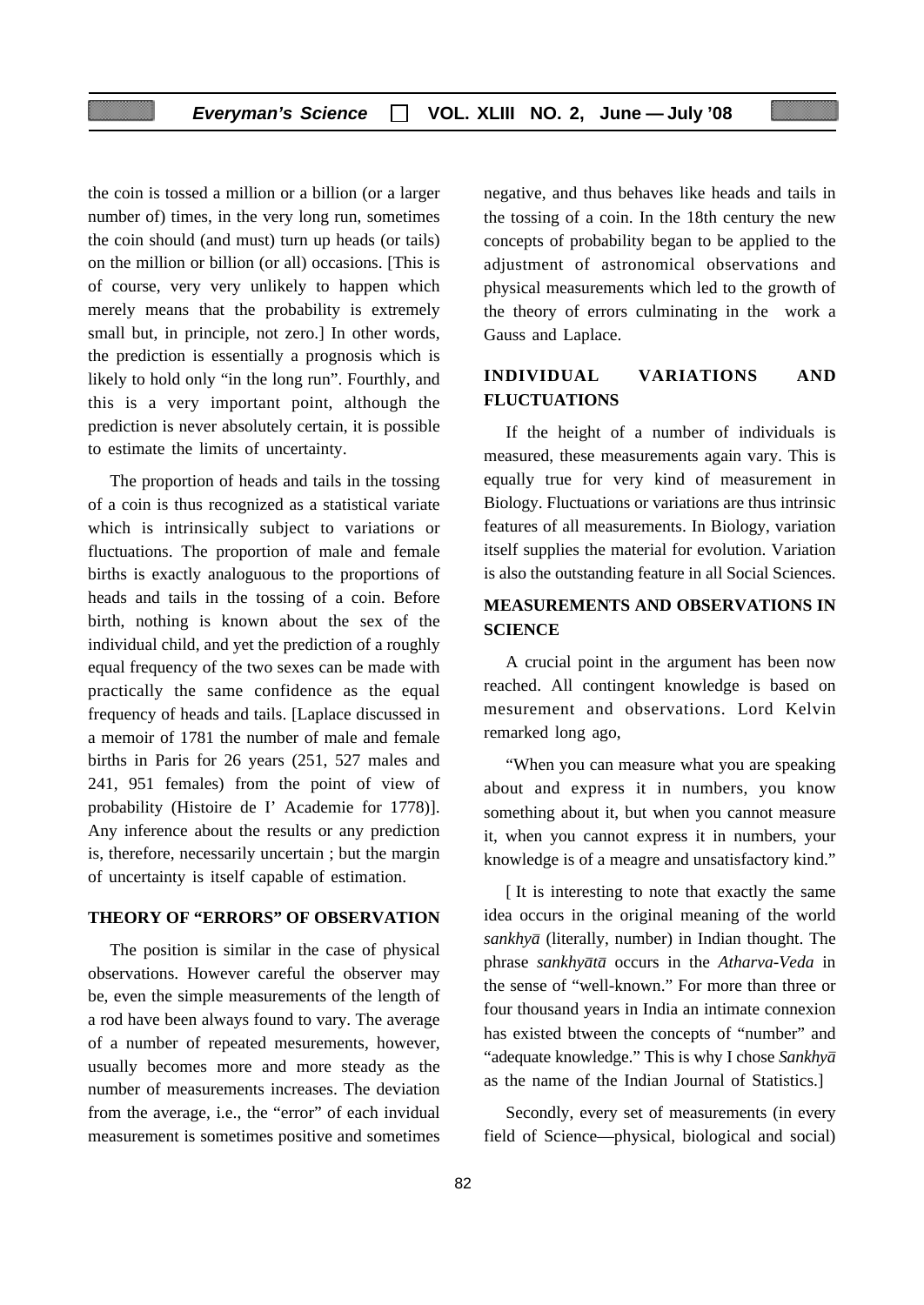is characterized by variation. The aim must therefore be to draw general conclusions from a particular set of measurements, taking variation itself into consideration and not ignoring it.

#### **THE CONCEPT OF RANDOM SAMPLES**

This is exactly the aim of the theory of estimation and statistical inference. Each set of measurements (with its characteristic variaton) is recognized to be only one out of many possible similar sets. Secondly, the totality of all possible sets of measurements (that is, the totality of all possible samples) constitute the "population" or "universe" in which we are interested. In order to reach conclusions about the population of universe, it is clearly necessary that a sample should be representative of the universe. The condition for such representativeness is supplied by the fundamental concept of "randomness". I do not think it is possible to define randomness, but some indication may be given as to its implications. Suppose it is desired to find the average height of a particular group of people. Obviously, it will not do to select individuals who are very tall or very short (or have any other special feature) as the results are likely to get biased. The only safe course is to choose the sample without reference to any previous knowledge about the individuals included in the sample. A random procedure ensures such selection free from bias. Once a random sample is available, it is possible to use the calculus of probability in a valid way to reach general conclusions about the statistical population or universe from which the sample was drawn. The concept of random sample is this pivotal in statistical theory.

#### **UNCERTAIN INFERENCE**

Knowledge based on a statistical or random sample is however necesarily incomplete, as it relates to only one out of many possible sample.

Conclusions based on a random sample, although valid, must therefore, be necessarily uncertain. It is however the great merit of the calculus of probability that although statistical inference is uncertain, it is possible to estimate a valid measure of the degree of uncertainty. In practice this is usually secured by stating the chance or odds infavour of any particular inference or result being "true" (in the sense of the prediction agreeing with subsequent observations). Suppose extenstive agriculture trials have been made to compare the yield of two varieties of wheat. On avilable evidence, it is then possible to state the conclusion in some such form that the odds are 100 to 1 (or 1000 to 1, or some other odds) that variety A would give a higher yield than variety B. The very form of the statement indicates that, "in the long run", 99 times out of 100, variety A would give a higher yield. Necessarily, therefore once in 100 trials (not in very 100 trails, but again, "in the long run") variety A would give a lower yield. This lower yield may, however, occur in the very first trial. The risk is always there. Not only this, occasionally (or once in 100 trials "in the long run") the prediction must prove wrong, If it did not, then the whole basis on which the prediction was made would itself prove to be wrong. In statistical inference, we thus reach the fundamental paradox.

*If statistical theory is right, predictions must come out wrong ; on the other hand, if predictions are always right, then the statistical theory must be wrong.*

#### **DEDUCTIVE LOGIC AND MATHEMATICS**

There is a sharp contrast between statistical or uncertain inference and absolutely certain deductive conclusions. It is a significant fact that the concept of probability developed very late in the history of human thought, as far I know, only during the last two or three hundred years. Deductive logic, on the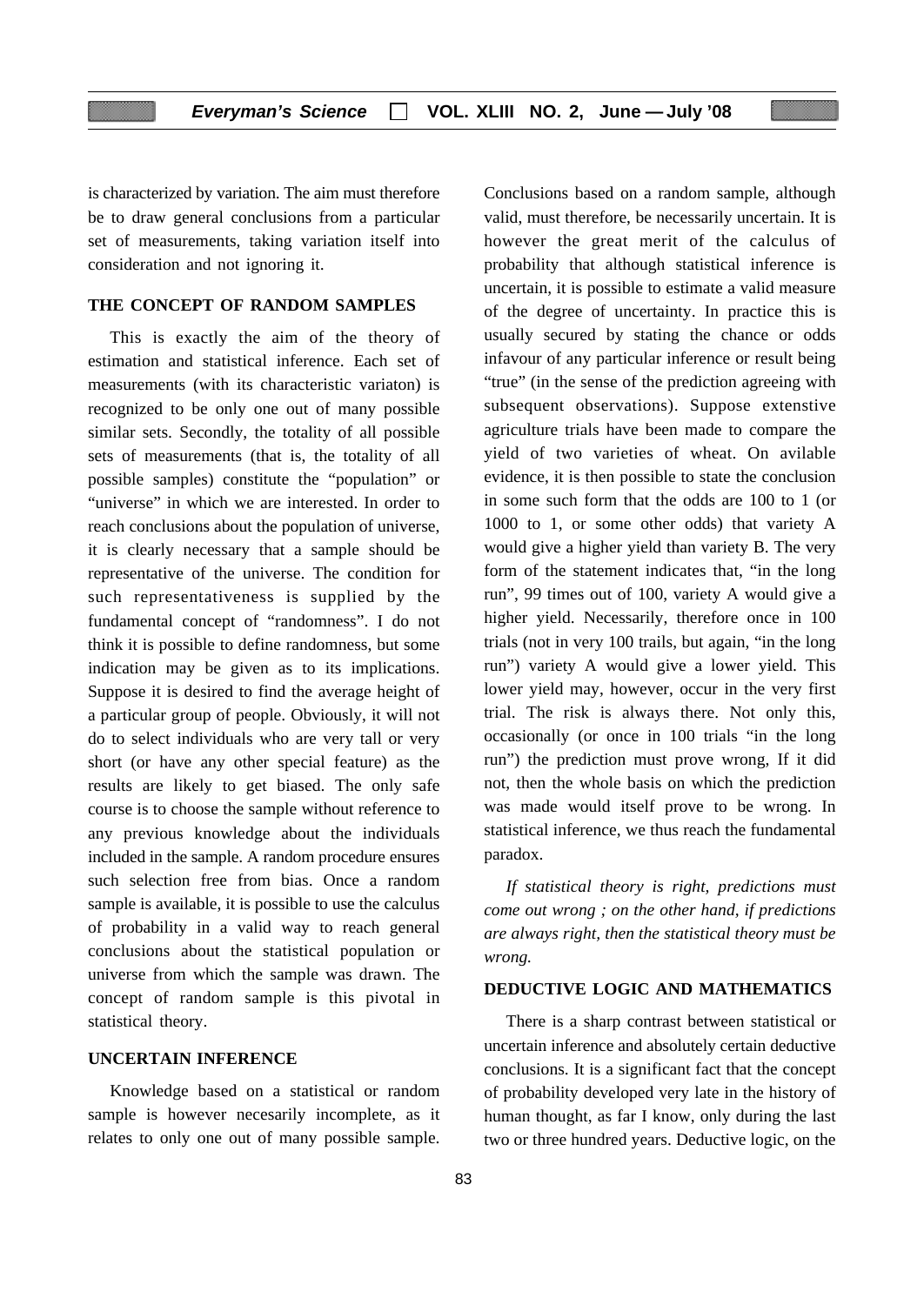other hand, is very old. Absolute certainty in fact has long been accepted as the essential characteristics of true knowledge. Pure Mathematics is the great historic example. In Pure Mathematics the conclusions follow inevitably from the premises, and all inferences are absolutely certain. This is why Bertrand Russel described Pure Mathematics as the class of all proposition of the form : "P implies Q". Deductive logic therefore, includes the whole of Pure Mathematics.

## **DETERMINISTIC VIEWS IN PHYSICAL SCIENCE**

An invariable sequence of cause and effect is in many ways similar to the formal deductive process in logic and Pure Mathematics. In the Physical Sciences, with the help of the casual principle, the rigour of absolute certainty of mathematical reasoning was accepted for a long time as the ideal model. Newton in writing his great treatise on the principles of natural philosophy deliberately adopted the mathematical form. The possibility of constructing a rational model of the whole universe was a great triumph of the human mind. The growing complexity within the natural, and later in the biological and social sciences, however, led to the gradual replacement of the deterministic mathematical model by probabilistic—statistical view. The change was brought about not by abstract reasoning but by the force of events within the field of Science itself.

#### **THE ENTROPY PRINCIPLE**

The Newtonian equation of motion become increasingly unmanageable with the increase in the number of particles requiring to be taken into consideration. It soon became necessary to study the properties of a system comprising a large number of particles. The object now was not to ascertain the motion of each single particle separately, but to investigate the collective properties of all the particles taken together.

Concepts and results already available in the theory of errors of observation were passed into service to develop the kinetic theory of gases. A parallel development of the subject of thermodynamics led to the emergence of the entropy principle. The central concept in the second principle of thermodynamics is again randomness, so that the principle of the increase of entropy is recognized as nothing but the increasing degree of randomness of the physical universe.

## **THE UNCERTAINTY PRINCIPLE IN PHYSICS**

A further shift to a statistical model occurred with the development of statistical mechanics culminating in the enunciation of the uncertainty principle by Heisenberg which denied the possibility of absolutely certain knowledge of both the position and the motion of particle at any given instant. From a theoretical point of view, the uncertainty principle would seem to make Physical Science essentially statistical in nature. The belief that complete certitude is an essential condition for genuine knowledge, however, still persists in certain quarters. The uncertainty principle is looked upon as belonging to the region of the very small, and therefore not inconsistent with the deterministic view of the world as a whole.

I doubt whether the above view is tenable. If Science is based on observation and measurement and if each set of measurements is a statistical sample, then all scientific conclusions must be of the nature of uncertain inference (with, in principle, a known margin of uncertainty). The contrast can be clearly seen in the distinction between a mathematical constant and a statistical or physical quantity based on observations. The ratio of the circumference to the diameter of a circle is a mathematical abstraction and, therefore, not subject to any fluctuations. All physical quantities, on the other hand, are based on observation and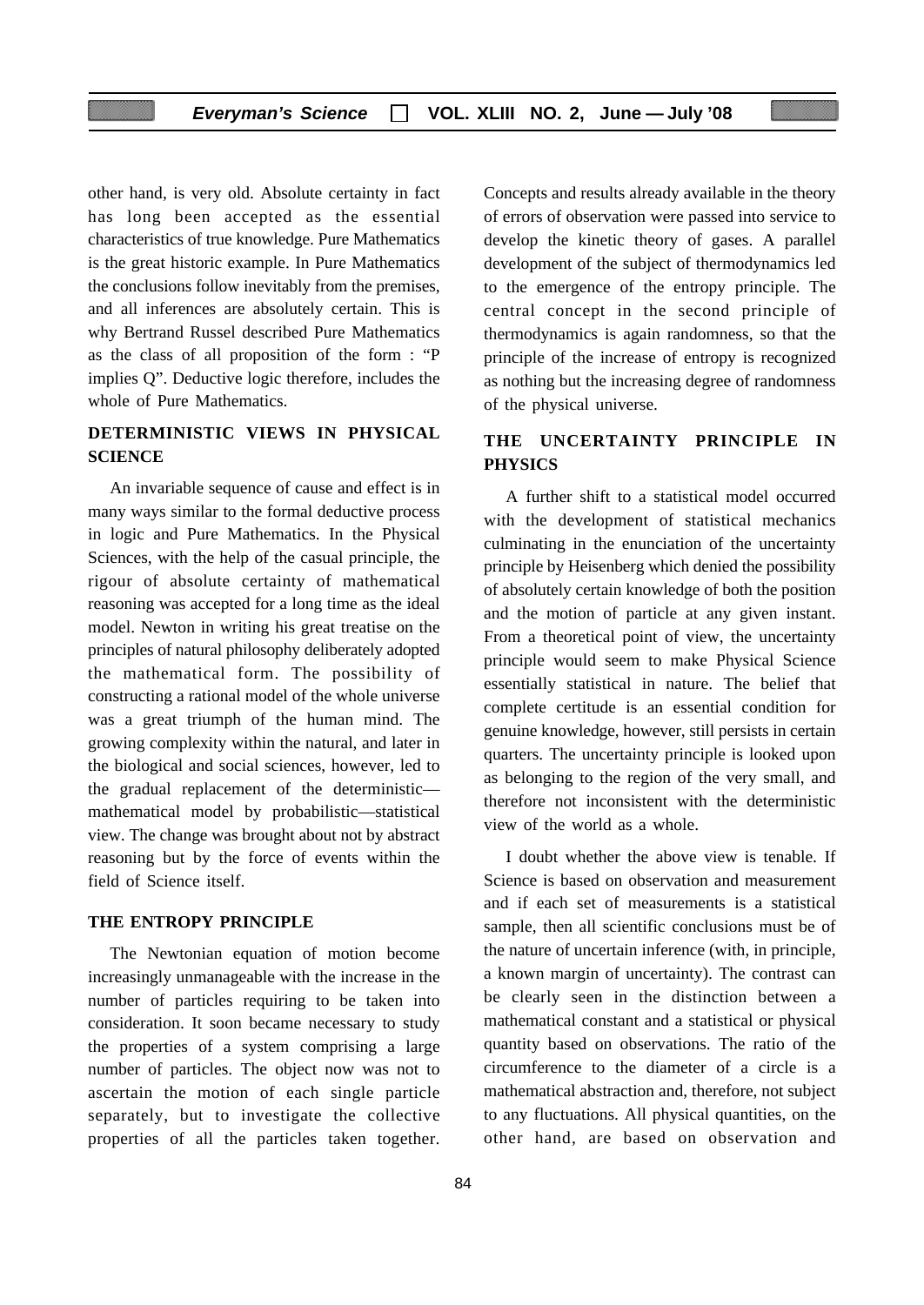measurement, and are therefore statistical estimates, necessarily subject to a margin of uncertainty. On this view, all scientific predictions must be characterized, in principle, by a margin of uncertainty.

## **INDUCTIVE LOGIC**

It may be observed at this stage that J. S. Mills' empiricism is a departure from rationalism only in form in as much as the aim of Mills' inductive logic still remains "certain" inference. Similar attempts were made much earlier in India to go beyond the purely formal deductive process, Sir Brajendranath Seal has given an interesting account of the doctrine of inference in the *Positive Sciences of Ancient Hindus* (1915). All these attempts, however, had certitude as the aim of inference. But in Indian thought, it was recognized, in one sense, that this aim is unattainable in practice. B. N. Seal noted for example :

> "Ultimately we all have to fall back on the rational practice of thinking persons, and such persons are always content to act on practical certitude instead of hankering after an unattainable apodectic certainty in the affairs of life. This same practical certitude is also the ultimate warrant of the Deductive–Inductive Inference by which we ascertain the characters of things without direct perception and through the medium or instrumentality of a mark."2

## **FALLIBILITY OF SCIENTIFIC KNOW-LEDGE**

I have been trying to place before you the view that all scientific knowledge (being based upon evidence which is formally incomplete) is only probable and never absolutely certain. All predictions based on scientific knowledge must, therefore, be fallible ; and must in fact prove

wrong, in the long run, to the anticipated extent. Ernest Nagel observes that those.

> "who maintain that our knowledge of matters of fact is "probable" do not thereby maintain that such knowledge is inferior to knowledge of some other kind obtainable by methods different from those the Natural Sciences employ. On the contrary, they maintain the "probable knowledge" is the only kind of knowledge we can find or exhibit, and that the methods and techniques of the sciences are efficacious and dependable precisely because they make available knowledge of that character."3

Thus in the whole field of Science, the deductive—mathematical process of absolutely certain inference is being replaced by the probabilistic statistical method of uncertain inference. Ernest Negal has stated the position very clearly.

> "The long history of Science and Philosophy is in large measure the history of the progressive emancipation of men's minds from the theory of self-evident truths and from the postulate of complete certainty as the mark of scientific knowledge."3

## **DETERMINISM AND UNCERTAINTY**

If the probabilistic model is accepted as a closer approach to reality, then interesting consequences are likely to follow in the field of human thought and Philosophy. I have no competence to discuss such issues, but one or two observations may not be entirely out of place. All knowledge based on Science, and hence all scientific predictions about the future must be recognized, in principle, as uncertain. It is possible however to admit, in principle, that knowledge about the past may be of a deterministic type. The uncertainty about the future may then be interpreted as supplying an opportunity for fresh creation (at least, as perceived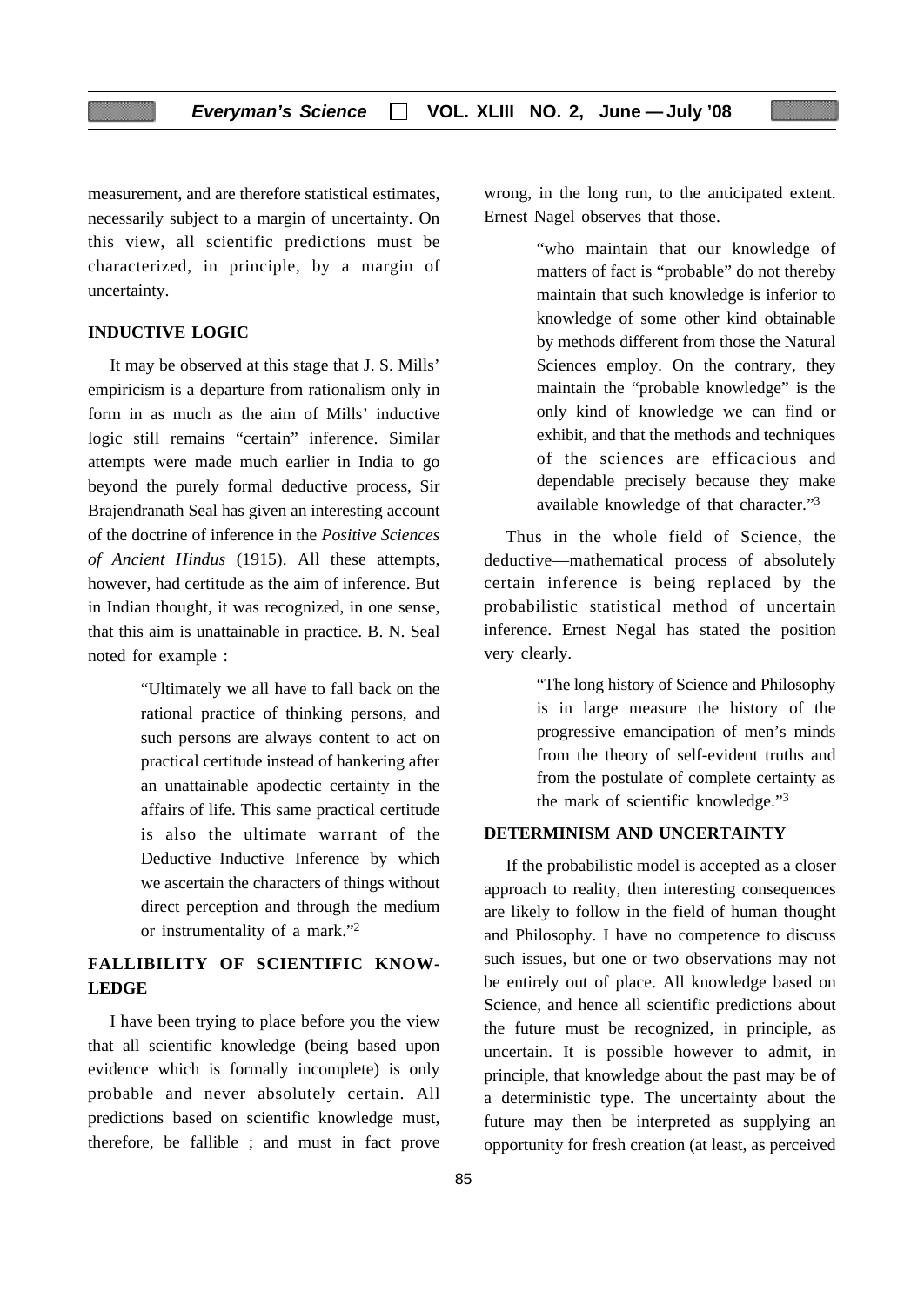by the human mind). In fact, the "present moment" on this view is the actual occasion of an evercontinuing stream of creation which is marked in rational thought by the transition from a deductive– mathematical to a probabilistic–statistical model of reality.

## **STATISTICAL METHODS IN THE CONCRETE**

I have so far considered the statistical method in the abstract. A brief survey of the scope and range of the statistical method in the concrete is also of interest. A convenient way of doing this is to construct a kind of mental map of scientific activities. We may start with a geometrical point at the centre to represent Pure Mathematics. On the view which have expounded, Pure Mathematics (being fundamentally deductive in nature) does not itself belong to the field of Science ; and can be, therefore, appropriately represented by a mathematical point which has "position but no dimension".

#### **PHYSICAL SCIENCES**

We draw a small circle round the centre to represent Classical Physics in which although the form is still mathematical, actual knowledge is based on measurements subject to errors of observation. Fluctuations are, however, small in magnitude so that predictions can be made with great certainty (but are still, in principle, affected by a margin of statistical uncertainty). A second larger circle may be drawn to represent the area of kinetic theory of gases, statistical mechanics, and thermodynamics. In this region, factors of variation are still amenable to a large degree of control so that the classical method of experimentation (isolating and studying one single factor at a time) is usually available.

#### **BIOMETRY**

A third larger circle may be drawn to demarcate an area where the factors of variation are more complex and less liable to control. This broadly represents the field of biological variation. In 1900, Karl Pearson coined a new world "Biometry" to indicate generally the methods particularly appropriate to this area. The fruitful concept of statistical correlation historically had its origin in the field. In 1877 when Sir Francis Galton measured the size of sweet peas in his studies of heredity, he found a "regression" of the size of the daughter seed, compared to the size of the mother seed, towards the general mean. He found the same thing again in connexion with his observations on the height of fathers and sons. These studies led to the development of the theory of regression and correlation by Karl Pearson and others. It is worth noting that Gauss himself had used the product term in his investigations on the theory of errors, but had failed to reach the concept of correlation. The French astronomer Bravais (1811-63) worked on what is in essence the Mathematics of correlation, as early as 1846. The concept of regression and correlation, however, did not emerge until 40 years later ; and this also, only under the stimulus of the study of biological variations. This perhaps is a corroboration of the view that statistics is essentially an Applied Science and not a branch of Mathematics. In the field of biometry, the fluctuations and variations are themselves of great importance, and often supply convenient yard-sticks for purposes of measurements.

During the last 50 years, Biometry has become a very large branch of Statistical science. It covers practically the whole field of Biology and Genetics including agriculture and the study of livestock. Biometric methods are also being increasingly used in psychology, education, and the medical and social sciences including the study of the human factor in industry.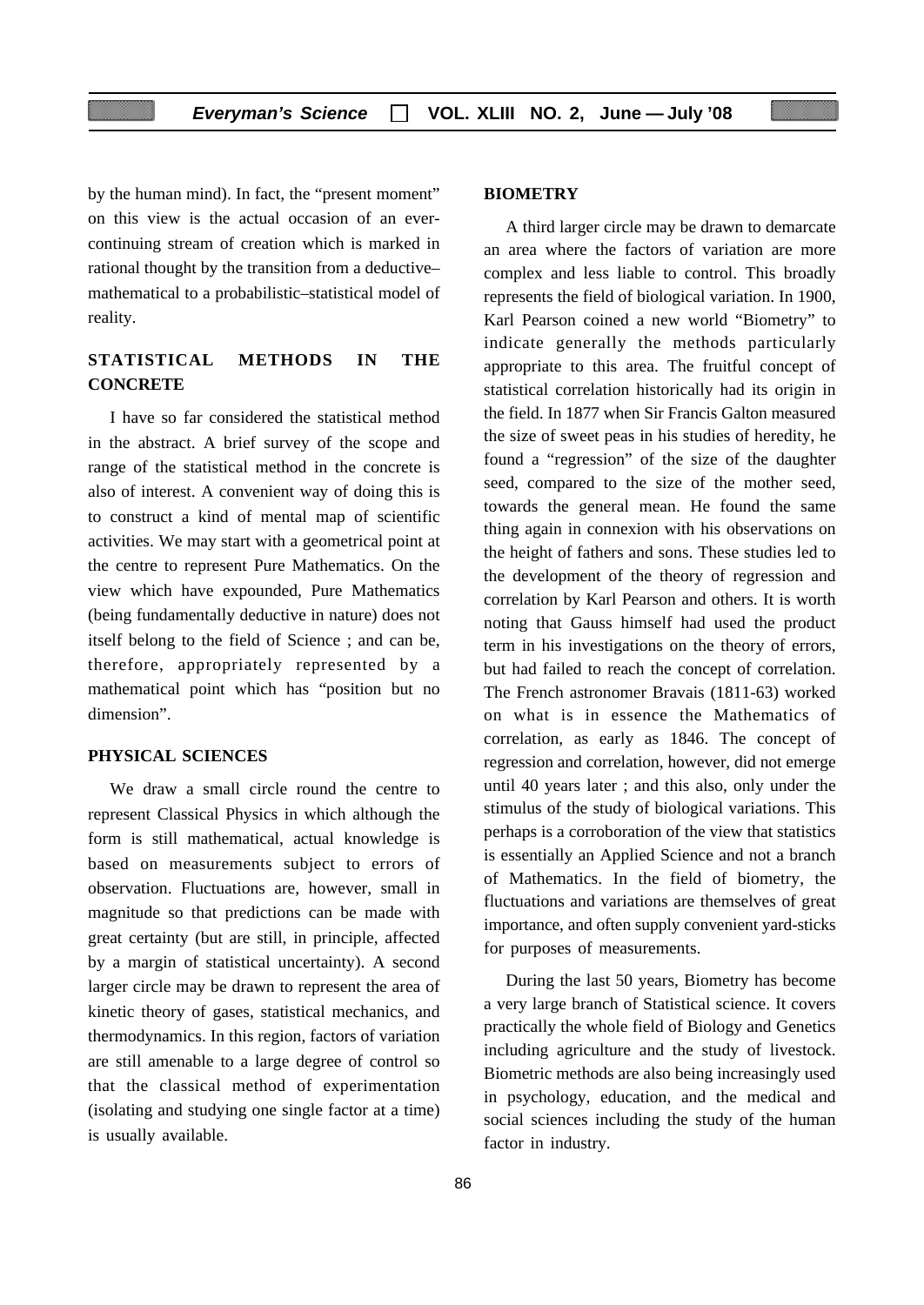## *Everyman's Science* **VOL. XLIII NO. 2, June — July '08**

In dealing with living units, it is usually impossible to use the classical method of isolating and studying one single factor at a time. For example, in studying the increase in the yield of crops due to improved seeds or fertilizers or better methods of cultivation, fluctuations in the fertility of the soil from plot to plot, the influence of weather conditions, and many other factors of variation are always present and cannot possibly be isolated. A radical departure had become necessary and took place about a quarter of a century ago, in the development of the design of experiments and the analysis of variance under the leadership of R. A. Fisher<sup>4</sup>. He himself has observed :

> "No aphorism is more frequently repeated in connexion with field trials than that we must ask Nature few questions, or, ideally, one questions at a time. The writer is convinced that this view is wholly mistaken. Nature, he suggests, will best respond to a logical and carefully thought out questionnaire, indeed, if we ask her a single question, she will often refuse to answer until some other topic has been discussed."

The central aim of the design of experiments is to make experimental observations in such a way that the different factors of variation would have scope to come into play in a balanced fashion so that it would be possible to study the influence of single factors as well as of various combinations of factors at the same time. In fact, R. A. Fisher has remarked, "The more thorough the design of the experiment, the more meaningful is the question asked". Actual experience has shown abundantly the great advantages (in economy of time and effort, and in adaptability) of using appropriate statistical designs in scientific and technological experiments of all kinds.

The fact of variation is as universal in the field of industrial production as in Biology. Even with machines of the highest precision, no two units are identical in size or other specifications. Usually there is the additional complication of fluctuations in time, but such fluctuations themselves often supply convenient yard-sticks for diagnostic purposes. So long as the fluctuations remain stable, the system may be considered to be under statistical control. W. A. Shewhart<sup>6</sup> used this fundamental concept to develop "control limits" and "control charts" to enable the quality or output of manufactured products being maintained at a desired level. These methods found wide applications during the war. In fact, without the use of such methods, war production in the United States and other allied countries could never have been sufficiently stepped up. After the war, the use of statistical "quality control" is steadily increasing all over the world, and a beginning has been made in a small way in India also.

## **STATISTICAL SAMPLING**

We may add a fourth circle to determinate the region in which the appropriate tool is statistical sampling. Factors of variation are now more complex and are usually not amenable to experimental control. This is the field where the traditional method of the exhaustive census or the attempted complete count has been used for a long time. R. A. Fisher has recently described the present position.

> "The words sample and sampling, like the word random, have always been central in the development of Mathematical, or Theoretical Statistics. With the increased understanding and integration of our Science they have now, as it were, overflowed from the world of abstractions in which they were generated and refined, and have, in fact, supplied the most adaptable, rapid,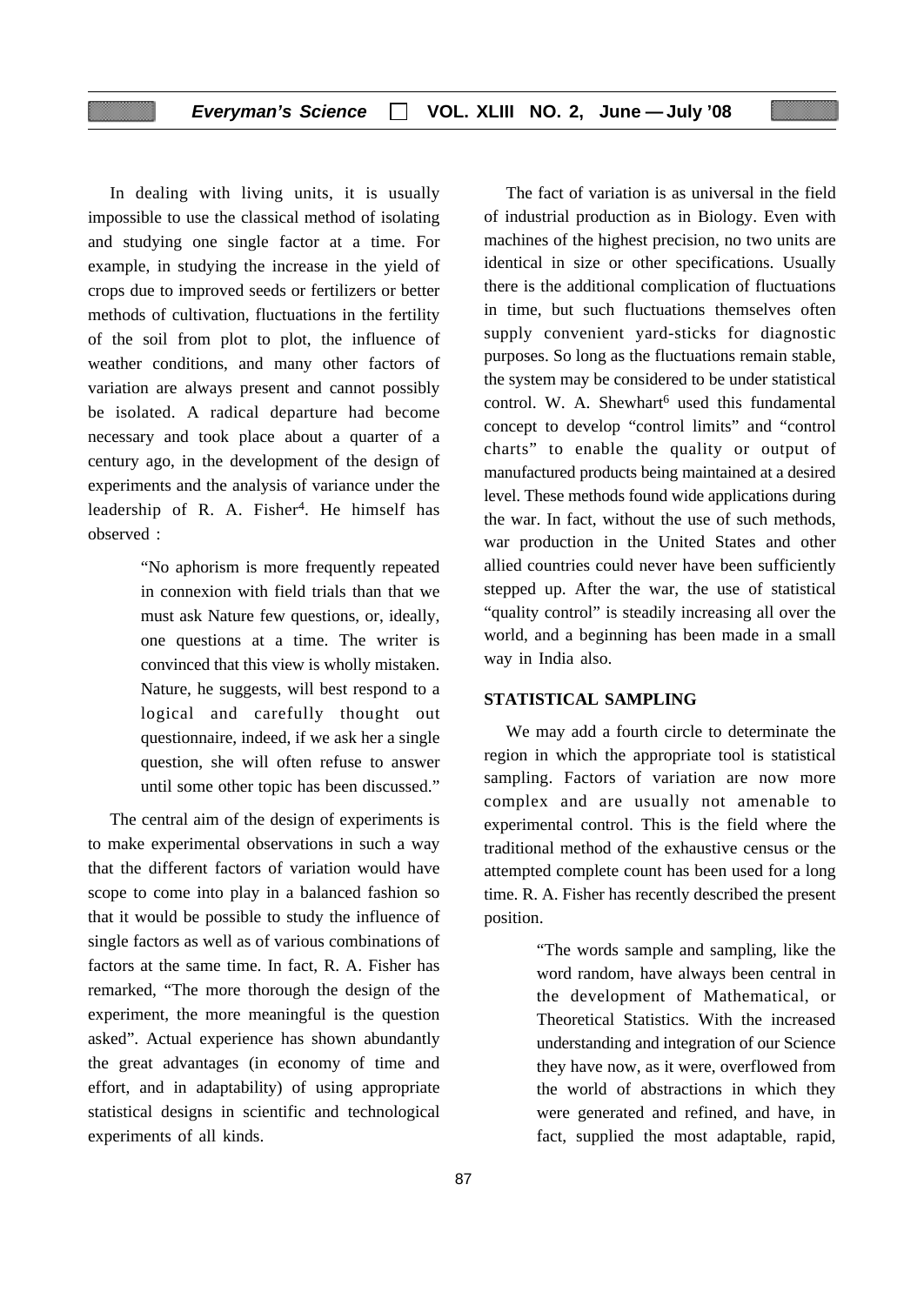economical, and, in the true sense, scientific method of factual ascertainment which we yet posses.

"I have made four claims for the sampling procedure. About the first three, adaptability, speed and economy, I need say nothing further. Too many examples are already available to show how much the new method has to give in these ways. But, why do I say that it is nore scientific than the only procedure with which it may sometimes be in competition, the complete enumeration ? The answer, in my view, lies in the primary process of designing and planning an enquiry by sampling. Rooted as it is in the mathematical theory of the errors of random sampling, the idea of precision is from the first in the forefront. The director of the survey plans from the first for a predetermined and known level of precision ; it is a consideration of which he never loses sight ; and the precision actually attained, subject to well-understood precautions, is manifest from the result of the enquiry".<sup>7</sup>

Rapid developments in this field have taken place during the ten or twelve years in which India has made significant contributions. I shall come back to this subject a little later as it is of great current interest in India.

## **FREE OBSERVATIONS**

We may now add a fifth circle to indicate the area in which factors of variation are neither amenable to control, nor to experimentation, not even, in the usual snese of the term, to samplesurveys or sample-censuses. Here the only feasible approach is the patient collection of observations followed by classification and painstaking investigaton of possible statistical relationships. Experimentation is no longer possble, but it is still feasible to compare predictions with subsequent observations. Statistical methods are particularly engineers appointed by the Government of India reached the conclusion that the bed of the river had risen by several feet and consequently the flood level was likely to be higher in future. The Committee naturally recommended raising the height of the embankments by several feet to give protection against higher floods. At the request of the Government of Bihar and Orissa, I made a detailed statistical study, and found a significant correlation between the rainfall in the catchment area and the height of the river flood in the delta. One technical point deserves notice. The Catchment area was divided into two portions, and the rainfall in the two catchments were used as two separate variates for correlation with the height of the river flood. *Report on rainfall and Floods in Orissa Rivers* (submitted in 1930, and printed by the Govermment of Bihar and Orissa). The statistical studies made at this time supplied the basic information for the Hirakud Dam, one of the big river valley project in India. Using the statistical relationship, I found that the abnormal rise of the river in 1926 could be reasonably ascribed to exceptionally heavy rainfall in the catchment areas. On the basis of such statistical evidence, it was possible to advise Government that there was nothing wrong with the river, and it was not necessary to increase the height of the embankments. This advice was given in 1930. The fact that no great change has occurred in the severity or frequency of floods during the last 20 years shows that the statistical findings were correct, Direct experimentation in such cases is out of question ; the statistical method supplies the only valid tool for scientific investigation. Incidentally, in this case, it also saved several crores of rupees.

appropriate in this field. I shall give one example

In 1926 a catastrophic flood occured in the Brahmani river in Orissa. An expert committee of

from my own experience.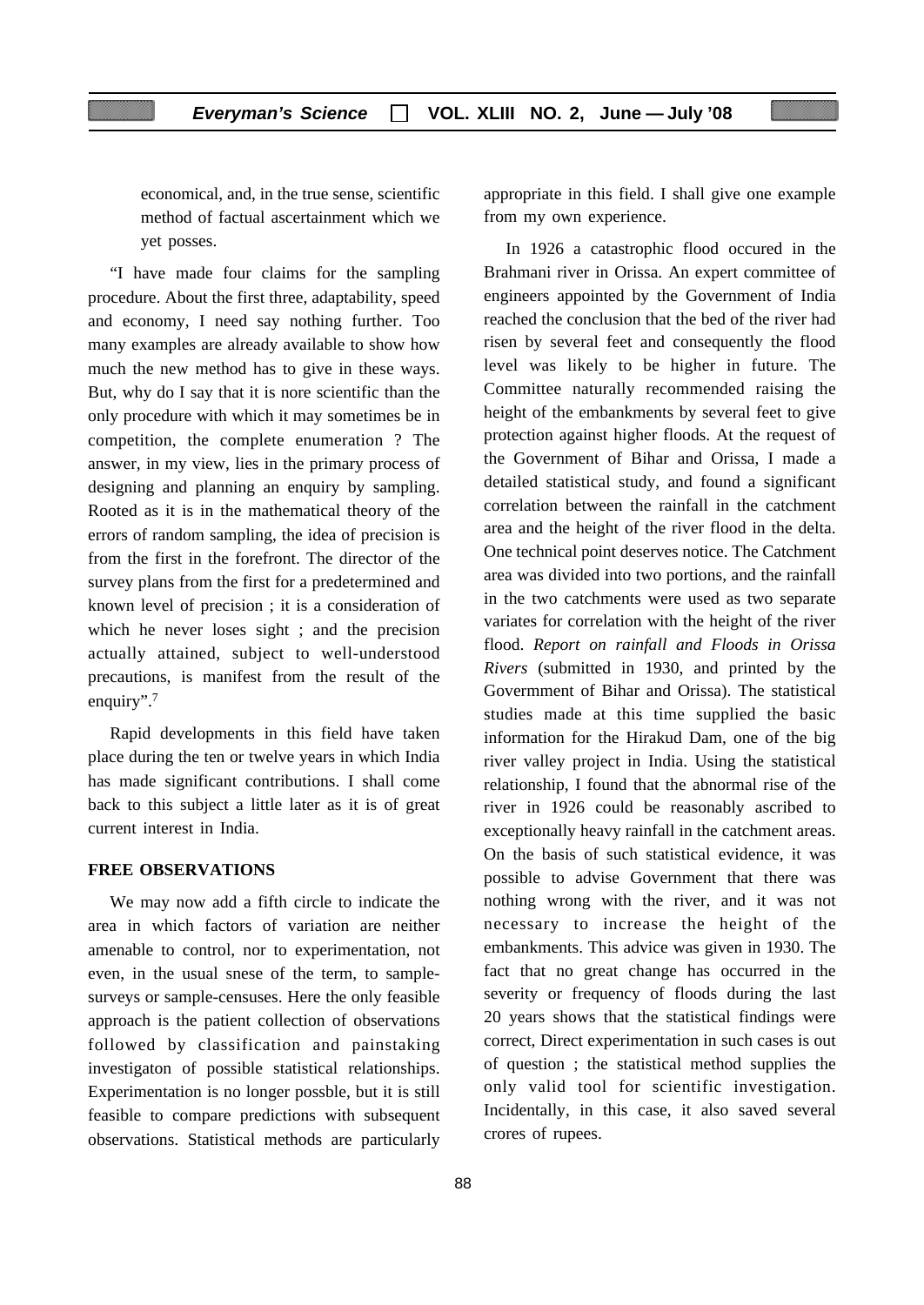I should like to include in the mental map the field of operational research in which the information is either too meager, or is not in a suitable form for the calculation of the probability involved in the porblem. In such cases a decision, however, has to be reached be balancing the risks of gain and loss but without the formal use of the probability calculus. Operational research thus comes within the general scope of the statistical method. The work is, no doubt, closely connected with engineering or technological and scientific investigations so that position is somewhat similar to the field of statistical quality control.

#### **STATISTICS IN EVERYDAY LIFE**

The importance of Statistics in the field of Science is due to its supplying the general method for inductive inference. The growing importance of Statistics in public estimation, on the other hand, is mainly due to its increasing practical applications in the affairs of everday life. It is necessary to remember that at one time Physical Science itself was held in low esteem in the public eye, and was often a subject of contempt and ridicule. It is interesting to observe that Thomas Sprat made the following observations in 1667, five years after the foundation of the Royal Society of London.

> "It is not to be wonder'd as if men have not been very zealous about those studies, which have been so far removed from present benefit, and from the applasue of men. For what should incite them to bestow their time, and Art, in revealing to mankind, those Mysteries ; for which, it may be, they would be only despis'd at last. How few must there needs be, who will be willing, to be impoverish'd for the common good ? While they shall see, all the rewards, which might give life to their Industry, passing by

them, and bestow'd on the deserts of easier studies?8

It is only with the great technological achievements of Physical Science that public opinion changed in a remarkable manner and it rose in public esteem. It is this public esteem which enabled the physical scientists to secure sufficient leisure, support, and recognition to pursue their researches free from care and anxiety. This also led to the growth of the belief that scientific research is pure in the degree in which it is removed from practical applications.

#### **"PURE" AND "APPLIED" SCIENCE**

I am prepared to admit that a distinction may perhaps be made between "pure" and "applied" Science. A subject like Physics, for example, has a clear responsibility for developing a picture of the universe in terms of physical concepts and elements even if this picture has no practical applications. This is also true of other "Pure" Sciences like Chemistry, Botany, Zoology or Geology; each has the task of supplying a world–picture in its own terms. In an Applied Science like engineering the position is quite different. It has no responsibility (nor any possibility) of giving a general theory of the world in terms of engineering. Its only task is to solve a practical problem. It must, of course, undertake research in its own field. As regards Mathematics, it is simply not possible to have too much help from the subject, but there is no such thing as "mathematical engineering".

## **STATISTICS—ESSENTIALLY AN APPLIED SCIENCE**

In the same way, Statistics is essentially an Applied Science. Its only justification lies in the help it can give in solving a problem. Its aim is to reach a decision, on a probabilistic basis, on available evidence, If the problem is one of a theoretical nature Statistics supplies a valid method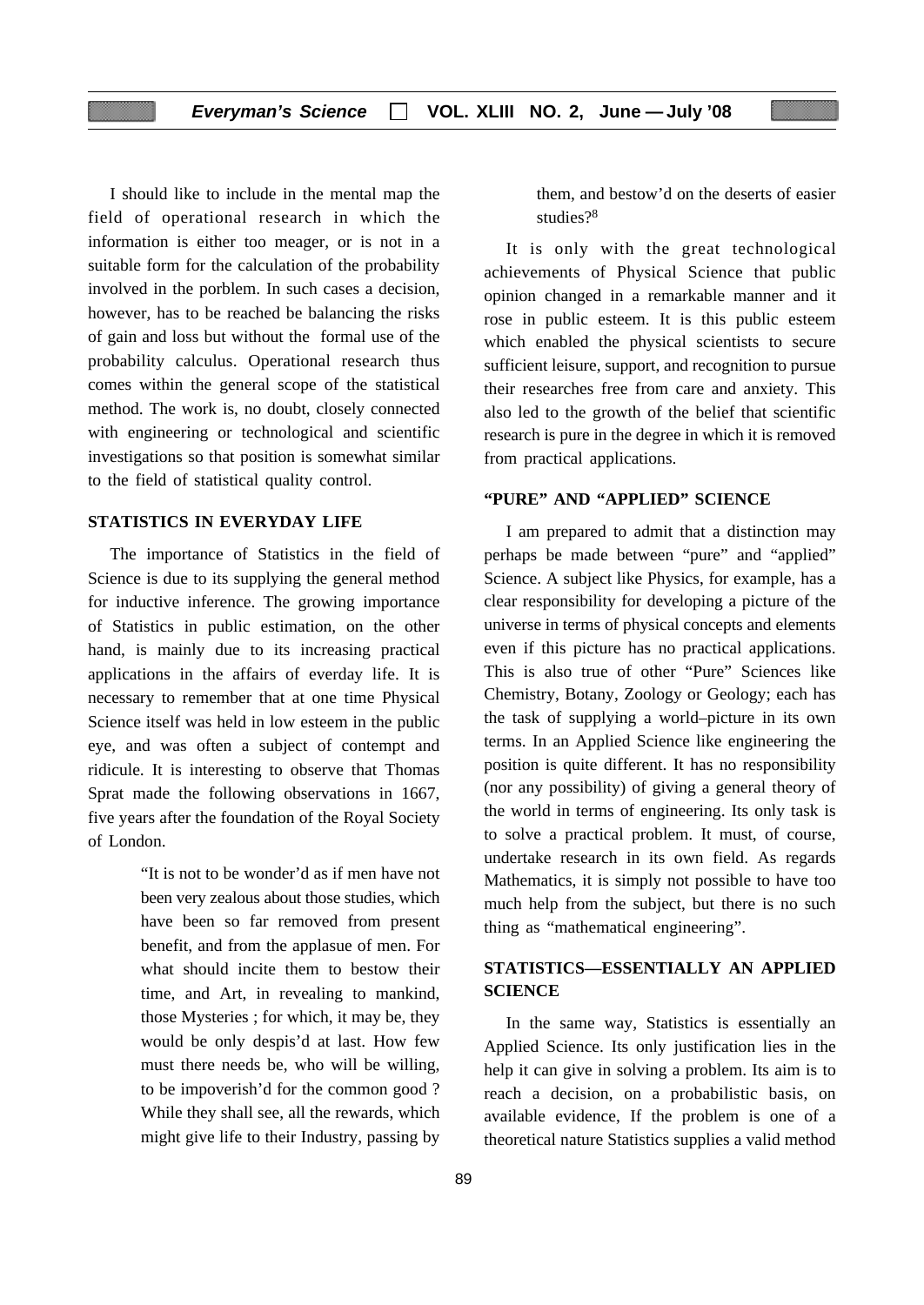for drawing general conclusions from particular experience. If the problem is a practical one, Statistics supplies the basis for choosing a particular course of action (in preference to other possible courses) by balancing the risks of gain and loss. This is why Clark Maxwell once remarked that "the true logic for the world is the calculus of probability."

On the above view, we cannot contemplate any cleavage between the theory and the practice of Statistics. On one side, Statistics must necessarily be tied closely to practical ends. On the other, it must try at the same time to make its technical apparatus more and more general, and hence more and more abstracted from particular applications. Statistics, like engineering, requires all the help it can receive from Mathematics ; but statistical theory can never become a branch of Mathematics. Individual workers would specialize in particular fields in accordance with their own preference. Some would apply their mind closely to practical applications ; so some to the development of the mathematical technique ; and others to the formulation of logical concepts and abstract theory. The number of persons working in the different fields would be naturally determined, partly by the demand for particular types of work (applications, or mathematical technique, or logical concepts and foundations) and partly by the supply of men of the required aptitude and ability. The integration of practical applications with mathematical and theoretical studies, which is the characteristic feature of Modern Statistics, is perhaps a good model for other sciences also. If technology is divorced from scientific research, it would soon loose its efficiency and adaptability to meet changing requirements. On the other hand, if research is cut off from the stimulus to solve vital problems of human society, it would become lost in sterile intellecutual acrobatics.

## **THE SOCIAL BACKGROUND OF STATISTICS**

In statistical research the greatest stimulus has always come from the need of solving practical problems. R. A. Fisher's work on the design of experiments was due to the urgent need of solving the deadlock in agricultural fields trails. W. A. Shewhart's work on quality control arose from the need of improving the efficiency of inspection in large scale production. On the organizational side also, statistical work is closely determined by the special needs of the country and by the socialeconomic frame work. Statistics is not only an Applied Science but is also a Public Science. It is becaus of the close connexion with public activities that big developments in Statistics have always occurred only when there has been need of unified policy and coordinated action in times of war or peace. I shall give three examples.

For a long time the volume of statistical work has been greater in the United States than in any other country of the world. But it was only during the New Deal in the 1930's when unified governmental policy became indispensable in the economic field that effective action was first taken for the central coordinaton of the statistical activities of the Federal Government. Other large developments took place because of the need of planning in war production ; and it was only in 1942 that an Act was passed to assign definite statuatory responsibilities to the special division of Statistical Standards in the executive office of the President of the United States.

In the United Kingdom also, under *laissez faire,* Statistics had been developing in a more or less haphazard manner without any focal center within the govermental machinery. All this, however, changed rapidly owing to the need of total planning during the war. A Central Statistical Organization was set up and was entrusted with the duty of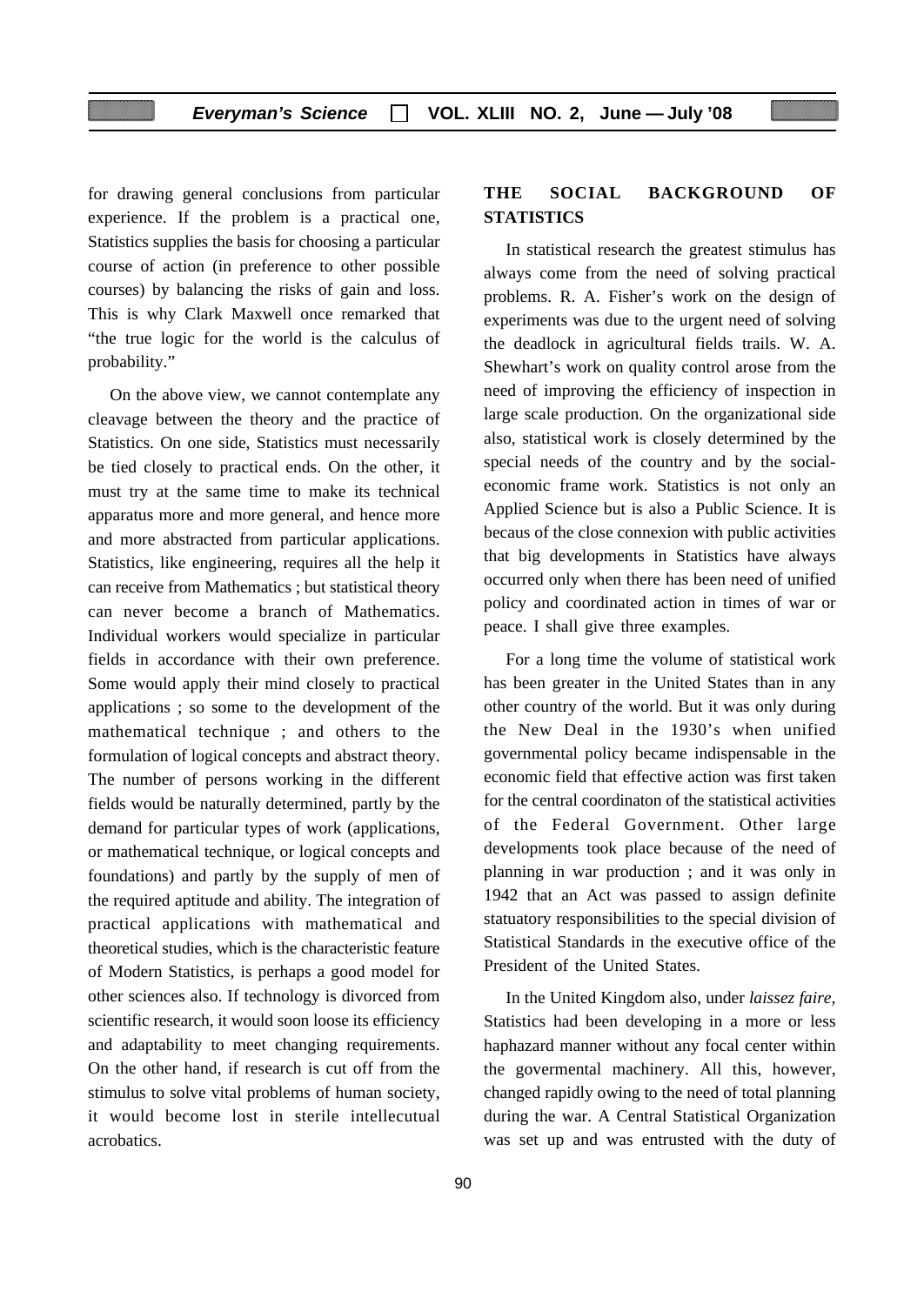reviewing and making a critical appreciation of all statistical information required by the Cabinet. Although the different Ministries have their own statistical divisions, there is complete coordination at the top. After the war, the importance of the Central Statistical Organization has continued to increase with the growth of social and economic planning in the United Kingdom.

In the U.S.S.R., developments in the statistical field have gone much further. From the beginning a Central Statistical Bureau has been an integral part of the GOSPLAN. No plan can be put into operation until it is cleared by the Statistical Bureau. The Bureau not only helps in preparing the different plans, but also sumbits reports on the progress of such plans on the basis of the information collected directly by the Bureau. In 1947 it had in fact a staff of 22,000 scattered all over Russia paid and controlled directly by the Bureau. Central control by statistical methods is thus complete in the U.S.S.R. It is interesting to note about a year ago, the Central Statistical Bureau was removed from the GOSPLAN and was placed directly under the Council of Ministers (which corresponds to the Cabinet in India). This would seem to indicate that the Bureau now has the further responsibility of submitting reports on the GOSPLAN itself.

In India also there was a great deal of expansion in statistical work during the war without, however, any central coordination. Such lack of coordination was inevitable in the absence of any coherent over-all economic policy. Until the Goverment of the country has an urgent sense of the need of statistical services in shaping policy and programme of action, little progress is possible. In spite of much talk, no action was taken for central coordination in India until very recently. There was indifference and even hostility to new ideas and new devopments. This is typical of the struggle through which scientific innovation must pass in order to establish their worth. I may illustrate these

points by briefly recapitulating the story of samplesurverys in India.

## **SAMPLE-SURVEYS IN BENGAL**

For a long time, crop statistics was known to be unreliable in Bengal. In 1934 I discussed with Mr. H. P. V. Townend, I.C.S., (then Development Commissioner, Bengal) the possibility of using random samples for the improvement of the jute forecast. On his initiative, a sample-survey on an area basis was conducted over the whole province in 1935. I believe this was the first area-sample in the world. [ As far as I know, Sir John Hubback was the first person to consider random sampling for estimating crop areas ; but he did not use it in practice. His own work was concentrated on statistical sampling for the yield of rice in Bihar and Orissa in the early 1920's. His original report "Sampling for Rice Yield in Bihar and Orissa" published in 1927 as bulletin No. 166 by the Agricultural Research Institute, Pusa, was reprinted in *Sankhya–* ; the Indian Journal of Statistics, Vol. 7, Pt. 3. ] The results were not satisfactory ; chiefly, I thought, because of defective field work. A little later, the Indian Central Jute Committee approved a five-year scheme for a sampling method for the jute crop. Work was started, on a very small scale, in 1937, and an efficient sampling plan was developed by the Indian Statistical Institute by a series of annual surveys, on a gradually expanding scale, until the whole province was covered in 1941.

Three tests had been laid down for the sampling plan which were adequately fulfilled. The method was speedy, inexpensive, and the margin of uncertainty of the provincial estimate was only about 2 per cent.9 Influential opinion was, however, still strongly opposed to the scheme, and it was terminated at the end of 1941. Since then it has passed through many vicissitudes. The samplesurvey was revived in 1942 for only one year.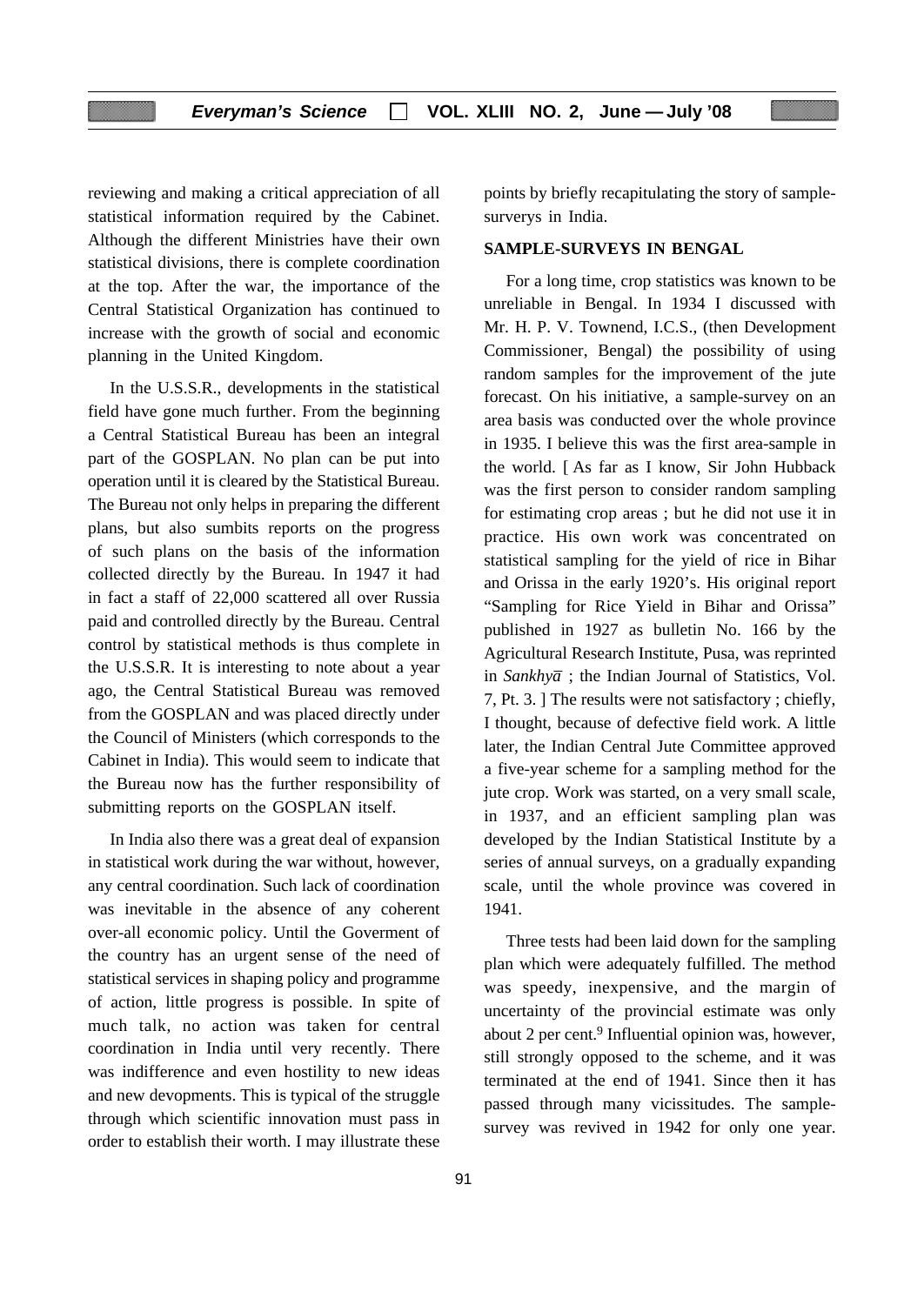## *Everyman's Science* **VOL. XLIII NO. 2, June — July '08**

Since 1939 I had been pressing Government to have the sampling plan extended to rice. In view of the cessation of the supply of rice from Burma, which by this time had fallen to the Japanese, I sent to a high agricultural official in New Delhi in March 1942 a plan for a sample survey of rice in Bengal ; my letter was not acknowledged. In 1943 a famine broke out in Bengal and caused the death of a million-and-a-quarter or a million-and-a-half of men, women, and children. The sample-survey was started afresh in April 1943 ; was stopped after two months, in June ; and was again started in August and extended to the rice crop for the first time, owing chiefly to the urgent need of food statistics.

The adequacy and reliability of the samplesurvey was challenged on every occasion. In fact, a sample-survey of crops which had been started in Bihar in 1943-44 was discontinued after one year on the advice of the Agriculture Department of the Government of India, in spite of my earnest pleadings in personal discussions, and in a letter which I sent to New Delhi on the 23rd March 1945. In Bengal also, the position was precarious in 1944. However, after many debates and discussions, the Government of Bengal decided to continue the sample-survey, and also to organize a plot-to-plot enumeration with a view to comparing the two methods.

## **COMPARISON OF SAMPLE-SURVEY AND PLOT-TO-PLOT ENUMERATION IN BENGAL : 1944-45**

In accordance with the above decision, a plotto-plot enumeration was conducted directly by the Government of Bengal in the winter (aman) rice season of 1944 and the jute season of 1945 ; while the sample-survey was conducted by the Indian Statistical Institute. The sample-survey was, of course, much more economical. The total cost of the plot-to-plot enumeration was about Rs. 82

lakhs (about 61,500 sterling) while the cost of the sample survey was Rs. 8 lakhs only, or just onetenth. The intensity of sampling was unusually heavy, owing to the desire of Government to have separate figures for 28 smaller geographical units (districts). For a provincial total, or for 3 or 4 regional breakdowns, the cost of the sample survey could have been easily reduced to Rs. 6 lakhs or even Rs. 4 lakhs. From the experience of about 2 years of work in Bengal, we have found that a sample-survey of crops can supply results of sufficient accuracy for most practical purposes at a cost of only a fifteenth or a twentieth of that of a complete count.

It is, however, in the matter of precision that the sample-survey has the greatest advantage. It is possible to make a direct comparison for the jute crop of 1945 in Bengal. Jute being primarily a cash crop, accurate export and trade figures become available about 15 months after the harvesting season. The sample-survery estimate, submitted to Government in September 1945, was 7,540 bales of jute. 1 bale  $=$  400 lbs. of jute. The official forecast in the same month, based on the plot-toplot enumeration, was 6,304 bales. According to the customs and trade figures which became available in January 1947, the Bengal production was 7,562 bales. The plot-to-plot enumeration gave an under-estimation of 16.6 per cent, while the sample-survery figure differed by only 0.3 per cent from the estimate based on trade figures. The plot-to-plot enumeration was ten times more expensive, and yet gave entirely inaccurate results.

The reason for the greater reliability of the sample-survey is clear. The total staff employed in the plot-to-plot enumeration was about 33,000 against roughly about 600 or 700 in the samplesurvey. Sample-survery require a much smaller staff. It is, therefore, always possible to employ better trained people on higher pay, and also to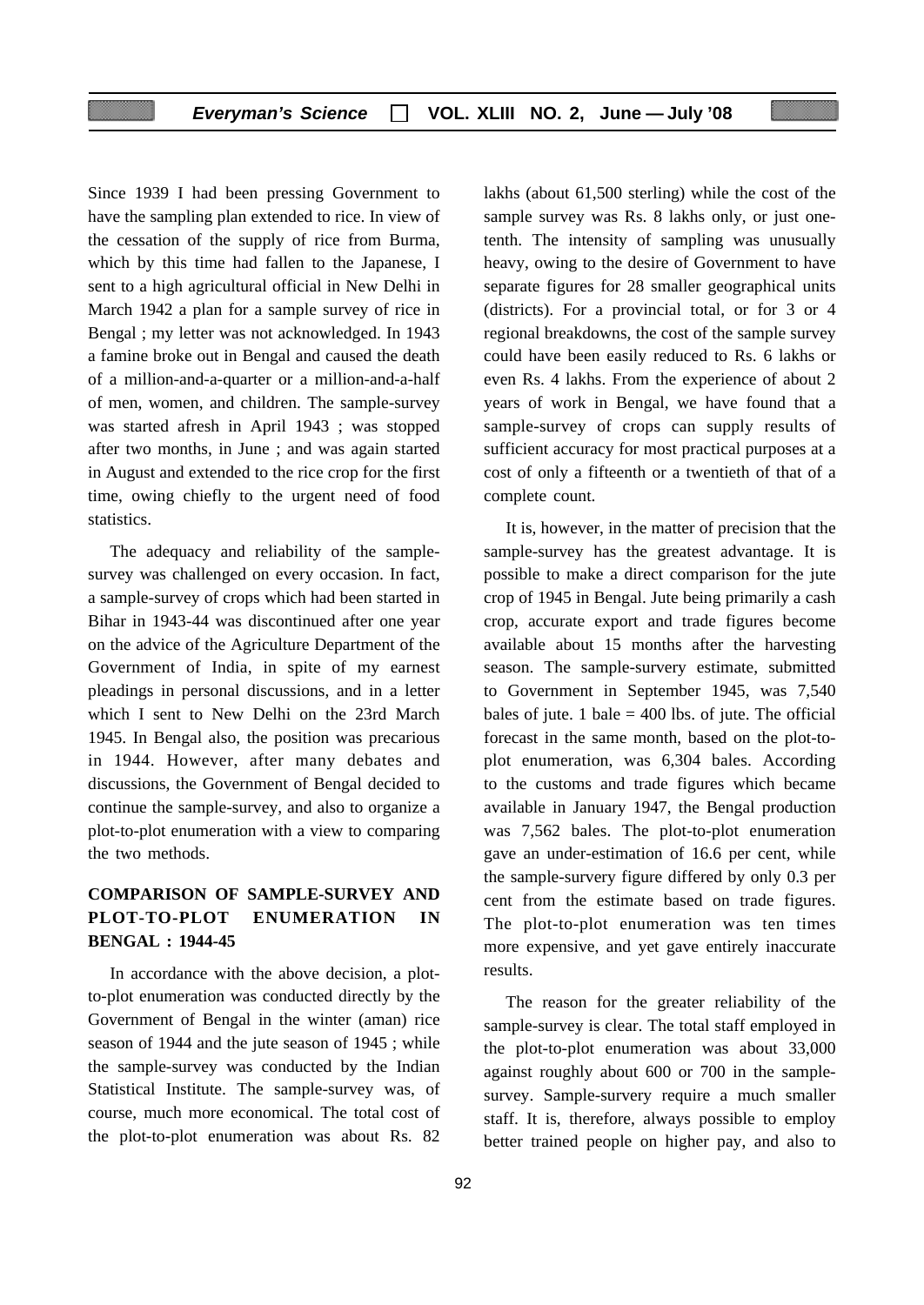maintain close supervision on their work. In consequence, the primary material in samplesurveys is usually of much better quality, and furnish final estimates of greater accuracy.

In Bengal, the superiority of the sample-survey was finally acknowledged in January 1948, when the sample-estimates were ordered by the Government of the Province to be accepted in future as official crop-estimates. It had taken eleven years (since 1937) to achieve this result.

A good deal of similar evidence has accumulated in other countries of the world. I shall refer to some very recent work in Japan. At the request of the Occupation Authority, the Japanese Government conducted in 1948 plot-to-plot enumeration of crops (on the basis of old cadastral survey records) of the whole country. Sample-surveys were superposed to assess the accuracy of the plot-to-plot enumeration. The sampling work was done with great care, in fact, with plane table operations with the help of surveying instruments. The combined under-estimation (due to both nonreporting of fields, and under-statement of crop area reported) was about 9.5 per cent for paddy rice, 20 per cent for mixed cereals, more than 26 per cent for sweet-potatoes and fully 35 per cent for upland rice.

#### **RECENT CHANGES IN ATTITUDE**

In recent years the sampling method has won increasing recognition all over the world. In 1947 the United Nations established a Sub-Commission on Statistical Sampling which has already met three times in 1947, 1948 and 1949 and has issued three reports covering a very wide field. In India also there has been a distinct change of attitude. The Goverment of India are seriously considering the possibility of using sampling methods in the field of Agricultural Statistics. This has been brought about partly no doubt by the increasing prestige of the method outside India. But it is also symptomatic of a deeper change. The Government of India are giving increasing attention to the allround improvement of the statistical services of the country. This in its turn is due to a growing awareness of the urgent need of unified economic policy and action on the part of Government. It is the urge of solving vital national problems which is giving real strength to the progress of statistics in India. I shall now turn to some of these problems.

## **THE FOOD CRISIS IN INDIA**

The biggest single problem in India at present is the shortage of food supply. On the 28th November 1949, Jawaharlal Nehru, the Prime Minister of India, is reported to have declared "I desire to make it perfectly clear that whatever happens, whether there is a cyclone or an earthquake, we are determined to stick to the target date of 1951, after which we shall not import food grains for our consumption." He stated that this decision had been forced on the country by the pressure of events, for no country could continue to live beyond its means which of course meant its production in its fields or its factories.

I shall try to give a statistical commentary on the Prime Minister's statement. This will serve two purposes. It will show how Statistics comes into the picture, and how Statistics can help in solving the problem. It will also show how inadequate is the available statistical information, and how much it requires to be improved. The figures quoted by me are, therefore, necessarily illustrative.

#### **INCREASING PRESSURE OF POPULATION**

The food position can be judged only in relation to population and other resources of the country. We know the total geographical area of the Indian Union. It is about 1.22 million sq.miles or 780 million acres. [ 3.159 million sq. km.] As regards the population, the last decennial census was taken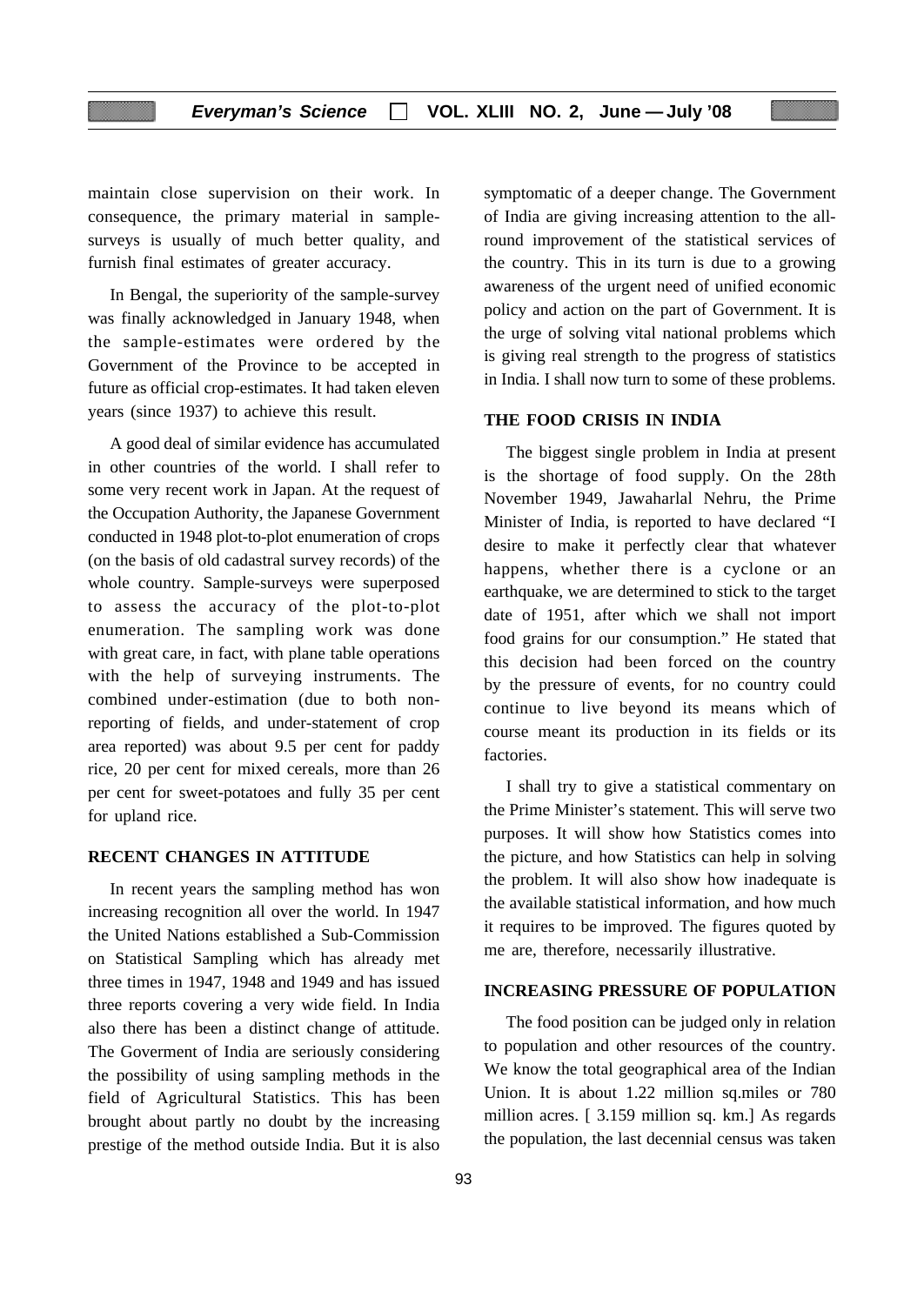in February 1941. Since then conditions has been abnormal owing to war, the famine in Bengal in 1943, and the partition in August 1947 with subsequent large shifts of population. On the available information, the total population at present would seem to be something between 34 and 35 crores (340 and 350 millions).

The density of population is thus very high, something like 290 per square mile, which is bigger than the density in most countries of the world with the exception of the highly industrialized countries in western Europe, and Japan. If we consider the individual share, in India we have only about 2.25 acres per head. The total area of cultivation in India is not known accurately. It is probably something like 35 or 40 per cent of the whole area. The share of cultivated land is thus well below one acre per head. In comparison, China presumably has about 6 acres, the United States about 13 acres, and the U. S. S. R. nearly 28 acres for each individual. The pressure on land is many times greater in India compared to other countries with a large population.

The population is also increasing at a rapid rate. Between 1931 and 1941 the rate of increase was about 1.4 per cent for the Indian Union.<sup>11</sup> If this rate is being maintained, the population of India is increasing at present by nearly five millions every year. This is more than the total population in each of about 24 or 25 member States of the United Nations. Owing to the adverse conditions created by the war and the partition of India, the rate of growth may have slowed down. If it is only 1 per cent, the increase is still something like 3.5 millions per year. During the 40 years between 1901-1941, the average rate of increase was about 1 per. cent in undivided India and over 0.8 per cent per year in the Indian Union. Even at this lower rate, the increase would be about 3 millions per year.

#### **INADEQUACY OF FOOD STATISTICS**

About population we have some information. The position is much worse about food Statistics. In one province, West Bengal (covering only about 2.5 per cent of the total area of India), statistical sampling is being used and can be depended upon to supply estimates of the production of rice with a margin of uncertainty of about 2 per cent. For roughly half the total area of India, reports are available from *patwaries* (village revenue staff) or *chowkidars* (village watchmen) but nothing known about their accuracy as no objective checks have been made. In roughly one-fifth of the whole area, reports are received from the State authorities, but nothing is known about the primary agency. No reports whatsoever are available about the food production for the remaining 30 per cent of Indian Union, and a conventional figure is written down every year in New Delhi. In spite of the Grow More Food campaign conducted for several years, according to official estimates of the Ministry of Agriculture, apparently no appreciable increase has occurred in the production of food. It is best to confess that we do not know the real position.

## **CRITICAL BALANCE BETWEEN FOOD AND POPULATION**

There is some indirect evidence. Actuarial estimates on the basis of the decennial censuses between 1881 and 1931 show that there has not been any appreciable increase in the expectation of life at birth which hovered round or below 25 years during this period. This suggests that, although population increased at a rapid rate, there was no over-all improvement of the vitality of the people. No information is available for the 1941 census, as age-tables were not prepared. These are, however, now being constructed in the Indian Statistical Institute on the basis of the 2 per cent Y-sample.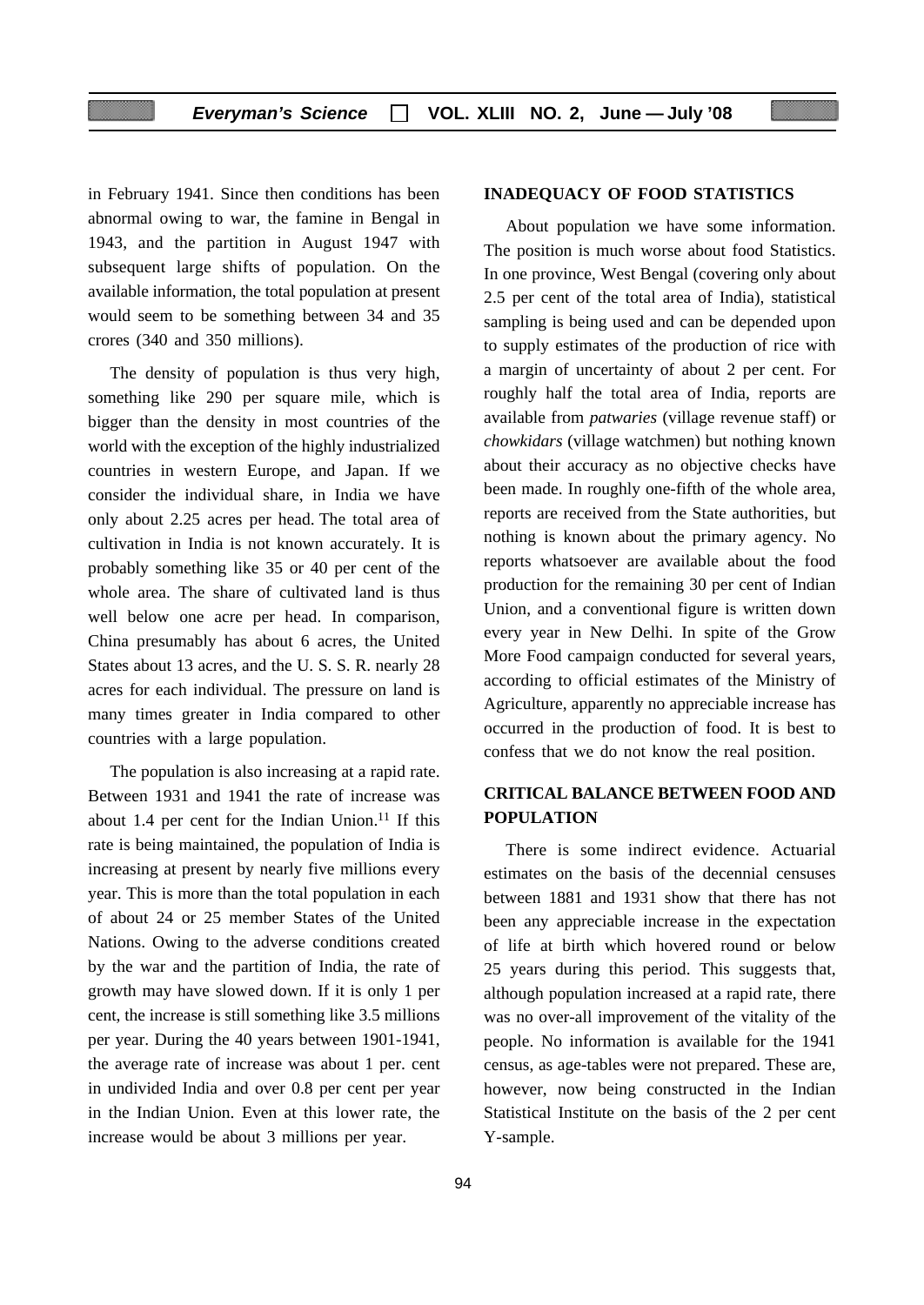## *Everyman's Science* **VOL. XLIII NO. 2, June — July '08**

The famine in Bengal in 1943 was also an ominous indication. From the information collected by the Indian Statistical Institute in the course of a sample survey of famine conditions, I believe the total number of deaths was something between one-and-a quarter and one-and-a half million. The total loss (killed and missing) in the second world war was about 330,000 for the U.S.A., and 300,000 for the United Kingdom.12 Thus the famine casualty in Bengal was double or more than double of the total war casualty of the U.S.A and the U.K. taken together. It may be noted that in 1943, the area of the undivided province of Bengal was about 78,000 sq. miles, and the estimated population about 63 millions. The density was thus of the order of 800 per sq. mile, which was higher than that in even the most highly industrialized countries of the world. The terrible pressure of population was no doubt a predisposing factor in the famine13.

## **INCREASING FOOD IMPORTS**

Some further indirect information is available from export and import Statistics. Before the separation in 1937, Burma provided an abundant supply of rice. During the first two or three years of the war, the net import was negligible as the following figures will show.

|           | Extrapolated | Net import of | Import in    |
|-----------|--------------|---------------|--------------|
| Financial | population   | cereals in    | lbs per year |
| Year      | in millions  | millions tons | per person   |
| (1)       | (2)          | (3)           | (4)          |
| 1941-42   | 390.3        | 0.43          | $+2.5$       |
| 1942-43   | 395.4        | $-0.29$       | $-1.6$       |
| 1943-44   | 400.4        | 0.33          | $+1.8$       |
| 1944-45   | 405.5        | 0.73          | $+4.0$       |
| 1945-46   | 410.6        | 0.93          | $+5.1$       |
| 1946-47   | 415.7        | 2.42          | $+12.9$      |
| 1947-48   | 335.2        | 2.18          | $+14.6$      |
| 1948–49   | 337.9        | 2.78          | $+18.4$      |

|  | Net import of cereals per person |  |  |  |  |
|--|----------------------------------|--|--|--|--|
|--|----------------------------------|--|--|--|--|

- 1. Population figures for undivided India were calculated by linear extrapolation with the observed growth rate between 1931 and 1941. Figures after partition (15 August 1947) are based on the *Census of India, Paper* No. 2.
- 2. Up to 1942-43, net imports in col. (3) and taken from the *Food Statistics of India* (1946) published by the Food Departement; from 1943-44, the figures are taken from *Indian Food Statistics* (August 1949) published by the Ministry of Agriculture, Since 1943-44 the figures relate to rice, wheat, maize, millet, barley and wheat flour, with a few minor variations.

In 1943-44, the year of the Bengal famine and the first year of introduction of food rationing, the net import was quite small and only about 1.8 lbs. per head per year. During the last five or six year the position has grown steadily worse. The net import rose to about 18 lbs. per head in 1948- 49, and expenditure incurred was something like Rs. 120 or 130 crores (about £100 million sterling). The significance of this figure can be appreciated when it is recalled that the total revenue budget of the Government of India in 1949-50 is of the order of Rs. 320 crores (£ 240 million sterling).

Another aspect of the problem is even more serious. If the food production and the home consumption remain constant, then the surplus coming to the market would also remain constant. In this situation, the total import should increase in proportion to the growth of population. In actual fact the import rose from 0.33 million tons in 1943-44 to 2.78 million tons in 1948-49. This was, no doubt, partly due to the cessation of supplies from Pakistan which was a surplus area. In any case, the supply coming into the market (through procurement or otherwise) has been steadily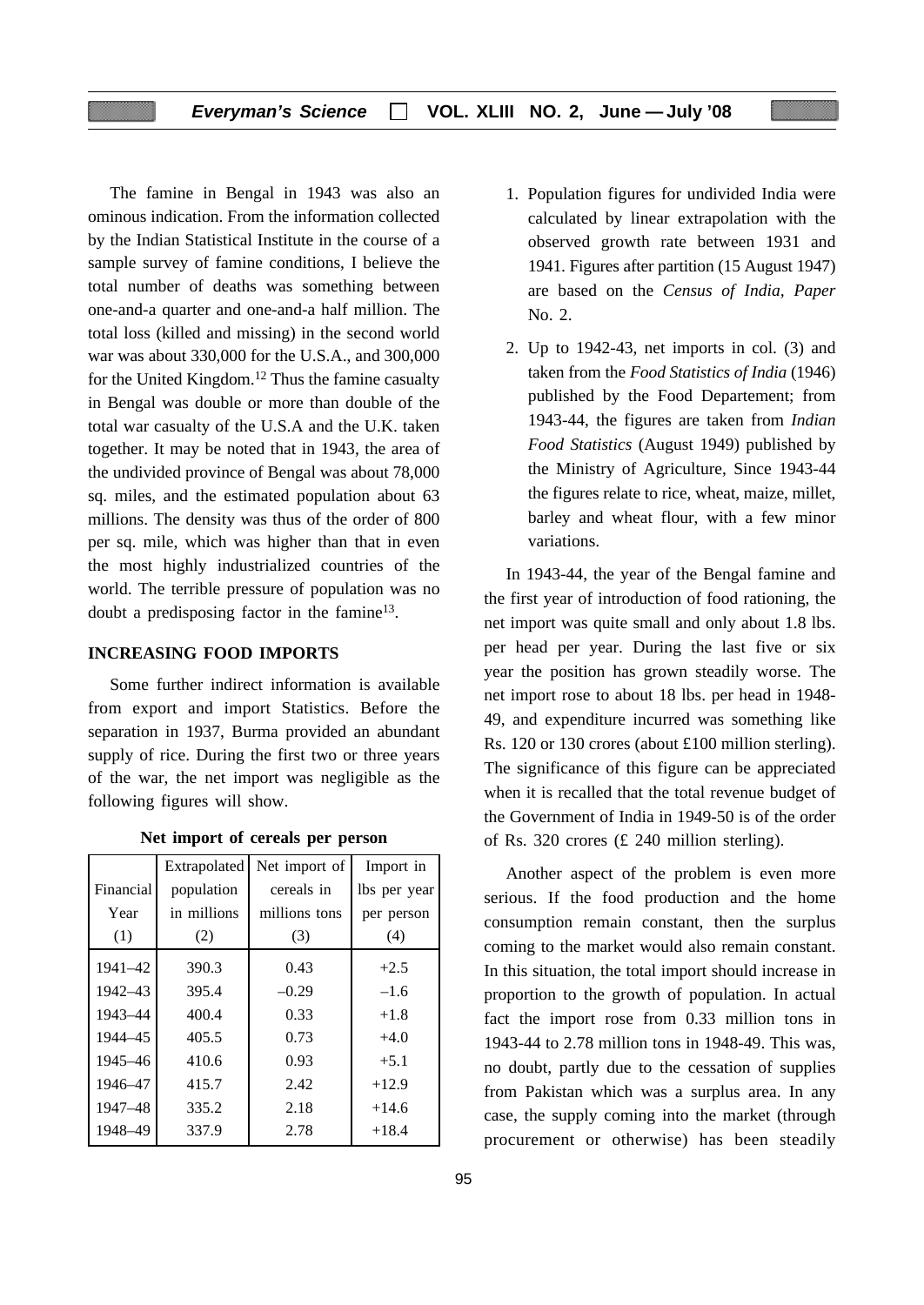decreasing. This is the most alarming feature of the present situation.

## **STATISTICAL BASIS OF A RATIONAL FOOD POLLICY**

What is the solution ? There is obviously no single remedy. The problem has to be attacked on many fronts, and statistics can help on all fronts. I shall briefly try to indicate the magnitude of the task. First, every effort must be made to increase the crop production. Fertilisers, improved seeds, irrigation, and better methods of cultivation are already being used and must be pushed much further. Experimentation at the research level in agricultural field trials must be continued and developed with closer gearing to actual conditions of cultivation. Another possibility is the improvement of varieties through fundamental research in genetics. The spectacular increase in the yield of maize in the U.S.A. is a striking example of the success of such researches. Rice offers a promising field for similar work, and an increase of 25 per cent or 30 per cent in the yield is a definite possibility. Well-equipped centers for the study of rice genetics should be, obviously, established without delay. Here Statistics can render effective help. In fact, in the field of agricultural experimentation and genetics, powerful methods like the design of experiments, the analysis of variance, and the theory of estimation are already available.

## **INCREASING DIFFICULTIES IN THE FUTURE**

It is certainly necessary to attain self-sufficiency in food in 1951. But this is not enough. The production of food must keep pace with the growth of population. But not only food, it is also necessary to produce new houses, clothes, and thousands of other things in increasing quantities. Production must keep pace with population. The future trend of population in India is, therefore, a matter for serious concern. Available evidence indicates that at the existing level of production, the balance has already become adverse. A further and continual growth of population without a commensurate growth in the means of production will be disastrous. The only way is to develop our national resources.

## **INDUSTRIAL DEVELOPMENT**

Rapid industrial development is one possiblity. Government have already started work on a number of big multi-purpose dams for both irrigation and power. A beginning has also been made with machine tools and other basic industries and heavy chemicals. The building of houses, electricals, and other innumerable industries (including production of consumer goods) must be stepped up. All this would require capital goods in the way of plant and equipment, land and buildings, and labour.

It will be useful to obtain even a very rough idea of the capital requirement. The ratio of the gross value of the annual product to the capital investment varies widely from one industry to another. The ratio would be small in the case of iron and steel or basic industries ; the gross value of the annual product may be something like onethird, or one-fourth, or even one-fifth of the invested capital. In electricals and lighter industries the ratio may be unity or even higher. Unfortunately very little information is available. At a rough guess the over-all value of the ratio is likely to be something between half and unity. It may be noted that the over-all ratio of the annual value of the product to the invested capital is about 1.6 in the case of the industries covered by the Industrial Census of 1946 (Ministry of Industry and Supply). It must be remembered, however that most of the capital investment took place long ago, while the annual product was valued at 1946 prices. If the value of the plant, machinery, and building is re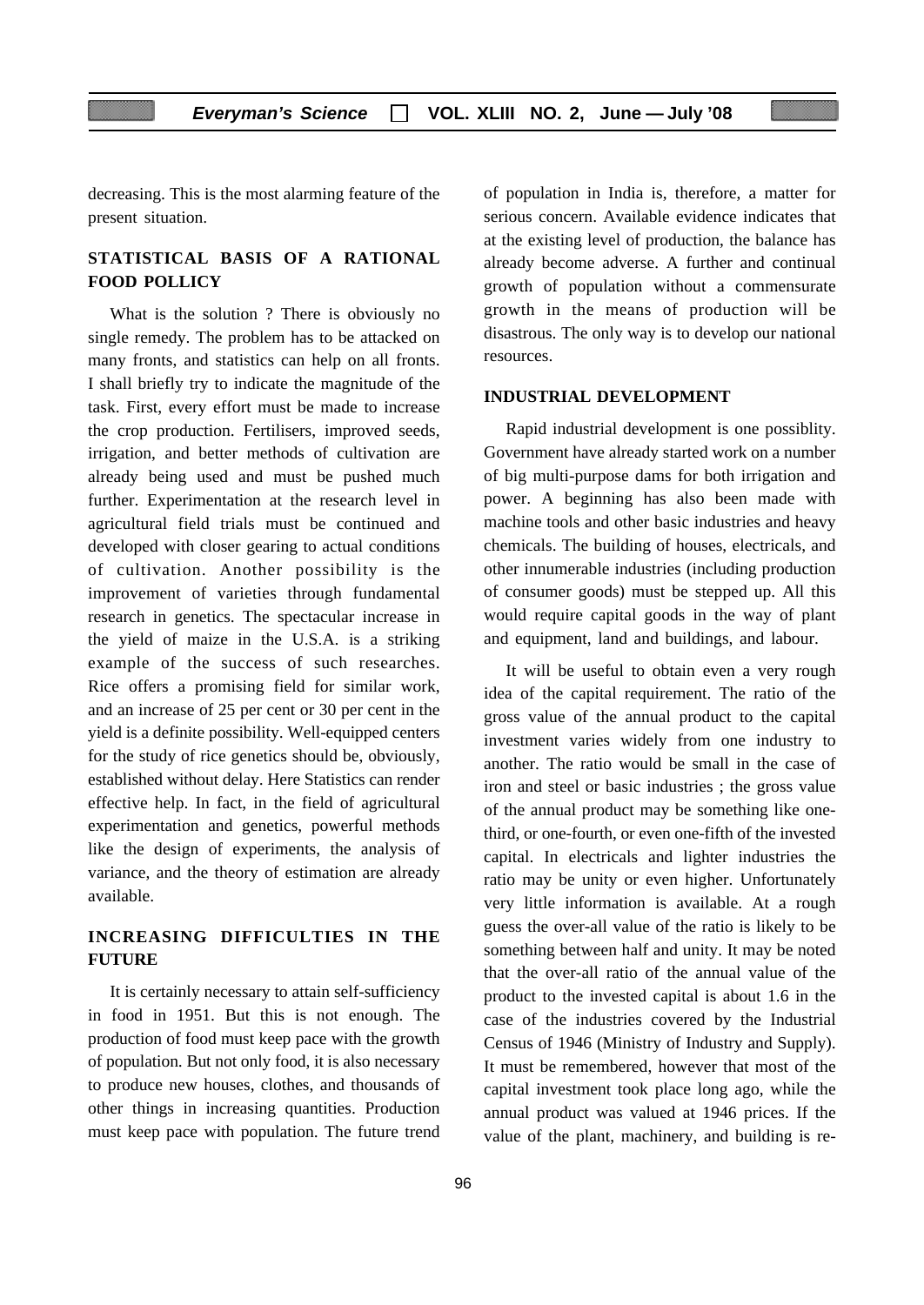calculated at 1946 or current prices, the total amount of capital investment would be much higher than that actual shown in the returns. That is, the ratio would certainly fall much below 1.6.

It is also necessary to take into consideration what the economists call the "multiplier" effect. To put it crudely, the multiplier stands for the additional value of products, and business and other activities stimulated by the increase in the primary product. (For example, an increase in the production of steel and cement may be expected to lead to an increase in the building of houses and construction work and other industries in an indirect way). No information is available about the value of the "multiplier" in India. It is sometimes guessed that the multiplier may be some-thing like 1.5 or so. To get a dimensional figure, we may perhaps assume that an investment of, say, one crore of rupees would lead to an increase of an equal amount in the national product (inclusive of the "multiplier" effect). The actual ratio may be somewhat higher or somewhat lower, but this would give a rough dimensional picture. It is assumed, of course, that the new capital investments is not in competition with existing investment that is, does not diven any of the factors of production from existing modes of production.

Consider the implications. To increase the value of the national product by one rupee per head per month or, say, twelve rupees per head per year, it is necessary to invest  $420$  crores of rupees (= Rs.  $12 \times 35$  crores) or £ 310 million sterling. Compare this figure with the budget of the Government of India which is something like Rs. 320 crores (£ 240 million sterling) in 1949-50. Even if this whole amount is used for industrial development, the value of the national product is not likely to increase by more than, say, twelve annas or a rupee per head per month. It is clear that the Government of India alone can do very little. The

industrial development of India depends entirely on the efforts which the people of the country are prepared to make.

#### **THE NATIONAL INCOME**

The next question which arises is the extent to which the people can afford to contribute to industrial development. Investing one rupee would bring a return of one rupee in future years; but whether one can afford to invest even one rupee depends on his income. This brings us to the question of the national income of India. Little reliable information is available. [ Pioneer work was done by Dr. V. K. R. V. Rao who gave in 1940 an estimate of the national income for 1931- 32; and in 1944 gave a tentative estimate for 1942- 43. No authoritative estimates for recent years are yet available. Again one can only guess. Perhaps, the monthly income is Rs. 12/- or may be Rs. 15/ - per head. We do not know, but this may be the right order. We have also the other guess of "a rupee for a rupee" that is, a future national product of one rupee for a present investment of one rupee. The choice is definitely between jam today and jam tommorrow. We cannot have both. Indeed, unless we save and invest for the future, we may have less and less in future.

#### **THE STATISTICAL POSITION**

With meagre material I have constructed a dimensional picture which is admittedly very rough. It will have served its purpose, if it has conveyed to you some idea and the magnitude of the task in front of us. Secondly, if it has made you feel the urgent need of having more and better Statistics. Along with the efforts to increase food production, attempts must be made to improve the Statistics not only of the production of food but of its consumption and distribution. A gap of 10 years between population censuses is no longer tolerable. It is necessary that we should have information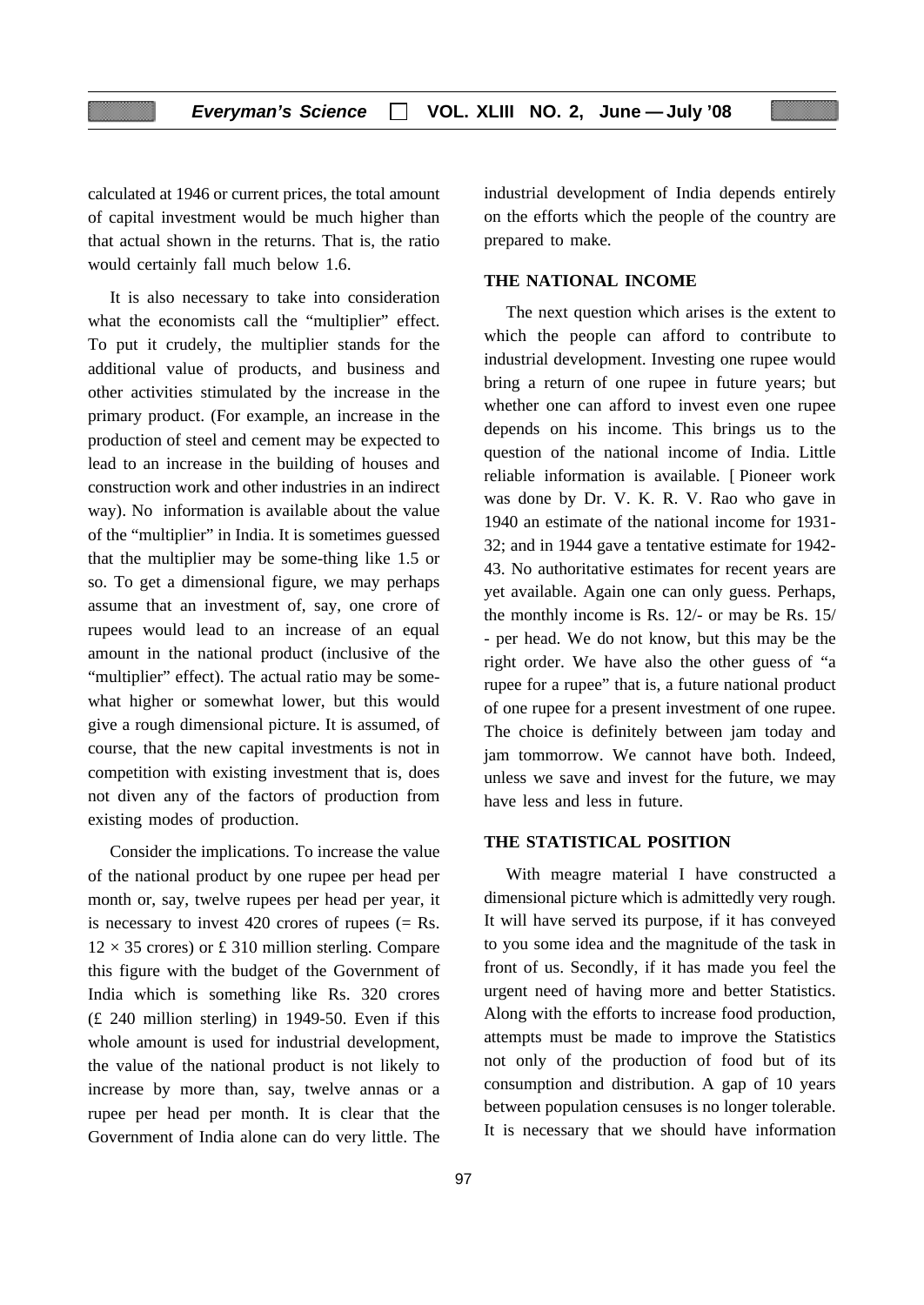about the growth of population every year. We require information about the distribution of income and expenditure in different sectors of national economy, and in different strata of the population. We must, in fact, set about earnestly to develop a comprehensive system of social accounting for the whole nation.

Of capital requirements I have given a sombre picture. In one sense it is, however, not as dark as it looks at first sight. The capital investment is broadly of three kinds. First machinery and equipment (and technical personnel) which we must import from abroad and must pay for ultimately in hard cash. Secondly, land and water, minerals, forests, livestock and animals, which we have or which we can produce in India. And finally, man-power and labour which we have in abundance. In the beginning, the share of imported equipment from abroad must be necessarily heavy; but as the basic industries develop, this item should become smaller and smaller. The other two items, man-power and material resources, are our own. The imputed value entering into the capital account is, in a real sense, a matter of book-keeping. We can make what we like of these items. It the people and the Government are united in one common endeavour, then the human labour and the material resources in the country are completely at our disposal for national development.

If the statistical picture I have placed before you is not hopelessly wrong, then we are in difficult times and are probably facing greater diffculties than we have ever done in the past. The untied effort of the Government with the people can save us. Such united effort can be brought about only by concerted action. To prevent waste of money, effort resources, and most critical of all, to prevent, any further waste of time planning on a national scale is essential.

#### **NATIONAL PLANNING**

National planning has several aspects. First there is the preparation of plans at the technical level requiring the help and cooperation of workers in every branch of Science and technology. Statistics is indispensable at this stage for the supply of basic information. Secondly, the individual plans have to be built into a general plan. Here Statistics is the common denominator, and supplies the common binding medium for the whole. Thirdly, the plan has to be implemented. At this stage also, Statistics can help in two ways. Firstly, by establishing scientific controls to ensure that the programme of action proceeds on efficient lines. Secondly, by conducting continuous assessments of the results by keeping account of the input of money, effort, and resources, and measuring what is obtained in return. The process is never-ending. In the actual working of the plan, defects are revealed, and new possibilities emerge requiring consequential changes. Statistics is again invaluable in diagnosing weaknesses, in guiding controlled experiments, and in suggesting improvements. Statistics is thus pivotal in the dynamics of national planning. I hope you have now received a proper answer to the question : Why statistics ?

### **RECENT DEVELOPMENTS IN INDIA**

As I have already indicated, the progress of Statistics must depend upon and is closely detemined by socio-economic trends. In India, we have seen during the last one year, hopeful signs of advance. A standing Committee of Departmental Statistics with representatives from the different Ministries of the Government of India was established in October 1948. A Central Statistical Unit was created, under the charge of a Statistical Adviser to the Cabinet, on the 28th January 1949. For the first time, a permanent office for the Census and Vital Statistics was estblished under a Registrar-General and ex-officio Census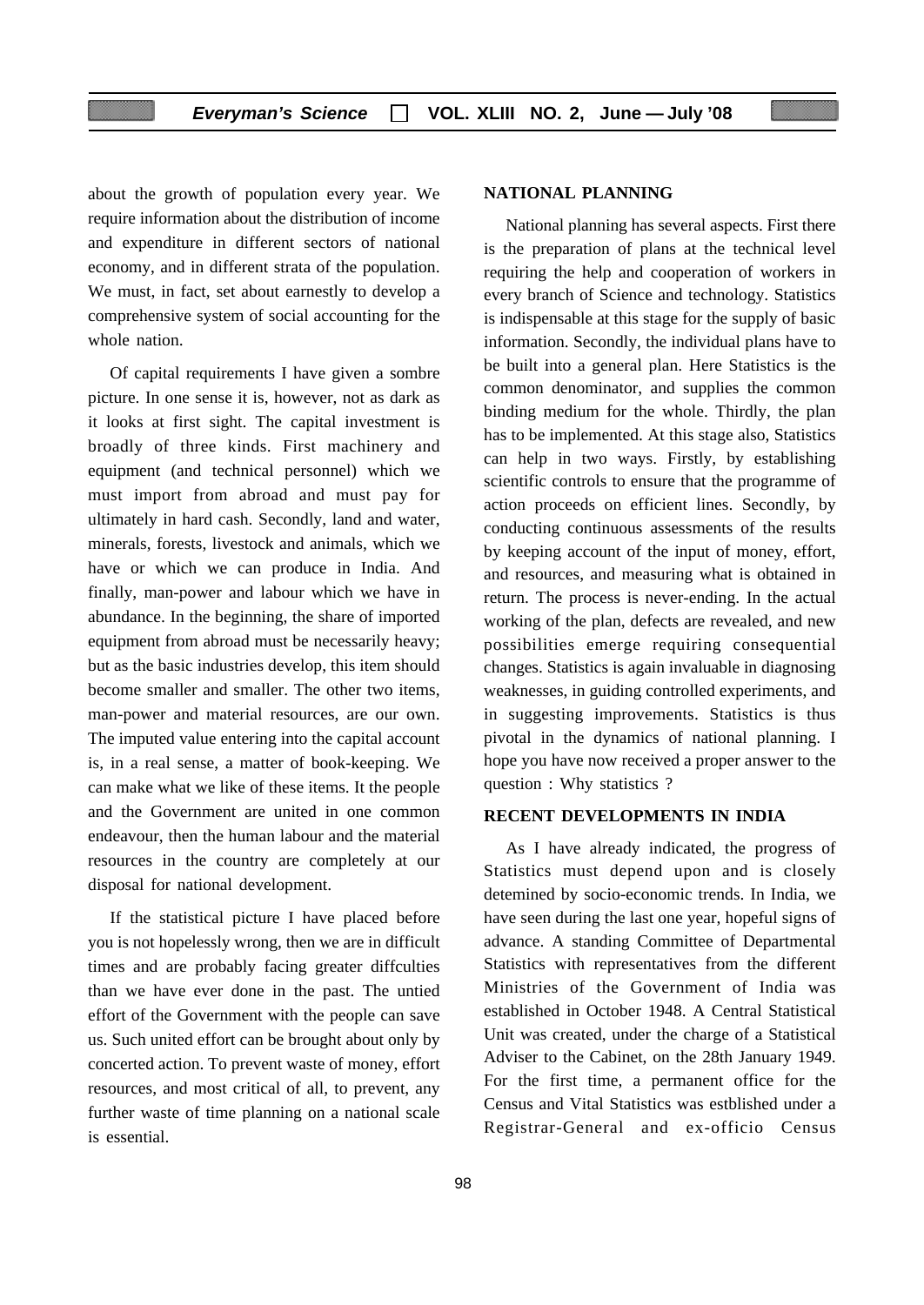Commissioner in May 1949. A first comprehensive report on the industrial census of 1946 was published in July 1949. A national Income Committee was set up in August to review the position in this field and to make such estimates as may be possible. And the Central Statistical Unit was converted into a Central Statistical Organization on the 21st December 1949. All this indicates a move towards a more comprehensive review and formulation of the economic policy of the country. We may also hope to reach again, of course, in a more modern form, the state of development in Statistics which was reached in India in the days of the survey of Eastern India in early 19th century, in the days of Akbar at the close of the 16th century, or in the days of Asoka in the third century B. C.

## **THE CHOICE BEFORE US**

Our population is a great asset, but only in a potential form. In India we have every year a vast quantity of water in the form of rainfall. Most of it is wasted. Sometimes, in times of flood, it becomes a menace. But, by building dams and hydrels we can put it to work, and make it a source of power for fruitful production. In the same way, our vast man-power is at present lying mostly stagnant. A great deal remains idle, and a great deal is wasted in inefficient production. Perhaps it is wise to remember that, out of control, it may also become a menace fraught with grave dangers of self-destruction. But, if we can harness this living reservoir of power, there is nothing which we cannot accomplish.

So far attempts have been made to hire this power in a market place. We should think seriously whether we have the means, or the time to continue to do so. Conditions are changing rapidly. It is a matter for serious thought whether or not the wiser policy would be to rally the common man into a great effort for national welfare. We look to

our political leaders for guidance, decision, and action.

In a national plan, scientists and technologists also have to make their contributions. They can give the labour of their thought, and by the skill of their research and experimentation, show how to overcome difficultics and open out new possibilities. The statisticians have a humble role, but they also can help in reaching vital decisions. To this great task I call all my friends and colleagues.

#### **REFERENCE**

- 1. H. Westergaard, *Contributions to the History of Statistics*, P.4, 1932.
- 2. *The Positive Sciences of Ancient Hindus*, p. 269, Longmans, Green & Co. London, 1915.
- 3. *Principles of the Theory of probability,* pp. 3, 4, University of Chicago, U.S.A., 1939.
- 4. The *Design of Experiments* Oliver and Boyd, Edinburgh, 1935 ; 4th Edition, 1947.
- 5. The Arrangement of Field Experiments. *Journal of the Ministry of Agriculture.* Vol. 33 1926, p. 511.
- 6. The *Economic Control of Quality of Manufactured Products*, (MacMillan & co., London, 1931); and *Statistical Methods from the View point of Quality Control*. (Graduate School, Department of Agriculture, Washington, D. C., 1939; reprinted 1945).
- 7. Presidential address on "The UN Sub-Commission on Statistical Sampling" at the Session on sampling, International Statistical Institute, Berne, September 1949.
- 8. *History of the Royal Society*, London, p. 27, 1667.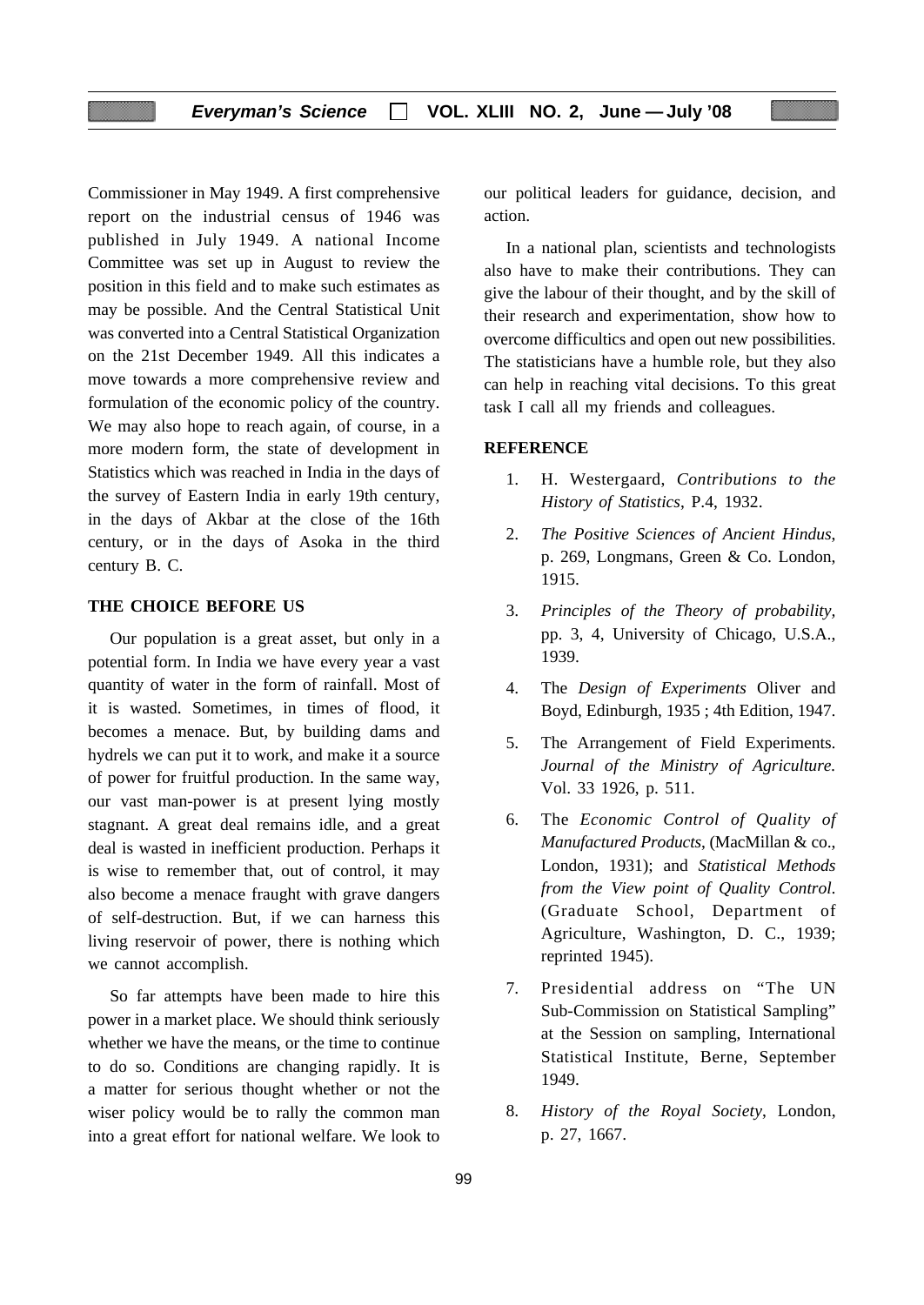## *Everyman's Science* **VOL. XLIII NO. 2, June — July '08**

- 9. "On Large-Scale Sample Surveys", *Phil, Trans, Royal Society of London*, Vol. B. 231, (1944), 329–451; some later work has been described in "Recent Experiments in Statistical Sampling in the Indian Statistical Institute" *Jour. Royal Statistical Society*. CIX (4), 1946, 325-378.
- 10. United Nations document E/CN.3/Sub.1/ 17. Appendix C, pp. 27–32; and also an article on the "Incompleteness in a Census of Crop Areas in Japan" by Charles F. Sarle in *Agricultural Economic Research*,

April 1949 (published by the United States Department of Agriculture).

- 11. *Census of India Paper* No. 2, p. 6 (Government of India). The rate of growth during the same period in unidivided India was 1.5 per cent per year.
- 12. *Encyclopaedia Britannica : Book of the Year,* p. 846, 1946.
- 13. "A Sample-survey of After-Effects of the Bengal Famine of 1943". *Sankhya* : The Indian Journal of Statistics, Vol. 7(4), pp. 337-400, 1946.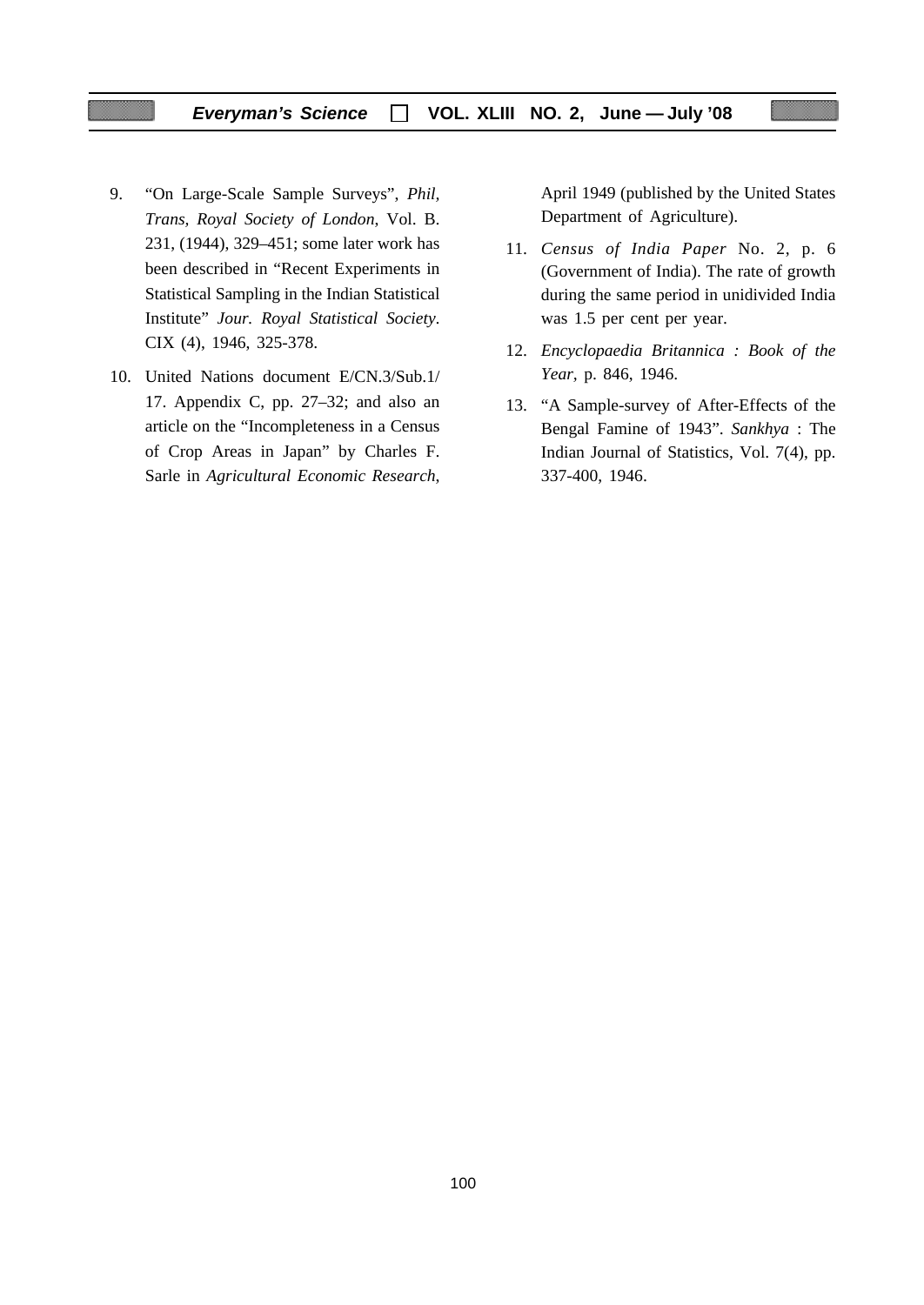## **CHROMIUM : ROLE IN DIABETICS**

K. S. Karthikeyan, H. Polasa and Gopal Reddy\*

**Diabetes, a widely prevalent disease due to impaired carbohydrate metabolism, is associated also with changes in chromium levels in affected individuals. Organically bound forms of trivalent chromium have an insulin potentiating effect and can ameliorate diabetes. Relevance of chromium complexation of amino acids in the mode of action of chromium is discussed.**

## **INTRODUCTION**

C hromium is the seventh most abundant element on earth. Soils contain between 5-3000  $\mu$ g g<sup>-1</sup> of chromium. Chromium exists in two major, stable oxidation states. These are trivalent  $(+3)$  and hexavalent  $(+6)$  chromium. Of the two, hexavalent chromium is extremely toxic. Trivalent chromium is more common in living tissues and in food materials. It is much less toxic. Metabolically also the two forms are different and organisms may handle them differently. For example, chromate is toxic to the mold *Neurospora crassa* and is transported into the cell *via* the sulfate transport system and its toxicity is counteracted, accordingly, by sulfate ; in contrast, trivalent chromium is transported via the iron transport pathway<sup>1</sup>. Some, but not all, organisms can convert one form to the other, *in vivo*.

Although chromium was identified as a nutritionally required element around the late 1950's and there is evidence that it plays an important role in carbohydrate metabolism, many gaps exist in our knowledge regarding the exact chemical nature of the form (s) in which it is active in living organisms and the mechanisms by which it influences metabolism. In certain aspets, chromium remains an enigma. From the human health point of view, the most investigated, though not still fully understood, aspect is the connection between chromium and diabetes.

Chromium is present in small quantities in a wide range of foods. Yeast is unusual in that upto ~80% of its intracellular chromium is present in what is usually referred to as "*organically bound*" form which may consist of a mixture of trivalent chromium complexes. Of these, the best known and the first to be characterized has been the glucose tolerance factor (GTF), a complex containing glutamic acid, glycine, cysteine and nictonic acid, bound to a central chromium atom2. In fact, it was the isolation of GTF by Schwarz and Mertz<sup>2</sup> and their demonstration that it is a dietary agent required to maintain normal glucose tolerance in mice, that was instrumental in chromium getting recognition as an essential trace element.

## **BIOLOGICALLY ACTIVE FORMS OF CHROMIUM**

While GTF is active in animal systems, it is believed that the biological role of chromium, in yeast cells, is also mainly connected with carbohydrate metabolism3. A chromium-NADP complex has been isolated from yeast subsequently<sup>4</sup>; it does not, however, account for the biological acitivity of "organically bound" chromium of yeast.

<sup>\*</sup>Department of Microbiology Osmania University, Hyderabad–500 007. e-mail : gopalred@hotmail.com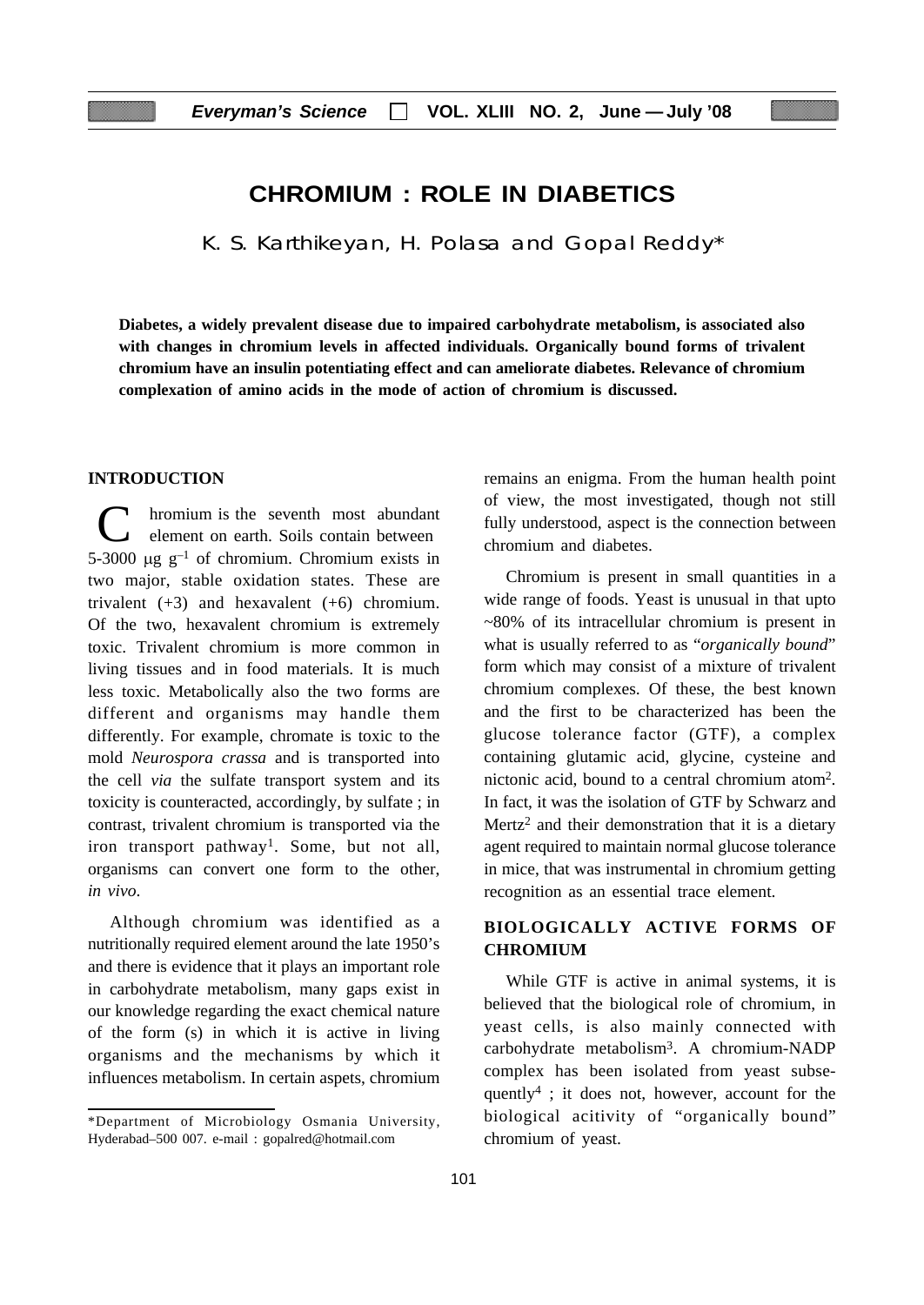GTF, though mechanisms not yet defined, is capable of enhancing the biological efficiency of insulin. A time requirement of four hours following GTF administration for a measurable effect on insulin action suggests that GTF triggers a complex series of events that ultimately potentiate insulin action5.

Yet, there has been some controversy regarding the roles of chromium as well as GTF. A naturally occurring, Low Molecular Weight Chromium binding substance, and hence referred to as LMWCr, has also been isolated from mammals. This contains glutamate, glycine and cysteine bound to chromium. LMWCr has also been found to be active in potentiation of insulin action<sup>6</sup>.

#### **CHROMIUM AND DIABETES**

There exists, therefore, evidence which implicates chromium as a critical cofactor in the action of insulin. It has been variously suggested that chromium enhances insulin-binding, insulin receptor number, insulin internalization and β-cell sensitivity<sup>7</sup>. Such findings establish a link between chromium and diabetes. The best evidence comes from the studies conducted with a patient receiving Total Parenteral Nutrition (TPN), who developed severe signs of diabetes, including weight loss and hyperglycemia that was refractory to increasing insulin dosage<sup>5</sup>. Thereafter, following chromium supplementation for two weeks, signs and symptoms of diabetes were ameliorated, with markedly improved glycemic status, and greatly reduced insulin requirements. These pronounced effects of chromium in TPN have been confirmed and chromium is now routinely added to TPN solutions7. Such studies have led to the belief that chromium is beneficial to persons who are chromium deficient.

It is relevant to note that diabetes is essentially a metabolic disorder. Insulin is required at appropriate levels to transport glucose from blood into cells for growth and as a source of energy.

There are three types of diabetes. In insulindependent Diabetes mellitus, known as Type–I Diabetes, production of insulin is nil or severely reduced ; such persons must have daily injection of insulin. In non-insulin dependent or Type–II Diabetes which is a great deal more prevalent in adults over forty years of age, the pancreas does produce some insulin but the body is unable to utilize it effectively. The last type of diabetes is known as "Gestational Diabetes" which develops during pregnancy. Present evidence suggests that chromium greatly affects management of diabetes especially of Type–II7.

Reduced chromium levels have been reported in the elderly and in patients with diabetes<sup>7</sup>. This study examined serum samples from more than forty thousand patients. It has been suggested that low chromium concentrations and the concomitant impairments in insulin and metabolism could also enhance cardiovascular risk $8$ .

In view of such findings, the role of chromium in carbohydrate metabolism and as an insulin potentiating factor assumes great importance.

#### **MODE OF ACTION OF CHROMIUM**

That chromium is functional in "organically bound" form, rather than free inorganic form, is undisputed. The form(s) in which it is most effective *in vivo*, their biological activities and the underlying mechanisms are aspects which are not as clearly established. GTF and LMWCr are the two forms wherein chromium is complexed to amino acids : of the two, only GTF has nicotinic acid also. However, the number and nature of ligands that are needed to generate biologically active form(s) of chromium is unknown. Nicotinic acid is a part of GTF, but chromium complexes of nicotinic acid alone, which have been synthesized, are found to be unstable near neutral pH and without any GTF– like activity<sup>9</sup>. On the other hand, chromium picolinate (CrP) benefits diabetics (Type–II) significantly on long term administration $10$  and is a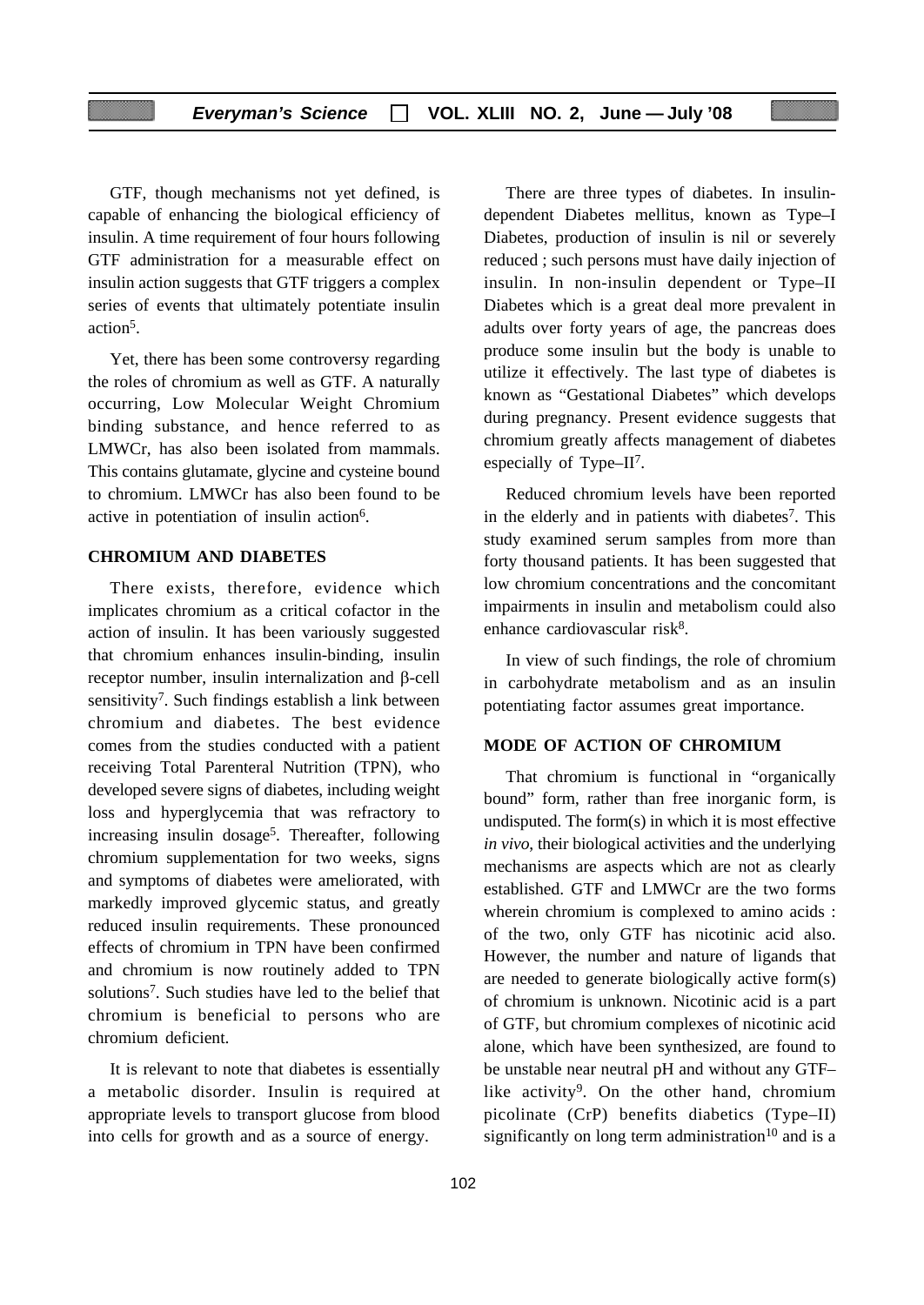## *Everyman's Science* **VOL. XLIII NO. 2, June — July '08**

popular dietary supplement. Picolinic acid is an isomer of nicotinic acid. However, while CrP ameliorates diabetes, fears exist that it may be mutagenic.

Recently, a  $Cr(pa)$ <sub>3</sub> complex (Pa = Dphenylalanine) has been synthesized and found to enhance insulin stimulated glucose uptake in mouse  $3T3$  adipocytes<sup>11</sup>. Therefore chromium picolinate as well as  $Cr(Pa)$ <sub>3</sub> have biological effects similar to those of the structurally more complex GTF and LMWCr, which have a multiple number of amino acid ligands complexed to trivalent chromium ; in neither case, however, are the exact structural features of the complex known. Despite the obvious diversity two features stand out. Firstly, whatever the exact mechanism, the end result is stimulation of glucose transort at the cellular level ; in animal systems this is insulin dependent.

Secondly, it is remarkable, in this scenario, that the major role of GTF in yeast, is also enhancement of glucose utilization, by stimulating transport of glucose, at least in part. Yeast is a simpler system, therefore, wherein it would be possible to examine the metabolic effects of amino acid–chromium complexes which could be considered as structural components, or even, in one sense, models of GTF. Such studies could provide answers to unresolved questions like the minimal number and nature of amino acids that would need to be complexed to trivalent chromium to yield metabolically active molecules.

Recent work from this laboratory has shown that, indeed, simple binary (1 : 1) Amino acid– Cr(III) complexes have very remarkable biological activities. A binary complex *l*-phenylalanine– Cr(III), (PHCr), has been synthesized and found to be capable of being utilized as a sole carbon source far more efficiently than free, uncomplexed phenylalanie by *Saccharomyces cerevisiae*12 ; the effect of complexation with trivalent chromium is a stimulation of metabolism of the carbon skeleton

of the amino acid. Also, when exogenously added to yeast growing on glucose medium, PHCr was found to enhance glucose utilization–a GTF like activity.

Another striking effect also observed for the first time in this laboratory, has been the ability of lysine–Cr (synthesized by reacting lysine with chromium sulfate in equimolar proportions) to function as a very good nitrogen source for *S. cerevisiae*13 ; this, again, is in sharp contrast with free lysine, which (when provided exogenously) cannot support growth of yeast as a sole nitrogen source $14$ . In this case, complexation of an amino acid with chromium has a profound effect on nitrogen metabolism. The only other comparable example, todate, is stimulation of uric acid uptake, and enhanced growth due to chromiumuric acid complexes in *Nrurospora crassa*15.

Such phenomena serve to show that chromium complexation with some bimolecules like amino acids (and purines) has marked effects on transport and metabolism of liganded molecules, the nature of which depends on the complexed molecules. Trivalent chromium taken up by cells apparently can form complexes with intracellular molecules and then modify metabolic patterns. Understanding the intricacies of chromium metabolism may well lead to better management of diabetes and to health benefits.

## **REFERENCE**

- 1. V. Venkataramana and K. Sivarama Sastry, *J. Inorg. Biochem,* **56**, 87-95, 1994.
- 2. K. Schwartz and W. Mertz, *Arch. Biochem. Biophys*, **72**, 515, 1957.
- 3. V. Ducros, *Biol Trace Element Res,* **32**, 65- 77, 1992.
- 4. M. Beran, R. Stahl, and M. Beran *Jr, Analyst,* **120**, 979-981, 1995.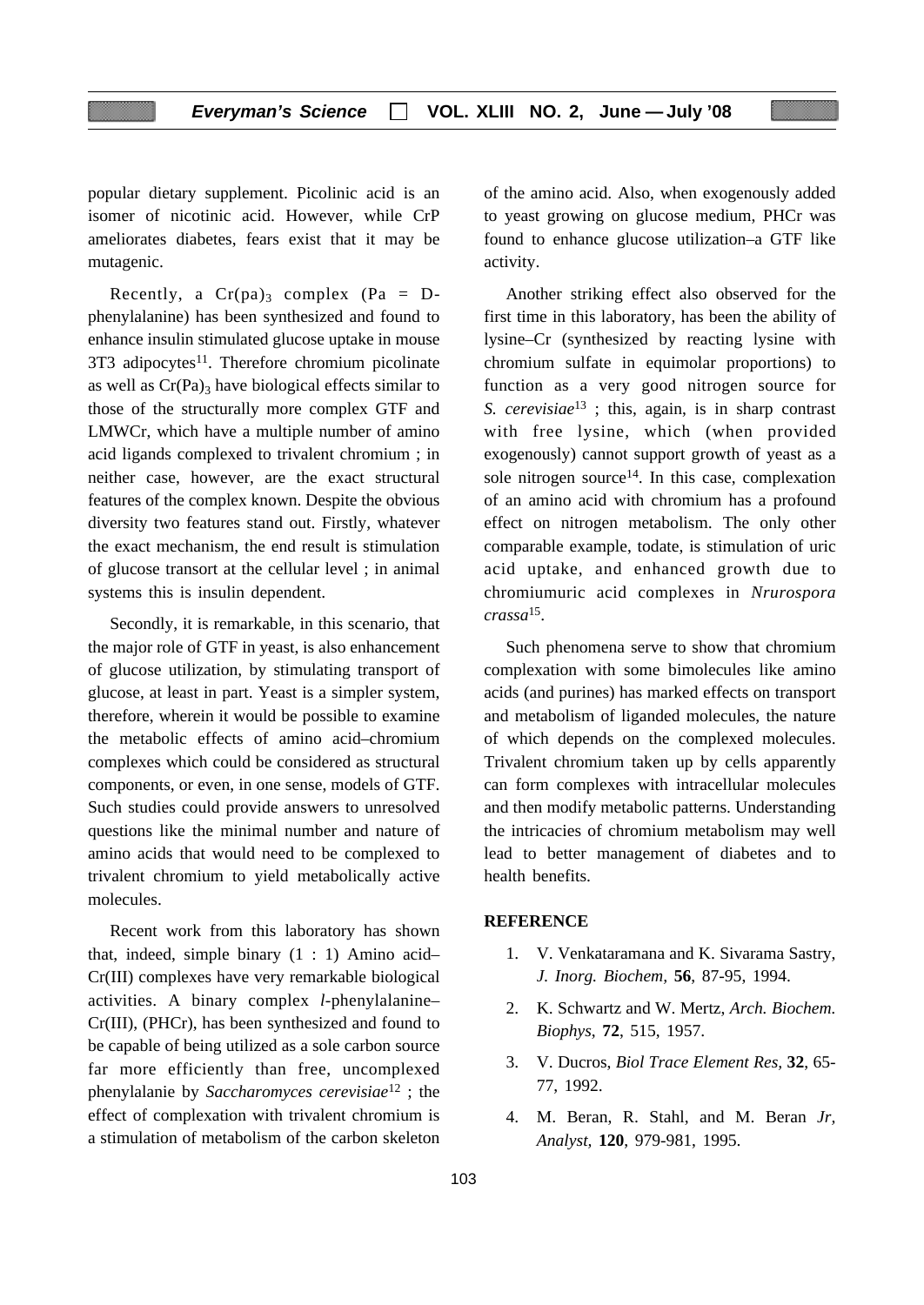## *Everyman's Science* **VOL. XLIII NO. 2, June — July '08**

- 5. R. Tuman and R. Doisy, *Diabetes,* **26**, 820- 826, 1977.
- 6. C. M. Davich and J. B. Vincent, *Arch. Biochem, Biophys*, **32**, 662-665, 1980.
- 7. R. A. Anderson, *Nutrition*, **11**, 83-86, 1995.
- 8. S. Davis, H. J. Mc Laren, A. Hunniseff and M. Howard, *Metabolism*, **46**, 469-473, 1997.
- 9. L. Horlick, *Health Rep*, **6,** 94-99, 1994.
- 10. S. A. Mira, A. M. Mufor and M. A. Ajubnar, *Saudi Med J.* **21**, 831-837, 2000.
- 11. X. Yang, K. Palanichamy, A. C. Ontko, M. N. A. Rao, C. X. Facy and N. Srijayan, *FEBS Lrs*, **579**,1458–1461, 2005.
- 12. K. S. Karthikeyan, H. Polasa and Gopal Reddy, **Abs. No. 11**, Presented at *National Seminar on current trends in Biological Chemistry*, Sri Krishnadevaraya University, Ananthapur, December 17-18, 2006.
- 13. K. S. Karthikeyan, H. Polasa, K. Sivarama Sastry and Gopal Reddy, Paper Communicated to Indian *J. Microbiology,* 2007.
- 14. M. Hampsey, *Yeast*, **13**, 1099-1133, 1997.
- 15. V. Venkataramana and K. Sivarama Sastry, *J. Inorg, Biochem*, **50**, 107-117, 1993.

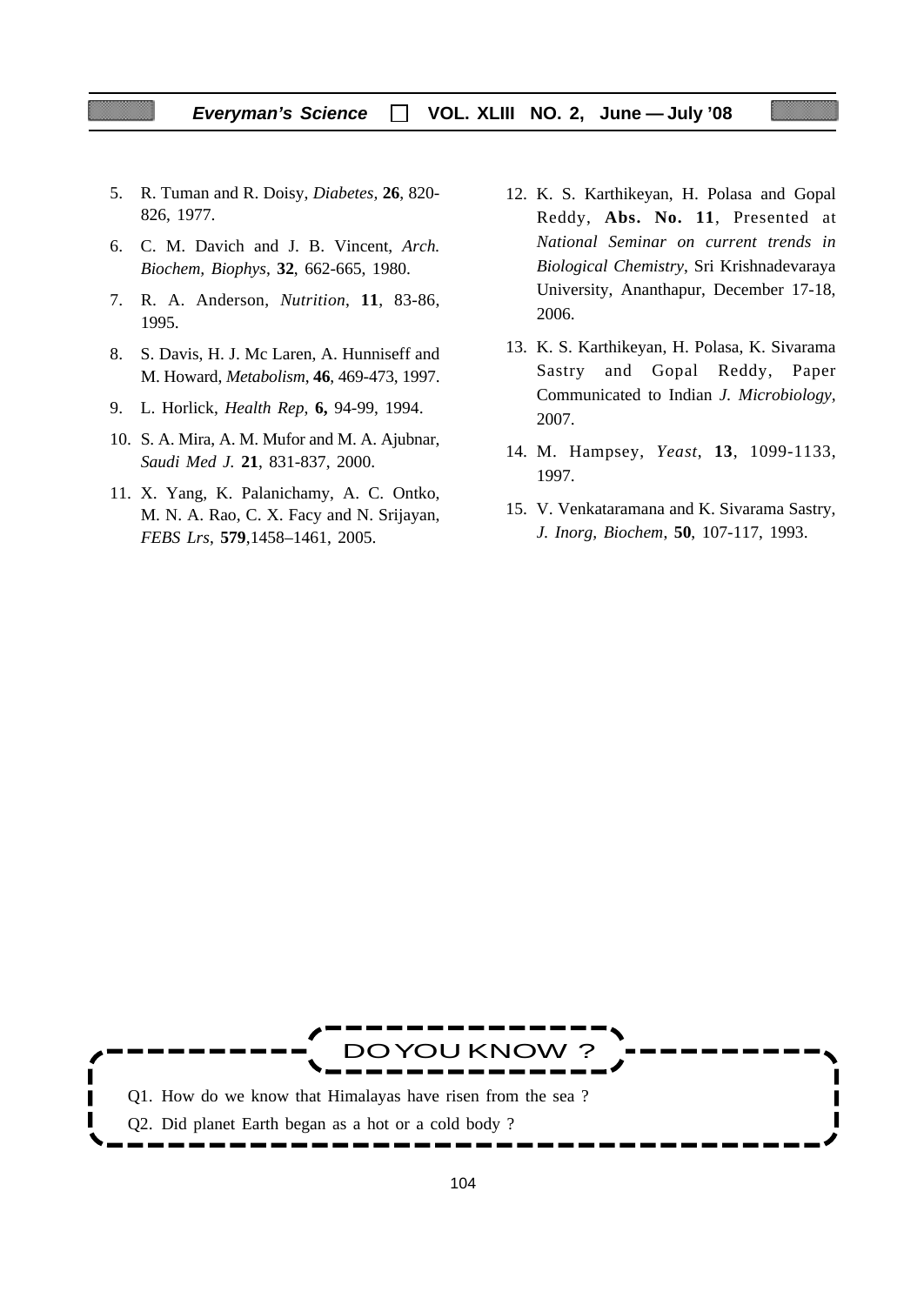## **AN OVERVIEW TO EARTHQUAKE TECHNOLOGY AND COUNTER MEASURES**

Harish Chandra Arora\*

**The devastating earthquakes during the past decade have generated a lot of concern in the common man about seismic safety of their houses in rural and urban areas. This fear has led to serious debate about construction practices in the country. There is an urgent need to encourage earthquake resistant construction in order to reduce the devastating consequence in the event of an earthquake. The present paper summarizes some general features of earthquake resistant constructions.**

## **INTRODUCTION**

rban seismic risk is steadily increasing worldwide, especially in developing countries. Among the reasons for this increase are urbanization, lack of planning and resources to accommodate rapid urban growth, lack of appropriate building and land-use codes or lack of mechanisms to enforce them, and most importantly, lack of awareness by the community and its leaders. This lack of awareness has kept communities, institutions and citizens from supporting risk management initiatives. The World Bank estimates that frequency of earthquakes, volcanic eruptions etc has increased in recent years due to the Greenhouse Effect caused by increased  $CO<sub>2</sub>$ emission.

Almost half of the world population lives in cities, where all kinds of human activities are concentrated. Thus, cities are more and more vulnerable to disasters, particularly to earthquakes, which can strike any city suddenly without warning. Once an earthquake takes place in a large city, the damage can be tremendous both in human and economic terms. Even an intermediate earthquake can cause devastation of a city as happened in the cases of the 1995 earthquake in Kobe, Japan and the 2001 earthquake in Bhuj.

## **CONSTRUCTION TECHNOLOGY PREVA-LENT IN INDIA**

In India, load-bearing masonry is the most (>75%) prevalent material of construction for houses and other buildings in semi-urban and rural areas. Even in urban area many ( $\approx$  50%) buildings are also of load bearing masonry type. It is well known that masonry has poor resistance against earthquakes unless provided with some strengthening arrangements. In India building stock is a mixture of various building technologies. Building categories may roughly be categorized as follows.

● Reinforced concrete frame building with partition walls.

<sup>\*</sup>Structural Engineering Division Central Building Research Institute, Roorkee–247 667 (Uttarakhand).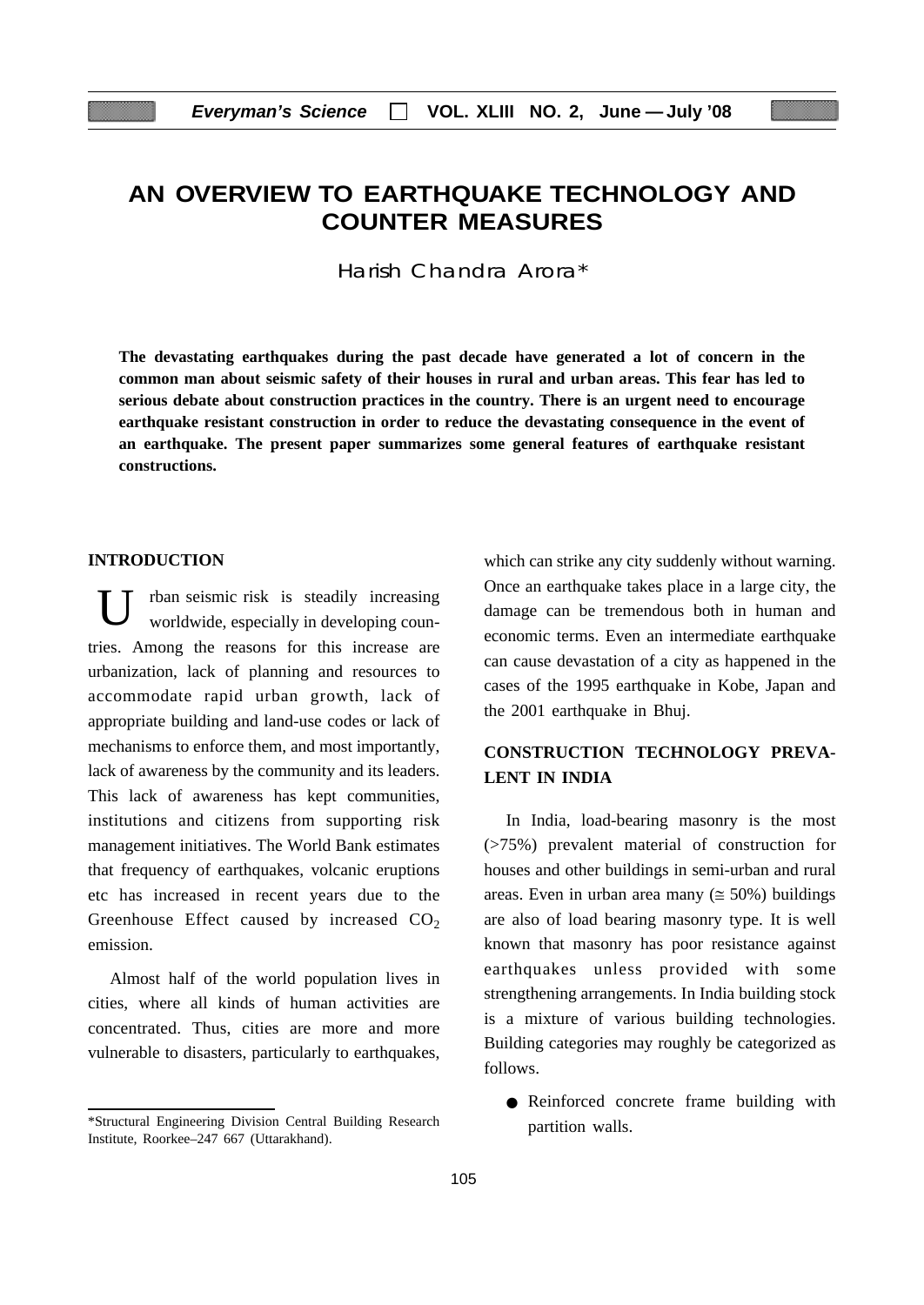- Brick masonry buildings with reinforced concrete roofs and using cement mortar.
- Informal brick masonry buildings (which may or may not use brick mortar).
- Buildings of other materials such as tin sheets, thatch and other lightweight materials.

The first two come under engineered constructions in which qualified engineers provide suggestions at every stage of their construction and these constructions are expected to comply with the appropriate codes and standards. The other two are non-engineered constructions in which services of engineers and skilled labors are not utilized. Most of these types of buildings are designed without any detailed analysis and may also be of very poor quality. These are expercted to behave very poorly in the event of an earthquake. Among these, lightweight buildings are expected to trap fewer people, leading to lower casualty.

In India, however, a number of reinforced and brick masonry constructions exist and are also presently designed and constructed without the assistance of qualified engineers. These may perform worse than expected during earthquake and as a result these buildings also come under the category of non-engineered constructions. More over, many engineered constructions which are very old and may have exceeded their useful service life and may have deteriorated very badly.

#### **HISTORY OF EARTHQUAKES IN INDIA**

A number of significant earthquakes occurred in and around India over the past century. Some of these occurred in populated and urbanized areas and hence caused great damage. Some of the damaging and recent earthquakes are listed in **Table–1**.

| <b>Place</b> | Year |     | Magnitude   Deaths (Approx.) |
|--------------|------|-----|------------------------------|
| Uttarkashi   | 1991 | 6.6 | 1500                         |
| Latur        | 1973 | 6.4 | 9000                         |
| Jabalpur     | 1997 | 6.0 | 40                           |
| Chamoli      | 1999 | 6.8 | 100                          |
| Bhui         | 2001 | 6.9 | 20000                        |

**Table–1 : Earthquakes in India during 1991–2001**

\**This is a quantitative measure of the actual size of the earthquake.*

In the past considerable destruction was caused by earthquakes in Delhi (1670), Calcutta (1737), Eastern Bengal (1862), Kutch (M8.0, 1819, Toll 1500), Kashmir (M8.0, 1885), Shillong (M8.7, 1897, Toll 1500), Kangra (M8.5, 1905, Toll 20000). Dhubri (M7.1, 1930), Bihar-Nepal (M8.3, 1934, Toll 11000), Assam (M8.6, 1950, Toll 1530), Koyna (M6.3, 1967, Toll 200), Bihar-Nepal(M 6.6, 1988, Toll 1004). More than 700 earthquakes in excess of magnitude 5.0 have been recorded since 1890. There were more than 110 earthquakes of magnitude 7.0 or intensity VII on Modified Merclli (MM) scale, i.e. which have caused collapse of houses. There were more than four great earthquakes in a span of 53 years from 1897 to 1950. It is estimated that over 50% of the Indian landmass is subjected to varying degrees of earthquake shocks.

India was the first country to prepare a standard code of practice for non-engineered buildings protection in 1967 but the implementation outside the government sector has not taken place. India loses more than a million housing units (about half percent of 195 million existing units) each year due to earthquakes which put a severe strain on the development efforts due to the cost of relief, rehabilitation and reconstruction.

Fifty to sixty developing countries are extremely susceptible to natural disasters. Obviously, citizens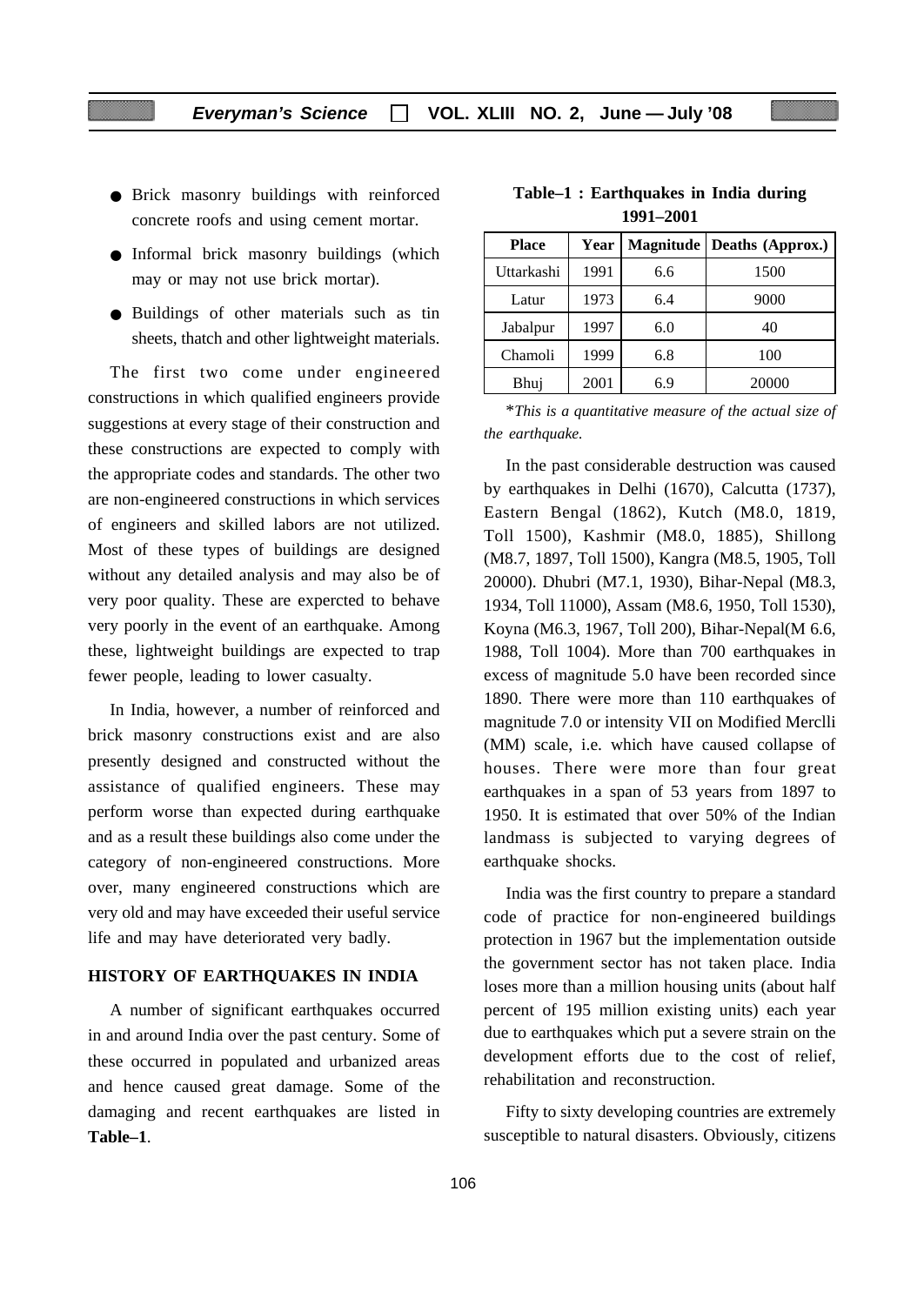of poor nations run the highest risk of death during natural disasters. In addition to inadequate design criteria, deficiencies in the structures are also caused by lack of quality assurance both in the construction stages as well as in the evaluation process for issuance of building construction permit. Majority of masonry and some of the RCC houses are not designed and constructed properly and may be subjected to heavy damage during an earthquake. According to vulnerability Atlas of the country, more than 80% houses are non-engineered construction, which are mainly load bearing buildings and many R. C. framed buildings also are constructed ignoring the codal provisions with reference to earthquake resistance criteria.

## **DISASTER PREVENTION**

The most important theme in disaster counter measures is its prevention. Being careful can sometimes prevent major fires ; however just being careful will not prevent major earthquakes from occurring. A disaster prevention countermeasure for earthquakes would be to build an earthquake resistant structure based on a hypothetical earthquake and to implement countermeasures and drills predicting the coming of an earthquake as early as possible.

Although it is not possible to prevent earthquakes, it is possible to avoid or eliminate some of their dangerous effects. Structures can be built to reduce the possibility of collapse and resulting injury or death to occupants. Fire damage can be reduced by proper precautions, such as automatic shutoffs on gas lines. These are just two examples of the efforts of government agencies towards reducing loss from earthquakes. Similarly individuals can also do to increase personal safety and reduce financial loss during earthquakes.

## **ROLE OF DESIGN**

A carefully designed building is the best survival

insurance available in earthquake prone areas and, thus, the role of a knowledgeable architect is invaluable. A good deal can be learned about the behavior of foundations, walls, floors, and ornamental elements during earthquakes from damage, incurred in the past tremors. The general principles to be observed in the construction of earthquake resistant buildings as specified in standards include lightness, continuity of construction, avoiding projecting and suspended proper parts, building configuration, strength in various directions, stable foundations, ductility of structure, connection to non-structural parts and finally, fire safety of structures.

## **IMPORTANT FACTORS FOR RISK REDUCTION**

Many aspects of a building construction, which have influence over its performance during earthquakes, should be taken into consideration prior to construction. These factors are listed.

- *Structural form* shape of plan, shape in elevation, number of stories, stiffness, percentage of openings, location of openings, foundations (depth, adequacy), design faults, type of roof. All elements of a building should be well connected. This includes the foundations to the rest of the building, as well as the floor and roof to walls. The walls should be adequately strengthened to resist rotation and consequent collapse of the structure.
- *Site planning*–pounding effect, slope effects, mutual stiffening effects, and local ground failure. Site selection will determine the type of foundation needed as well as the likely survival of a structure in a tremor.
- *Construction quality*–quality of building material, quality of workmanship, neglect of design specifications.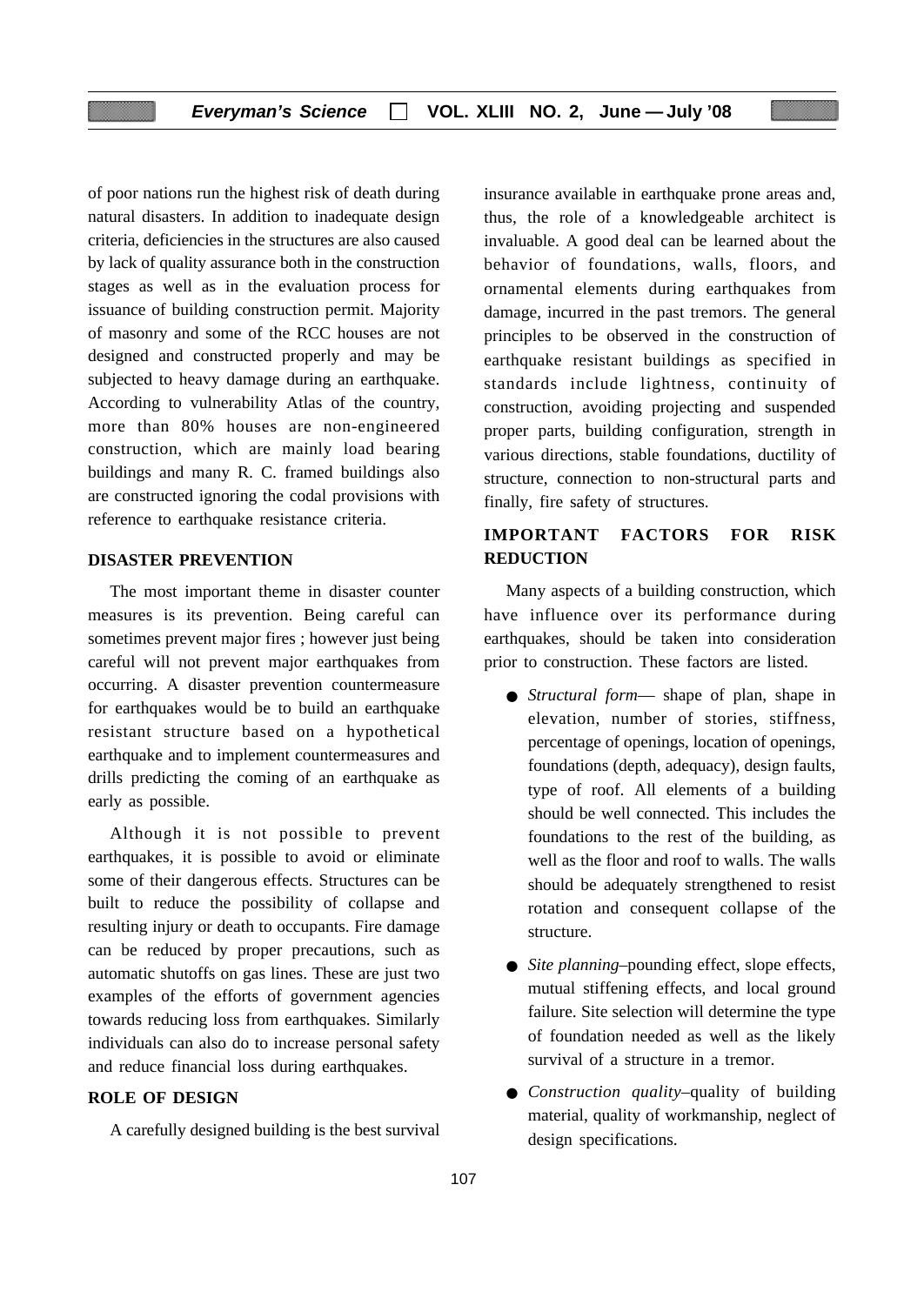● *History*–age, pre-existing damage weakening structure, repair and maintenance of structure, modification to structure.

#### **FUTURE CONSTRUCTION PRACTICES**

For the future one can recommead the following.

- Construction of multi-storey buildings with open space, meant for parking vehicles need reconsideration.
- Buildings are to be designed/checked according to the latest code and there has to be awareness about earthquake engineering practices for future constructions.
- Quality of original construction as per various codal provisions and proper maintenance of building during passage of time are to be ensured.
- Training of building professionals on subject of disaster management should be encouraged.
- Involvement of qualified structural engineers for desinging/construction must be there.

Bureau of Indian Standards (BIS) in case of India is mainly responsible for documentation and publication of such magazine in the interest of citizens. BIS also have linkages with various research organizations like Council of Scientific and Industrial Research (CSIR) etc., academic institutions like IIT's and Universities etc. and other bodies like Ministry of Consumer Affairs and Public Distribution, Associated Chambers of Commerce & Industries of India. Various government agencies such as the MHRD, DST, UGC, CSIR, DAE, ISRO and others are spending, directly or indirectly, billions of rupees every year for research and development of disaster resistant construction. Indian Society of Earthquake Technology published a manual for earthquake resistant construction for non-engineered buildings

in 1981 for wide distribution (ISET : 1991). BIS has brought out IS : 1893-1984, IS : 4326-1993, IS : 13827-1993, IS : 13828-1993, IS : 13920- 1993, and IS : 13935-1993 as guidelines for improving the earthquake resistance for different types of constructions. Ministry of urban affairs and employment, Government of India has prepared the Vulnerability Atlas of India, covering floods, cyclones and earthquakes giving state wise maps and risk tables for all the districts of the country.

## **CONCLUSION**

There is a need to realize the consequences of inappropriate choice of construction materials and technology. Similarly structural systems that comply with the appropriate codal provisions are found to behave much well during earthquake than deficient structural system. There is an immediate need to train engineers, builders, masons about the earthquake resistant design and construction practice so as to undertake the massive work of reconstruction, retrofitting and new construction. Public can be educated and encouraged to build their houses and buildings to be earthquake resistant. Similarly if the community buildings such as schools, dispensaries and lifeline structures as well as commercial buildings are made earthquake resistant in the first instance, it will help a great deal in providing timely help to the needy and the region affected will come back to normal activities very fast. Two-fold strategy should be used to mitigate the disaster due to earthquake. First should be preparedness to face such an event and second should be to make earthquake resistant buildings learning from our past experiences.

#### **REFERENCE**

- 1. Arya A. S., *J. Current Science*, **62**, 1 & 2, 251-256, 1992.
- 2. Cheng F. Y. and Sheu M. S., "Urban Disaster Mitigation : The Role of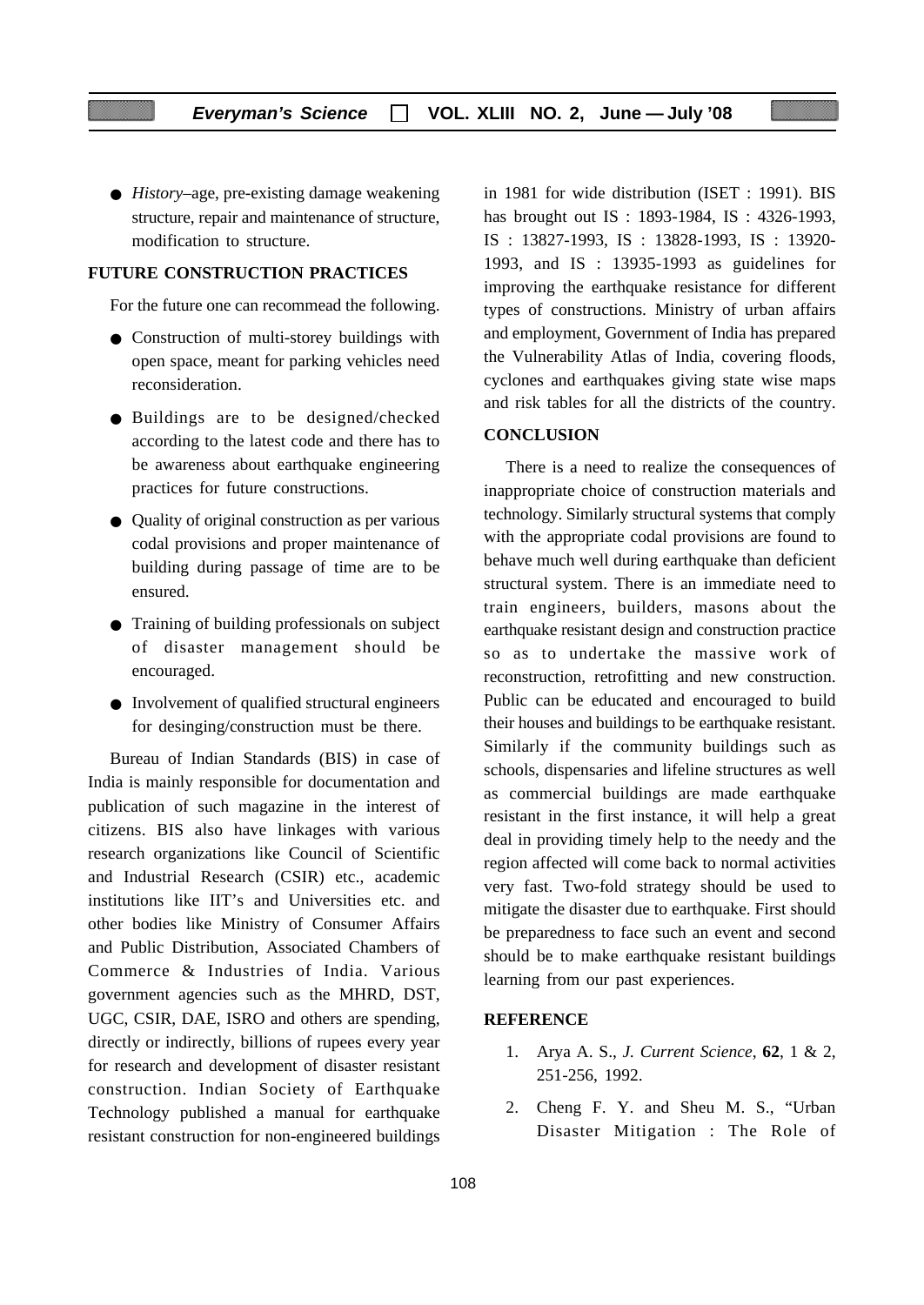Engineering and Technology", Elsevier, U. K. 1995.

- 3. Coburn A. and Spence R., "Earthquake Protection", John Wiley & Sons, U. K. 1992.
- 4. IS : 1893-2002, "Criteria for Earthquake Resistant Design of Structures", BIS, New Delhi.
- 5. IS : 1905-1987, "Code of Practice for Structural Use of Un-reinforced Masonry", BIS, New Delhi.
- 6. IS : 4326-1993, "Earthquake Resistant

Design and Construction of Buildings–code of Practice", BIS, New Delhi.

- 7. IS : 13828-1993, "Improving Earthquake Resistance of Low Strength Masonry Buildings-Guidelines", BIS, New Delhi.
- 8. IS : 13935-1993, " Repair and Seismic Strengthening of Buildings-Guidelines", BIS, New Delhi.
- 9. "Vulnerability Atlas of India", Building Materials and Technology Promotion Council, Ministry of Urban development, Government of India, 1997.

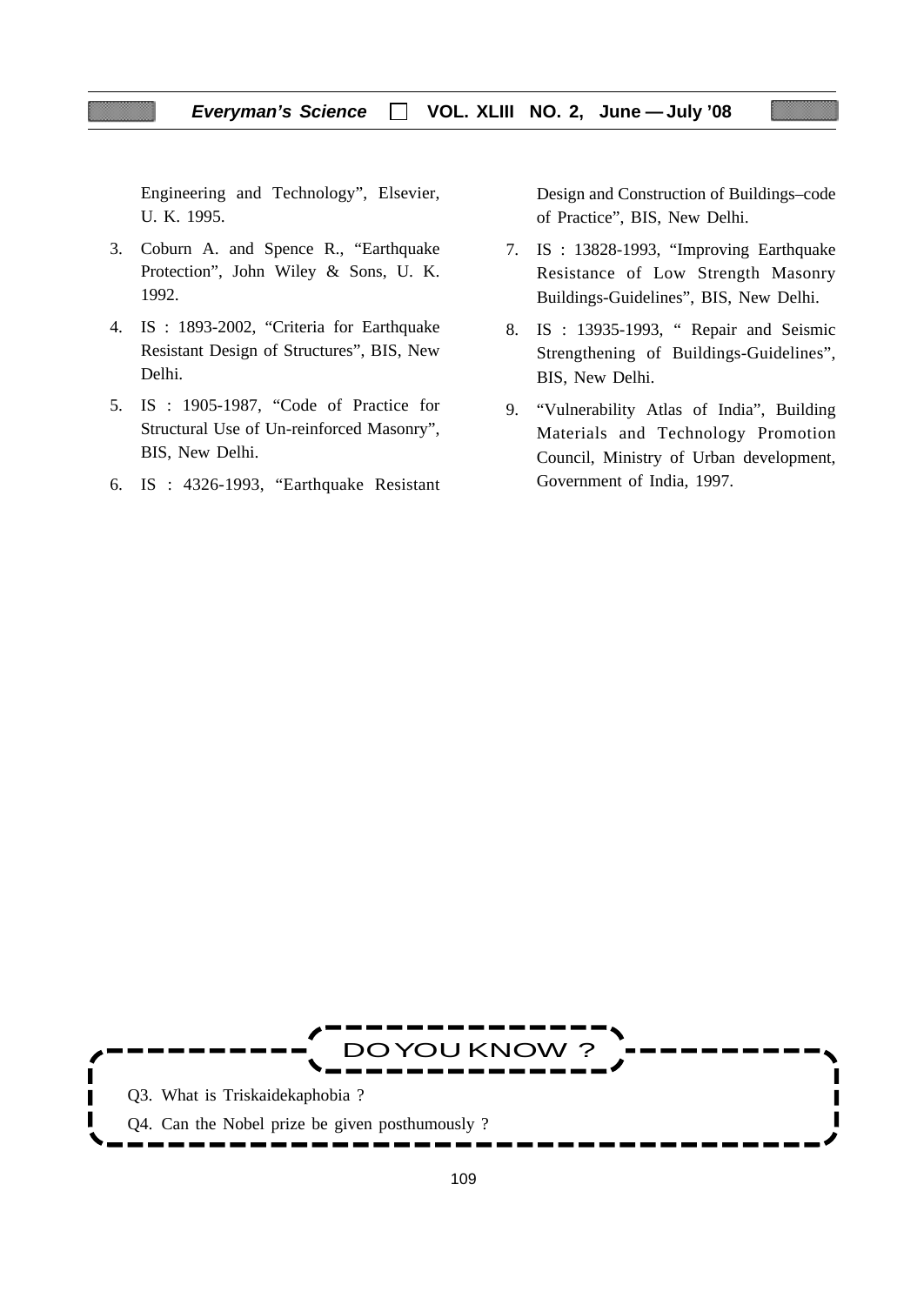# **FACE RECOGNITION SYSTEM–A BIOMETRIC APPROACH**

Kinshuk Majumder\*

**Information Technology has become an indispensable part of the e-sophisticated civilization in this millenium. As we become increasingly reliant upon the internet technologies like e-commerce, e-banking, e-finance, e-education, etc., the exploitation of these facilities by cyber criminals poses threat to the e-civilization. Identity validation for social welfare, crime detection, ATM access and computer security are the prime issues of this era. Face recognition has been evolving as a convenient biometric mode for human authentication over last two decades.**

#### **INTRODUCTION**

iometrics refers to the automatic identification or identity verification of living persons using their enduring physical or behavioral characteristics. Many body parts, personal characteristics and imaging methods have been suggested and used for biometric system : fingers, hands, feet, faces, eyes, ears, teeth, veins, voices, signatures, typing styles, gaits and odors. All of these biometric techniques are differentiated by speed, durability, reliability, and cost effectiveness.

Biometric technologies are becoming the foundation of an extensive array of highly secured identification and personal verification solutions.

# **IDENTIFICATION AND AUTHENTICATION BIOMETRIC SYSTEM**

Identification is also called one-to-many  $(1 : n)$ comparison. It compares the current biometric data set against all other reference data of persons previously recorded in the system. The system identifies the end user from his/her biometric sample

by associating it with his/her particular reference template based on a database search among the reference templates of the entire enrolled population.

Authentication (or verification) is also known as one-at-one  $(1:1)$  comparison. The verification procedure confirms whether the person in question is actually the person they claim to be. The system verifies the claimed identity of the user by comparing his/her biometric sample with one specific reference template, which is either physically presented by the user or pointed to in the database.2

#### **ATTRIBUTES OF A BIOMETRIC SYSTEM**

**Components :** Date collection, Transmission, Signal processing and Decision cum data storage are the major components of a biometric system.

**Features :** The important features of a biometric system are robustness, distinctiveness, accessibility, acceptability and availability.

**Standards :** ISO/IEC JTCI (world) DIN NI-AHGB & NI-37 (Germany) are the two organiszations who make standardization of biometric systems. At the moment, biometric standards are still in progress or have been submitted for standardization to ISO. Among the

<sup>\*</sup> Department of Computer Science and Technology, Calcutta Technical School, 110 S. N. Banerjee Road, Kolkata-700013, Email : Kinshukda@yahoo.com.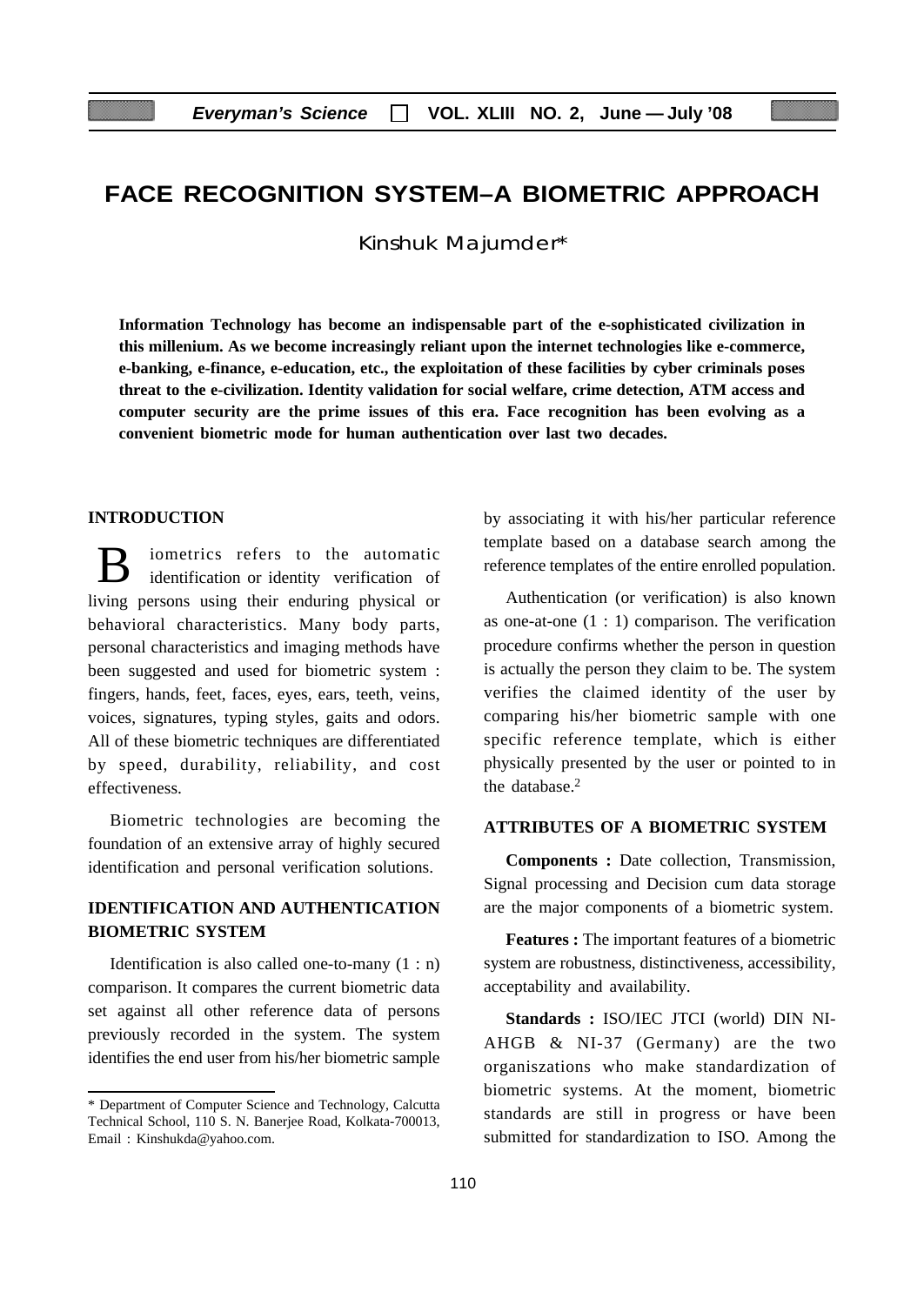topics treated are–Biometric vocabulary and definitions, Biometric technical interfaces, Biometric data interchange formats and Profiles for biometric applications.<sup>3</sup>

**Measuring factors :** Some important factors necessary for efficient biometric system are accuracy, speed, uniqueness, reliability and data storage requirements.

- False Reject Rate (FRR)–It measures how frequently registered users are rejected by the system. The FRR of BioCert devices is currently about .01%
- False Accept Rate (FAR)–It measures how frequently unauthorized persons are accepted by the system due to erroneous matching. The FAR of BioCert devices is currently about .001%.
- Failure to Enroll Rate (FTE or FER)–It is the proportion of people who fail to be enrolled successfully.
- False Identification Rate (FIR)–It is the probability in an identification that the biometric features is falsely assigned to a reference.
- False Match Rate (FMR)–It is the rate at which non-authorized people are falsely recognized during the feature comparison.
- False Non-Match Rate (FNMR)–It is the rate at which authorized people are falsely not recognized during features comparison.4

# **BIOMETRIC : A FACE RECOGNITION SYSTEM**

**Working details :** Face recognition technique is widely used to distinguish different features of human face by capturing the photo of a face by a camera from a specific distance. Three dimensional data of facial geometry can be obtained from stereo vision, structured light systems and scanning

laser range finders. The resulting image is then reduced to a digital code.<sup>5</sup>

In facial recognition, an image of a person's face is stored digitally when the person opens an account. At each transaction, a tiny camera feeds a live image of the person to a database, which compares the image to the one stored and to the account number. It also depends on some factors like weather conditions, clenliness, etc. So, this system will allow identification (by comparing a face with the stored database), verification (by comparing the declared attributes with that of memorized area in the database), supervision (which allows to follow the image of the person in a video sequence), and surveillance (which allows to find, in real time, a person in a video sequence from a list of faces). Generally the system will locate individual's face very quickly and perform checking against the claimed identity.

Different methods of facial recognition are based on Eigenface, Local Feature Analysis (LFA), neural Network, Partitioned Iterated Function System (PIFS), Hidden Markov Model (HMM), Profile images, Elastic graph matching, template matching, etc. Eigenface is a real time recognition method and too sensitive also. LFA is based on location of different component of face i.e. eye, nose, mouth, etc. and generating their inter relationships. PIFS generates a region wise compact encoding of face. Templete matching process is based on the matching between reference template and the query image.<sup>6</sup>

**Special features :** Overall appearance of face may vary depending upon variability in scale, location, orientation, pose, facial expression, occlusion, lighting conditions, etc.

The following criteria should be taken into account while taking photo of a person for face recognition purpose.7

● Photo should be a colourful and natural one. Front view photo is only accepted, side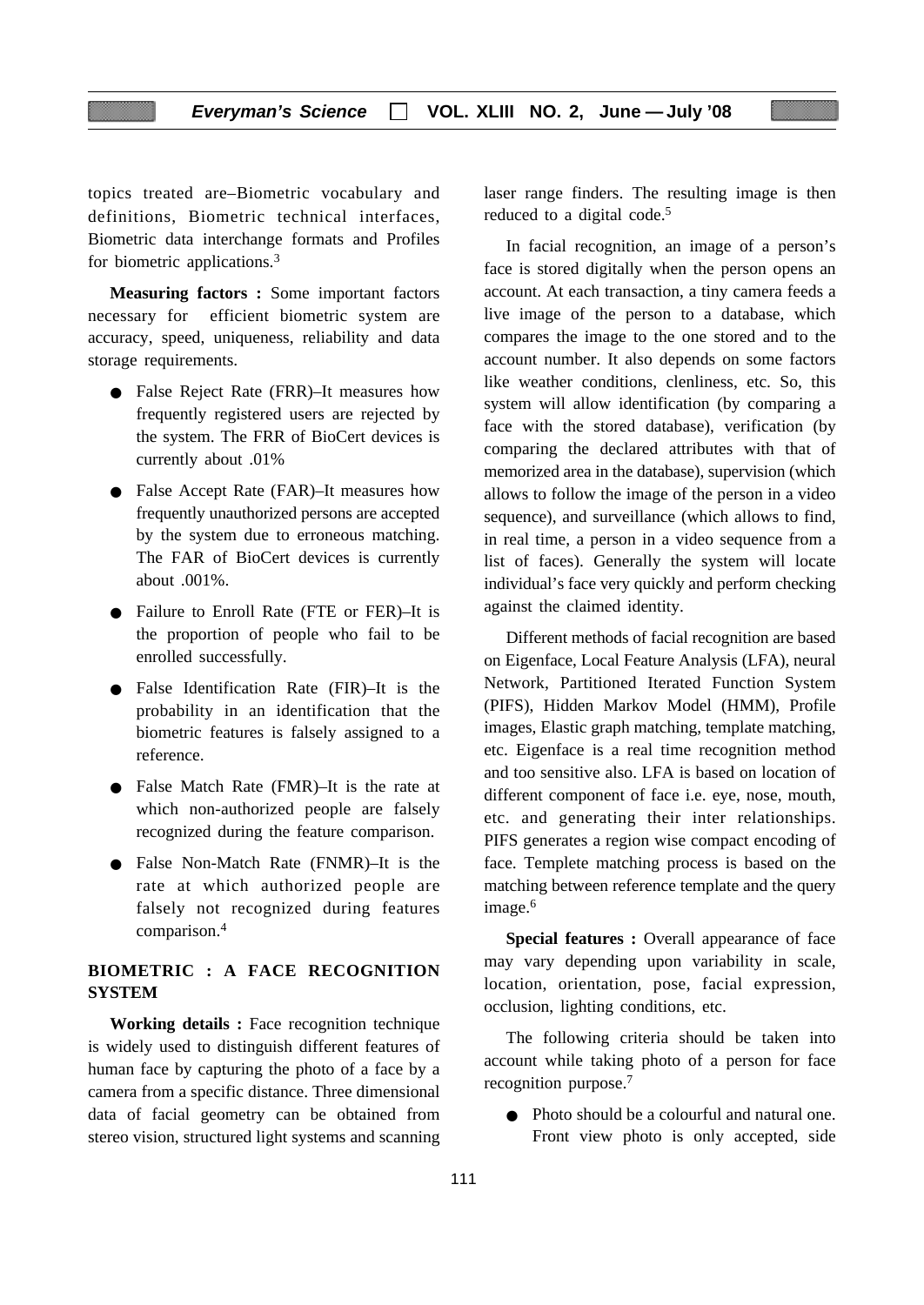view or other type of views are not accepted (Fig. 1).

● Eyes should be open and visible. Eyes should not be encountered. not be closed (Fig. 2) or partially covered by hair (Fig. 3). No flash reflection off the spectacle glasses (Fig. 4) and no tinted

noticed that the frame does not cover any part of the eyes.

- Face should be square on to the camera. Head should not be tilted (Fig. 5). Face is also not be partially covered (Fig. 6)
- Photo should be taken with a plain light coloured background. Dark clumsy background is not accepted (Fig. 7)
- Photo should be taken under uniform light. Shadow (Fig. 8) or flash reflection should

**Fig. 5. Tilted head**

**Fig. 2. Eyes closed**

**Fig. 6. Face covered by hand**

**Fig. 3. Eyes covered**

**Fig. 7. Clumsy dark background**

**Fig. 4. Flash reflection**

lenses. If possible, person should avoid heavy frames and wear lighter framed glasses when the photo is taken. It is also

**Fig. 8. Shadow photo**

● Photos should be up-to-date, photos, which are older than 6 months are not to be accepted for verification.

# **Fig. 1. Side view**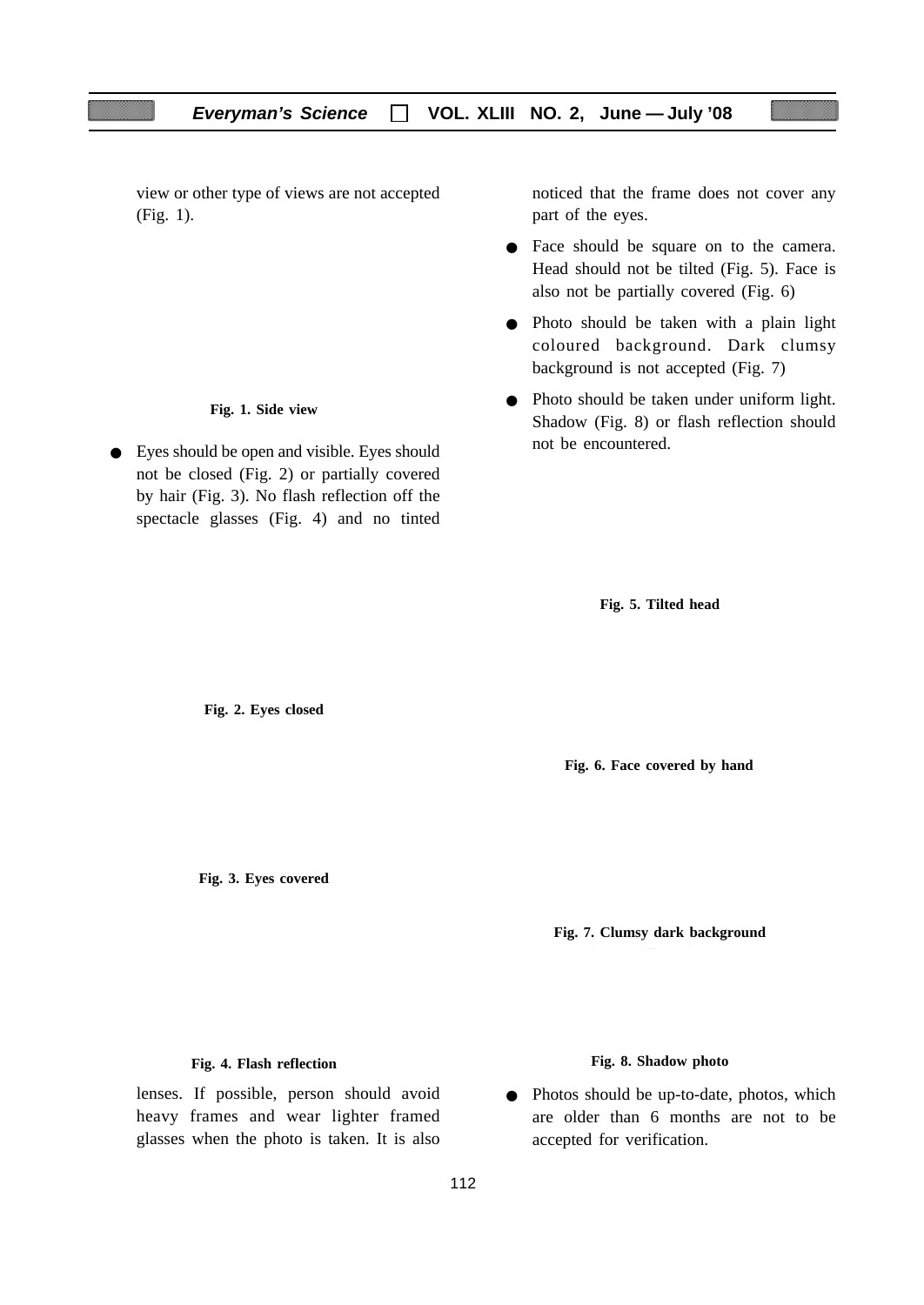- Normally photos are 35-40 mm in width.
- Face is neither too close (Fig. 9) not too far away, it should takes 70-80% portion of the photograph.
- Focus should be sharp and clear. Hazy photo is not accepted (Fig. 10).
- Person should be looking directly at the camera, Angular vision is not accepted (Fig. 11).
- Skin should tone naturally.
- Appropriate brightness and contrast are needed.
- Head should not be covered (Fig. 12) except for religious reasons. Face from bottom of chin to top of forehead and both edges of the face must be clearly shown.
- Mouth should be closed (Fig. 13)
- Photo must contain the person alone. No other person should be visible partly/fully in the photograph (Fig. 14).

**Fig. 12. Head covered by hat**

**Fig. 9. Face too close**

**Fig. 13. Open mouth**

**Fig. 10. Hazy photo**

#### **Fig. 14. Not alone**

● It is recomnended that the person should look at the camera with natural expression.

#### **Advantages and Disadvantages :**

#### *Advantages :*

(i) High speed of operation.

(ii) Does not bother the user during recognition process.

#### **Fig. 11. Angular vision**

Photos should be printed on high quality photo paper with high resolution.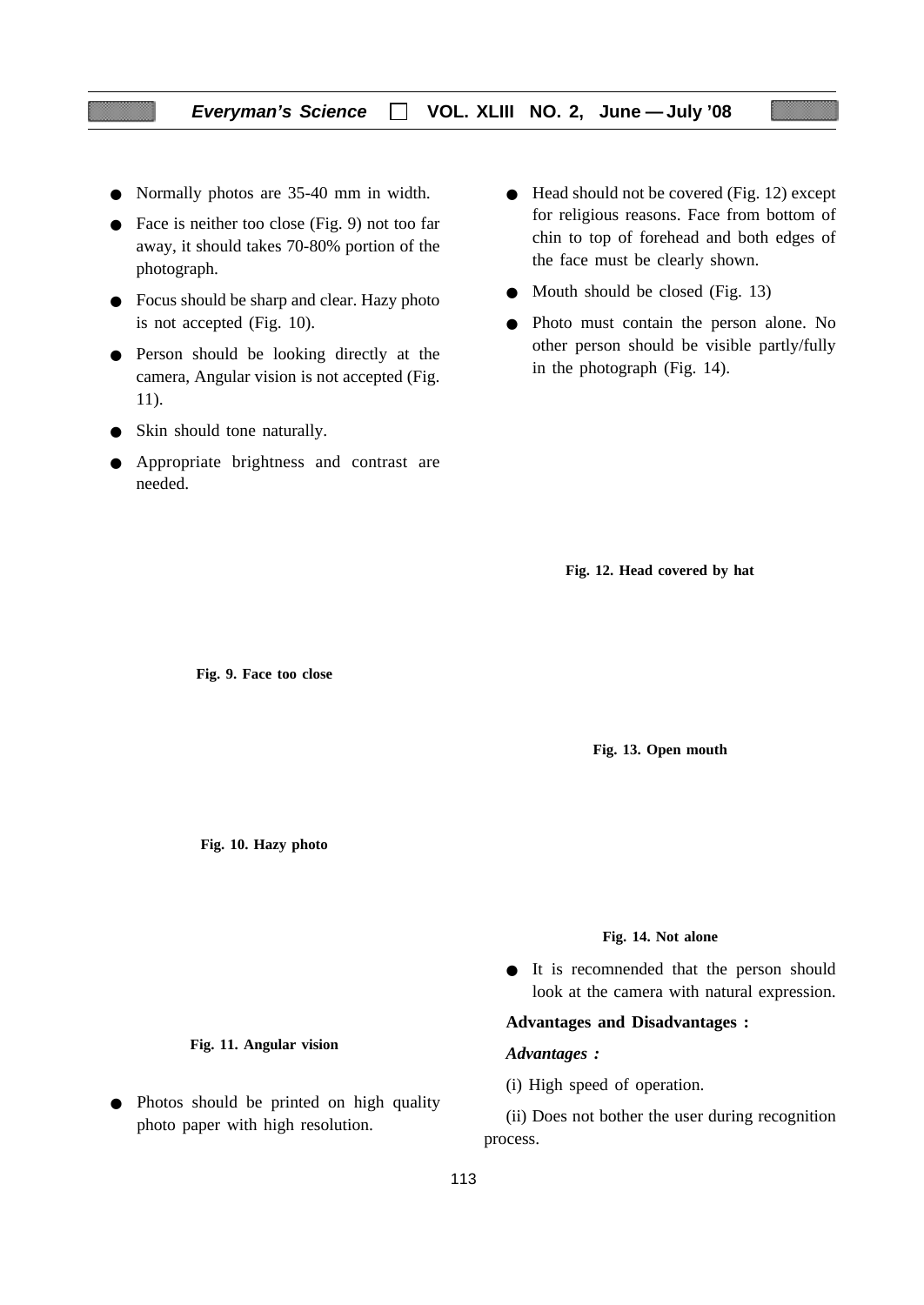(iii) It provides a good performance even against disguises, weight changes, aging, or changes in haistyle or facial hair<sup>1</sup>.

#### *Disadvantages :*

(i) Use of mask may result in the phenomena of "False Accept" which cannot be concentrated by video sequences.

(ii) Any kind of serious accident on face or undergoing a plastic surgery would definitely require system administration level updating of the database to avoid subsequent 'False Rejections'.

(iii) Negligible practical changes in face pattern may deceive the computer.

(iv) Whenever a network gets involved, compression and decompression have to be applied during transmission and reception of video signals also.

(v) Facial expression may change from time to time based on some environmental variables, human appearances, style,  $etc<sup>1</sup>$ .

#### **ERROR INCIDENCE AND SECURITY LEVEL**

A perfect system would recognize a person 100 per cent of the time, and reject an imposter equally well. But, biometric samples are gathered from human beings in some uncontrollable environmental conditions. Biometric systems' accuracy is impossible to assess before deployment. Biometric systems fail in two ways : false match FAR (incorrectly matching a subject with someone else's reference sample) and false non-match FRR (failing to match a subject with her own reference sample). There's a trade-off between these two types of  $error<sup>4</sup>$ .

#### **CONCLUSION**

Biometrics make the new security initiatives. Already various government and private sectors have taken such measures to tackle the problem of identification and authorization. Also they are implementing different biometric schemes and there are a number of commercial vendors who have been engaged in generating different biometric tools. A biometric system, when implemented with quality software, can be unique, accurate and speedy. It requires multimedia technologies for efficient image manipulation appliction for easy recognition purpose and data warehouse for storing large amounts of data. Modern compression and decompression techniques for transmission and storage of audio and video data are essential in this respect, to save bandwidth and memory usage.

#### **REFERENCE**

- 1. A. Ambalatharasi, "Biometrics", in the course material of AICTE-ISTE sponsored STTP on 'e-Security' held at Kongu Engineering College, Tamil Nadu, India, in 2002.
- 2. www.biometricsdirect.com/biometric glossary of term.htm.
- 3. Orla O'Sullivan Fingers, hands, eyes, face, voice, all are in use and could relegate PIN-based security to history.
- 4. http://www.biometricsdirect.com/Content/ FAQ.htm
- 5. B. Barman et. al, "Criminal Identification by Image Processing and Pattern Recognition", Proc. SITCON-2004, organized by CSE deptt. of Sethu Institute of Technology, Kariapatti, Tamil Nadu, P~1, 2004.
- 6. V. K. Chadda, "An Overview of Biometric Techniques". Proc International Workshop on 'Recent Advances in Biometric System', of Technology, Kanpur, April 2005.
- 7. J. L. Wayman, "US Government-supported Facial Recognition Research".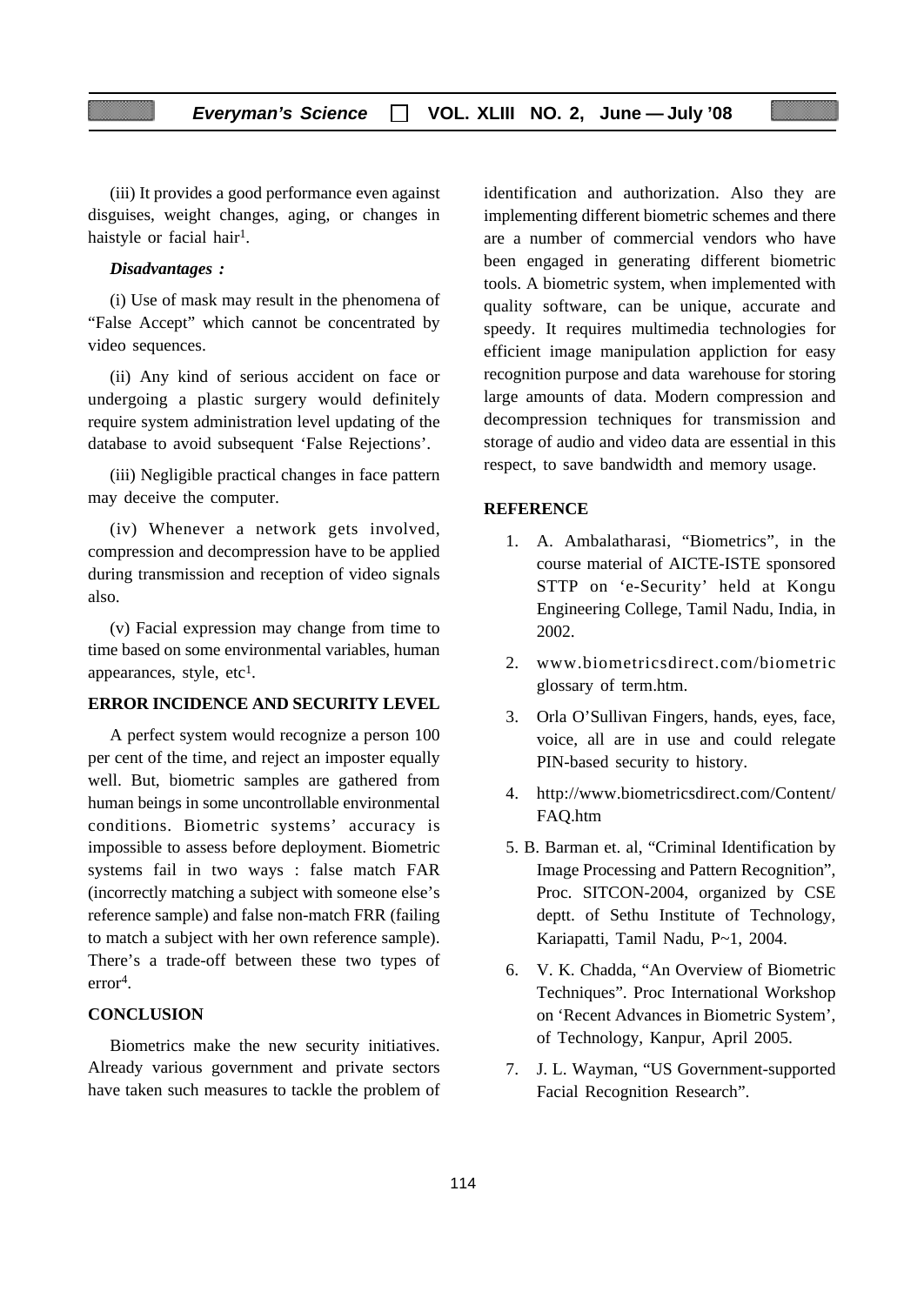# **NON-CALORIC SUGAR FROM STEVIA PLANT BRINGING NEW HOPE TO THE DIABETICS**

Deb Prasad Ray\*

**India is the largest consumer of sugar in the world and the country has a fairly high population of diabetic people (about 15%) in the age group of 25-45 which is increasing at an alarming pace. Due to sedentary life styles that we all tend to lead these days, the incidence of obesity and diabetic conditions is constantly increasing dramatically. This single factor we have come to understand would greatly contribute to increasing the number of diabetic people and related problems. Stevia extracts are considered to be free of calories, carbohydrates, sugars, fats and cholesterol. So, it can safely be used by the diabetic patients. Therefore, the cultivation of Stevia with modern agro-techniques is gaining importance in India and it has been selected as an alternative crop in many states of India including West Bengal with high return support to the farmers.**

# **INTRODUCTION**

H ave you ever thought if there is no sugar in your kitchen in a very beautiful morning ? Your tea will be meaningless, your butter toast will be as non-sense as white bread and you will find your curry tasteless. So, a sweet-less day is unimaginable. Again, if you are diabetic patient, you have the idea of no sugar then no sweet life. But here is Stevia. Have you ever heard the name of a plant which yields sugar much sweeter than ordinary sugar ? It is Stevia. The botanical name of the plant is *Stevia rebaudiana.* It is relatively a new crop in the Indian Sub-continent and gaining very high popularity amongst all types of sweetener users as the most ideal substitute for sugar. In this age of changing life styles and people becoming more conscious of their health, the world wide sugar consumption is going down and is getting replaced by low calorie sweeteners.

Many of these sweeteners are complex chemicals or many a time naturals as well.

# **BOTANY AND CHEMISTRY OF STEVIA PLANTS**

Stevia is a member of the *Asteraceae* family. It is native to the valley of the Rio Monday in highlands of Paraguay, between 25 and 26 degrees south latitude, where it grows in sandy soils near streams<sup>1</sup>. It is a small shrubby perennial growing up to 65 cm tall, with sessile, oppositely arranged lance lanceolate to oblanceolate leaves, serrated above the middle. The flowers are small (7-15 mm), white and arranged in an irregular cyme. The seed is an achene with a feathery pappus<sup>2</sup>.

#### **CHEMISTRY AND COMPOSITION OF STEVIA SWEETENERS**

Although interest in the chemistry of the sweetening principles dates from very early in the century, significant progress towards chemical characterization was not made until 1931. With the isolation of stevioside, secrecy of stevia was established3. From the extensive research it was

<sup>\*</sup> Fertiliser Control Laboratory, Abash, Paschim Midnapore, West Bengal.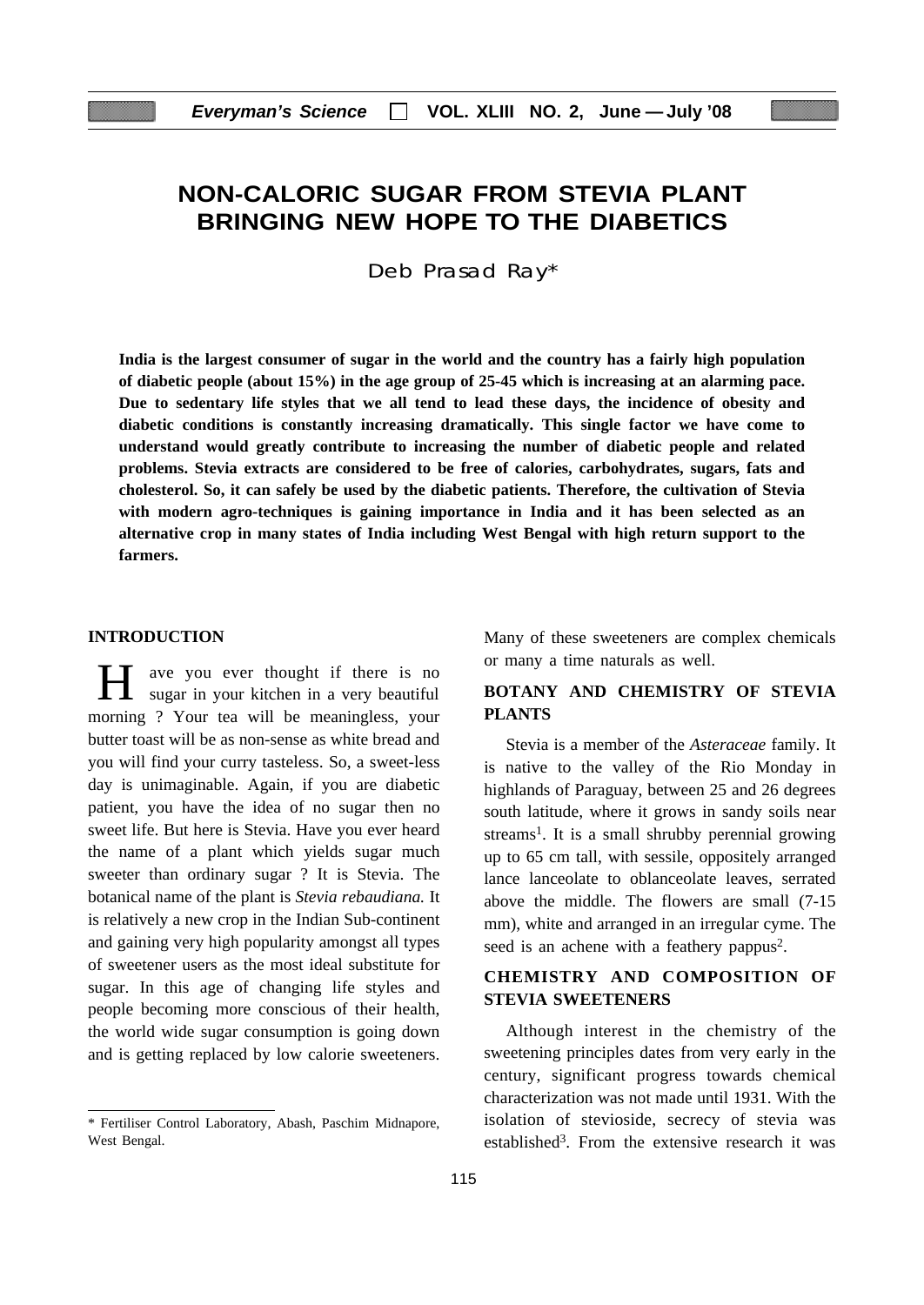revealed that the sweetening principle in stevia is due to natural sweet active components present in the leaves of *Stevia rebaudiana* that is Stevioside and rebaudiosides A, B, C, D, and E ; dulcoside A; and steviolbioside. Stevioside has a slight bitter aftertaste and provides 250 to 300 times the sweetness of sugar. It is at 200° (392°F), but it is not fermentable and does not act in browning reactions.

Treatment of stevioside with the digestive juice of a snail yielded three moles of glucose and one mole of steviol, while acid hydrolysis gave isosteviol<sup>4</sup>. Isosteviol was also obtained when steviol was heated in dilute sulfuric acid. Subsequent studies have led to the isolation of seven other sweet glycosides of steviol. Typical proportions, on a dry weight basis for the four major glycosides found in the leaves of wild stevia plants are 0.3% dulcoside, 0.6% rebaudioside C, 3.8% rebaudioside A and 9.1% stevioside.

#### **Structure of Steviol, Isosteviol and Stevioside**

The structure, stereochemistry and absolute configuration of steviol and isosteviol were established, through a series of chemical reactions and correlations over 20 years after the pioneering work of Bridel and Lavieille. Chemically, Stevioside is 10–O–glucopyranousyl–13–O–glucopyransyl (1, 2)-glucopyranosyl stevia (Molecular weight 804.2).

Structures of these and other diterpenes and diterpene glucosides are presented in Fig. 1. Concurrent studies on the parent glycoside indicated that on D-glucopyranose residue, hydrolyzed under alkaline conditions yielding steviolbioside, was attached to a carboxyl group while the other two were components of sophorosyl group bound to the aglycone through a  $\alpha$ -glycosidic linkage.

Support for the proposed stereochemistry was achieved by the synthetic transformation of steviol into stevioside<sup>5</sup>. In 1993, spectroscopic data concerning stevioside and steviolbioside were published<sup>6</sup>.



**Fig. 1.** Molecular Structure of Stevioside

**Sweet components Contained in Stevia Extract:**

| <b>COMPOUNDS</b> | R1            | R <sub>2</sub>                                                                      |
|------------------|---------------|-------------------------------------------------------------------------------------|
| Stevioside       | $\beta$ – glc | $\beta - glc^2 \frac{1}{\beta} glc$                                                 |
| Rebaudioside A   | $\beta$ – glc | $\beta - glc_3^2 \leq \beta_1 glc$                                                  |
| Rebaudioside C   | $\beta$ – glc | $\beta - glc_3^2 \leq \beta_1 glc$                                                  |
| Rebaudioside D   |               | $\beta - glc^2 \frac{1}{\beta} glc \left  \beta - glc_3^2 \right  \leq \beta_1 glc$ |

#### **HISTORY OF USE**

The Guarani Indians had known for centuries about the unique advantages of *kaa-he-he* (a native term which translates as "sweet herd")-long before the invaders from Old World were lured by the treasures of the New. These native people knew the leaves of the wild stevia shrub (a perennial indigenous to the Amambay Mountain region) to have a sweetening power unlike anything else ; they commonly used the leaves to enhance the taste of bitter mate (a tea-like beverage) and medicinal potions, or simply chewed them for their sweet taste. The widespread native use of stevia was chronicled by the Spaniards in historical documents preserved in the Paraguayan National Archives in Asuncion. Historians noted that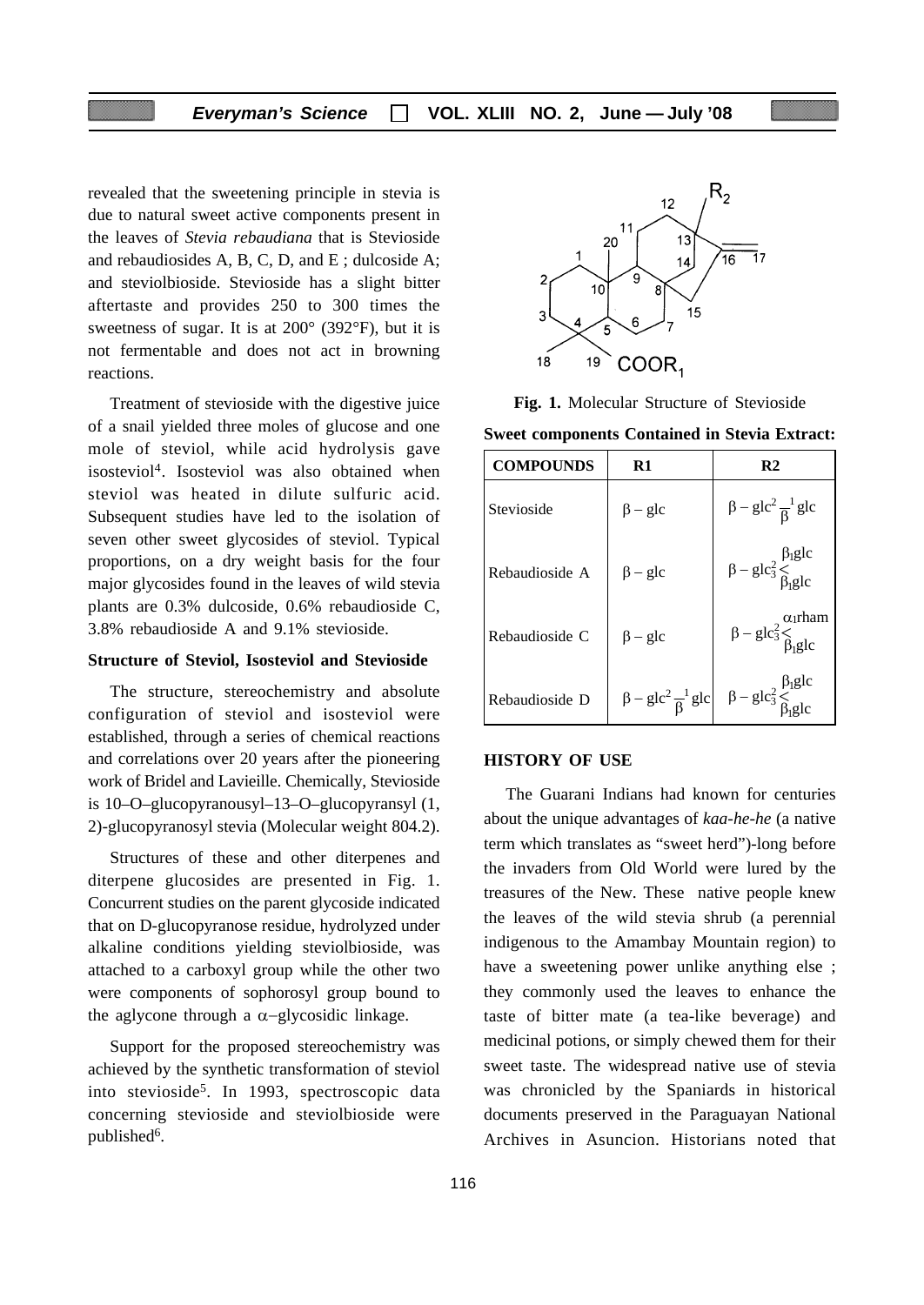indigenous people had been sweetening herbal teas with stevia leaves "since ancient times." In due course, it was introduced to settlers. By the 1800s, daily stevia consumption had become well entrenched throughout the region–not just in Paraguay, but also neighboring Brazil and Argentina.

Like the discovery of America itself, however, credit for stevia's "discovery" goes to an Italian. In this case, the explorer was a botanist whose initial unfamiliarity with the region caused him to believe that he had stumbled onto a "little-known" plant.

Dr. Moises Santiago Bertoni, Director of the College of Agriculture in Asuncion, first learned of what he described as "this very strange plant" from Indian guides while exploring Paraguay's eastern forests in 1887. This area was not the herb's native 'growing ground.' Consequently, Bertoni, by his own account, was initially "unable to find it." It was 12 years before he was presented with tangible evidence—a packet of stevia fragments and broken leaves received from a friend who had received them from the mate plantations in the northeast. He subsequently announced discovery of the "new species" in a botanical journal published in Asuncion.

In 1970, the stevioside and other stevia products were introduced in Japan and the products quickly caught on. By 1988, they reportedly represented approximately 41% of the market share of potently sweet substances consumed in Japan. In addition to widespread use as a tabletop sweetener, like the packets of saccharin ("Sweet-n-Low") and aspartame ("Equal") commonly found in the United States, stevia was also used by the Japanese to sweeten a variety of food products, including ice cream, bread, candies, pickles, seafood, vegetables, and soft drinks.

#### **AWARENESS AROUND THE WORLD**

Stevia has a long history of safe usage with more than 150 safety studies and Government approvals in many countries across the world. For centuries, the native Guarani Indians of South America have been safely using Stevia. They have been using Stevia leaves to sweeten and enhance the taste of their food and beverages. For over 30 years, Stevia has been extensively used in countries like Japan, China and Korea as a Cane sugar substitute and also to replace low calorie artificial sweeteners. Stevia has been used in a wide variety of food products including sweets, confectioneries, ice creams, soft drinks etc. In so many years of its use, no harmful effects have ever been reported by the Stevia users. Today, Stevia is commercially grown and used in countries including Japan, China USA, Canada and Australia. Ministry of Health & Welfare, Japan, National Health Inspection Authority, China, Ministry of Health, Korea, US Food & Drug Administration (USFDA), Australian Register of Therapeutic Goods (ARTG), Australia and other fifteen countries across the world (including India) approve it which support the safety of stevia.

In India, it was simultaneously introduced in Pune as well as Banglore and the demand for high quality Stevia leaves is increasing dramatically day by day. The cultivation of stevia with modern agro-techniques is gaining importance in India and it has been selected as an alternative crop in many states of India with high return support to the farmers. Looking at the nature and agroclimatic conditions like climate, soil moisture and pH, the Government of India has proposed to build one each processing units in Western and Southern States. At the same time, its potential uses in contemporary Ayurvedic formulations is under active consideration by Indian Ayurvedic medicine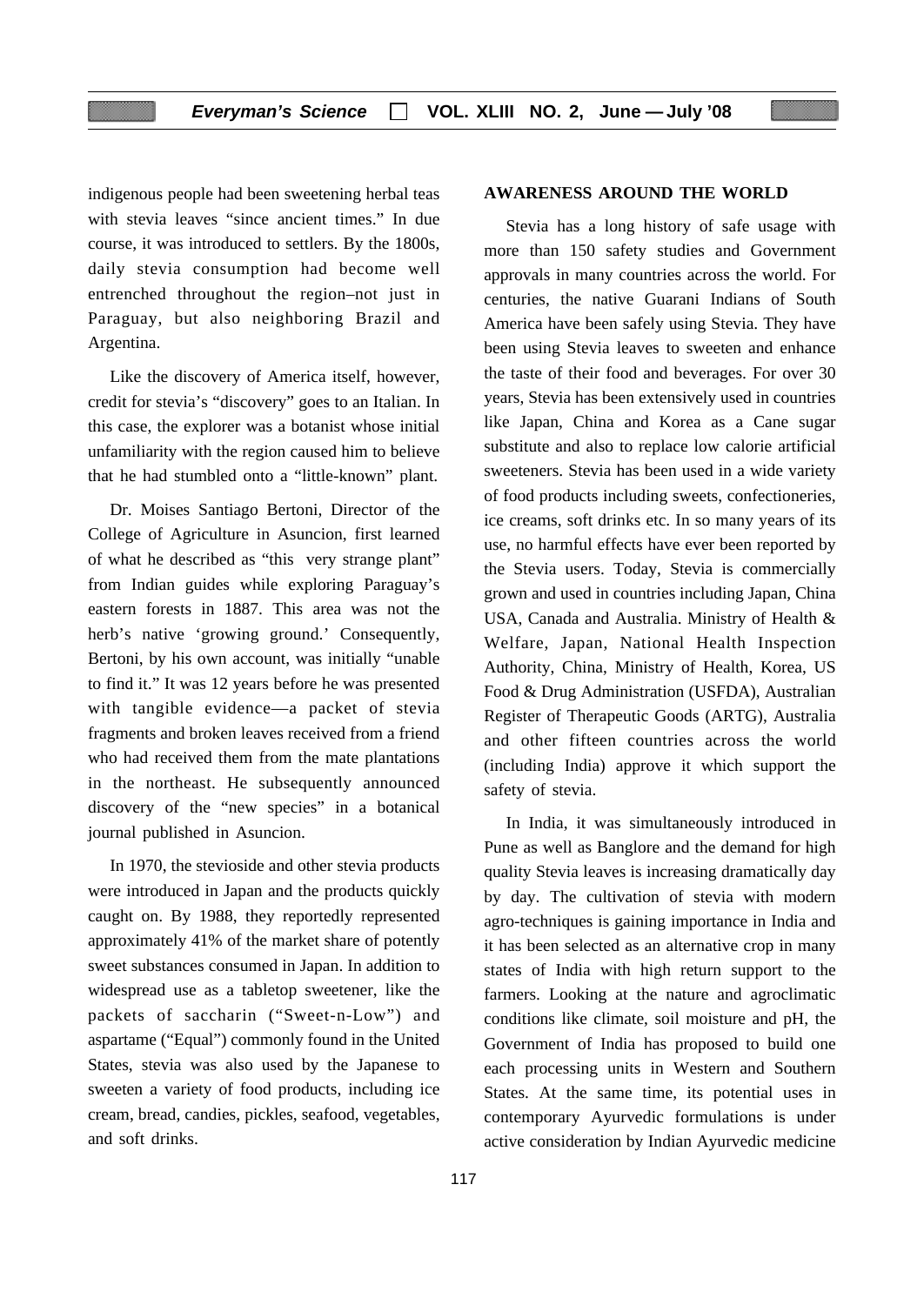majors. This new crop would give Indian farmers a choice of a profitable and healthy crop to satisfy palates of eternally sweet toothed Indians.

# **COMMERCIAL EXTRACTION OF STEVIOL GLYCOSIDES**

Most of commercial processing of stevia leaves occurs In Japan and there are dozens of patents describing method for the extraction of steviol glycosides. The extraction is based on solvent<sup>7</sup>, solvent plus a decolorizing agent<sup>8</sup>, adsorption chromatography<sup>9</sup> or ion exchange<sup>10</sup> and selective precipitation of individual glycosides<sup>11</sup>. The most favoured extraction process<sup>12</sup> involve four steps : aqueous or solvent extraction, ion exchange, precipitation or coagulation with filtration, then crystallization and drying. Recently, new method based on ultra-filtration have been developed $13$ .

### **DIFFERENT USES OF STEVIA**

- 1. Stevia extract are considered to have few calories, carbohydrates, sugars, fats and cholesterol. So, it can be safely used by diabetic patients.
- 2. Stevia also acts as flavouring agent. It brings out true flavours in cereals, breads, icecreams, tooth paste and mouth-wash.
- 3. Stevia has also the potential of alleviating bleeding gums, sore throats and cold sores due to its mild antibacterial function.
- 4. It is used to aid digestion, losing weight and stimulating appetite.
- 5. The sweetening effect of these compounds is purely by taste, they are undigested and the body absorbs no part of the chemicals. They are, therefore of, no nutritional value.

One-fourth teaspoonful of dried leaves (finely ground) is claimed to have a sweetening value equal to one cup of sugar (Table 1.)

| <b>Sugar</b> | <b>Stevia</b>            | <b>Liquid Stevia</b> |
|--------------|--------------------------|----------------------|
|              | <b>Concentrate Power</b> |                      |
| teaspoon     | tip of toothpick         | 3 drops              |
| tablespoon   | $1/2$ pinch              | 7 drops              |
| cup          | $1/4$ tsp                | 48 drops             |

|                                           | Table : 1. Comparison of Sugar, Stevia |  |
|-------------------------------------------|----------------------------------------|--|
| Concentrate Powder and the Liquid Stevia. |                                        |  |

#### **MEDICINAL PROPERTIES OF STEVIA**

Stevia is a completely safe specific herb for diabetes and hypoglycaemia, a flavour enhancer, it contains a variety of constituents, besides the steviosides and rebaudiosides the nutrients and good deal of sterols, triterpenses, flavonoids, tannins. Stevia also contains an extremely rich volatile oil comprising rich proportions of aromatics aldehyde, monterpenes and sesquiterpenes. So far these constituents probably have some impact on human physiology and may help explain some of the reported beneficial therapeutic uses of stevia.

#### **Blood-Sugar Normalizer**

It is probably the presence of the steviosides themselves that has produced dozens of empirical and semi-controlled reports of antihypoglycemic action. In different places of the world, it is believed that stevia is helpful for hypoglycemia and diabetes because it nourishes the pancreas and thereby helps to restore normal pancreatic function. In semicontrolled clinical reports, one also encounters this action. Similar trends have been reported in humans and experimental animals by other workers. In Brazil, stevia tea and stevia capsules are officially approved for sale for the treatment of diabetes. Stevia shows a normalizing tendency to blood sugar i.e., it brings high blood sugar down, and raises low blood sugar, and has no effect on persons with normal blood sugar levels.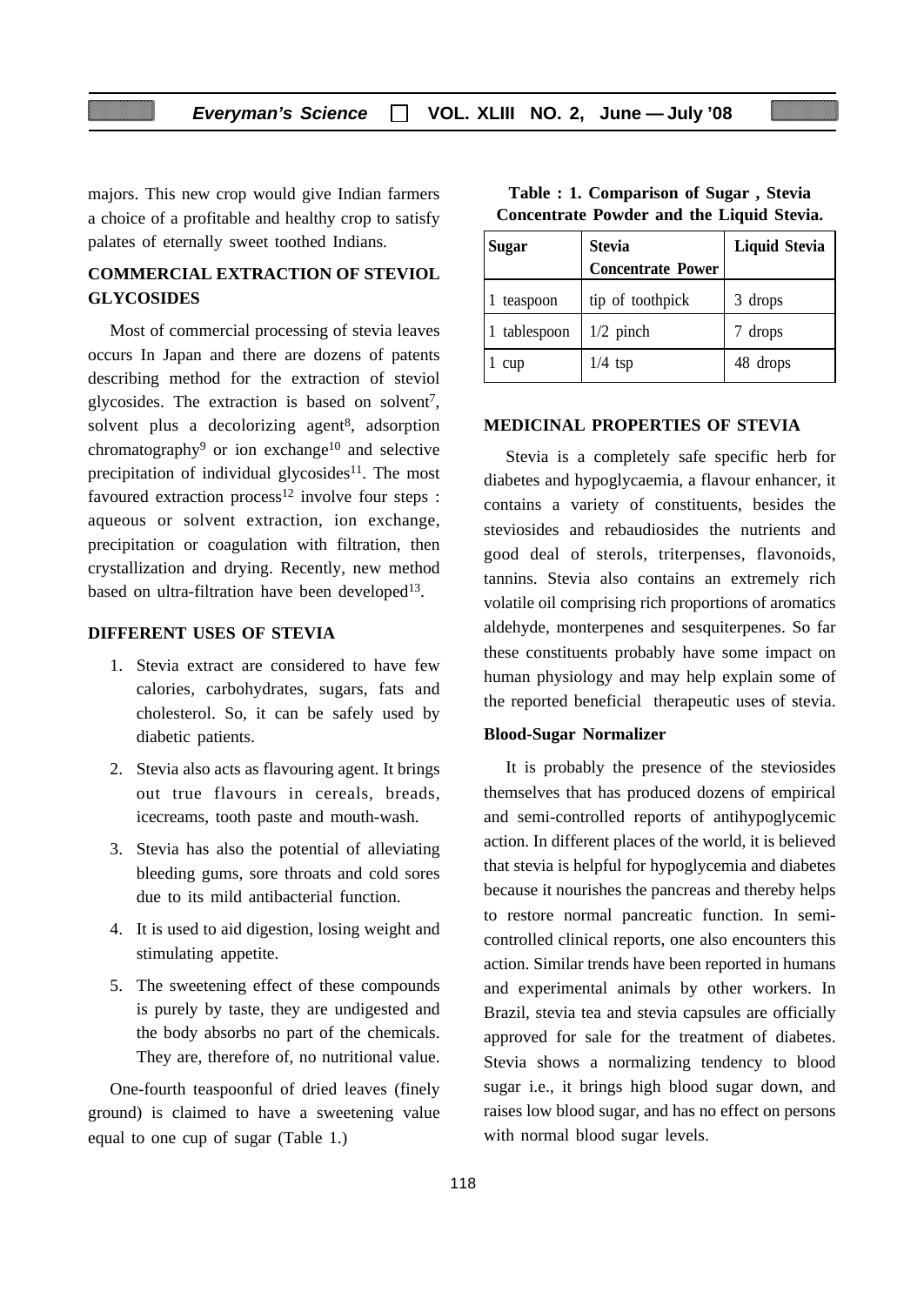#### **Cardiovascular Action**

A good deal of experimental work has been done on the effects of stevia and stevioside on cardiovascular functioning in man and animals. Some of this work was simply looking for possible toxicity, while some was investigating possible therapeutic action. In neither case significant changes have been found, only thing observed was a slight lowering of arterial blood pressure at low and normal doses, changing to a slight rise in arterial pressure at very high doses. The most curious finding is a dose dependent action on heart beat, with a slight increase appearing at lower doses, changing to a mild decrease at higher doses. In neither instance is the result remarkable, and it is extremely doubtful that humans would experience any effect at normal doses. The long term use of stevia would probably have a cardiotonic action, that is, would produce a mild, beneficial, strengthening of the heart and vascular system.

#### **Antimicrobial Action**

The ability of stevia to inhibit the growth and reproduction of bacteria and other infectious organisms is important in at least two respects. First, it may help explain why users of stevia enhanced products report a lower incidence of colds and flu, and second, it has fostered the invention of a number of mouthwash and tooth paste products. Research clearly shows that *Streptococcus mutans, Pseudomonas aeruginos, Proteus vulgaris* and other microbes do not thrive in the presence of the non-nutritive stevia constituents. This fact, combined with the naturally sweet flavor of the herb, makes it a suitable ingredient for mouth washes.

#### **Digestive Action**

In the literature of Brazil, stevia ranks high among the list of plants used for centuries by the "gauchos" of the southern plains to flavor the bitter medicinal preparations used by that nomadic culture. For example, it was widely used in their "mate tea" (*Ilex paraguayensis).* Through much experimentation, these people learned that stevia made a significant contribution to improved digestion, and that it improved overall gastrointestinal function. Likewise, since its introduction in China, stevia tea, made from either hot or cold water, is used as a low calorie, sweettasting tea, as an appetite stimulant, as a digestive aid, as an aid to losing weight and even for staying young.

#### **Effects on the Skin**

One of the properties of a liquid extract of stevia, that has not yet been investigated experimentally, is its apparent ability to help clear up skin problems. The Guarani and other people who have become familiar with stevia report that it is effective when applied to acne, seborrhea, dermatitis, eczema, etc. Placed directly in cuts and wounds, more rapid healing, without scaring, is observed. (This treatment may sting for a few seconds, but this is followed by a significant lowering of pain.) Smooth skin, softer to the touch is claimed to result from the frequent application of stevia poultices and extracts.

#### **Effect on Reproduction**

One effect on reproductive physiology, which must await further research, is a healing effect on the processes underlying prostate disease.

## **OTHER NATURAL SWEETENERS**

In addition to stevia, quite a few other natural products known for long as sweeteners with far better properties for our bodies than refined sugars or artificial sweeteners, listed in Table 2.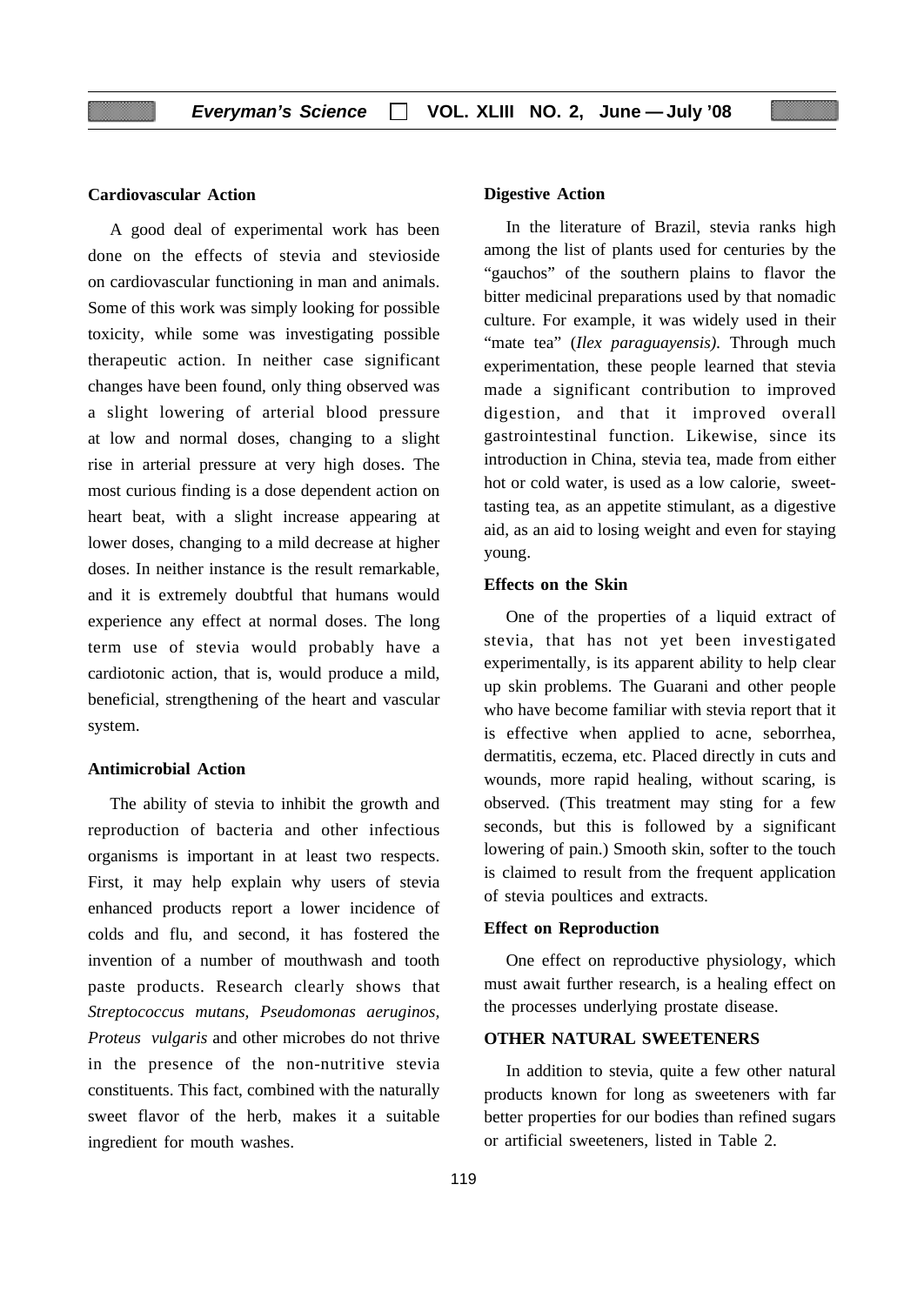| SI. | <b>Natural</b>                            | <b>Details of the Sweetness</b>                                                                                                                                                                                                                                                                                                                                                                                                                                                                                                                                                                                                                                                                                                                                                                                                                                                                                                                                                   |
|-----|-------------------------------------------|-----------------------------------------------------------------------------------------------------------------------------------------------------------------------------------------------------------------------------------------------------------------------------------------------------------------------------------------------------------------------------------------------------------------------------------------------------------------------------------------------------------------------------------------------------------------------------------------------------------------------------------------------------------------------------------------------------------------------------------------------------------------------------------------------------------------------------------------------------------------------------------------------------------------------------------------------------------------------------------|
| No. | <b>Sweeteners</b>                         |                                                                                                                                                                                                                                                                                                                                                                                                                                                                                                                                                                                                                                                                                                                                                                                                                                                                                                                                                                                   |
| 1.  | <b>Agave</b>                              | Agave nectar is sweet syrup, like honey, but a little thinner in consistency. It<br>is a great honey replacement for diabetics and low-glycemic dieters due to its<br>low glycemic index and thus blood sugar in not elevated. Agave nectar is made<br>from the juice of Agave teuquilana.                                                                                                                                                                                                                                                                                                                                                                                                                                                                                                                                                                                                                                                                                        |
| 2.  | <b>Barley malt</b><br>syrup and<br>powder | A liquid sweetener that is reminiscent of molasses. Can be substituted for<br>molasses in baking. Barley malt syrup metabolizes slowly in the body but does<br>have calories and carbohydrates. Diabetics and low-carb dieters should use it<br>with caution. Otherwise, it is fine for anyone who wants a whole-food natural<br>sweetener.                                                                                                                                                                                                                                                                                                                                                                                                                                                                                                                                                                                                                                       |
| 3.  | <b>Brown rice</b><br>syrup                | Brown rice syrup is a liquid sweetener with the consistency of honey. It can<br>be substituted for honey in baking. It has a unique caramel-like flavor that can<br>be used to enhance a recipe, but it will disappear if used sparingly in a recipe,<br>Brown rice syrup metabolizes slowly but does have calories and carbohydrates.<br>Diabetics and low-carb dieters should use it with caution. Otherwise, it is fine<br>for anyone who wants a whole-food natural sweetener.                                                                                                                                                                                                                                                                                                                                                                                                                                                                                                |
| 4.  | Date Sugar                                | Date sugar is made by simply dehydrating dates and grinding them up into a<br>rather coarse, granulated-type sugar. It contains fiber and nutrients, just as<br>fresh dates do, Although it will not dissolve very well in your cup of coffee<br>it works very well, substituted cup-for-cup, in any baked-goods recipe that<br>calls for brown sugar.<br>Dates are 50 to 70 percent sugar by weight. The supersweet Deglet Noor<br>variety contains the same sucrose as sugar cane. The Halawy, Zahidi and<br>Khadrawy varieties contain invert sugar composed of dextrose and levulose,<br>similar to that in honey. Though fresh dates score low on the glycemic index,<br>dried fruits always score higher, and dehydration would make it score higher<br>still, as the sugar becomes more and more concentrated. So it's not recommended<br>for diabetics or those on a low- glycemic diet, but it's great for anyone else<br>who wants a very unrefined close-to-sweetener. |
| 5.  | <b>Evaporated</b><br><b>Cane Juice</b>    | "Evaporated organic cane juice" is just that-the juice of the same sugar cane<br>used to make refined white sugar, but in it's whole, natural state. Only the<br>water is removed. As a whole food it still retains its vitamins and minerals. It<br>also retains its natural balance of sucrose, glucose, and fructose instead of<br>being straight sucrose. This is a dark brown sugar that contains molasses and<br>has a slight caramel flavor.                                                                                                                                                                                                                                                                                                                                                                                                                                                                                                                               |
| 6.  | Fruit<br><b>Spreads</b>                   | Fruit spreads are like jam or preserves, but sweetened with concentrated fruit<br>juice syrup instead of sugar. Usually these syrups are made from grape, apple,<br>pear, or pineapple juice, or some combination of these. These are all natural,<br>unrefined fructose. They are delicious and taste even better than the sugar-<br>sweetened variety because the sweetener is more harmonious in character with<br>the natural fruit.                                                                                                                                                                                                                                                                                                                                                                                                                                                                                                                                          |

## **Table 2. Other Natural Sweeteners**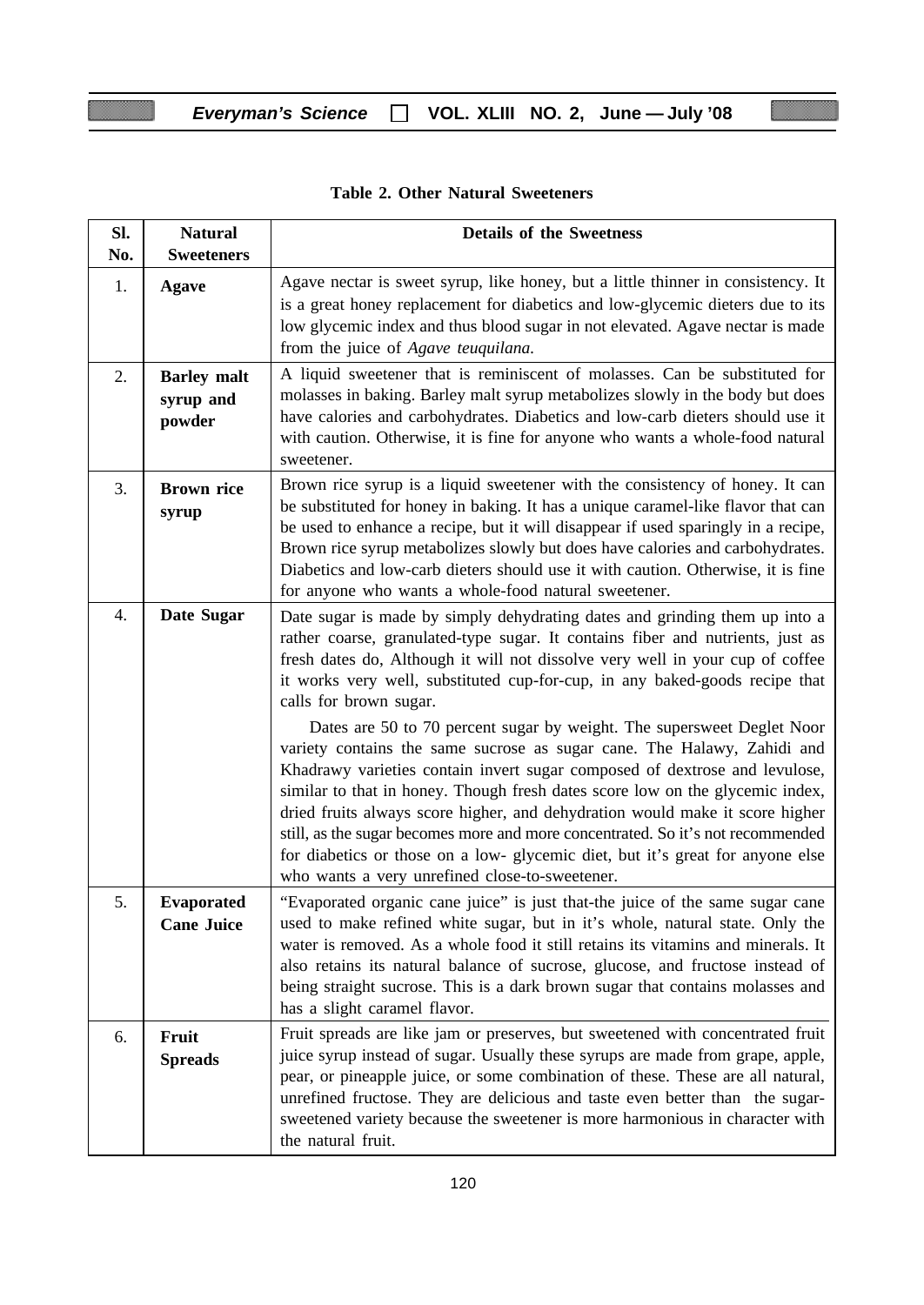| SI. | <b>Natural</b>           | <b>Details of the Sweetness</b>                                                                                                                                                                                                                                                                                                                                                                                                                                                                                                                                                                       |
|-----|--------------------------|-------------------------------------------------------------------------------------------------------------------------------------------------------------------------------------------------------------------------------------------------------------------------------------------------------------------------------------------------------------------------------------------------------------------------------------------------------------------------------------------------------------------------------------------------------------------------------------------------------|
| No. | <b>Sweeteners</b>        |                                                                                                                                                                                                                                                                                                                                                                                                                                                                                                                                                                                                       |
| 7.  | <b>Honey</b>             | Honey is "the nectar and floral exudations of plants gathered and stored in the<br>comb of honeybees." It is a thick, sticky syrup that is 40% sweeter than sugar.<br>It has a high glycemic index, so it is not recommended for diabetics or low-<br>glycemic dieters. Honey comes in a wide range of colors and flavours-darker<br>honeys having stronger flavours and lighter honeys more mild flavours.<br>Honey is in perfect edible form in its natural state, requiring no processing.                                                                                                         |
|     |                          | It was one of our first sweetener and highly prized around the world for<br>centuries. It was our primary sweetener until the industrialization of sugar cane<br>in the mid-1800s. Honey has many health benefits, particularly when eaten<br>raw.                                                                                                                                                                                                                                                                                                                                                    |
| 8.  | Maple syrup<br>and sugar | Maple syrup is a very sweet liquid sweetener, made by harvesting the sap from<br>maples trees and boiling it down to a syrup. As continued boiling removes<br>even more water, it turns into that nice, creamy maple sugar candy, and<br>eventually into granules.<br>It has it's own unique flavor that is well-known and well-loved. Maple<br>syrup and sugar has a very high glycemic index and will make your blood<br>sugar jump. So if you are diabetic or on a low-glycemic diet, stay away from<br>maple syrup. Its fine for anyone else who wants a very low-processed natural<br>sweetener. |
| 9.  | Vegetable<br>Glycerin    | Vegetable glycerin is derived from palm (coconut) oil. it is colorless, odorless,<br>calorie-free, does not make blood sugar rise and is about half again sweeter<br>than sugar. It is a liquid used in many cosmetic preparations and in commercial<br>food preparations, but is not yet widely sold as a sweetener.                                                                                                                                                                                                                                                                                 |
| 10. | <b>Xylitol</b>           | Xylitol is a naturally-occurring sugar alcohol, not a sugar. The sweetener is<br>found in many foods, including fruits, berries, mushrooms and lettuce. It is not<br>a strange or artificial substance to our bodies, but is a normal part of everyday<br>metabolism. Our bodies produce up to 15 grams of xylitol from regular food<br>sources.                                                                                                                                                                                                                                                      |

### **ADVANTAGES OF USING STEVIA**

The advantages of using Stevia over conventional sweeteners are :

- Stevia leaves are 20-30 times sweeter than sugar.
- Stevia leaves can be dried and stored.
- Stevia can be used in raw form.
- Stevia is short duration crop. Similarly Stivia can be harvested 3 to 4 times a year for five years.
- Initial cost of establishment is high, 40000 plants per Acre and Rs. 5 per Plant.
- The yearly yields can be in the range of 4- 5 tons stevia which an be sold @ 60-120 Rs per kilo of dried leaves.

#### **CONCLUSION**

India is not only one of the largest producer of sugar, but also one of the largest consumer of sugar. Sugarcane cultivation and processing requires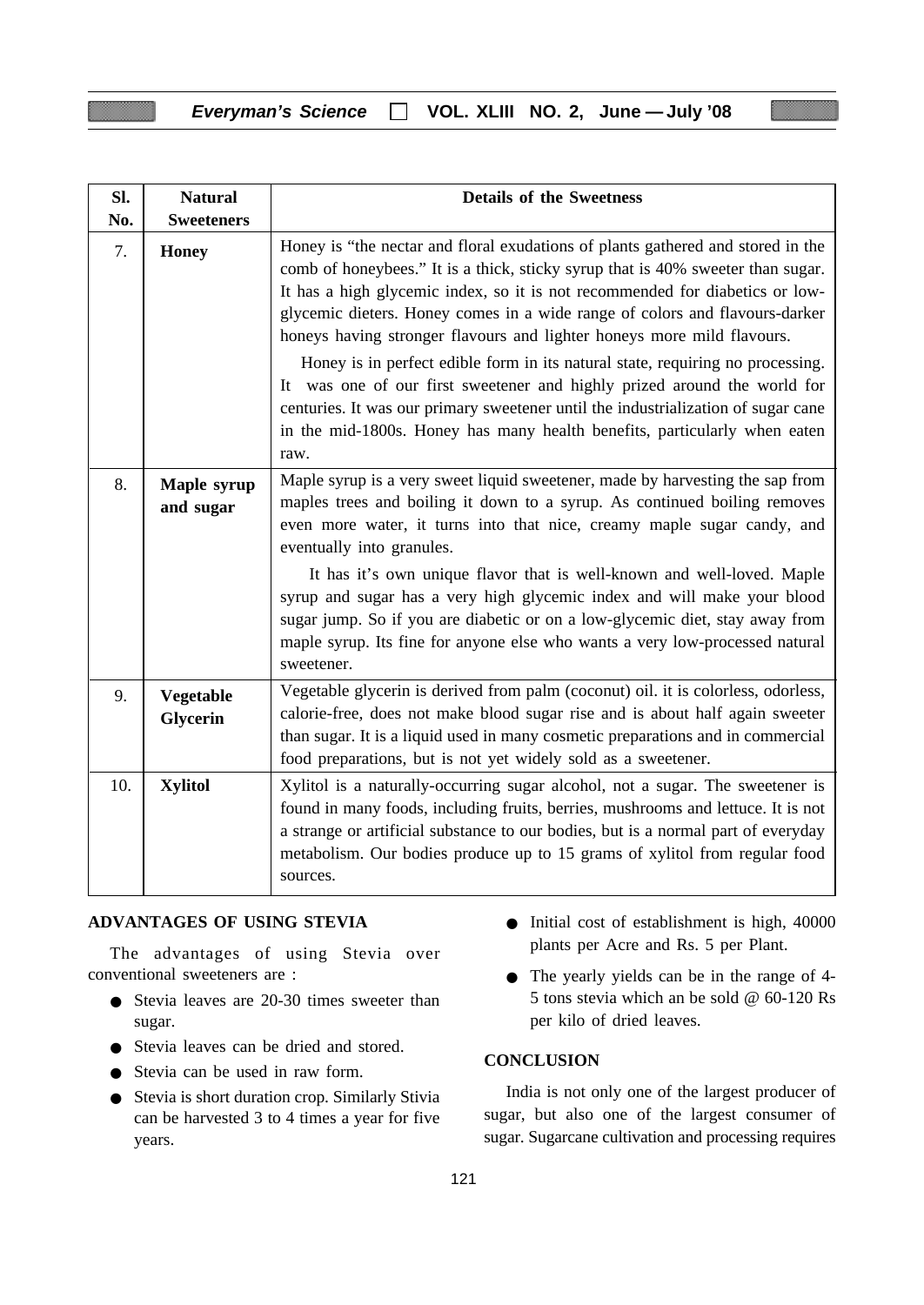a huge amount of land and human resource. Moreover, sugarcane cultivation involves higher amount of energy and inputs. In comparison, one ace of *Stevia rebaudiana* cultivation would produce sweetener equivalent to 36 Acres of Sugar Cane. India being the largest consumer of cane sugar along with largest diabetic population in the world, Stevia is ideally poised to make significant contribution in satisfying the Indian demand of natural low calorie sweetener. As per WHO findings, this wonderful herb has other medicinal virtues e.g. it regulates blood pressure, fights cavities, induces pancreas to produce more insulin, skin care, flavor enhancer and bactericidal agent<sup>14</sup>. Therefore, cultivation of this miraculous plant may be encouraged around India.

#### **REFERENCE**

- 1. O. Katayama, T. Sumida, H. Hayashi and H. Mitsuhashi. The practical application of Stevia and research and development data (English translation). I.S.U. Company, Japan. 747 pp., 1976
- 2. B. L. Robinson, 1930. Contributions from a Gray Herbaium of Harvard University. The Gray Herbarium of Harvard University, Cambridge.
- 3. M. Bridel and . Lavieille, *Bull. Soc. Chim Biol.* **13** : 363-655, 1931.
- 4. M. Bridel and R. Lavieille, *Soc. Chim. Biol.* **13** : 781-796, 1931.
- 5. T. Ogawa, M. Nozaki, and M. Matsui, *Tetrahedraon* **36** : 2641-2648, 1980.
- 6. M. R. Van Calsteren, Y. Bussiere, and M. C. Bissonnette, *Spectroscopy* **11** : 143- 156, 1993.
- 7. T. Haga, R. Ise and T. Kobayashi. A method for puifying stevioside (English abstr.) *Jap. Paent* **51**-131900, 1976.
- 8. T. Ogawa. Decolorization and purification of a stevia sweet component (English abstr.) Jap. Patent **55**-111768, 1980.
- 9. K. Itgaki and T. Ito. Purification of stevioside (English abstra). Jap. patent 54- 041898, 1979.
- 10. H. Uneshi, R. Ise and T. Kobayashi. Purification of stevioside and rebaudioside A by crstallization (English abstr.). Jap. Patent 54-030199, 1977.
- 11. K. Matsushita and T. Kitahara. Separation of stevioside and ebaudioside A by crystallization (English abstr.) Jap. Patent 56-121454, 1981.
- 12. K. C. Phillips. Stevia : steps in developing a new sweetener in T. H. Grenby ed. 1-43. Elsevier Applied Science, London, 1989.
- 13. S. Tan and H. Ueki. Method for extracting and separating sweet substances of Stevia rebaudiana Bertoni (English abstr.) Jap. Patento 6-007108, 1994.
- 14. D. P. Ray, Stevia : *SATSA Mukhopatra-Annual Tech. Issue,* **11** : 55-68, 2007.

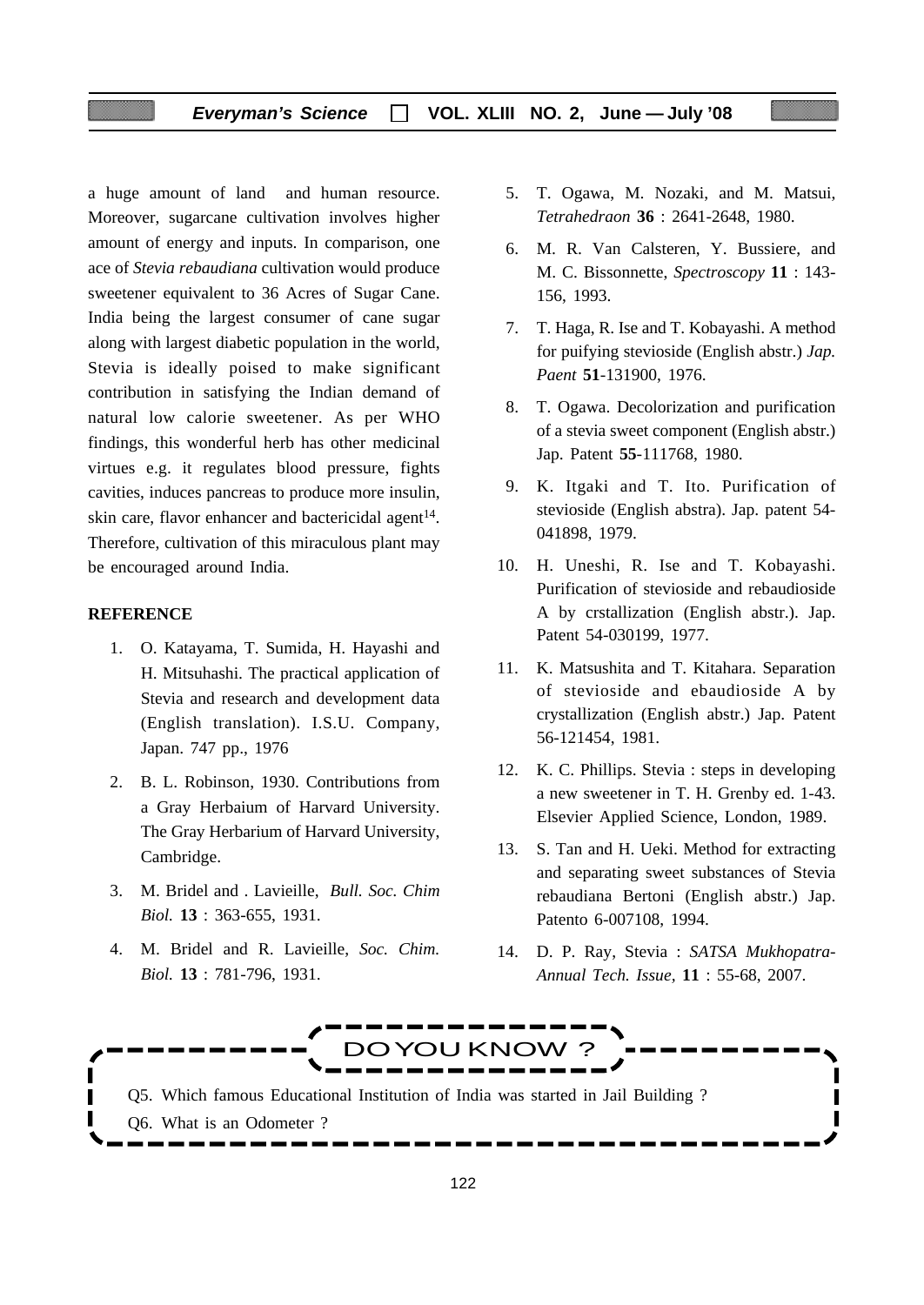# **ALZHEIMER : A DISEASE DISCOVERED 100 YEARS BACK**

Abhijit Mitra\*

**Reviewed here are certain main causes, effects and preventions of this deadly disease within our scope of general observation. To start with the interesting story of describing this disease first in 1906 and subsequently, discussed are the main causes, risk factors involved and different early warning signs of Alzheimer. A few simple methods to keep the brain healthy will be reviewed next, followed by a brief 100-year timeline summary of this disease. The article is concluded with a simple social-care treatment proposal to combat Alzheimer.**

# **INTRODUCTION**

L et us think about an unfortunate scenario where the a-to-z storehouse of a system is malfunctioning, leaving the system totally disordered. The same happens when the storehouse of immense knowledge of mankind, *brain,* which is the source of all logical, rational and creative attributes, starts deteriorating. As a result, the entire living system of an individual becomes handicapped. Among many reasons, one of the major culprit who is involved in the deterioration of brain is Alzheimer's disease ; in short, Alzheimer. First described in 1906 and named after its discover, German physician Dr. Alois Alzheimer (Fig. 1), it is a devastating disease of brain that robs the afflicted individual of intelligence, memory and eventually life. Many famous personalities including Ronald Reagan, Winston Churchill have fallen victims of this disease at their old age.

Alzheimer, indeed, is the most widespread of a large category of disorders known clinically as *dementias*. The main features of dementia are a progressive deterioration of thinking (cognitive impairment) and of memory. Common symptoms include a gradual loss of memory, problems with reasoning or judgment, disorientation, difficulty in learning, loss of language skills, etc. People with dementia also experience changes in their personalities and behavioral problems. It has recently been shown that Alzheimer is the leading cause of dementia–in fact 70% of dementias are due to Alzheimer. Apart from deterioration of thinking, in Alzheimer there can also be behavioral changes such as agitation, aggression, and an inability to find the way even in familiar surroundings. The cumulative effect of all these changes becomes distressing both to the individual and their families. According to statistics, as many as 2-4% of global population of 65 years of age and older have Alzheimer. As many as 20% (or more) of population over 85 years age have the disease. It should be stressed that Alzheimer's disease knows no social, economic, ethnic or geographical boundaries ; eventually those affected are unable to care for themselves and need help with all aspects of daily life. The magnitude of this disease is so huge that it is estimated to be 18 million people affected worldwide with Alzheimer.

<sup>\*</sup> Faculty of Electronics and Communication Engineering, Indian Institute of Technology (IIT) Guwahati. North Guwahati-781039. E-mail : a.mitra@iitg.ernet.in.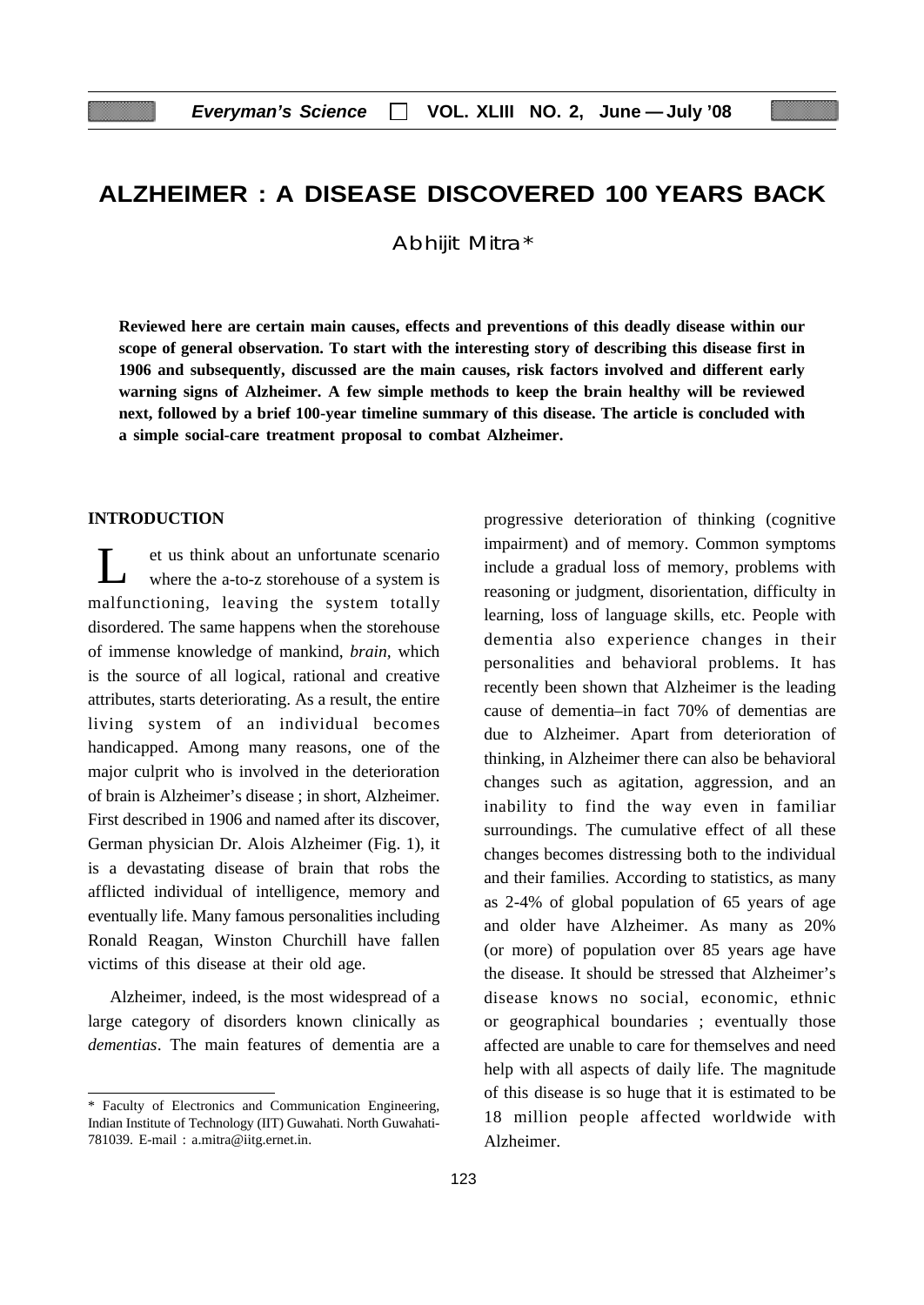## **DR. ALOIS ALZHEIMER AND HIS DISCOVERY**

Dr. Alois Alzheimer (b. June 14, 1864 in Bavaria, d. Dec. 19, 1915 in Breslau) was of German origin who initially excelled as a professor of Psychology in Breslau. Later in Munich, his interest in histopathology eventually created him a giant in this area. Together with Dr. Franz Nissl, they established the pathological anatomy of mental illness. Dr. Alzheimer published several treatises on cerebro arteriosclerosis in 1904 and on Huntingtons chorea early in 1911. However, he presented the most celebrated paper of his life to the meeting of the South West German Society of Alienists on the 3rd November 1906. It was the first paper describing a clinical case of dementia and was an examination of the behavior of Frau Auguste D.

Frau Auguste had been admitted to the Municipal Mental Asylum in Frankfurt-am-main, Germany on 25th November 1901 at the age of 51 years when she started experiencing symptoms with increasing inability to care for herself. The senior physician at the hospital at that time was Dr. Alois Alzheimer. By the time she died in April 1906, only 5 years later, Dr. Alzheimer had moved to the Anatomical Laboratory of the Royal Psychiatric Clinic, Munich University as a coworker to Dr. Emil Kraepelin, who is treated as the father of modern psychiatry. After the death of Frau Auguste D, her brain was immediately sent to Dr. Alzheimer as per his wish. His autopsy of her brain tissues identified the *plaques* and *tangles* that today characterize Alzheimer's disease and are treated as hallmark traits of the disease.

In the 3-page monumental paper he presented on 3rd November, 1906, Dr. Alzheimer described a "particular disease of the cerebral cortex" of Frau Auguste, which caused disorientation, impaired memory, trouble with reading and writing, hallucinations, and ultimately, her death. The following year, Dr. Alzheimer published further findings on the disease, and in 1910 an Italian researcher, Dr. Gaetano Perusini, published findings from four similar cases. Researchers then proposed that Dr. Alzheimer's name be attached to the condition. Alhough Italian writers preferred the term "Alzheimer-Perusini disease", but the single moniker, Alzheimer's disease, is now in general use.

# **MAIN CAUSE AND RISK FACTORS INVOLVED**

Alzheimer's disease is mainly characterized by progressive death of brain cells. This results from two abnormal structures in the brain : Amyloid plaques, which are clumps of protein fragments that accumulate outside of cells and Neurofibrillary tangles, which are clumps of altered proteins inside cells. This is shown in Fig. 2. We show the outline of brains of a healthy person and a person with Alzheimer, respectively. In Figs. 3 and 4 a detailed research shows that four important changes occur in the brains of people with Alzheimer disease : (i) Here and there many of the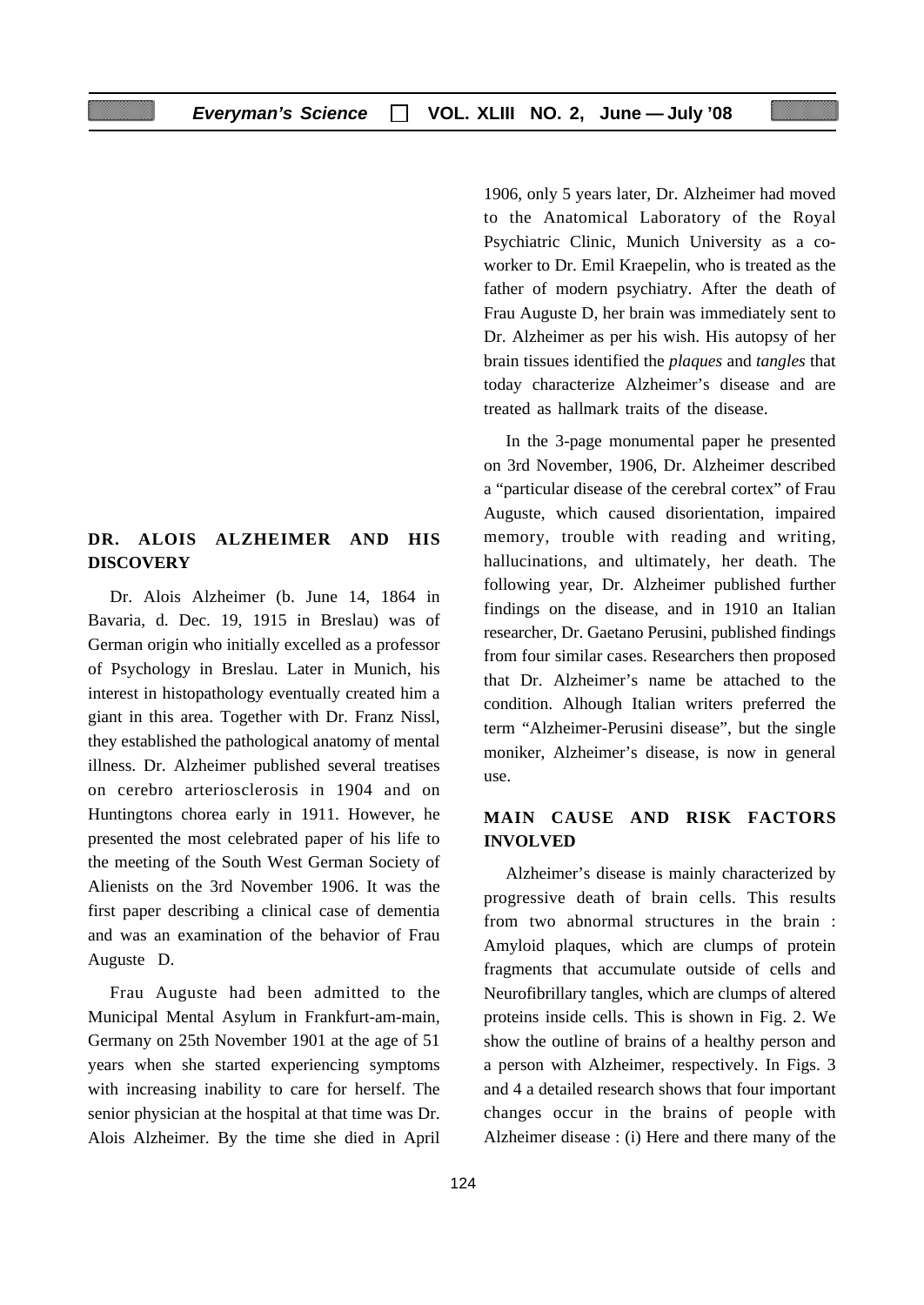nerve cells start to shrink, eventually disappearing (they degenerate) ;

(iii) Neurofibrillary tangles of a fine thread-like protein called "tau" develop inside brain cells ; and,

(iv) Inflammation of the brain develops.

Research about these structures has provided clues about why nerve cells die, but till date scientists have not been able to determine exactly why these changes develop. In short, no one yet knows exactly what causes Alzheimer's disease. Most researchers agree that the cause may be a complex set of factors. A few such risk factors involved are discussed below.

The first identified risk factor is increasing age. Though Alzheimer's disease affects individuals in 40s and 50s, studies have shown that the greatest known risk for developing Alzheimer is increasing age. However, this does not mean that everyone living to a certain age or beyond will get the disease.

The next identified risk factor is a genetic predisposition, i.e., family history. Having a parent or sibling with the disease increases an individual's chances of developing Alzheimer. However, since Alzheimers disease is nearly a common factor among older people, even if many elderly members in a family are affected by the disease, it does not necessarily mean that the disease is being transmitted within the family on a purely genetic basis.

Many mysterious diseases have also provided interesting clues through genetic studies. Scientists have identified certain genes, which are very strongly related to Alzheimer. To date, three such genetic defects considered as "causative genes" have been identified in patients of Alzheimers diseases. In other words, people inheriting these genes from their parents may get the disease. One defect each is situated on chromosome 14, chromosome 19 and on chromosome 21. There may be other possible genetic defects, as yet

(ii) Amyloid plaques develop all over the brain ;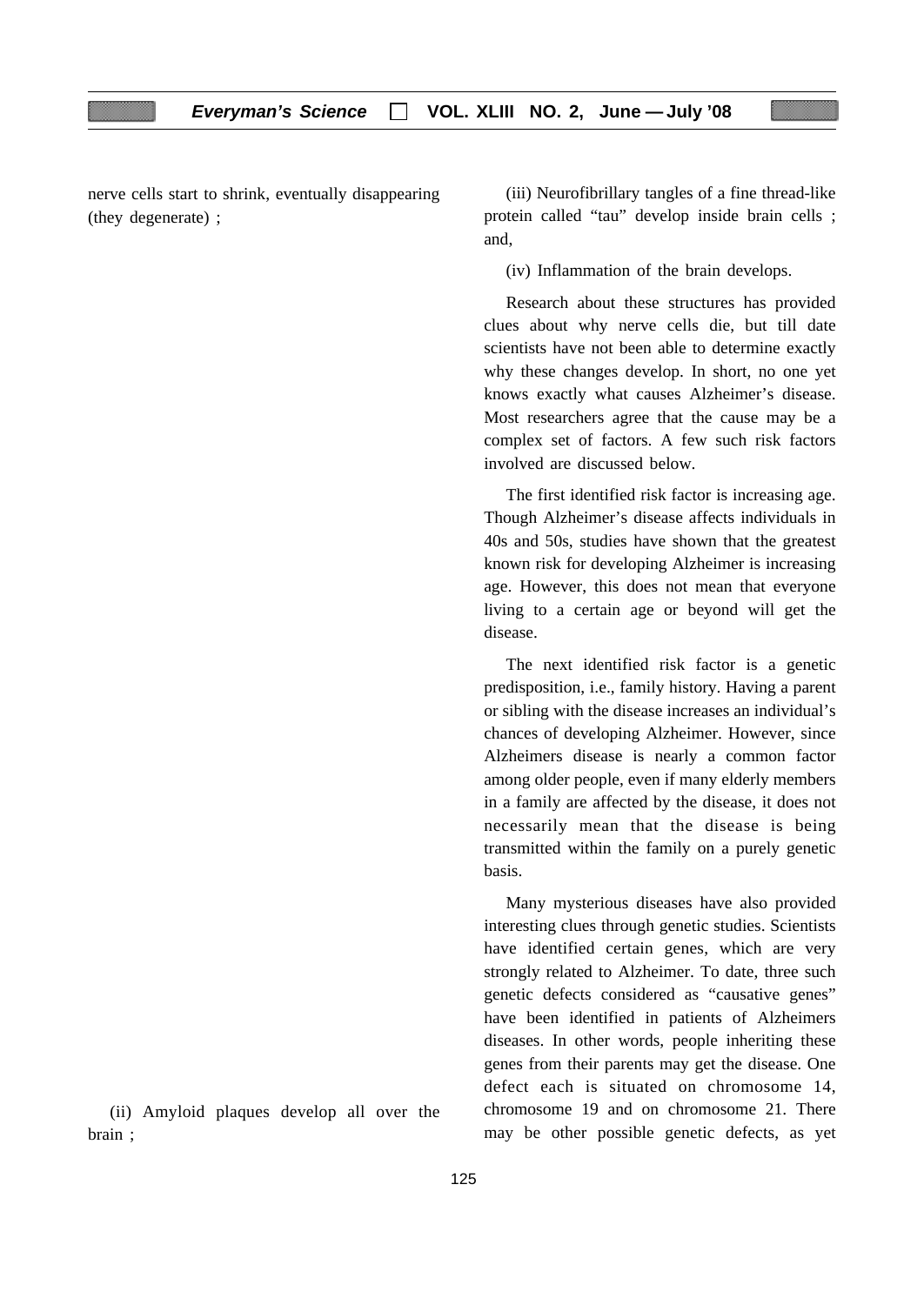unidentified, in patients of Alzheimers disease. These genetic defects manifest themselves by aggregation of multiple cases of the disease within families affecting multiple generations. However, it must be emphasized that the proportion of all cases of Alzheimer which are inherited on a genetic basis is less than 1-2% of all known cases of the disease.

Another mechanism of genetic effect is the inheritance of a "susceptibility gene". The best known susceptibility gene identified by medical research is the Apolipoprotein E 14 (ApoE) gene. However, inheriting this gene does not necessarily mean that the person will get Alzheimers disease ; there are numerous patients, who have these genes and still do not get Alzheimer, while there are numerous patients, who do not have these genes and yet get the disease. Researchers believe that external factors must interact with this susceptibility gene to precipitate Alzheimer. This interaction is referred to as "gene environment interaction" by medical researchers. The external factors are still unknown. However, since ApoE is known to affect cholesterol metabolism, research in India and Nigeria has suggested that high-fat diet, as is typical in western countries, may be one of the factors which interacts with ApoE gene to increase the risk of Alzheimers disease in the West. This is a subject of intense research and remains to be proved.

Millions of dollars have already been spent worldwide in trying to determine why certain people get Alzheimers disease. At the current stage of knowledge, it is still not possible to predict who will get the disease. It can strike anyone irrespective of gender, caste, creed, culture or socioeconomic status. However, based on some characteristics, prevention can be taken at the early stage of the disease. We discuss these in the following, followed by a few simple method to keep the brain healthy.

# **10 EARLY WARNING SIGNS FOR ALZHEIMER**

The disease is a progressive, degenerative disease with many symptoms including loss of memory, difficulty with day-to-day tasks, changes in mood and behaviour etc. People may think these symptoms are part of normal aging but they aren't. Below, some warning signs are given, provided by alzheimer society, to help those people with less idea about this disease. It is important to consult a doctor or "Alzheimer's & Related Disorders Society of India"6 if any of these symptoms is noticed as they may be due to other conditions such as depression, drug interactions or an infection also.

#### ● *Memory loss affecting day-to-day function :*

It's quite normal for a human being to occasionally forget appointments, colleagues' names or a friend's phone number and remember them later. But, a person with Alzheimer may forget things more often and not remember them later, especially things that have happened more recently.

#### ● *Difficult performing familiar tasks :*

Busy people can be so distracted from time that they may leave the carrots on the stove and only remember to serve them at the end of meal. However, a person with Alzheimer may have trouble with tasks that have been familiar to them all their lives, such as preparing a meal or knotting a tie.

#### ● *Problems with language expression :*

Everyone has trouble finding the right word sometimes, but a person with the disease may forget simple words or substitute words, making her sentences difficult to understand.

#### ● *Disorientation to time and place :*

A person with Alzheimer can become lost on their own street, not knowing how they got there or how to get home as well as cannot remember frequently the day or date.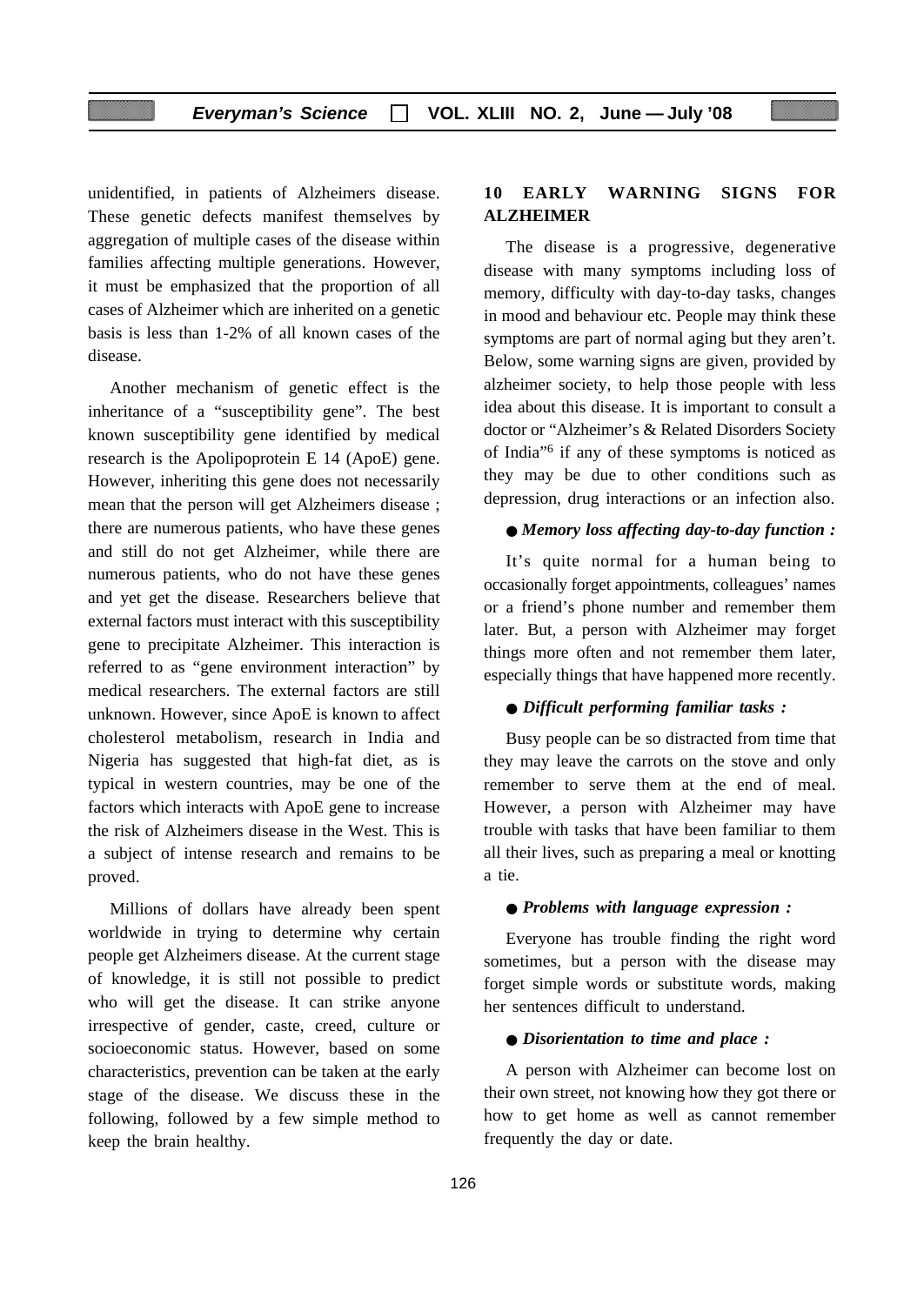#### ● *Poor or decreased judgment :*

People may sometimes put off going to doctor if they have an infection, but eventually seek medical attention. A person with Alzheimer may have noticable decreased judgment, for example, not recognizing a medical problem that needs attention or wearing heavy clothing on a hot day.

#### ● *Problems with abstract thinking :*

From time to time, people may have difficulty with tasks that require abstract thinking, such as balancing a cheque book. Someone, however, with the disease may have significant difficulties with such tasks, for example, not recognizing what the numbers in the cheque book mean.

#### ● *Misplacing things :*

Anyone can temporarily misplace a wallet or keys. A person with Alzheimer may regularly put things in inappropriate places : an iron in the freezer or a wristwatch in the sugar bowl.

#### ● *Changes in mood and behaviour :*

Everyone becomes sad or moody from time to time. Someone with Alzheimer can exhibit varied mood swings very fast from calm to tears to anger–for no apparent reason.

#### ● *Changes in personality :*

People's personalities can change somewhat with age. However, an old person with the disease can become confused, suspicious or withdrawn. Changes may also include apathy, fearfulness or acting out of character.

#### ● *Loss of initiative :*

It's normal to tire of housework, business activities or social obligations, but people usually regain their initiative on the next day. A person with Alzheimer's disease may become very passive for a long time and require cues and prompting to become involved.

# **REGULARLY KEEPING THE BRAIN HEALTHY**

Although a person with the said early warnings should immediately consult a specialist doctor as there are nowadays some advanced treatments to slow down the progress of alzheimer<sup>2</sup>, it is however recommended to keep the brain healthy in various ways as preventive methods as discussed below. Note that practising these simple methods always leads to good results even for any normal human being.

#### ● *Performing exercise :*

It is better to have it regular, in varied and enjoyable ways. Exercise can help to keep the extra weight and blood pressure down—both are risk factors for Alzhemier's disease and related dementias. Variety of physical activity can be as important as the specific type of exercise.

#### ● *Eating sensibly :*

A healthy diet that is good for heart and blood circulation is also good for brain. High cholesterol is thought to lead to stroke and brain-cell damage. Diabetes is also thought to significantly increase the risk of developing dementia. According to a study involving genetically engineered mice, it was suggested that "curcumin", which is an active ingredient of the Indian curry spice turmeric and has been a part of Indian traditional medicine for thousands of years, could inhibit the accumulation of destructive beta amyloids–a component of the neurofibrillary tangles and plaques attributed to Alzheimer's disease–in the brains of Alzheimer patients, as well as break up existing plaques.

#### ● *Stimulating brain :*

It is always suggested to be mentally active. To find things that challenge the human memory and thought processes usually helps to strengthen the connections between brain cells. There are always new experiences to try, so it is advised to become proactive and find something enjoyable.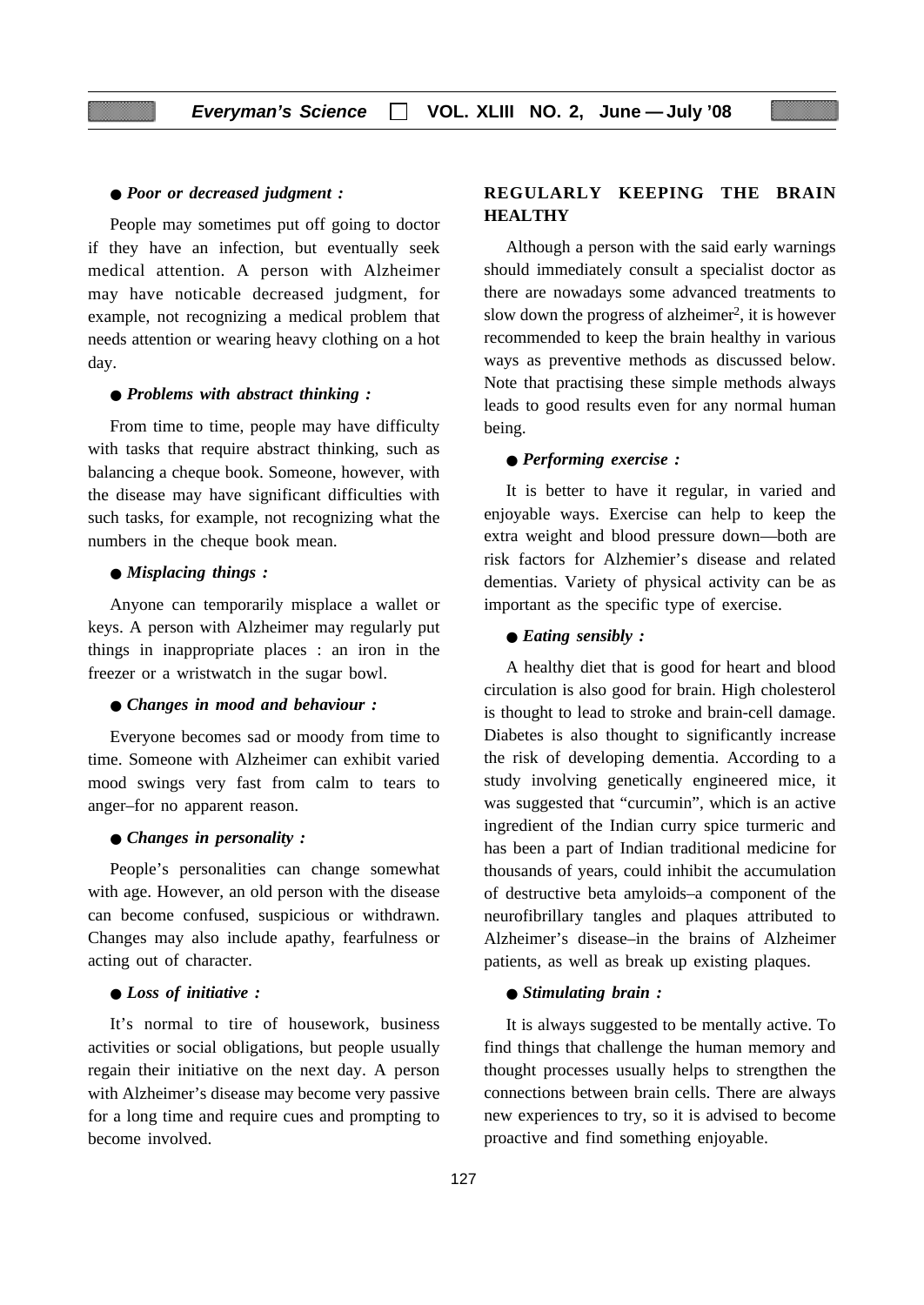#### ● *Being socially active :*

The social connections should not be loosened with increasing age. Social activity always helps to stave off depression and stress, which are not good for brain. Joining certain organizations to think logically or interact with others also help adequately.

# **1960-2006 : A 100-YEARS OVERVIEW ENCIRCLING ALZHEIMER**

As time passes on, mankind become more and more aware, leading towards many fruitful discovery with detailed understanding of a system, which might have been unknown even sometimes back. In a similar way after 1906 sequential discoveries about Alzheimer's disease have made it possible today, a hundred years after its first inception, to understand the disease with clarity, thereby equipping us with modern treatment to combat this deadly disease. Although we are still not in a position to eradicate Alzheimer totally from our society–rather it is proliferating its number of victims day by day, we can now think about decelerating its progress by vaccines and other possible ways. A brief sequential timeline of the 100 years below states how it has been made possible.

#### ● **Alzhemier's Disease Discovered (1906) :**

Dr. Alois Alzheimer, a German neurologist and psychiatrist, describes for the first time a dementia what later becomes known as Alzheimer's disease : a progressive, degenerative brain disease with no known cause or cure. Through an autopsy of a patient's brain, he identifies "Plaques and tangles"—the hallmarks traits of Alzheimer's disease.

## ● **A "Normal" Part of Aging Concept (next 50 years) :**

For the next 50 years of its discovery, most of the scientific community regarded Alzeimer's disease symptoms simply as "normal " brain decline due to old age and "senility".

# ● **Alzheimer's Disease Recognized as a Disease (1960s) :**

The discovery of the link between cognitive decline and the numbers of plaques and tangles in the brain leads medical scientists to finally recognize Alzheimer's as a "disease", not a normal part of aging.

# ● **Scientific Interest in Alzheimer's Disease (1970s) :**

Scientific advances bring new tools, techniques and knowledge to the exploration and understanding of the human body. The disease emerges as an area of research interest.

# ● **Alzheimer Society of Canada Founded (1978) :**

The Alzheimer Society is formed to help families caring for someone with the disease and to promote research into treatments, prevention and a cure worldwide. Note that it was the first organization of its kind in the world.

# ● **Research Focuses on Plaques and Tangles (1980s) :**

Researchers examine the complex interactions that are harming nerve cells in the Alzheimerdiseased brain. They focus on the chemistry of the toxic proteins identified as "amyloid" in plaques and "tau" in tangles. This research assists in the genetic breakthroughs in the 1990s.

#### ● **Giant Leaps Forward (1990s) :**

Teams of scientists discover genetic links to Alzheimer's disease. In turn, this leads to the creation of mice models of the disease, allowing research testing that had not been possible previously.

# ● **An Essential Piece of the Alzheimer Puzzle (1992) :**

The first real genetic link to the disease is discovered—a mutated gene in the majority of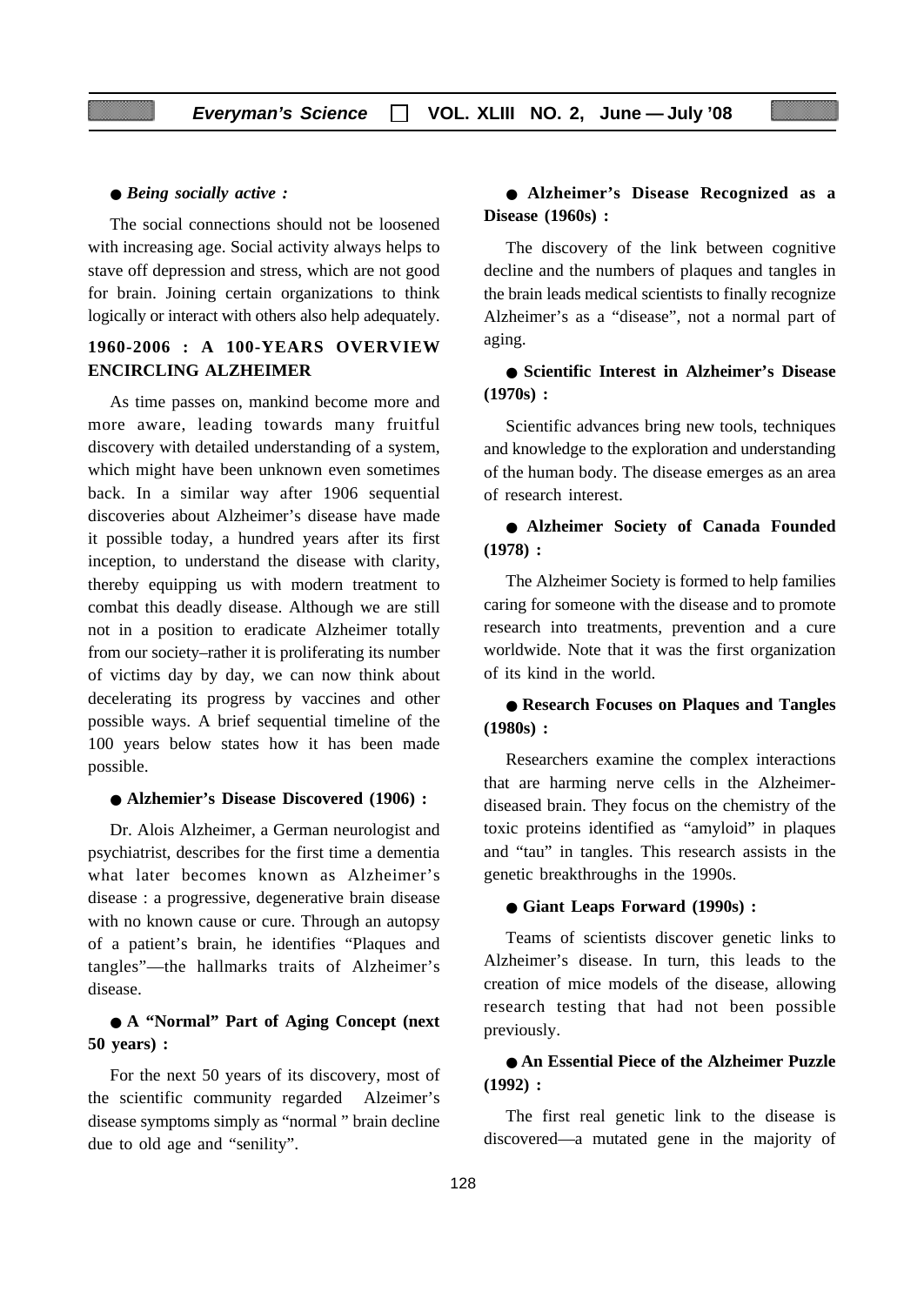familial Alzhemier cases that influences a person's risk of getting the disease. Although this form is rare, roughly seven per cent of the Alzheimer population, this is still a crucial discovery.

#### ● **Major Risk Factor Identified (1993) :**

A few Canadian scientists make major advances– this time identifying the role of the ApoE gene in the brain.

#### ● **First Drug Treatment Approved (1997) :**

The first drug, a cholinesterase inhibitor known as "Aricept" becomes available that lessens the symptoms of mild to moderate Alzhemier in some individuals. Two new cholinesterase inhibitors, "Exelon" and "Reminyl" are developed over the next five years, offering treatment alternatives.

#### ● **First Vaccine is Tested (1999) :**

The first Alzheimer's disease vaccine is developed and tested using mouse models with a significant achievement. The work on vaccines continues to show great promise.

# ● **Sophisticated Imaging of the Living Brain (2000) :**

Technological advances in imaging provide a new window into the living brain. Images indicate that changes may exist in the brain long before a person develops symptoms of Alzheimer's disease.

#### ● **New Drug Therapy Approved (2004) :**

A new drug, A "NMDA receptor blocker", intended to treat symptoms in people with moderate to advanced Alzhemier's disease, is available. In trails it stabilized or slowed the decline of cognitive function.

#### ● **New Tailor-Made Vaccine (2005) :**

If one wants to combat Alzheimer immunologically, it is essential to generate antibodies which are targeted against the betaamyloids, but which leave the normal constituent of the cerebral cells unharmed, since the latter would induce an autoimmune disease. In keeping with this, a new vaccine approach has been shown to be highly specific for beta amyloids and not to react with the normal constituent of cerebral cells.

# ● **A Drug to 'Halt' the Progress of Alzheimer (2006) :**

An experimental drug that for the first time appears to block the devastating progression of the disease has been unveiled in March. Although it has been applied to animals only, scientists are constantly making efforts to extend the effects to human being also.

#### **CONCLUSION :**

# **THE ULTIMATE HEALING TOUCH– 'CAREGIVING'**

In 2006, a year-long campaign in Canada is focusing on research and 100 years of discovery of Alzheimer's disease. People are also hopeful about the recent discovery in 2006 that demands to halt the progress of Alzheimer in brain. However, all the efforts are still confined within genetically engineered mice and the exact cause of the disease is still known to us.

It is estimated that there are currently about 18 million people worldwide with alzheimers disease. This figure is projected to nearly double by 2025 to 34 million, if the disease can't be stopped. It is also said that much of this increase will be in the developing countries alone, and will be due to the ageing population. With increasing population, Indian community is also ageing, meaning, in turn, that the number of people with Alzheimer and related dementias is also on the rise. Currently we have an estimated 4 million affected victims. It is also shocking to note that West Bengal has about 40 lakh elderly people over 65 years with 80,000 of them suffering from Dementia. Kolkata itself has about 46,000 dementia patients. A recent research in India and Africa suggests that the risk of Alzheimers disease is possibly higher for urban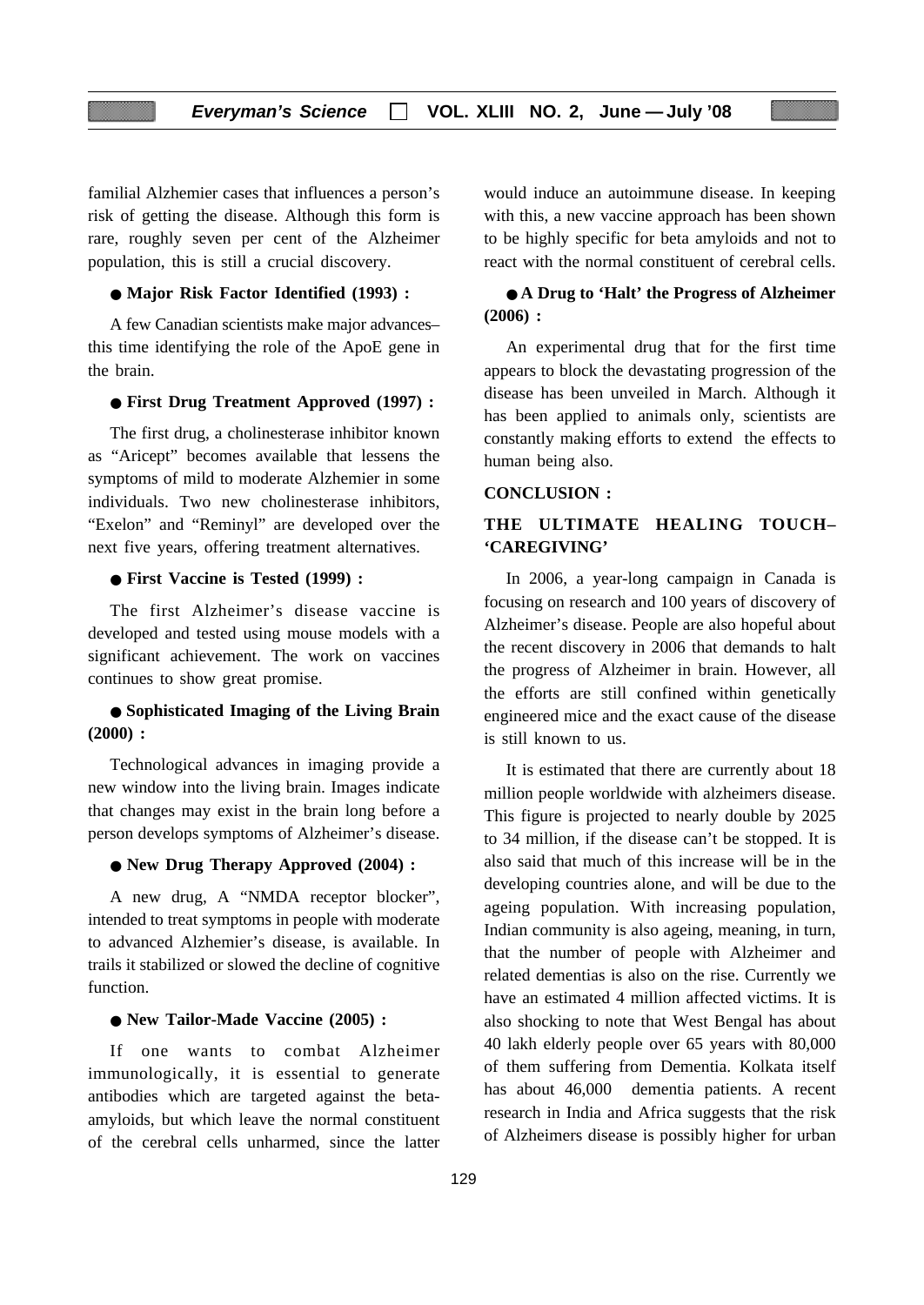as compared to rural areas. This has again raised several important issues for research : What is then the deciding factor ? Is it increased life expectancy ? Is it lifestyle ? Is it diet ?

A new branch of upcoming social/psychological research idea regarding Alzheimer is now stressing on caregiving and quality of life in order to protect people from it and the notion mainly comes from nerve sprouting. It is well accepted by researcher that nerve sprouting from surviving nerve cells is a key feature of repair in the diseased or damaged nervous system. Nerve sprouting is induced by the bodys own "growth factors". However, it is now also well established that there is another important way to induce nerve sprouting ; this is by initiating impulses in the nerve cells, or, in other words, by "driving" them. Experimentally this is done by electrically stimulating them. In life it is done especially well for brain cells by increasing the "sensory input", i.e., by providing sensory stimulation such as light, touch, sound, and so on. Now in the parts of the brain that control feeling and thinking, the input that matters most is that from the social environment – from people talking and touching or caressing and generally interacting with the individual. This means that the more of this "social stimulation" persons with Alzheimer get, the more likely it is that their surviving brain cells will be induced to sprout and restore lost connections with other nerve cells. The caregiver, family member, anyone involved with the person, clearly has a critical role here. We should never be put off by absence of response. The emotional benefits of maintaining contact between people with Alzheimer and their caregivers and family members can only be guessed at, but the bottom line is–if we keep trying to communicate, keep talking, and keep on showing affection without overdoing it, it will definitely act as a positive catalyst to those elderly people for regaining their normalcy. After all, we only have the control over today, not tomorrow, to keep our older generation with mental peace and solace.

#### **OBITUARY**

While preparing this manuscript, it was learnt that Prof. Raymond Davis Jr. (1915-2006) has passed away at his home in New York. Nobel laureate Prof. Davis won the laurel in 2002 in physics for capturing evanescent particles known as 'neutrinos'. The cause of his death was complications of Alzheimer's disease, according to his wife, Ms. Anna Davis. With this incident, let us take the resolution once again to do as far as we can for eradicating this disease from our society.

#### **REFERENCE**

- 1. Dr. Aloris Alzheimer : A Biography [Online]. Available : http:// www.alzheimerbc.org/awareness06/ Alzheimer\_bio.pdf.
- 2. J. Diamond (2005, October). A Report on Alzemier Disease and Current Research for the Non-specialists [Online]. Available : http://www.alzheimerbc.org/awareness06/ Research\_booklet.pdf.
- 3. A. Macdonald and D. Pritchard. *Astin Bulletin* **30.** 1, 69-110, 2000.
- 4. L. Cohen, *No Aging in India : Alzheimer's The Bad Family, and Other Modern Things.* Berkeley : University of California Press. 1998.
- 5. S. Gao *et. al. Archives of General Psychiatry,* **55.** 809-815, 1998.
- 6. *Alzheimer's & Related Disorders Society of India.* Guruvayoor Road, PO Box 53, Kunnamkulam, Kerala 680 503. India. Web : www.alzheimerindia.in.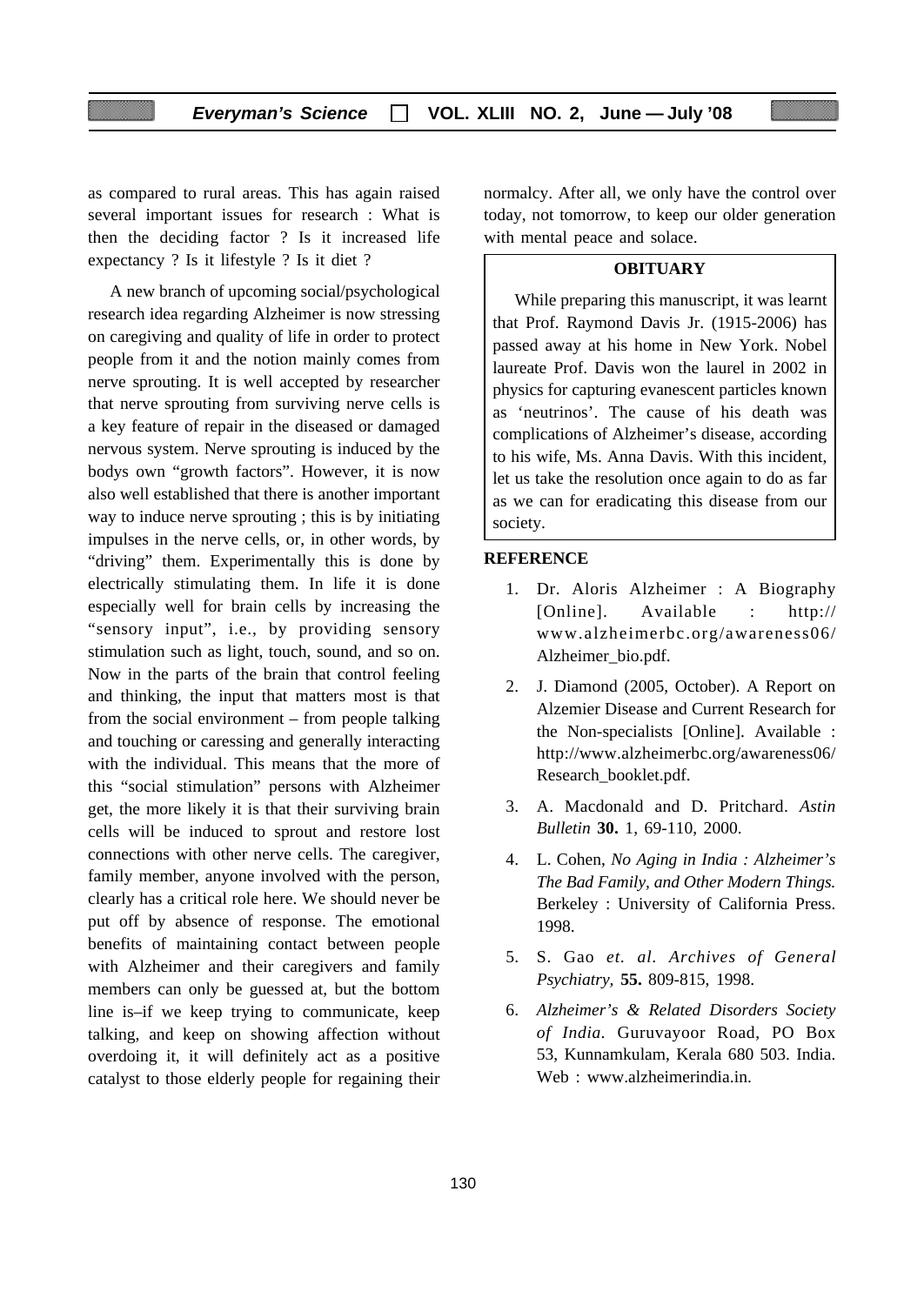# *SOMETHING TO THINK ABOUT*

# **DO FISHES OF DARK OCEAN DEPTHS HAVE EYES ?**

Hem Shanker Ray

t should be common sense that if there is no light, then there is no need of eyes either. In fact, in many dark caves, which receive no sunlight at all, small creatures such as salamangers have no eyes. However, in case of the dark depths of the ocean, this is not so. And the explanation is not that the fishes may occasionally come up to depths closer to the surface where there is light. The fishes that live in the deepest regions have evolved to be suited to a dark habitat only–they never come up.

As sunlight falls on sea water, the first to be absorbed is the long wave length red light. The upper most layers of the sea quickly extinguish the red fraction. The rest of the spectrum penetrates deeper and by 200 metres or so there is a twilight situation. At lower depths there is increasing darkness, the human eye cannot detect any sunlight below 500 metres. Some animals with more sensitive eyes may detect sunlight in these depths perhaps, but certainly every trace of sunlight is extinguished by 1000 metres. At these depths and even much below, however, innumerable fishes thrive and, surprisingly many have eyes. These eyes often unusually large, are not meant for sunlight but for bioluminiscence.

Recently, the leading Science journal Nature (22nd. November, 2007, p. 472) has described some experiments carried out in Bahamas by Erika Raymand, a doctoral student of Oceanography of John Hopkins University in Maryland, U.S.A. He took videos at a depth of 600 metres using a camera system stationed on the sea floor where there was practically no sunlight. At these depths artificial lights may attract or scare away any animals that can sense the light and this will ruin experimentation. Therfore, images of sea creatures were taken using red light that is invisible to most deep sea creatures. The camera rig was, however, equipped with an LED here, a cluster of tiny lights that were designed to flash or flicker in specific patterns.

When flashes were made by the camera rig, several species such as some giant sharks nearly gave matching responses. Repetitive flashes were answered by similar repetitive flashes and often received responses from long distances also. This observation proved that not only the creatures could sense the luminiscense but by their own bioluminiscense flashes, they were actually communicating with the camera rig. The actual message being sent by the response, of course, was not obvious. The response could imply a simple affirmation of signal received, a threat delivered, an invitation to mate or something else.

Actually at these depths where darkness prevails bioluminiscence is every-where and it plays a key role in everything. Search for food, search for a mate, warning signals to potential attackers and many other vital factors for life style depend on bioluminiscence. Flashes can be sent to long distances and specific fishes may have characteristic patterns as different birds have different signature tunes. The bioluminiscence organs known as

<sup>\*</sup> Emeritus Scientist, Central Glass and Ceramic Research Institute, Jadavpur, Kolkata–700032. Email : hs\_ray@yahoo.com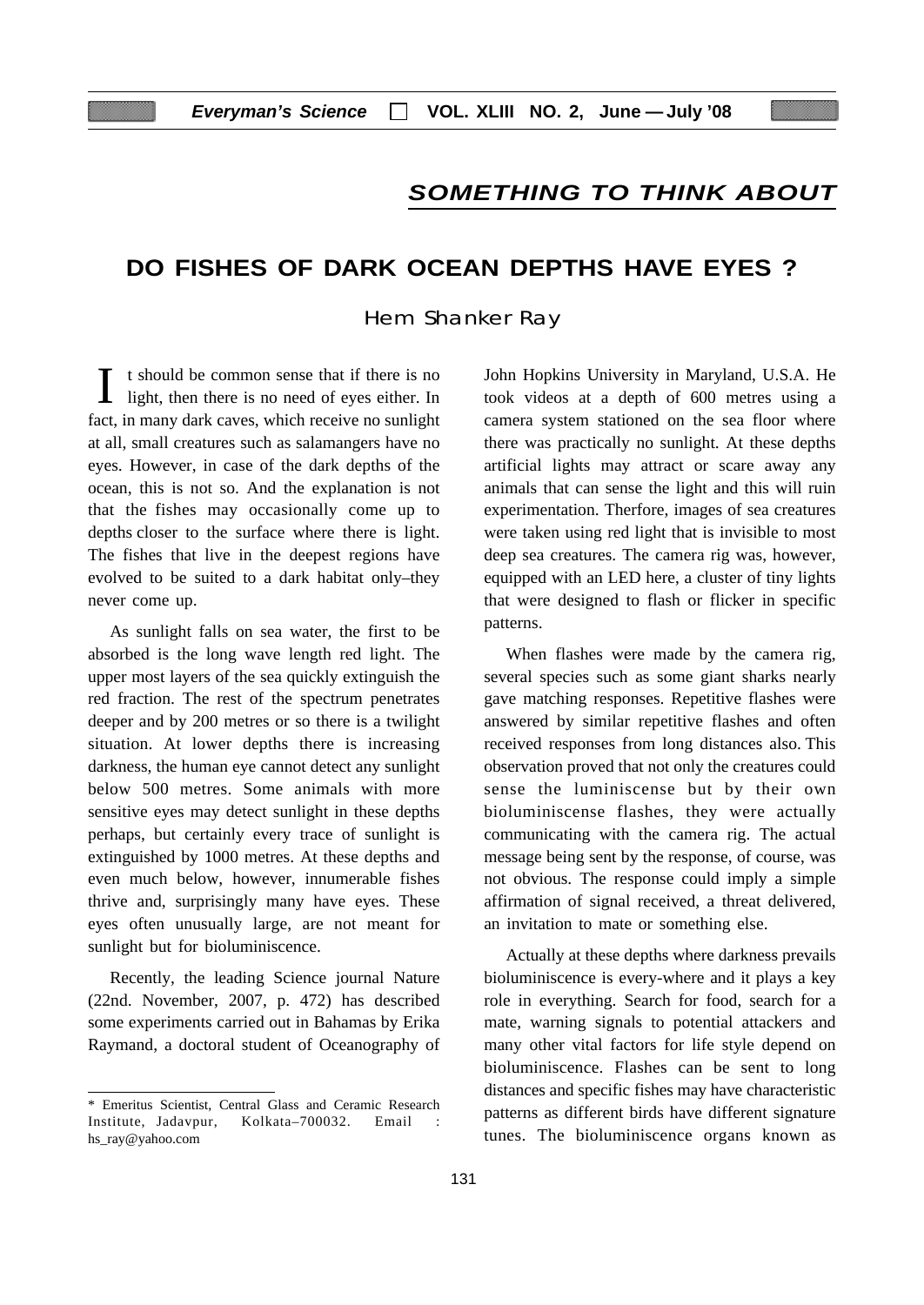phosphors and distributed in the body in different species may have some special functions too. For example, near the twilight zone some fishes will appear as shadows to pretators at lower depths when they look up. These fishes may have the organs in the underside so that they blend with the background light. Quite often, bioluminiscent organs provide search lights.

Most deep sea animals seem to be able to see light only in the blue-green range with shorter wave lengths, but there can be exceptions. Some animals have red bioluminiscent 'search lights' which may be an evolutionary trick to attract mates using a light others cannot see in the neighbourhood.

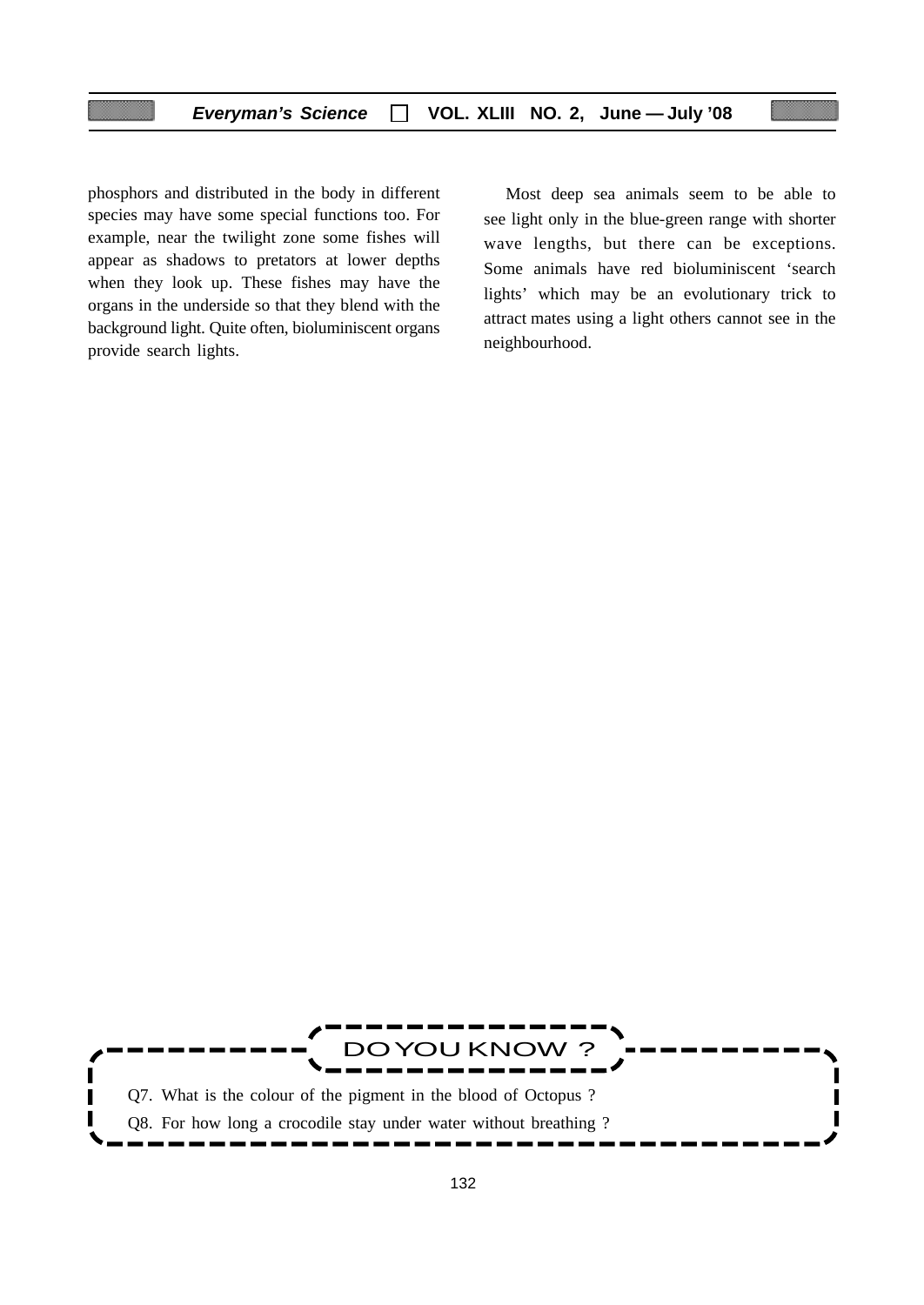| <b>KNOW THY INSTITUTIONS</b> |  |
|------------------------------|--|
|                              |  |

#### **INSTITUTE OF PHYSICS, BHUBANESWAR**

Institute of Physics, Bhubaneswar (IOP), is an autonomous research institution funded by the Department of Atomic Energy, Govt. of India and the Department of Higher Education, Government of Orissa. The Institute was officially established in 1972 by the Government of Orissa, and registered in 1972 as a registered society under societies Registration Act 1860. The Institute started functioning under the directorship of Prof. T. Pradhan on September 4, 1974 in two rented rooms of the Utkal University Guest House. After a few months, the Institute moved to a rented house in Sahid Nagar, Bhudaneswar where its academic activities got started in January 1975 with two faculty besides the then Director, Prof.

T. Pradhan. From 1974 to 1981, the Institute functioned in rented buildings and moved to its present campus in 1981. On March 25, 1985, the Institute was taken up by the Department of Atomic Energy. It is a premier research institute carrying out research in the frontier areas of physics and other allied areas. The Institute also acts as a nodal centre for scientific manpower development with participation from universities and educational institutions from all parts of the country. It has active research programmes in theoretical and experimental areas of High Energy, Nuclear, Atomic, Molecular and Condensed Matter Physics, and accelerator based basic and applied sciences.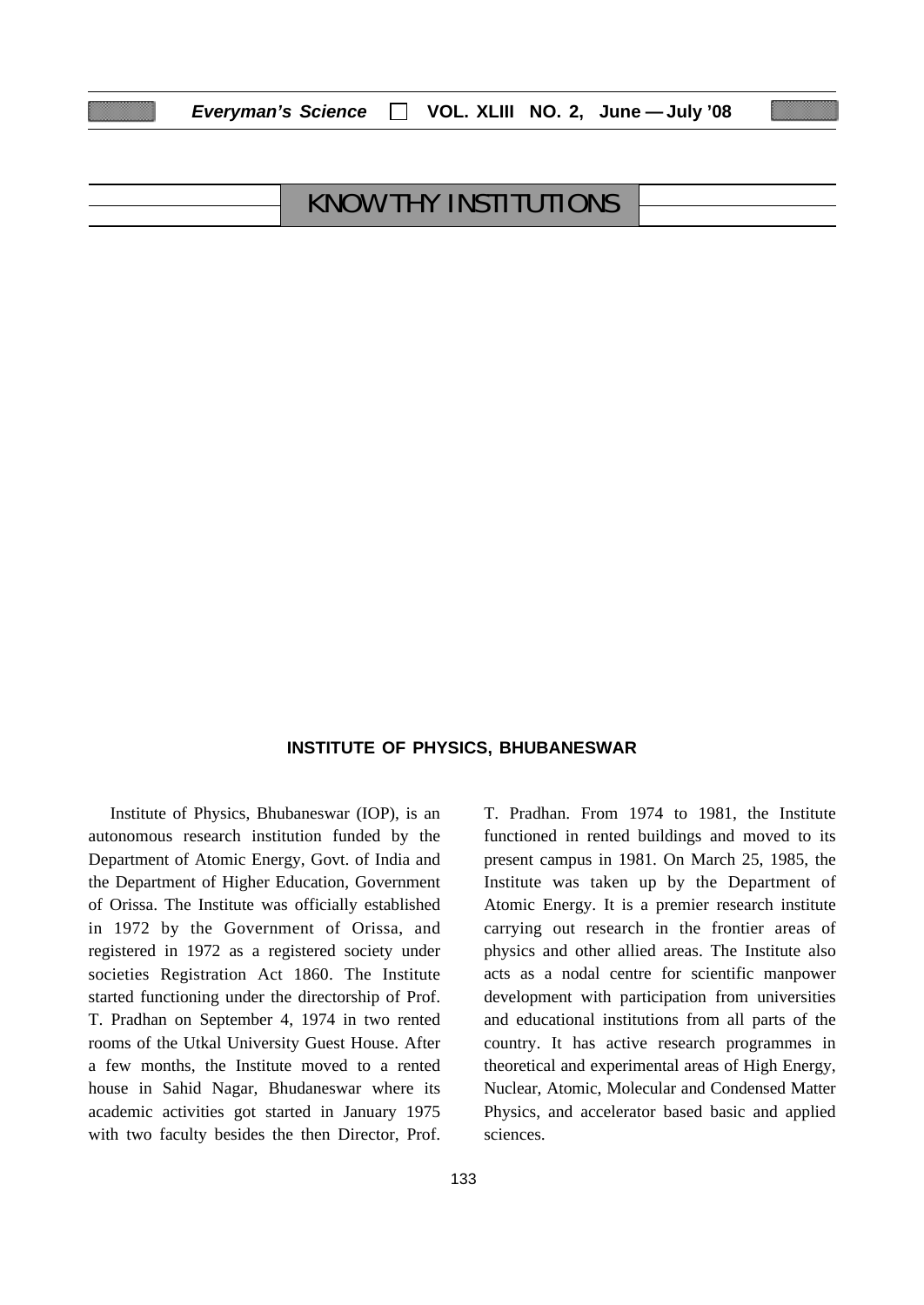The management of affairs of the Institute is vested in a Governing Council consisting of an eminent Scientist nominated as its Chairman, the Director of the Institute and members nominated by the Department of Atomic Energy (DAE) and the Government of Orissa. The Registrar of the Institute functions as its Secretary. The Institute receives major part of its financial support from the Department of Atomic Energy, Government of India, and a token support from the Government of Orissa. The Institute also receives funds from other government agencies (like CSIR and U.G.C.) to finance specific reserach projects.

The experimental research activities in Institute of Physics are centered mainly around a 3 MV Pelletron Accelerator located in the Ion Beam Laboratory (IBL). The accelerator provides low energy ion beams starting from protons and alphas to heavy ions. The types of experiments that are being carried out in the ion beam laboratory are ion implantation, channeling, Rutherford backscattering, micro-beam analysis and radiocarbon dating. Some low energy nuclear physics experiments are also performed. The experimental facilities of Accelerator Mass Spectrometry and micro-beam at the IBL are unique and first of its kind in the country.

The Institute has developed a very good laboratory for surface physics research. The facilities for research in surface sciences include an ultra-high vacuum chamber on the beam line, a thin film preparation unit, a molecular beam epitaxy setup, a transmission electron microscope and a X-ray photo-electron spectrometer. There is also an active programme in cluster and nanomaterial science to produce and investigate the properties of metallic and semiconductor cluster materials.

The Institute is actively collaborating in ultrarelativistic heavy ion collision experiments. The

Institute, in collaboration with a number of centres in India, has developed a highly granular photon multiplicity detector. The detectors are being installed in BNL, USA and CERN, Geneva and experiments are carried out in these laboratories to investigate quark gluon plasma formation in heavy ion collisions.

The main components of **theoretical physics research** at Institute of Physics are in the fields of high energy, unclear and condensed matter physics. The areas in which extensive work is carried out are : (1) String theory and Quantum Gravity, (ii) Particle physics phenomenology, (iii) Quantum mechanics, (iv) Relativistic heavy ion collisions, (v) neutron/quark stars, (vi) exotic nuclei and their properties, (vii) nonequilibrium statistical mechanics, (viii) superconductivity and magnetism, (ix) mesoscopic systems and clusters. The Institute has active national and international collaborative research programs within these and other theoretical areas.

#### **Campus and Facilities**

Institute of Physics campus is located at about six kms. from the centre of Bhubaneswar city. The Instiute is spread over an area of over fifty acres, and has a scenic environment with a large number of trees and decorative plants. The main building houses the offices of the faculty, research scholars, administrative staff and has a lecture theatre and seminar room where seminars and colloquia are held on regular basis. Other buildings in the campus are the ion beam laboratory, workshop, hot laboratory, cluster and nanostructure laboratory, auditorium, library and computer centre. The Institute has a guest house for visitors and on-campus housing for faculty and staff. The Institute also has facilities for a number of indoor and outdoor games. There is a bank and medical facility with a dispensary inside the campus of the Institute.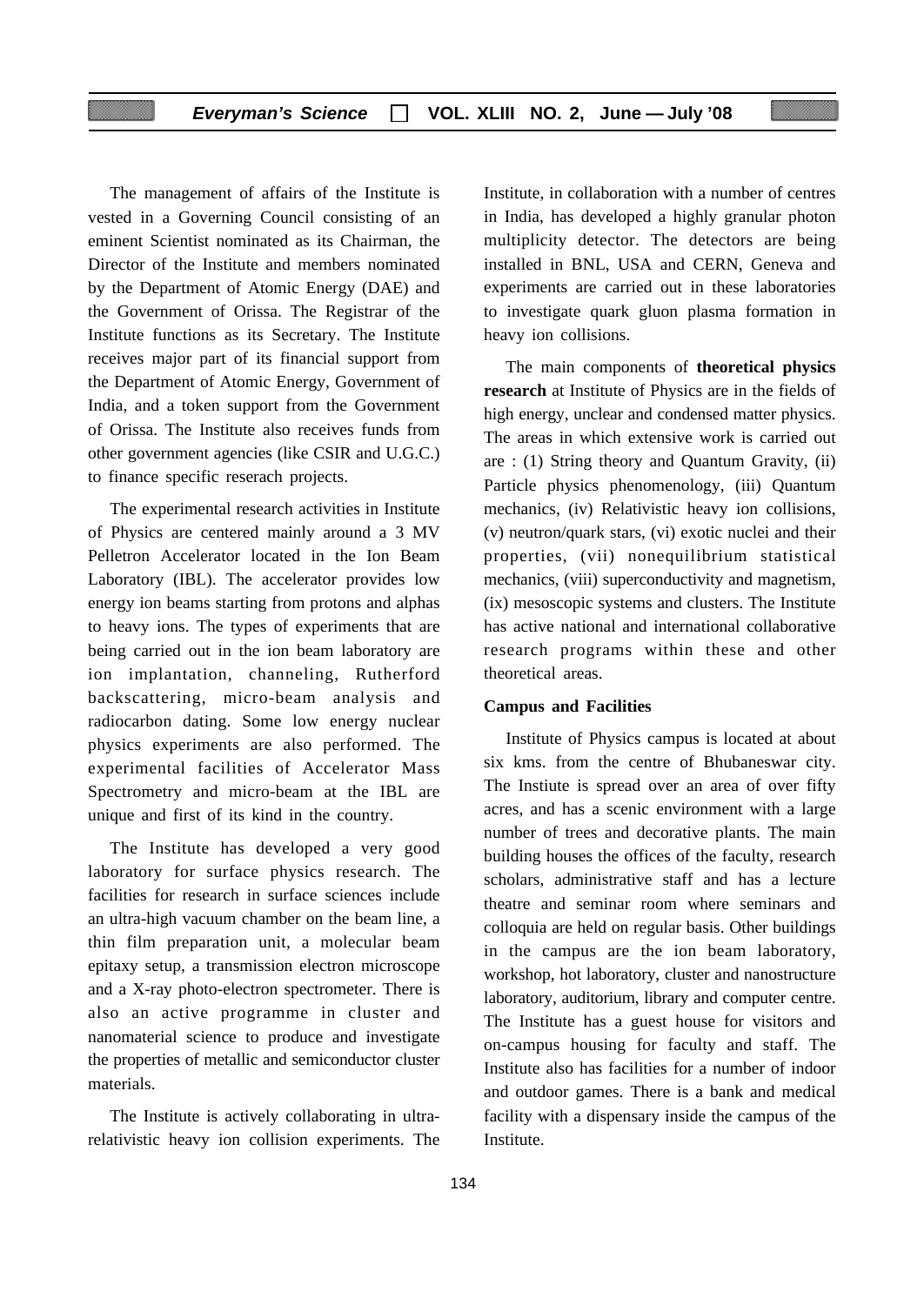The Library and Computer Centre of the Institute are open for 24 hours. The library subscribes to all important physics journals and has books on advanced topics in physics and related areas. Being a member of the DAE Consortium, the Institute members have electronic access to a large number of online journals. The computing facilities include advanced computer systems, campus-wide network, internet access, numerical, algebraic and graphics packages and document preparation systems.

#### **Hostel Facilities**

The Institute has sufficiently large hostel space to accommodate all predoctoral, doctoral and postdoctoral scholars. Efforts are also being made to construct studio apartments for married scholars and long term visitors. The mess attached to the hostel is run by the scholars themselves so that they can have the food of their choice. There are a number of recreational facilities, including indoor and outdoor games for the scholars.

#### **Pre-Doctoral (Post M. Sc.) Programme**

Institute of Physics runs a one year Predoctoral Program which is mandatory for doing Ph. D. at the Institute. During the year, the scholars undergo course work in all branches of physics such as

quantum mechanics, statistical mechanics, field theory, numerical methods, mathematical methods, many body theory, particle physics, nuclear physics, condensed matter physics, experimental physics etc. The prime objective of the program is to train the scholars in the advanced methodologies of experimental and theoretical physics. On completion, the scholars are awarded a predoctoral diploma which is considered to be equivalent to the M. Phil degree of the Universities of Orissa. The candidates for the Predoctoral course are selected on the basis of their performance in the JEST written test and a viva-voce test conducted at IOP.

#### **Doctoral Programme**

On successful completion of the Predoctoral program the scholars work towards their Ph. D. degree with one of the faculty members. On completion of their work, the scholars may submit their thesis to any of the universities of Orissa.

#### **Contact : Director**

Institute of Physics Sachivalaya Marg, Bhubaneswar 751 005 Tel : (0674) 2301058, 2301205 Fax : (0674) 2300142 Email : iop\_jest@iopb.res.in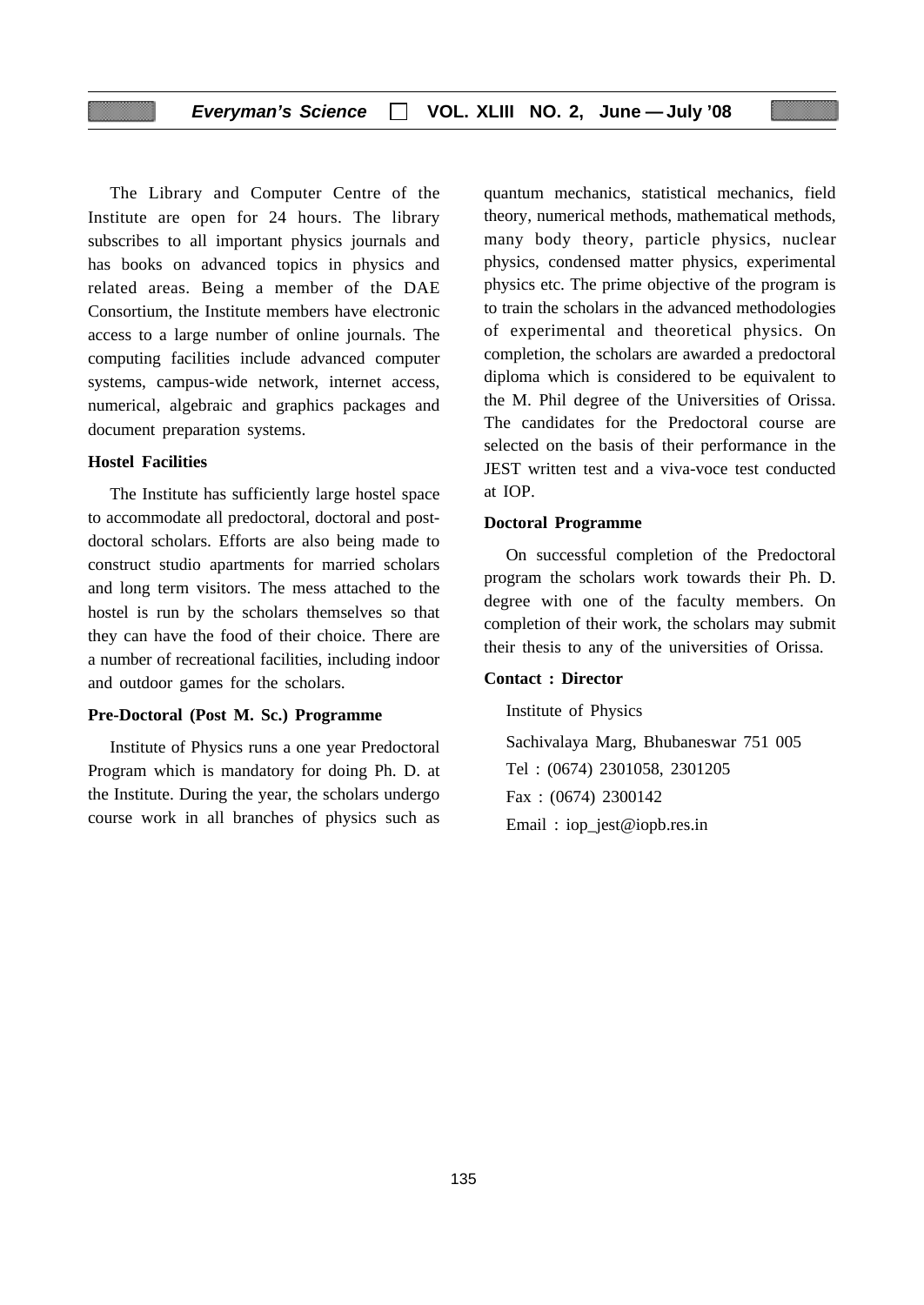# **Conferences / Meetings / Symposia / Seminars**

# **17th APSI Scientists Meet 2008 and National Conference on Perspectives and Present Scenario in Plant Science Research, November 20-21, 2008, Mumbai, India**

This session of Academy of Plant Sciences is organized at Department of Botany, Institute of Sciences, Mumbai. Scientific sessions will include invited lectures/research papers/Posters presentations. The following topics will be included.

- Genetic Improvement of Plant Resources
- Bio-diversity
- In-Vitro Studies in Medicinal Plants
- Phytochemical Analysis
- Stress Physiology
- Sustainability, Conservation and Bioremediation

Papers are invited for presentation at conference and for the publication of abstract in the pre proceeding volume. Two copies of abstract of the paper should be sent through post by *10th October, 2008*.

APSI will award seven Gold medals and citations to selected scientists for outstanding contributions and one Gold Medal for each of best paper presentation in oral and poster categories.

**Contact** : Dr. S. K. Gupta, Secretary, APSI, 657/6 (770), South Civil Lines, Muzaffarnagar-251001, U. P., Ph. No. (0131) 2621276

# **78th Annual Session of the National Academy of Sciences (NASI) and Symposium on 'Novel Approaches for Bio-medical Research', November 21-23, Chandigarh, India**

The Scientific Sessions will be held in two sections : Section of Physical Sciences and Section of Biological Sciences. The Physical Sciences Section will be presided over by Dr. S. R. Shetye, Director, National Institute of Oceanography, Dona Paula, Goa and the Biological Sciences section will be presided over by Prof. Nikhil Tandon, Department of Endocrinology & Metabolism, All India Institute of Medical Sciences, Delhi.

The National Academy of Sciences India-Swarna Jayanti Puraskars each comprising Rs. 5000/- and citation will be awarded to the young scientists (below the age of 35 years on 1.1.2008) presenting the best research paper in the Sections of Physical and Biological Sciences. A National Symposium on 'Novel Approaches for Bio-medical Research' will be held during the session. Presentation of papers in the Symposium would only be through invitation

**Contact** : Dr. V. K. Anand, University Librarian, A. C. Joshi Library, Panjab University, Chandigarh-160014, Ph. No. 0172-2548159 E-mail : anandvk@pu.ac.in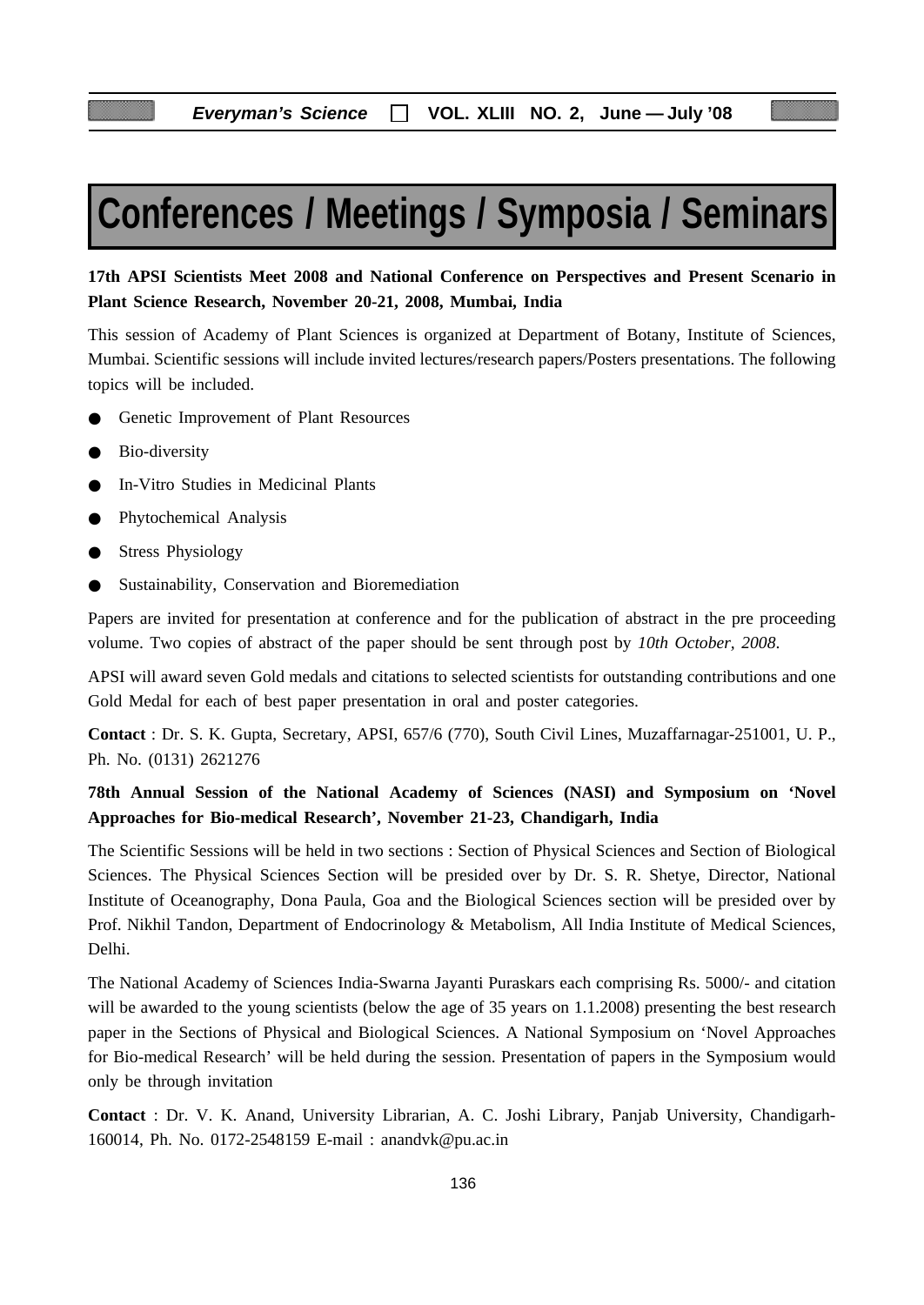# **XXXV th Annual National Conference of Association of Clinical Biochemists of India organized by Ramkrishna Mission Seva Pratisthan and Vivkananda Institute of Medical Sciences, December 19-21, 2008, ACBI (Vedic) Village, Kolkata, India.**

The Conference will address the following issues :

- 1. Recent Diagnostic Trends in Hepatic disorders
- 2. Biochemistry of Renal Disorders
- 3. Biochemical Diagnosis in Industrial Hazards
- 4. Role of Biochemistry in the Diagnosis and Management of Environmental Pollution
- 5. Biochemical Functional Tests in Pulmonary Dysfunction
- 6. Re-evaluation of role of Dietary Lipids on plasma Lipids
- 7. Clinical Biochemistry in the Diagnosis and Management of Cardiovascular Disorder
- 8. Utilisation of Nanotechnology in Clinical Biochemistry

For other topics consult www.acbicon.208.

**Contact :** Prof. Krishnajyoti Goswami, Dept. of Biochemistry, Ramkrishna Mission Seva Pratishthan, Vivkananda Institute of Medical Sciences, 99 Sarat Bose Road, Kolkata-700026 Ph. No. 9831134908, Email : acbicon2008@gmail.com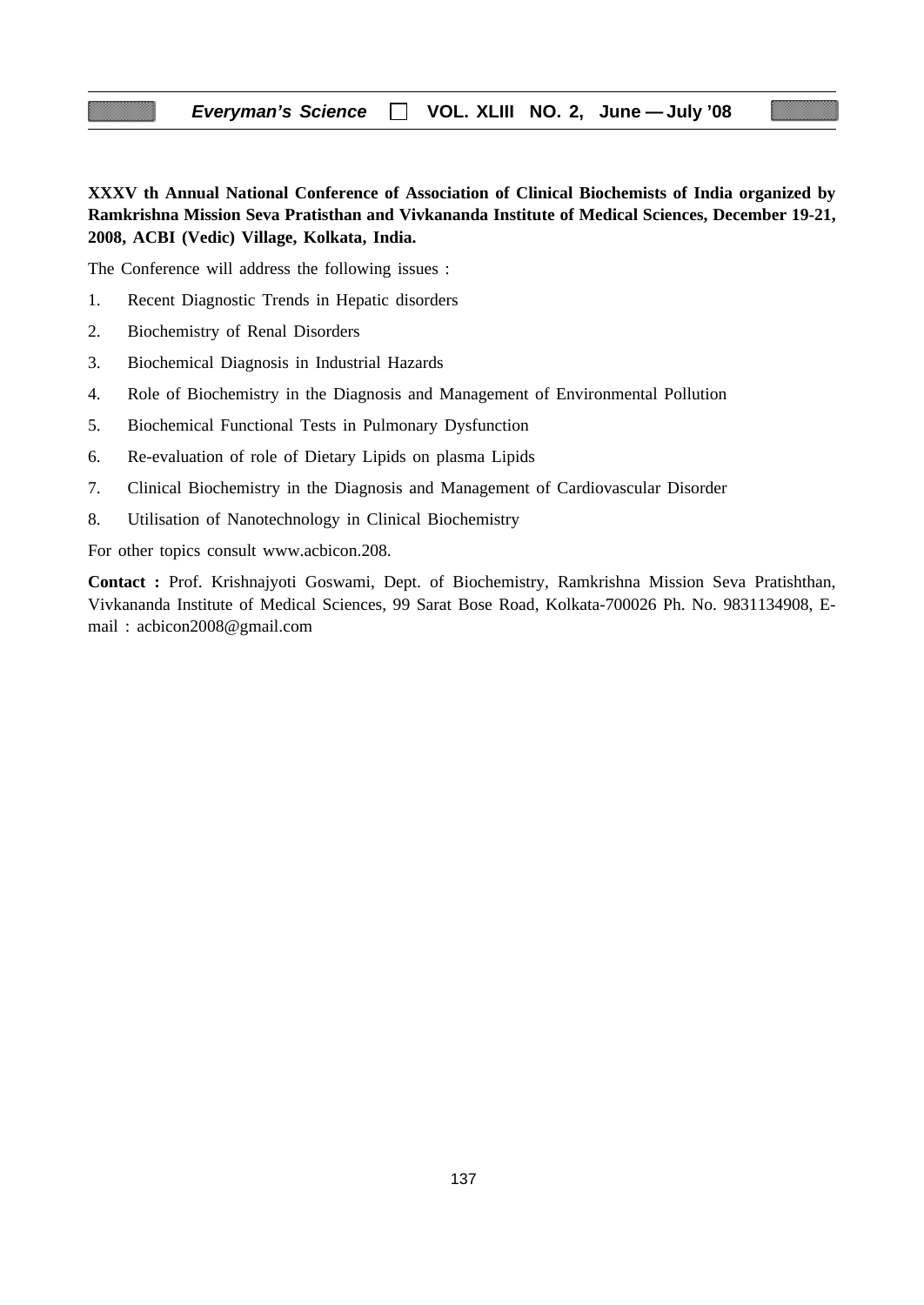|                                                                                                                                              | <b>FORM IV</b>                                                                                                               |
|----------------------------------------------------------------------------------------------------------------------------------------------|------------------------------------------------------------------------------------------------------------------------------|
|                                                                                                                                              | Rule 8                                                                                                                       |
| Place of Publication<br>$\mathbf{1}$                                                                                                         | The Indian Science Congress Association<br>14, Dr. Biresh Guha Street,<br>Kolkata 700 017                                    |
| 2.<br>Periodicity of Publication                                                                                                             | Bi-monthly (Published every two months)                                                                                      |
| Printer's Name<br>3.<br>Nationality<br>Address                                                                                               | Shri Partha Pratim Hazra<br>Indian<br>M/S Seva Mudran,<br>43, Kailash Bose Street,<br>Kolkata 700 006                        |
| Publisher's Name<br>4.<br>Nationality<br>Address                                                                                             | Prof. S.P. Mukherjee,<br>Indian<br>The Indian Science Congress Association<br>14, Dr. Biresh Guha Street,<br>Kolkata 700 017 |
| Editor in Chief's Name<br>5.<br>Nationality<br><b>Address</b>                                                                                | Prof. S.P. Mukherjee<br>Indian<br>IAPQR,<br>AD-27, Salt Lake City,<br>Kolkata-700 064                                        |
| Name and Address of individuals<br>6.<br>who own the newspaper and<br>partners of Shareholders holding<br>more than one percent of the total | The Indian Science Congress Association<br>14, Dr. Biresh Guha Street,<br>Kolkata-700 017                                    |

I, S.P. Mukherjee, hereby declare that the particulars given above are true to the best of my knowledge and belief.

 $\mathcal{L}_{\mathcal{N}}$ 

Date : 21. 07. 08 S.P. Mukherjee Publisher Everyman's Science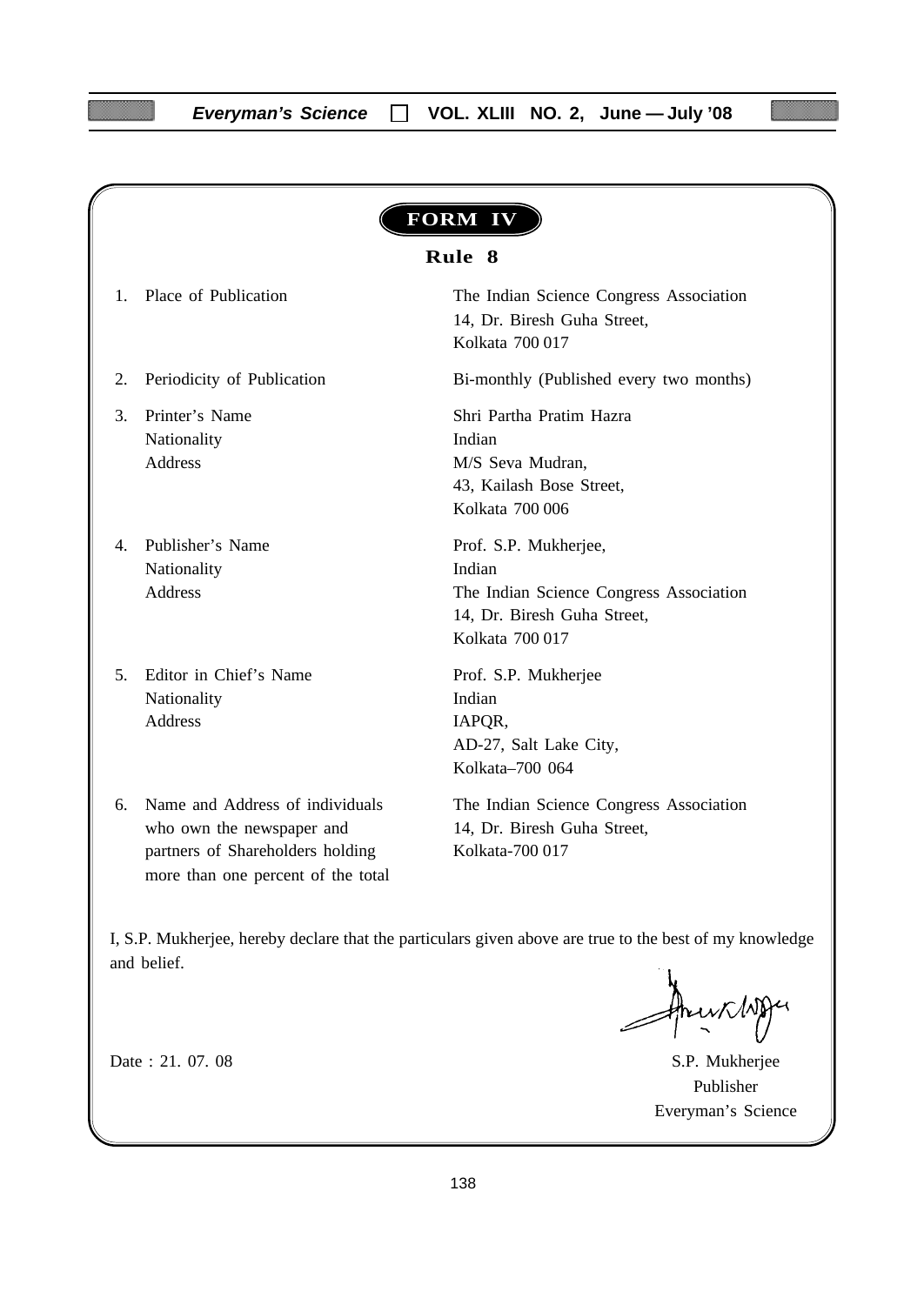# **S & T ACROSS THE WORLD**

#### **UTILIZING WASTE GYPSUM**

Rashtriya Chemicals and Fertilizers Ltd. (RCF) plans to earn carbon credits from phosphogypsum, a by-product of its manufacturing process. The company intends to manufacture prefabricated wall panels-construction materials-with the waste generated for which it has tied up with Rapid Building Systems of Australia.

A Rs 75 crore panel making unit would be set up in Trombay for the project which is expected to earn 1.1 lakh credits per year worth 1.65 million Euros. A methodology is being formulated for claiming the credits and the World Bank has shown interest in buying upto 10 lakh such credits.

The Australian company has developed a process to turn the waste gypsum into high quality plaster which can be used to make 'Rapidwall'. The patented load bearing walling system is approved in Australia, China and India for construction of upto 10-storey building.

According to the Finance Director of RFC, the use of the wall panel could help save on bricks and mortar. A 36-sq.m phosphogypsum wall panel could replace 3960 bricks and would save 10,000 liters of water, and 2.9 tons of carbon emissions, which relates to brick manufacturing and would make the unit eligible for carbon credits.

*(Chemical Weekly, Mar 25, 2008)*

#### **COOLEST SOLAR BUILDING ?**

Sanyo in Japan has constructed an amazing solar collecting building that embodies both clean energy ideals and awesome architectural design strategies.

The so-called Solar Ark has over 5000 active solar panels generating over 500,000k Wh of environmentally friendly energy. Nearly 500 multicoloured lighting units placed between the various solar panels can be activated to create a variety of shapes and letters on the sides of this enormous structure.

As a working example of the potential of solar energy, the structure contains a solar museum with interactive exhibits as well as a solar laboratory and various meeting rooms for global environmental programmers. The curved form of the building is designed to take maximum benefit from as well as graphically reflect the path of the sun and its energy. An elaborate truss system allows dizzying cantilevers to span out from the centre of the structure and rise towards the sky.

*(ecoble.com, Jan 7, 2008)*

# **BIOMSS FUEL**

With all fossil fuels increasing sharply in price at almost the same time, demand is growing for eco-friendly energy alternatives. More and more manufacturers and producers are relalising that their waste has the potential to become valuable biofuels. However, one of the disadvantages of using these biofuels is their moisture content.

Now, a company named Thermal Energy has development a DRY-REX test facility to handle funded research projects on drying different sources of biomass for use as biofuels. The laboratory located in Chilliwack, British Columbia, Canada, is under the supervision of Thermal Energy's chief scientist. The test facility has already received its first on grape pressings, and orange pressings. This is one of the several requests from potential customers in Europe's bioenergy sector, seeking to determine viability of the DRY-REX (TM) low temperature biomass dryer at these sites.

The new lab also acts as a catalyst for selling DRY-REX technology to help customers achieve the goals. The low operating temperatures of the DRY-REX technology minimizes the amount of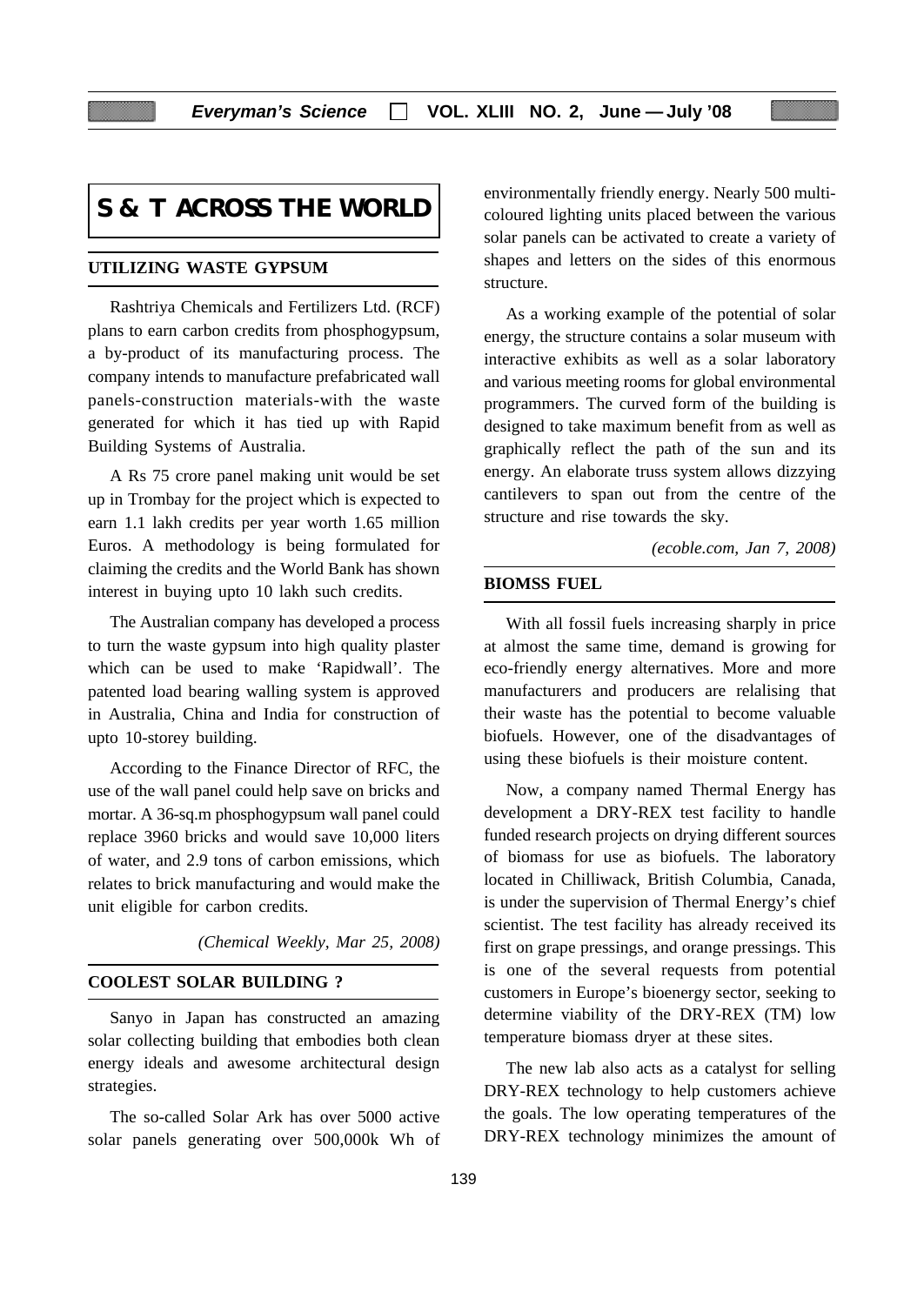volatile organic compounds generated from biomass and the risk of fires and explosions which can with them.

*(Thermal Energy. Mar 6, 2008)*

## **NANOPARTICALS FOR FOOD SAFETY**

Researchers are studying the potential of using silver nanoparticles to improve the safety of the world's food supply. Although the particles cannot be added directly to food, the ultimate goal of the study is to develop food-related applications, such as microbe resistant fabrics or non-biofoulding surfaces. The research could have a massive impact on the safety of foods.

Silver nanoparticles are already being used in food packaging to soak up the plant-ripening hormone ethylene so that the shelf life of fruits can be extended. The science is at a basic point right now but the researchers expect that it will translate into something more tangible in the near future.

The researchers hope to learn more about how silver nanoparticles exert their microbial activities by testing QSI-nano (R) Silver for its ability to interact with microbia cells. QSI-Nano (R) Silver is prepared from pure metallic silver that is vaporized in the presence of an inert gas, and then condensed under controlled conditions.

*(PHYSORG.com. Apr 10, 2008)*

I I Π

I П



- A1. One can find fossil remains of marine animals
- A2. Perhaps it was a cold planet to start with. The inside later heated up and melted from intense heat produced by radioactivity and gravitational queezey.
- A3. Fear of the number 13
- A4. No.

П

I I

- A5. I.I.T., Kharagpur in Hijli Jail.
- A6. Device to measure distance.
- A7. Blue.
- A8. Two Hours.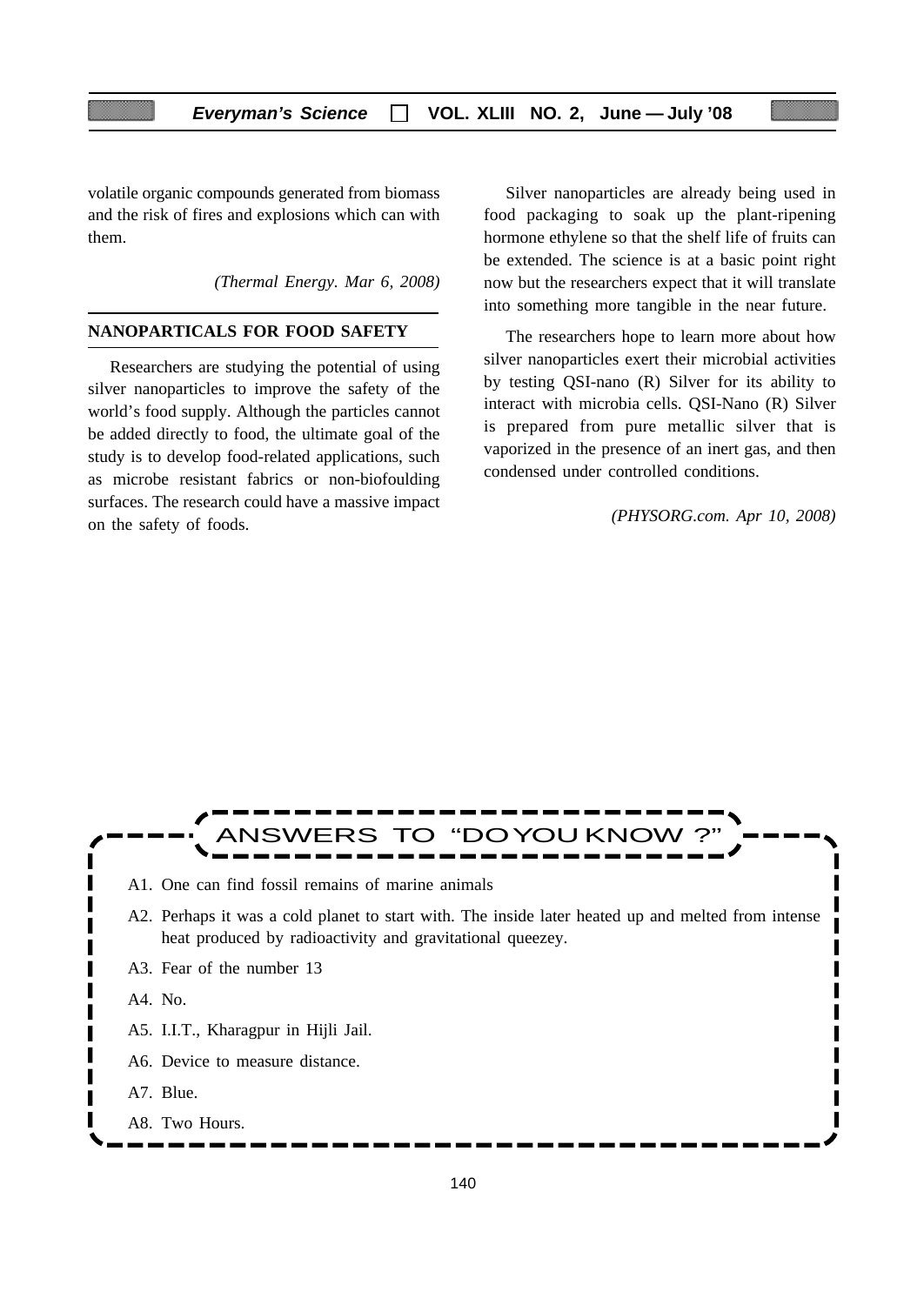

भारतीय विज्ञान कांग्रेस संस्था

 $14$ , उ० विरेश गुष्ठ स्ट्रीट, कोलकाता  $700017$ , भारत

**THE INDIAN SCIENCE CONGRESS ASSOCIATION**

14, Dr. Biresh Guha Street, Kolkata-700 017, INDIA

Telegram : SCICONG : CALCUTTA Fax : 91-33-2287-2551 Telephone : (033) 2287-4530, 2281-5323 E-mail : iscacal@vsnl.net Website : http://sciencecongress.nic.in iscacal\_2004@yahoo.com

# **Terms of Membership and Privileges of Members :**

Membership of the Association is open to persons with *Graduate or equivalent academic qualification* and interested in the advancement of science in India.

1. **Member :** A person willing to be enrolled as new Member has to pay an annualsubscription of Rs. 200/ **along with an admission fee of Rs. 50/-** (for foreign\* U.S. \$70) only. The annual subscription of a Member shall become due on the 1st April of each year. Anyone who fails to pay the subscription on or before the *15th July* in any year shall lose the right of voting and / or holding any office of the Association for that year. A Member failing to pay the annual subscription by the end of March of the following year shall cease to be a Member.

Members may contribute papers for presentation at the Science Congress. They will receive, free of cost, reprint of the Proceedings to Session of any one section of their interest and also the bi-monthly journal of the Association "Everyman's Science".

- 2. **Sessional Member :** Sessional members are those who join the Association for the Session only. A Sessional Member has to pay a subscription of Rs. 250/- (for foreign U.S. \$60) only.
- 3. **Student Member :** A person studying at the under-graduate level may be enrolled as a Student Member provided his/her application be duly certified by the Principal/Head of the Department. A Student Member shall have the right to submit papers for presentation at the Session of the Congress of which he/she is a member, provided such papers be communicated through a Member, or an Honorary Member of the Association. He/she shall not have the right to vote or to hold any office. A Student Member shall not be eligible to participate in the Business meetings of the Sections and the General Body. Subscription Rs. 100/-
- 4. **Life Member :** A Member may compound all future annual subscriptions by paying a single sum of Rs. 2000/- (for foreign U.S. \$ 500) only. Any person who has been continuously a member for 10 years or more, shall be allowed a reduction in the compounding fee of Rs. 50/- for every year of such membership, provided that the compounding fee shall not be less than Rs. 1,200/- (for foreign U.S. \$ 12.50 and U.S \$ 300 respectively). A Life Member shall have all the privileges of a member during his/her lifetime.

<sup>\*</sup>*Admission fee of Rs. 50/- is needed only for becoming a new annual member and not for sessional member / life member / Institutional member / student member / donor.*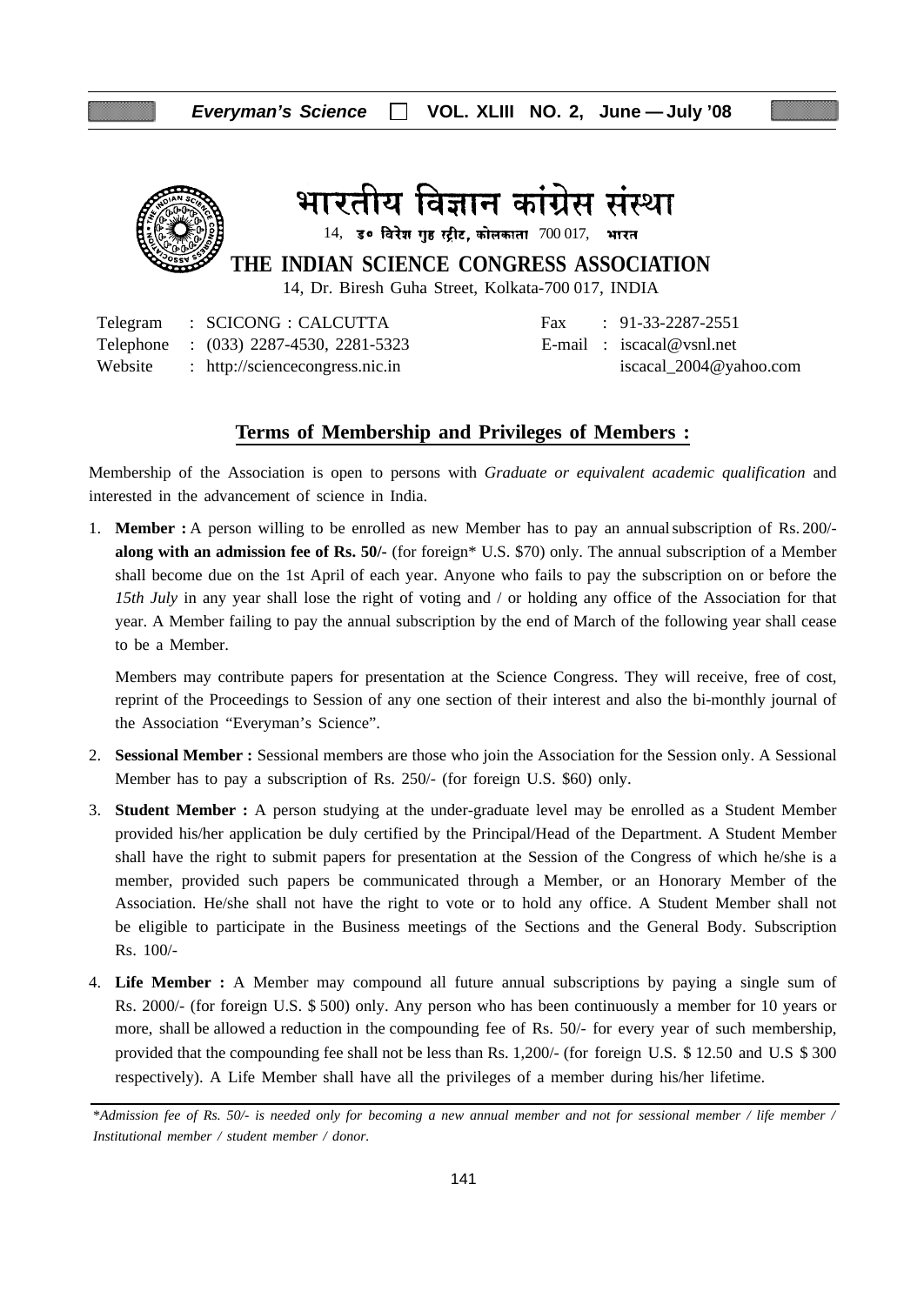- 5. **Institutional Member :** An Institution paying a subscription of Rs. 5,000/- (for foreign U.S. \$ 2,500) only, can become an Institutional Member of the Association. It shall be eligible to nominate one person as its representative to attend Annual Session of the Science Congress. An Institutional Member shall be eligible to receive, free of cost, a copy of the complete set of Proceedings of the Annual Science Congress Session as also a copy of the Association's journal "Everyman's Science".
- 6. **Donor :** Any person paying a lump sum of Rs. 10,000/- (for foreign U.S. \$5000) only, can become a Donor of the Assocaiation. An *INDIVIDUAL DONOR* shall have all the rights and privileges of a member during his/her lifetime. An Institution paying a lump of Rs. 50,000/- (for foreign U.S. \$25,000) only, can become **INSTITUTIONAL DONOR** of the Association, which shall have the right to nominate one person as its representative to attend Annual Session of the Science Congress. An Institutional / Individual Donor shall be eligible to receive, free of cost, a copy of the complete set of Proceedings of the Annual Science Congress as also the Association's journal "Everyman's Science".
- A) **Presentation of Papers :** A copy of complete paper accompanied by an abstract in triplicate not exceeding one hundred words and not containing any diagram or formula, must reach the Sectional President General Secretary (Hqrs) Latest by *September 15*, each year.
- B) Members of all categories are entitled to railway Concession of return ticket by the same route with such conditions as may be laid down by the Railway Board for travel to attend the Science Congress Session provided that their travelling expenses are not borne, even partly, by the Government (Central or State), Statutory Authority or an University or a City Corporation.
- C) Members of all categories are entitled to reading facilities between 10.00 a.m. to 5.30 p.m. on all weekdays (except Saturdays & Sundays) in the library of the Association.
- D) Members of all categories may use Guest House facilities, Lecture Hall hiring at the rates fixed by the Association from time to time.
- Note : All Money Orders, Bank Drafts etc. should be drawn in favour of "*Treasurer, The Indian Science Congress Association*". Members are requested to mention their Card No. while making any correspondence to ISCA office.

<sup>\* (</sup>A Foreign Member means one who is normally resident outside India.)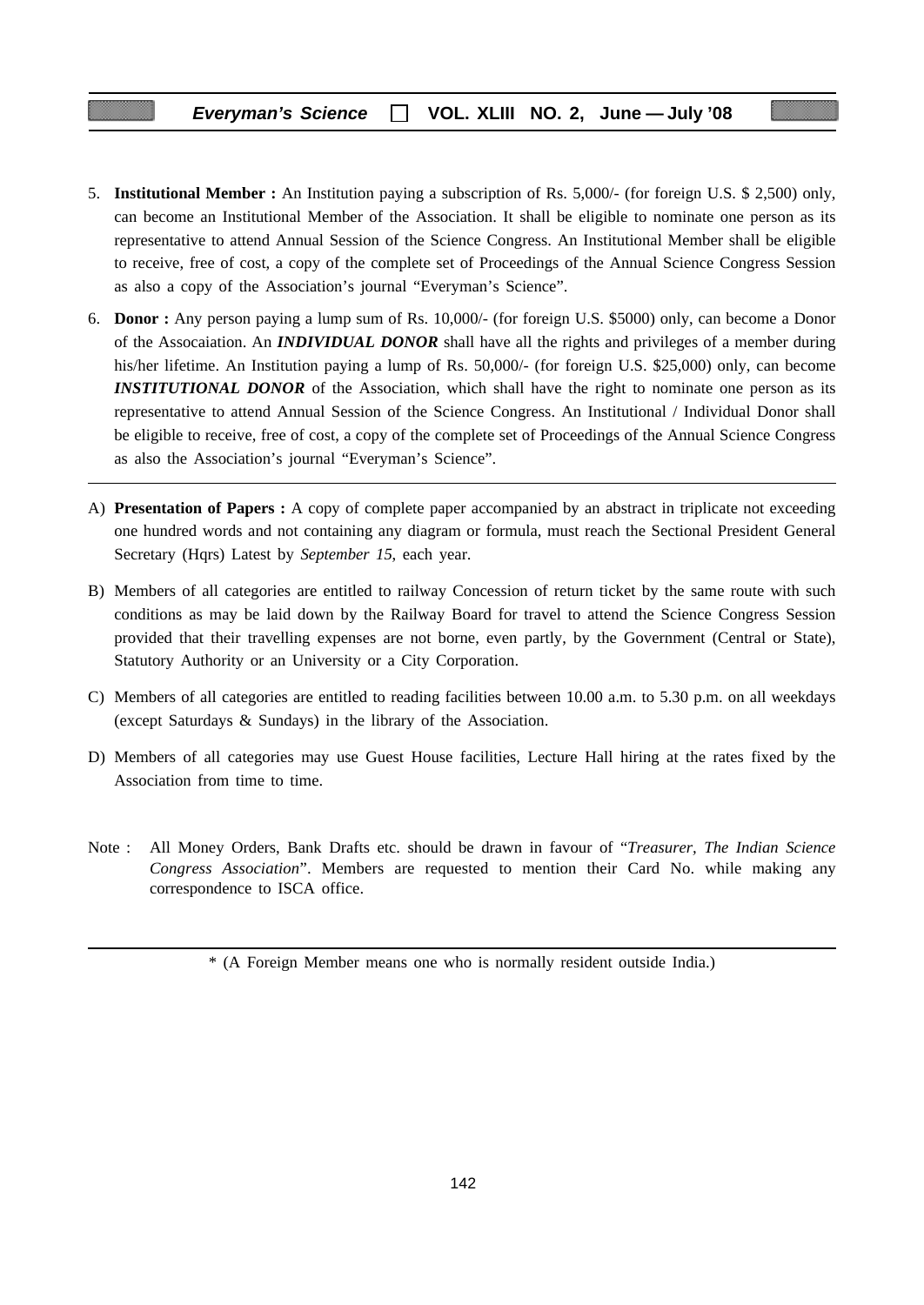

भारतीय विज्ञान कांग्रेस संस्था

**THE INDIAN SCIENCE CONGRESS ASSOCIATION**  $14$ , उ० विरेश गुह स्ट्रीट, कोलकाता  $700017$ , भारत

14, Dr. Biresh Guha Street, Kolkata-700 017, INDIA

Telegram : SCICONG : CALCUTTA Fax : 91-33-2287-2551 Telephone : 2287-4530, 2281-5323 E-mail : iscacal@vsnl.net Website : http://sciencecongress.nic.in iscacal\_2004@yahoo.com

# APPLICATION FORM FOR MEMBERSHIP

To

The General Secretary The Indian Science Congress Association 14, Dr. Biresh Guha Street, Kolkata-700 017

Stamp Size Photograph

Dear Sir,

I like to be enrolled as a Member / Life Member / Donor / Sessional Member / Student Member / of The Indian Science Congress Association.

I am sending herewith an amount of Rs. ............... in payment of my subscription by Bank Draft / Money Order / Cash for Membership / Life Membership Subscription / from the year 1st April 200 ...... to 31st March 200 ......

I am interested in the following section (Please tick any one).

# **SECTIONS**

- 1. Agriculture and Forestry Sciences
- 2. Animal, Veterinary and Fishery Sciences
- 3. Anthropological and Behavioural Sciences (including Archaeology and Psychology & Educational Sciences)
- 4. Chemical Sciences
- 5. Earth System Sciences
- 6. Engineering Sciences
- 7. Environmental Sciences
- 8. Information and Communication Science & Technology (including Computer Sciences)
- 9. Materials Science.
- 10. Mathematical Sciences (including Statistics)
- 11. Medical Sciences (including Physiology)
- 12. New Biology (including Bio-Chemistry, Biophysics & Molecular Biology and Biotechnology)
- 13. Physical Sciences
- 14. Plant Sciences

(Please type or fillup in Block Letters)

Name (in block letters) :

Academic Qualifications :

SURNAME FIRST NAME MIDDLE NAME

(Evidence to be submitted)

Designation :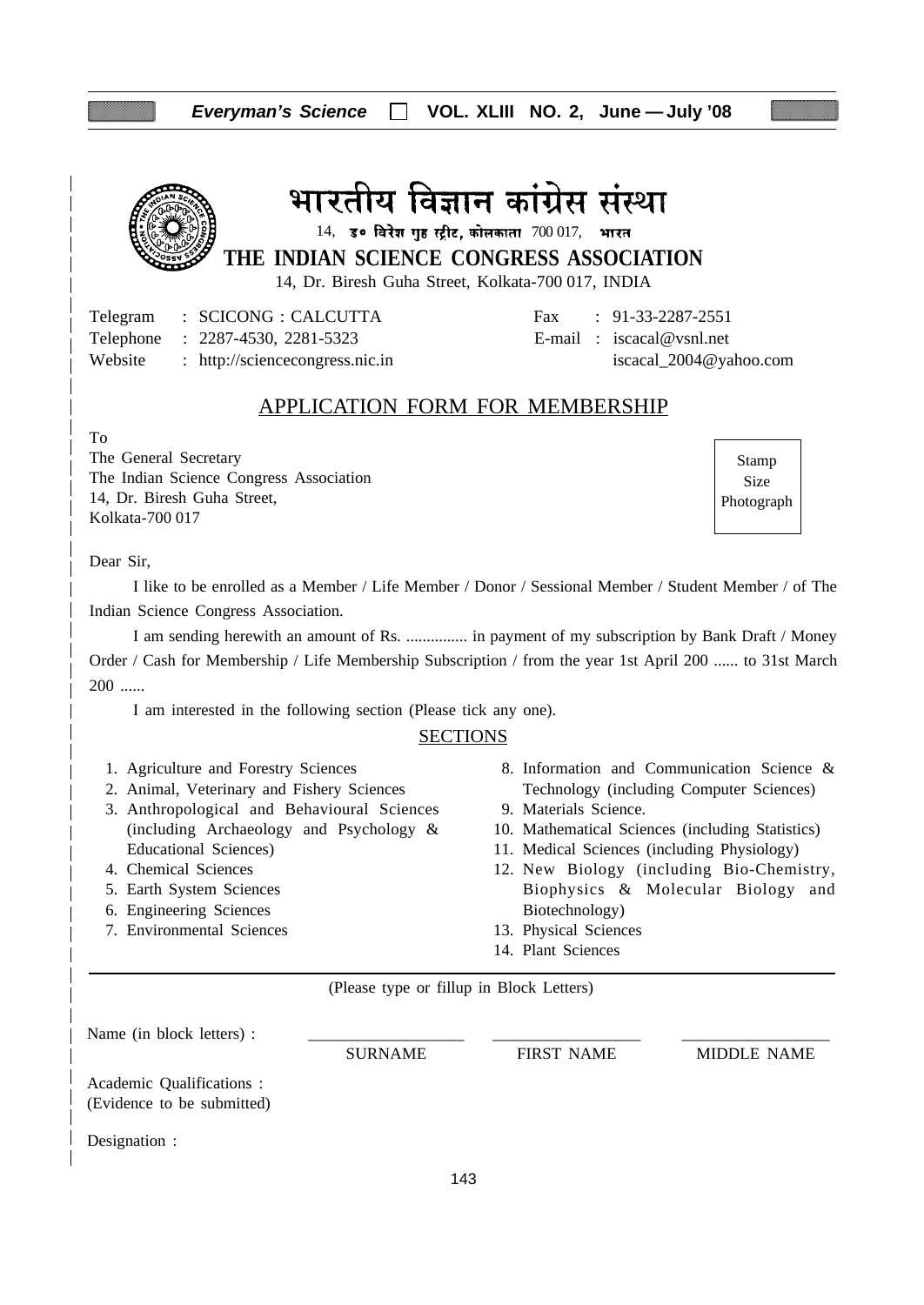Address for Communication : (including State, City/Town and Pin code)

Phone No. & e-mail

Permanent Address :

Yours faithfully

Date : Signature  $\Box$ 

- *As per resolution of Executive Committee in its meeting held on October 10, 2004 application for membership of ISCA in 'Care of' of some other person is generally discouraged. However, if in the application form "care of" address is given then there should be also signature of the person in whose name "care of" is given.*
- *Admission fee of Rs. 50/- is needed only for becoming a new annual member and not for sessional member / life member / Institutional member / student member / donor.*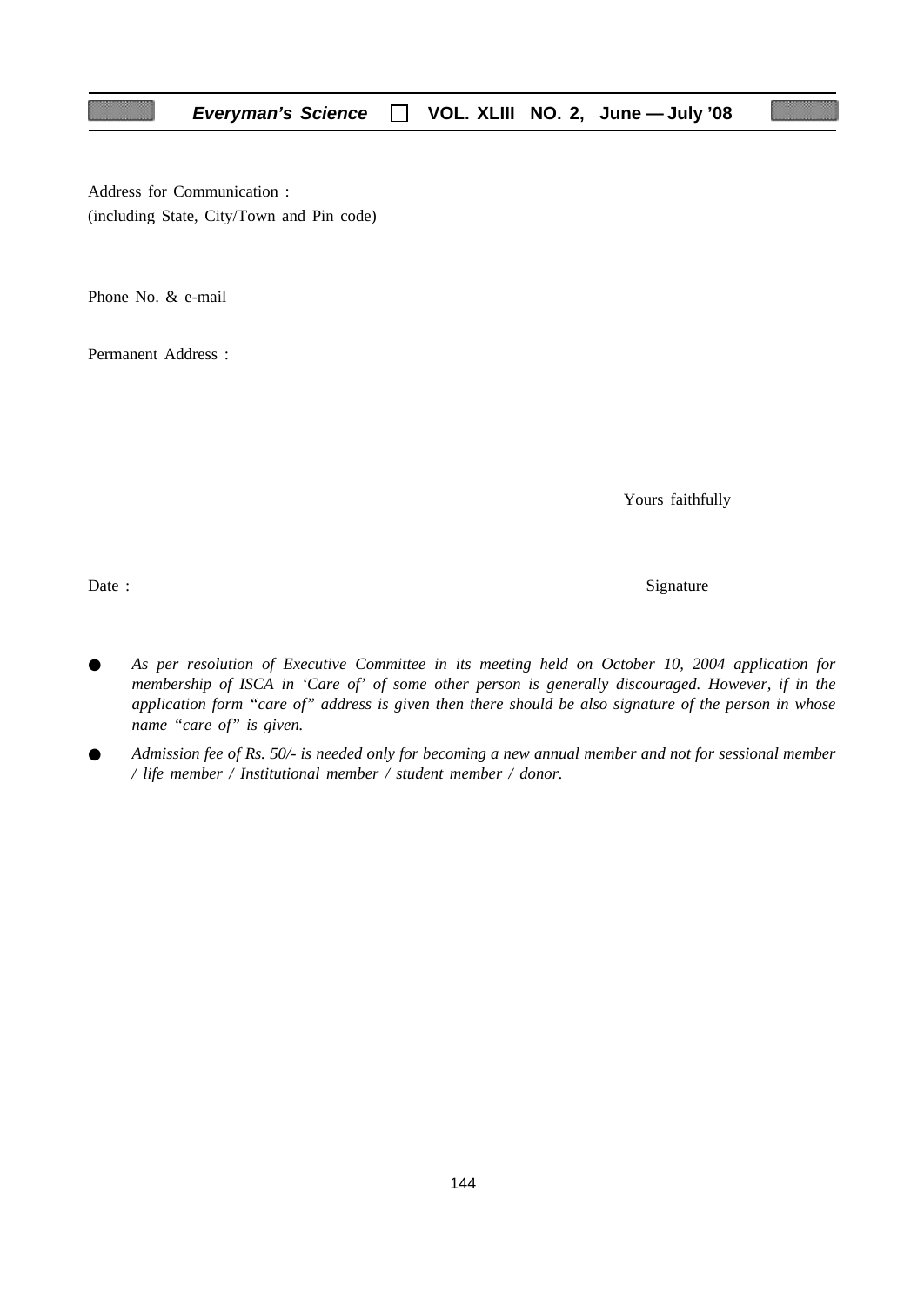#### *Everyman's Science* **VOL. XLIII NO. 2, June — July '08 MEMBERS OF THE COUNCIL FOR 2008-2009**

#### **General President**

Dr. T. Ramasami, New Delhi

**Immediate Past General President** Prof. R. Ramamurthi, Tirupati

- **General President-Elect** Dr. G. Madhavan Nair, Bangalore
- **General Secretary (Headquarters)** Prof. Avijit Banerji, Kolkata
- **General Secretary (Outstation)** Prof. Dr. Ashok K. Saxena, Kanpur

#### **Treasurer**

Prof. Col. Dr. Ranajit Sen, Kolkata

### **Elected Members of the Executive Committee** Dr. (Mrs.) Vijay Laxmi Saxena, Kanpur Prof. S. S. Katiyar, Kanpur

Mr. Anurag Srivastava, New Delhi Prof. D. Dalela, Lucknow Prof. Gangadhar, Bangalore Dr. P. P. Mathur, Puducherry Prof. Santosh Kumar, Bhopal Dr. Dhyanendra Kumar, Arrah Prof. Aditya Shastri, Rajasthan Dr. M. Aruchami, Coimbatore

**Representative of the Department of Science & Technology, Government of India** Dr. B. Hari Gopal, New Delhi

**Local Secretaries** Prof. R. Lalthantluanga, Shillong Prof. D. T. Khathing, Shillong

**Past General Presidents** Prof. M. S. Swaminathan, Chennai Dr. H. N. Sethna, Mumbai Prof. A. K. Sharma, Kolkata Prof. M. G. K. Menon, New Delhi Prof. R. P. Bambah, Chandigarh Prof. C. N. R. Rao, Bangalore Prof. Yash Pal, Noida Prof. D. K. Sinha, Kolkata Dr. Vasant Gowariker, Pune Dr. S. Z. Qasim, New Delhi Prof. P. N. Srivastava, Haryana Dr. S. C. Pakrashi, Kolkata Prof. U. R. Rao, Bangalore Prof. S. K. Joshi, New Delhi Dr. P. Rama Rao, Hyderabad Dr. (Mrs.) Manju Sharma, New Delhi Dr. R. A. Mashelkar, Pune Dr. R. S. Paroda, New Delhi Dr. K. Kasturiranagan, Bangalore Prof. Asis Datta, New Delhi

Prof. N. K. Ganguly, New Delhi Dr. I. V. Subba Rao, Secunderabad Prof. Harsh Gupta, Hyderabad **Past General Secretaries** Dr. (Miss) S. P. Arya, New Delhi Prof. H. P. Tiwari, Allahabad Prof. S. P. Mukherjee, Kolkata Dr. (Mrs.) Yogini Pathak, Vadodara Prof. Uma Kant, Jaipur Dr. A. B. Banerjee, Kolkata Prof. B. Satyanarayana, Hyderabad Prof. B. P. Chatterjee, Kolkata Prof. S. P. Singh, Kurukshetra **Past Treasurer** Dr. S. B. Mahato, Kolkata **Sectional Presidents** Dr. Himanshu Pathak, New Delhi Dr. Dilip Kumar, Mumbai Dr. A. B. Das Chaudhuri, Kolkata Dr. Ganesh Pandey, Pune Prof. Hari B. Srivastava, Varanasi Mr. N. B. Basu, Kolkata Prof. M. G. Tiwari, Jharkhand Prof. Samir Kumar Bandyopadhyay, Kolkata Prof. Karnati Somaiah, Hyderabad Dr. B. K. Dass, Delhi Dr. A. M. Chandra, Kolkata Prof. K. V. R. Chary, Mumbai Prof. S. P. Ojha, Meerut Dr. S. M. Paul Khurana, Jabalpur **Elected Members of the Council** Mr. Gauravendra Swarup, Kanpur Prof. Nirupama Agrawal, Lucknow Prof. K. C. Pandey, Lucknow Prof. Ranjit K. Verma, Bodh Gaya Prof. Geetha Bali, Bijapur Prof. Pravin C. Trivedi, Jaipur Prof. Kandarpa Viswanath, Visakhapatnam **Representative of the Kolkata Municipal Corporation** Mr. N. B. Basu, Kolkata **Co-opted Members of the Finance Committee** Dr. H. S. Maiti, Kolkata **Co-opted Members of the Establishment Committee** Prof. B. P. Chatterjee, Kolkata Prof. H. S. Ray, Kolkata **Editor-in-Chief of Everyman's Science** Prof. S. P. Mukherjee, Kolkata **Representative of Indian National Science Academy (INSA) Council**

Prof. N. K. Gupta, New Delhi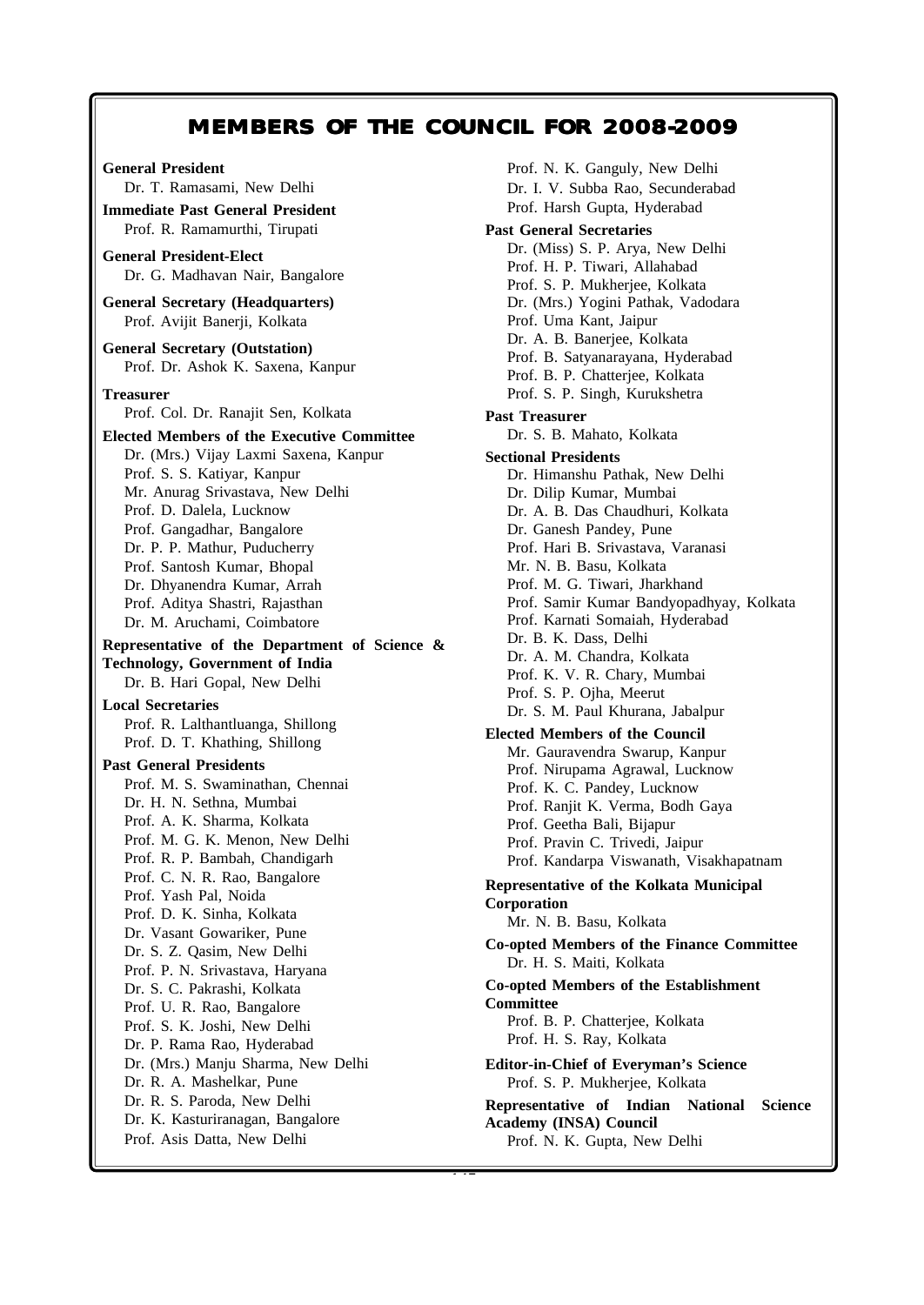# **GUIDELINES FOR SUBMISSION OF MANUSCRIPTS**

1. Everymans's Science intends to Propagate the *latest message of science* in all its varied branches to its readers and through them, to every one interested in Science or Engineering or Technology. *Research articles* usually meant for publication in periodicals devoted to particular branches of Science & Technology and addressed to specialised sections of the readers, are not appropriate for Everyman's Science. Instead, popular or easily intelligible expositions of new or recent developments in different branches of Science & Technology are welcome.

2. Manuscripts should be typewritten on one side of the paper with double spacing. Articles should be written generally in non-technical language and should not ordinarily *exceed 2000 words.* Articles must be understandable by the average enthusiastic readers with some modest scientific background but outside the field. It should not be a review article in a specialised area. Without being too technical, it must also reflect state of the art situation in the field. *A summary* in 50 words should be submitted along with the paper highlighting the importance of the work. *Two copies* of the manuscript complete in all respects should be submitted. The title should be written in capital letters and name(s) of the author(s) should be given along with the Department, Institution, City and Country of each author.

3. Illustration & Tables : The size of illustrations should be such as to permit reduction to about one-third. Legends and captions should be typed on a separate sheet of paper. Photographs should be on glossy paper with strong contrast in black and white. Typed tables should be in separate pages and provided with titles and their serial numbers. The exact position for the placement of the tables should be marked in the script. Authors are specially requested to reduce the number of tables, illustrations and diagrams to a minimum (maximum of 3)

4. References : References to be given on a selective basis, (maximum of 10) and the order of placement should be numerically with (a) name(s) of the author(s) (surname last), (b) name of the journal in abbreviated form according to the 'World list of Scientific Periodicals' and in italics, (c) volume number (in bold) (d) page number and (e) year of publication.

For citations of books the author's name should be followed by the (a) title of the book, (b) year of publication or edition or both, (c) page number, (d) name of publishers, and (e) place of publication.

5. The Indian Science Congress Association and the Editors of Everyman's Science assume no responsibility for statements and opinions advanced by the contributors to the journal.

Reprints : The communicating author with receive 1 copy of the journal and 10 reprints free of cost.

All manuscripts and correspondences should be addressed to the *Hony, Editor, Everyman's Science, The Indian Science Congress Association 14, Dr. Biresh Guha Street, Kolkata-700 017.* Email : iscacal@vsnl.net. iscacal\_2004@yahoo.com, Fax : 91-33-2287-2551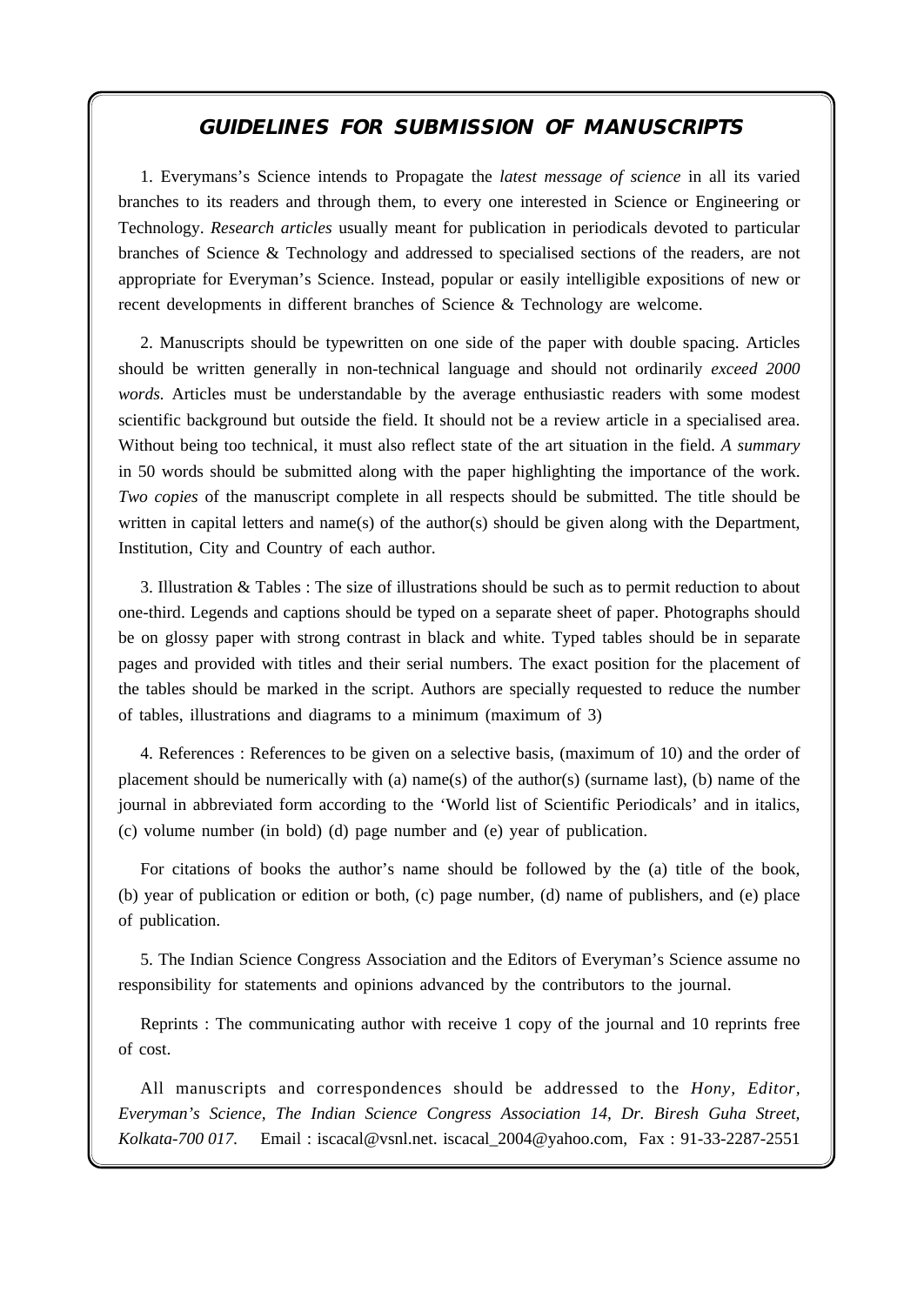### **14, DR. BIRESH GUHA STREET KOLKATA–700 017**

### **A. PAPER PRESENTATION (ORAL/POSTER)**

- 1. All papers to be submitted for presentation at the 96th Indian Science Congress must be sent to the **Concerned Sectional Presidents**. Each paper must be accompanied by *three copies* of abstracts (within 100 words, without any sketches, tables, etc.) and a copy of the full paper. The name of the section where the paper is to be presented should be indicated. The model format for abstract is given below. The addresses of Sectional Presidents are given in the website : *http:www.sciencecongress.nic.in*
- 2. Each author is entitled to submit only two papers.
- 3. All authors must be **members** of ISCA. Corresponding author must give a declaration that authors/co-authors are members of ISCA.
- 4. Papers should reach on or before **September 15, 2008**. The abstracts of these papers if approved will be printed in Part II of the Proceedings of the 96th Indian Science Congress. Papers (along with abstracts) received after **September 15, 2008** will not be considered.
- 5. Contributed papers would be presented primarily by way of posters. Authors of the accepted papers will be advised by the concerned Sectional Presidents about preparation of posters. Size of each poster should be **1 meter × 1 meter** and should be neatly prepared which can be read from a distance of 3 feet.
- 6. To encourage scientists, the Indian Science Congress Association has introduced a number of prizes for **Best Poster** presentation since January, 1999. A maximum of **Two** prizes of Rs. 5000/- each in cash along with a certificate will be awarded to the best presentations in each Section during the valedictory function of the 96th Indian Science Congress.



#### **MODEL FORMAT FOR ABSTRACT**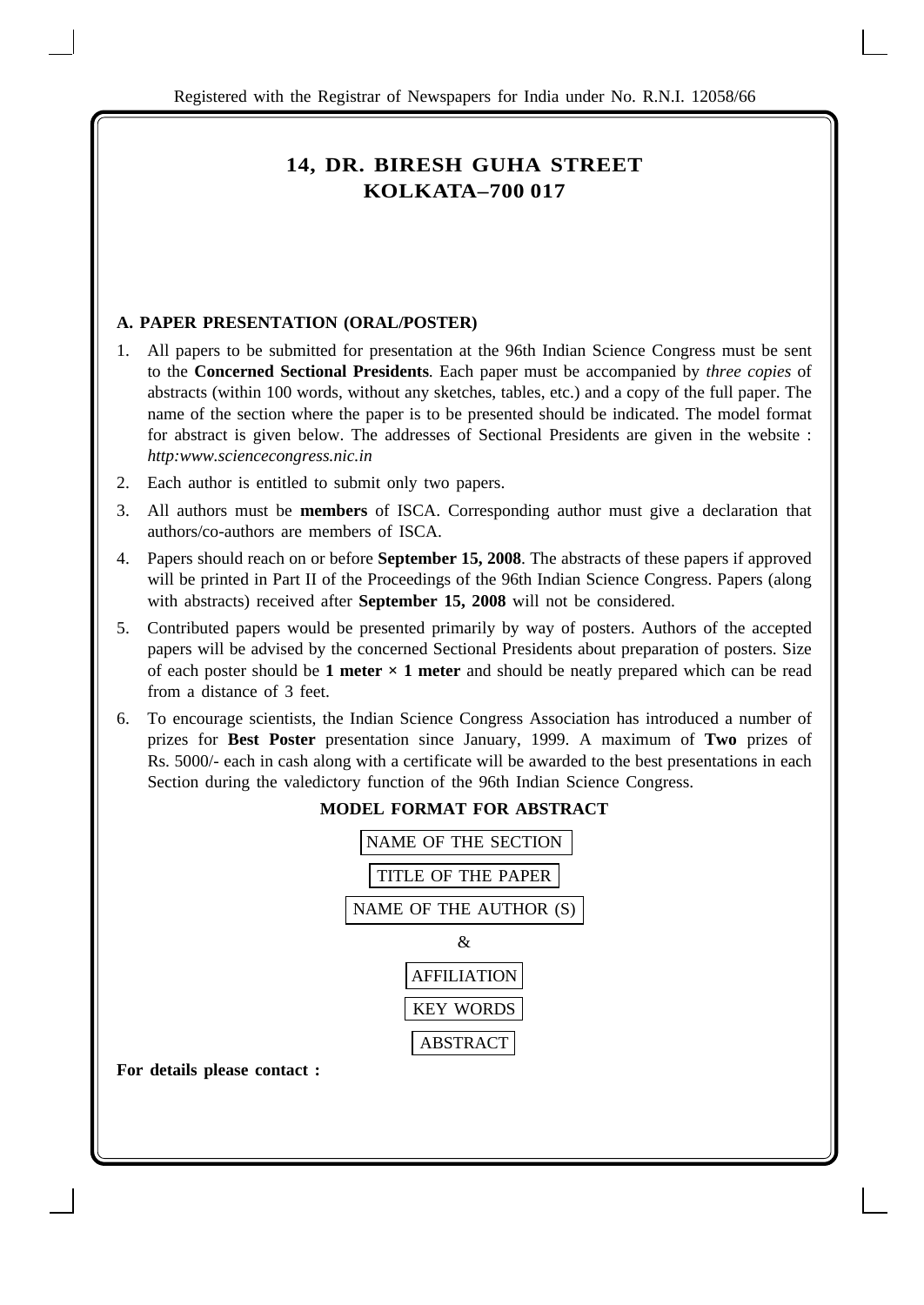# **THE INDIAN SCIENCE CONGRESS ASSOCIATION**

# **INSTRUCTION TO AUTHORS FOR PAPER PRESENTATION AT THE 96TH INDIAN SCIENCE CONGRESS TO BE HELD AT NORTH-EASTERN HILL UNIVERSITY, SHILLONG, DURING JANUARY 3 TO 7, 2009**

**General Secretary (Headquarters)**, The Indian Science Congress Association, 14, Dr. Biresh Guha Street, Kolkata–700017. Phone : 033-2287 4530, Fax No. : 0091-2287-2551, E-mail : iscacal@vsnl.net/ iscacal\_2004@yahoo.com Website : http://sciencecongress.nic.in